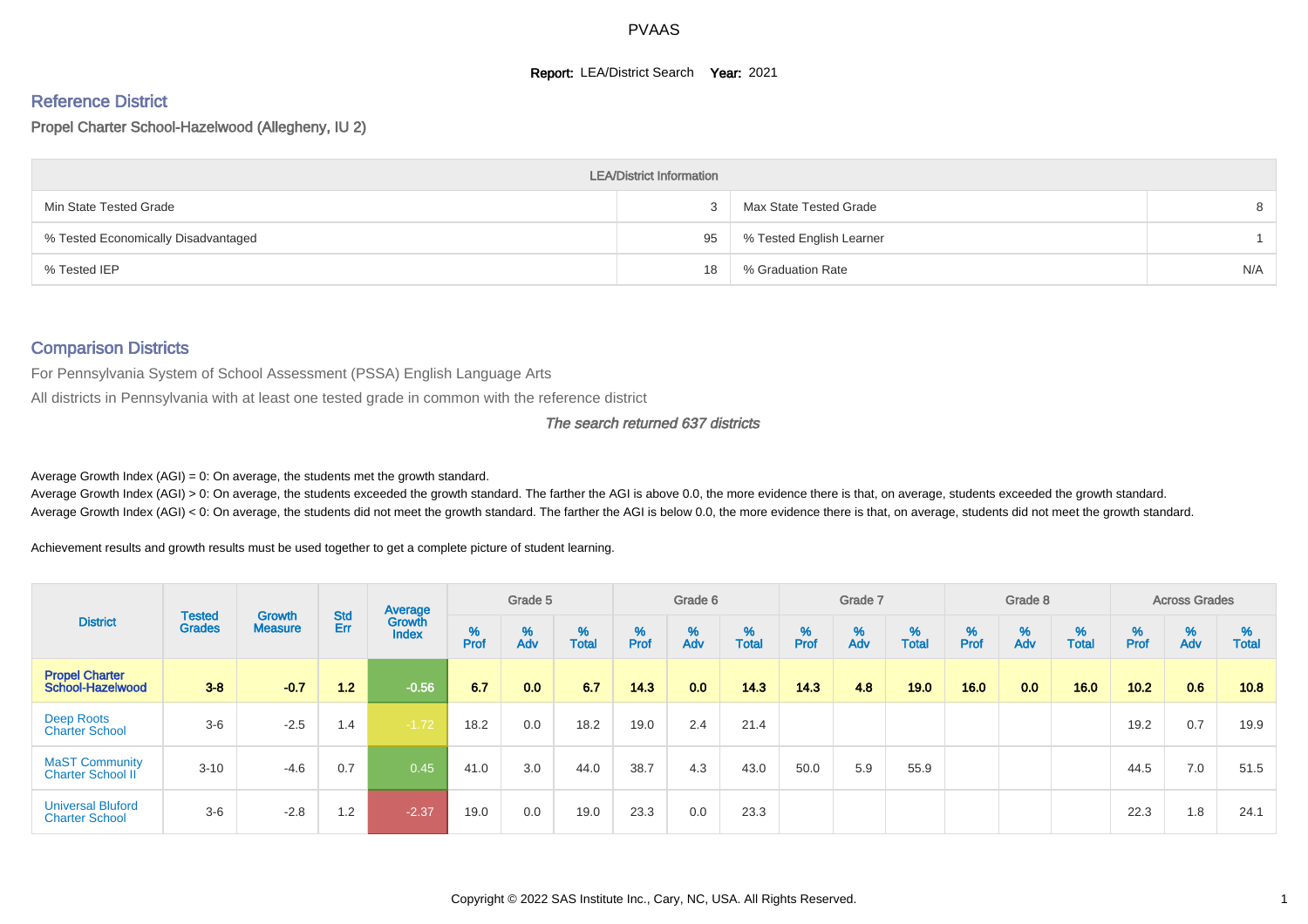|                                                                                | <b>Tested</b> | <b>Growth</b>  | <b>Std</b> | Average                |              | Grade 5  |                   |                     | Grade 6  |                   |              | Grade 7  |                   |              | Grade 8  |                   |              | <b>Across Grades</b> |                   |
|--------------------------------------------------------------------------------|---------------|----------------|------------|------------------------|--------------|----------|-------------------|---------------------|----------|-------------------|--------------|----------|-------------------|--------------|----------|-------------------|--------------|----------------------|-------------------|
| <b>District</b>                                                                | <b>Grades</b> | <b>Measure</b> | <b>Err</b> | Growth<br><b>Index</b> | $\%$<br>Prof | %<br>Adv | %<br><b>Total</b> | $\%$<br><b>Prof</b> | %<br>Adv | %<br><b>Total</b> | $\%$<br>Prof | %<br>Adv | %<br><b>Total</b> | $\%$<br>Prof | %<br>Adv | %<br><b>Total</b> | $\%$<br>Prof | $\%$<br>Adv          | %<br><b>Total</b> |
| <b>Propel Charter</b><br>School-Hazelwood                                      | $3 - 8$       | $-0.7$         | $1.2$      | $-0.56$                | 6.7          | 0.0      | 6.7               | 14.3                | 0.0      | 14.3              | 14.3         | 4.8      | 19.0              | 16.0         | 0.0      | 16.0              | $10.2$       | 0.6                  | 10.8              |
| <b>Easton Arts</b><br>Academy<br>Elementary<br><b>Charter School</b>           | $3-5$         | 0.7            | 2.6        | 0.29                   | 45.8         | 4.2      | 50.0              |                     |          |                   |              |          |                   |              |          |                   | 37.2         | 4.6                  | 41.9              |
| <b>Abington Heights</b><br><b>School District</b>                              | $3 - 11$      | $-0.6$         | 0.5        | $-1.31$                | 57.0         | 8.7      | 65.6              | 50.7                | 19.1     | 69.8              | 63.6         | 10.7     | 74.3              |              |          |                   | 52.3         | 18.0                 | 70.3              |
| <b>Montessori</b><br><b>Regional Charter</b><br>School                         | $3-6$         | $-3.8$         | 1.1        | $-3.39$                | 33.3         | 0.0      | 33.3              | 37.3                | 8.5      | 45.8              |              |          |                   |              |          |                   | 32.2         | 4.5                  | 36.7              |
| <b>Mastery Charter</b><br>School - Hardy<br><b>Williams</b>                    | $3 - 11$      | 0.9            | 1.2        | 2.86                   | 10.3         | 0.0      | 10.3              | 37.8                | 13.5     | 51.4              | 29.2         | 0.0      | 29.2              |              |          |                   | 21.1         | 3.6                  | 24.7              |
| <b>Urban Academy Of</b><br>Greater Pittsburgh<br><b>Charter School</b>         | $3-5$         | $-8.2$         | 1.9        | $-4.39$                | 21.4         | 2.4      | 23.8              |                     |          |                   |              |          |                   |              |          |                   | 20.6         | 1.6                  | 22.2              |
| <b>MaST Community</b><br>Charter School III                                    | $3-6$         | $-0.7$         | 0.8        | $-0.81$                | 25.8         | 0.8      | 26.5              | 30.0                | 6.9      | 36.9              |              |          |                   |              |          |                   | 28.3         | 6.5                  | 34.8              |
| <b>Young Scholars of</b><br><b>Greater Allegheny</b><br><b>Charter School</b>  | $3-8$         | $-1.6$         | 1.7        | $-0.42$                | 26.3         | 0.0      | 26.3              | 40.0                | 0.0      | 40.0              | 35.0         | 0.0      | 35.0              |              |          |                   | 29.9         | 0.8                  | 30.8              |
| <b>Vida Charter</b><br>School                                                  | $3-6$         | 3.8            | 1.9        | $-0.39$                | 56.0         | 16.0     | 72.0              | 27.8                | 27.8     | 55.6              |              |          |                   |              |          |                   | 33.7         | 19.8                 | 53.5              |
| <b>Lehigh Valley Dual</b><br>Language Charter<br>School                        | $3 - 8$       | $-0.8$         | 2.5        | $-0.32$                | 8.3          | 0.0      | 8.3               | 58.3                | 0.0      | 58.3              |              |          |                   |              |          |                   | 34.3         | 0.0                  | 34.3              |
| <b>West Philadelphia</b><br>Achievement<br>Charter<br><b>Elementary School</b> | $3-5$         | 3.8            | 1.6        | 2.40                   | 21.0         | 0.0      | 21.0              |                     |          |                   |              |          |                   |              |          |                   | 18.1         | 1.5                  | 19.6              |
| <b>Baden Academy</b><br><b>Charter School</b>                                  | $3-6$         | $-1.3$         | 1.1        | $-1.21$                | 47.6         | 1.6      | 49.2              | 46.6                | 10.3     | 56.9              |              |          |                   |              |          |                   | 42.3         | 7.1                  | 49.4              |
| <b>Mastery Charter</b><br>School - Clymer<br>Elementary                        | $3-6$         | 1.7            | 1.5        | 1.09                   | 13.5         | 0.0      | 13.5              | 24.1                | 3.4      | 27.6              |              |          |                   |              |          |                   | 17.5         | $0.8\,$              | 18.3              |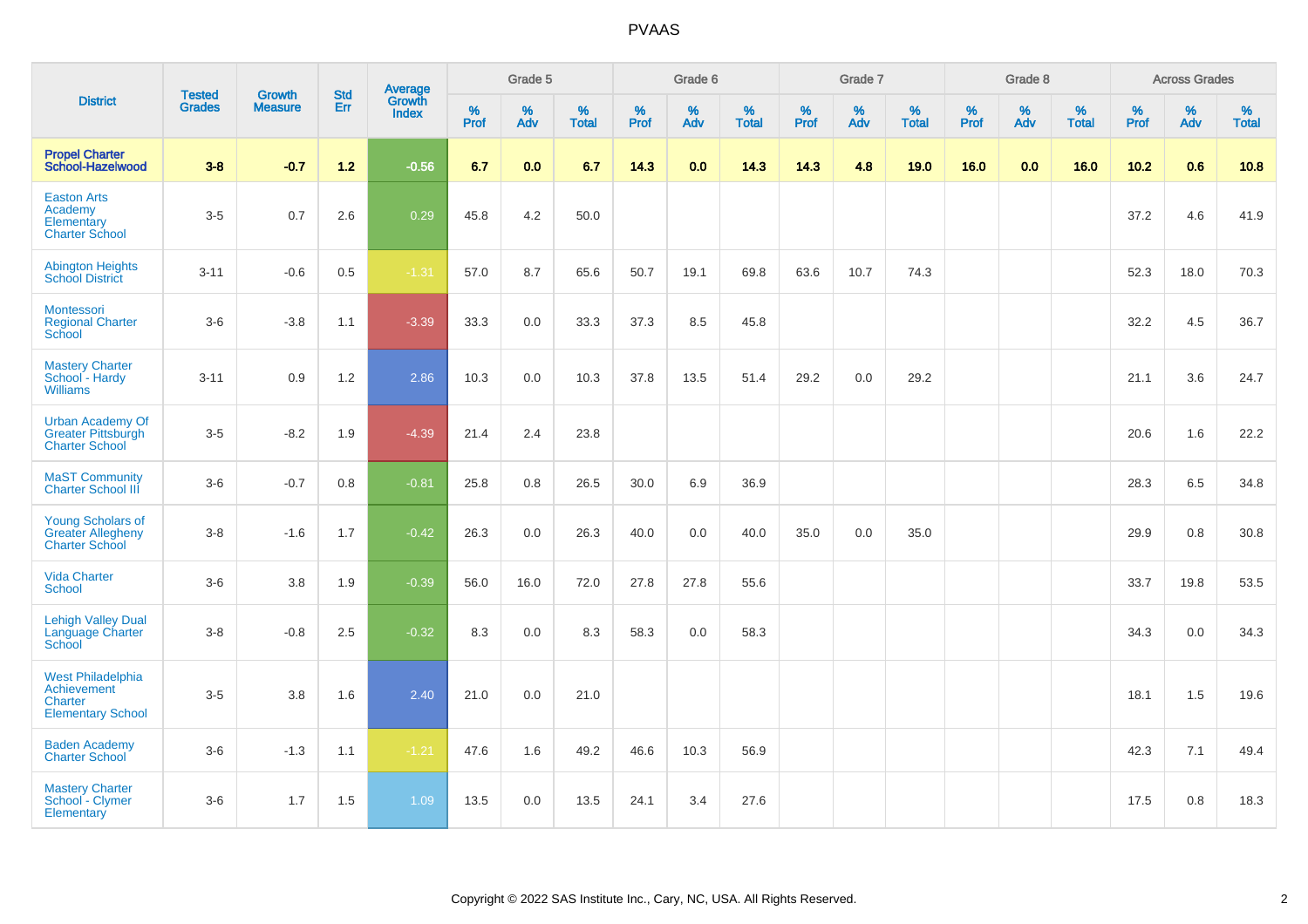|                                                                        | <b>Tested</b> | <b>Growth</b>  | <b>Std</b> | Average                |              | Grade 5  |                   |              | Grade 6  |                   |              | Grade 7  |                   |              | Grade 8  |                   |              | <b>Across Grades</b> |                   |
|------------------------------------------------------------------------|---------------|----------------|------------|------------------------|--------------|----------|-------------------|--------------|----------|-------------------|--------------|----------|-------------------|--------------|----------|-------------------|--------------|----------------------|-------------------|
| <b>District</b>                                                        | <b>Grades</b> | <b>Measure</b> | <b>Err</b> | Growth<br><b>Index</b> | $\%$<br>Prof | %<br>Adv | %<br><b>Total</b> | $\%$<br>Prof | %<br>Adv | %<br><b>Total</b> | $\%$<br>Prof | %<br>Adv | %<br><b>Total</b> | $\%$<br>Prof | %<br>Adv | %<br><b>Total</b> | $\%$<br>Prof | %<br>Adv             | %<br><b>Total</b> |
| <b>Propel Charter</b><br>School-Hazelwood                              | $3 - 8$       | $-0.7$         | $1.2$      | $-0.56$                | 6.7          | 0.0      | 6.7               | 14.3         | 0.0      | 14.3              | 14.3         | 4.8      | 19.0              | 16.0         | 0.0      | 16.0              | 10.2         | 0.6                  | 10.8              |
| Mastery Charter<br>School-Francis D.<br><b>Pastorius</b><br>Elementary | $3 - 8$       | $-1.7$         | 1.5        | $-1.16$                | $3.8\,$      | 0.0      | 3.8               | 28.6         | 3.6      | 32.1              | 22.7         | $0.0\,$  | 22.7              |              |          |                   | 14.3         | $0.8\,$              | 15.1              |
| <b>Circle Of Seasons</b><br><b>Charter School</b>                      | $3 - 8$       | 11.4           | 1.3        | 3.16                   | 65.7         | 11.4     | 77.1              | 50.0         | 20.0     | 70.0              | 44.4         | 19.4     | 63.9              |              |          |                   | 50.8         | 18.6                 | 69.5              |
| <b>Premier Arts And</b><br><b>Science Charter</b><br><b>School</b>     | $3-5$         | 5.2            | 2.1        | 2.52                   | 16.7         | 0.0      | 16.7              |              |          |                   |              |          |                   |              |          |                   | 14.2         | 1.9                  | 16.0              |
| <b>Lincoln Charter</b><br><b>School</b>                                | $3-5$         | 1.2            | 1.4        | 0.81                   | 17.7         | 0.0      | 17.7              |              |          |                   |              |          |                   |              |          |                   | 14.5         | $1.2$                | 15.7              |
| <b>Folk Arts-Cultural</b><br><b>Treasures Charter</b><br><b>School</b> | $3 - 7$       | 7.1            | 1.0        | 6.75                   | 50.0         | 6.8      | 56.8              | 42.2         | 37.8     | 80.0              | 52.3         | 11.4     | 63.6              |              |          |                   | 46.5         | 14.6                 | 61.1              |
| <b>Inquiry Charter</b><br>School                                       | $3-5$         | $-7.5$         | 2.2        | $-3.42$                | 30.3         | 0.0      | 30.3              |              |          |                   |              |          |                   |              |          |                   | 25.9         | 4.6                  | 30.6              |
| <b>Mastery Charter</b><br>School - Smedley<br>Campus                   | $3-6$         | $-4.0$         | 1.3        | $-3.20$                | 19.2         | 1.9      | 21.2              | 31.0         | 1.7      | 32.8              |              |          |                   |              |          |                   | 21.4         | $2.2\,$              | 23.6              |
| Independence<br><b>Charter School</b><br>West                          | $3 - 7$       | $-3.2$         | 1.8        | 0.23                   | 14.3         | 0.0      | 14.3              | 15.4         | 7.7      | 23.1              | 15.8         | 0.0      | 15.8              |              |          |                   | 15.0         | 2.6                  | 17.7              |
| Gettysburg<br><b>Montessori Charter</b><br>School                      | $3-6$         | 2.6            | 2.0        | 1.29                   | 50.0         | 10.0     | 60.0              | 44.4         | 22.2     | 66.7              |              |          |                   |              |          |                   | 43.0         | 14.0                 | 57.0              |
| <b>Duquesne City</b><br><b>School District</b>                         | $3-8$         | 3.1            | 1.4        | 2.23                   | 11.3         | 0.0      | 11.3              | 10.8         | 2.7      | 13.5              |              |          |                   |              |          |                   | 14.8         | 0.6                  | 15.3              |
| <b>Bucks County</b><br><b>Montessori Charter</b><br>School             | $3-6$         | 10.3           | 1.9        | 3.15                   | 64.5         | 19.4     | 83.9              | 35.7         | 57.1     | 92.9              |              |          |                   |              |          |                   | 51.1         | 35.1                 | 86.2              |
| <b>Arts Academy</b><br>Elementary<br><b>Charter School</b>             | $3-5$         | 0.9            | 2.0        | 0.44                   | 31.6         | 0.0      | 31.6              |              |          |                   |              |          |                   |              |          |                   | 31.8         | 2.3                  | 34.1              |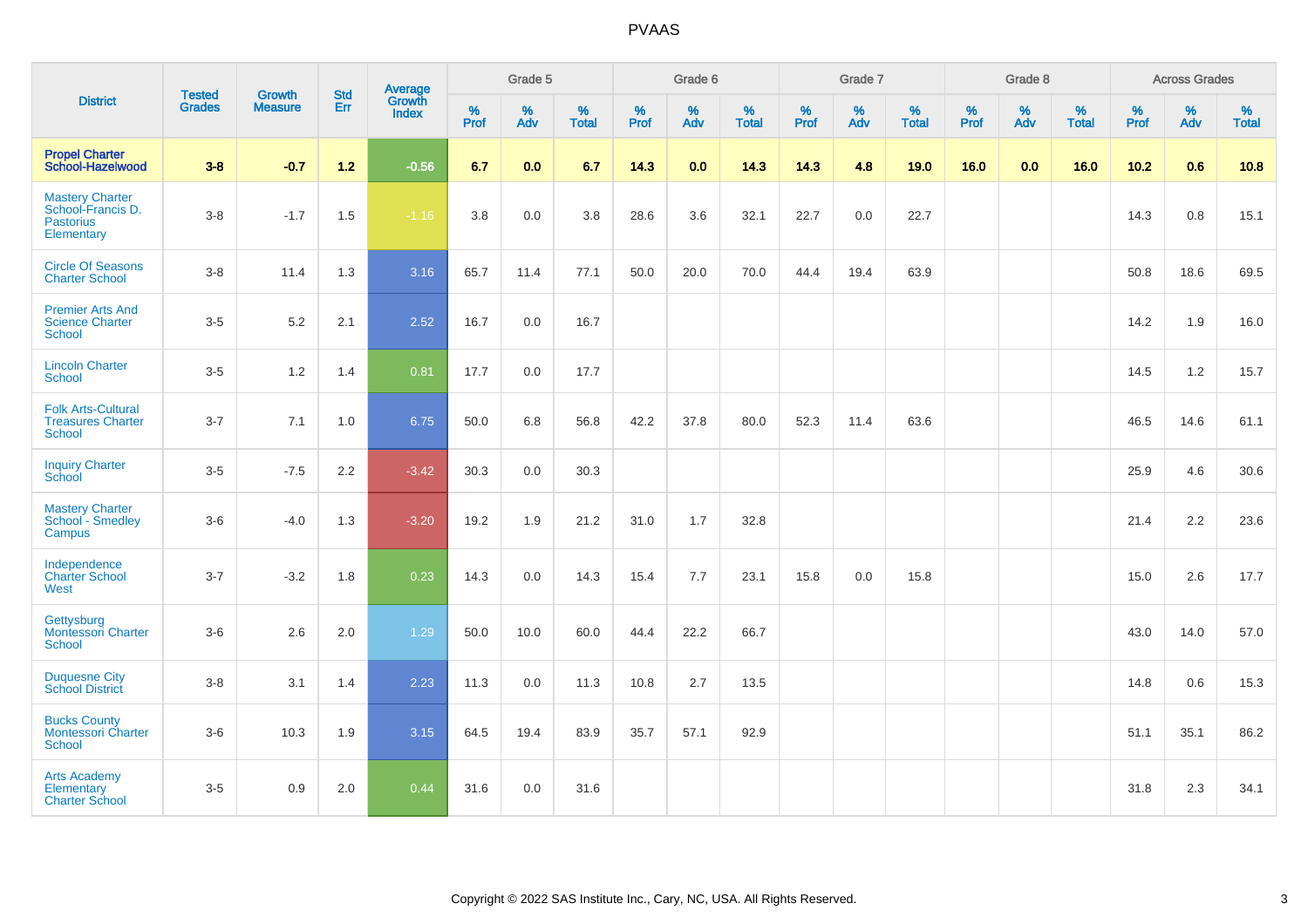|                                                                     |                                |                                 | <b>Std</b> |                                          |              | Grade 5     |                      |                     | Grade 6     |                      |              | Grade 7     |                      |              | Grade 8     |                   |              | <b>Across Grades</b> |                   |
|---------------------------------------------------------------------|--------------------------------|---------------------------------|------------|------------------------------------------|--------------|-------------|----------------------|---------------------|-------------|----------------------|--------------|-------------|----------------------|--------------|-------------|-------------------|--------------|----------------------|-------------------|
| <b>District</b>                                                     | <b>Tested</b><br><b>Grades</b> | <b>Growth</b><br><b>Measure</b> | Err        | <b>Average</b><br>Growth<br><b>Index</b> | $\%$<br>Prof | $\%$<br>Adv | $\%$<br><b>Total</b> | $\%$<br><b>Prof</b> | $\%$<br>Adv | $\%$<br><b>Total</b> | $\%$<br>Prof | $\%$<br>Adv | $\%$<br><b>Total</b> | $\%$<br>Prof | $\%$<br>Adv | %<br><b>Total</b> | $\%$<br>Prof | $\%$<br>Adv          | %<br><b>Total</b> |
| <b>Propel Charter</b><br>School-Hazelwood                           | $3 - 8$                        | $-0.7$                          | $1.2$      | $-0.56$                                  | 6.7          | 0.0         | 6.7                  | 14.3                | 0.0         | 14.3                 | 14.3         | 4.8         | 19.0                 | 16.0         | 0.0         | 16.0              | 10.2         | 0.6                  | 10.8              |
| Wilkinsburg<br><b>Borough School</b><br><b>District</b>             | $3-6$                          | 4.8                             | 1.4        | 3.33                                     | 41.5         | 0.0         | 41.5                 | 25.6                | 2.3         | 27.9                 |              |             |                      |              |             |                   | 23.5         | 1.0                  | 24.5              |
| <b>Mastery Charter</b><br>School John Wister<br>Elementary          | $3-5$                          | 2.7                             | 2.5        | 1.08                                     | 8.3          | 0.0         | 8.3                  |                     |             |                      |              |             |                      |              |             |                   | 10.8         | 0.0                  | 10.8              |
| <b>Seven Generations</b><br><b>Charter School</b>                   | $3-5$                          | 5.1                             | 2.1        | 2.46                                     | 62.2         | 2.7         | 64.9                 |                     |             |                      |              |             |                      |              |             |                   | 48.0         | 8.8                  | 56.8              |
| <b>Fell Charter School</b>                                          | $3 - 8$                        | 3.1                             | 2.3        | 1.32                                     | 62.5         | 0.0         | 62.5                 | 50.0                | 6.2         | 56.2                 |              |             |                      |              |             |                   | 60.5         | 4.0                  | 64.5              |
| <b>Harmony Area</b><br><b>School District</b>                       | $3 - 10$                       | 0.8                             | 1.8        | 0.46                                     | 43.8         | 0.0         | 43.8                 | 54.2                | 12.5        | 66.7                 | 33.3         | 0.0         | 33.3                 |              |             |                   | 43.6         | 6.4                  | 50.0              |
| Widener<br>Partnership<br><b>Charter School</b>                     | $3 - 7$                        | $-1.6$                          | 1.1        | $-1.43$                                  | 4.6          | 0.0         | 4.6                  | 15.8                | 2.6         | 18.4                 | 14.0         | 0.0         | 14.0                 |              |             |                   | 9.6          | 1.4                  | 11.0              |
| <b>Mastery Charter</b><br>School-Mann<br>Campus                     | $3-6$                          | $-2.7$                          | 1.7        | $-1.60$                                  | 16.7         | 0.0         | 16.7                 | 27.8                | 0.0         | 27.8                 |              |             |                      |              |             |                   | 18.4         | 0.0                  | 18.4              |
| La Academia<br>Partnership<br><b>Charter School</b>                 | $6 - 11$                       | $-4.8$                          | 1.8        | $-1.41$                                  |              |             |                      | 14.3                | 0.0         | 14.3                 | 4.2          | 0.0         | 4.2                  | 0.0          | 0.0         | 0.0               | 5.6          | 0.0                  | 5.6               |
| <b>Urban Pathways 6-</b><br>12 Charter School                       | $6 - 11$                       | $-0.2$                          | 2.1        | $-0.10$                                  |              |             |                      |                     |             |                      | 22.2         | 0.0         | 22.2                 | 0.0          | 0.0         | 0.0               | 15.9         | $0.0\,$              | 15.9              |
| <b>Erie Rise</b><br>Leadership<br><b>Academy Charter</b><br>School  | $3 - 8$                        | 0.0                             | 1.2        | $-0.41$                                  | 17.9         | 0.0         | 17.9                 | 6.9                 | 0.0         | 6.9                  | 4.8          | 2.4         | 7.1                  | 0.0          | 0.0         | 0.0               | 7.8          | 0.5                  | 8.3               |
| <b>Keystone</b><br><b>Education Center</b><br><b>Charter School</b> | $3 - 12$                       | 0.7                             | 3.3        | 0.20                                     |              |             |                      |                     |             |                      |              |             |                      | 0.0          | 0.0         | 0.0               | 0.0          | 0.0                  | 0.0               |
| <b>Aspira Bilingual</b><br><b>Cyber Charter</b><br>School           | $3 - 11$                       | 2.8                             | 1.6        | 2.58                                     |              |             |                      | 12.9                | 0.0         | 12.9                 | 0.0          | 0.0         | 0.0                  | 0.0          | 0.0         | 0.0               | 5.9          | 0.0                  | 5.9               |
| <b>Sto-Rox School</b><br><b>District</b>                            | $3 - 10$                       | $-0.0$                          | 0.9        | $-0.01$                                  | 16.1         | 2.2         | 18.3                 | 27.9                | 1.2         | 29.1                 | 0.0          | 0.0         | 0.0                  | 2.9          | 0.0         | 2.9               | 16.8         | 1.0                  | 17.9              |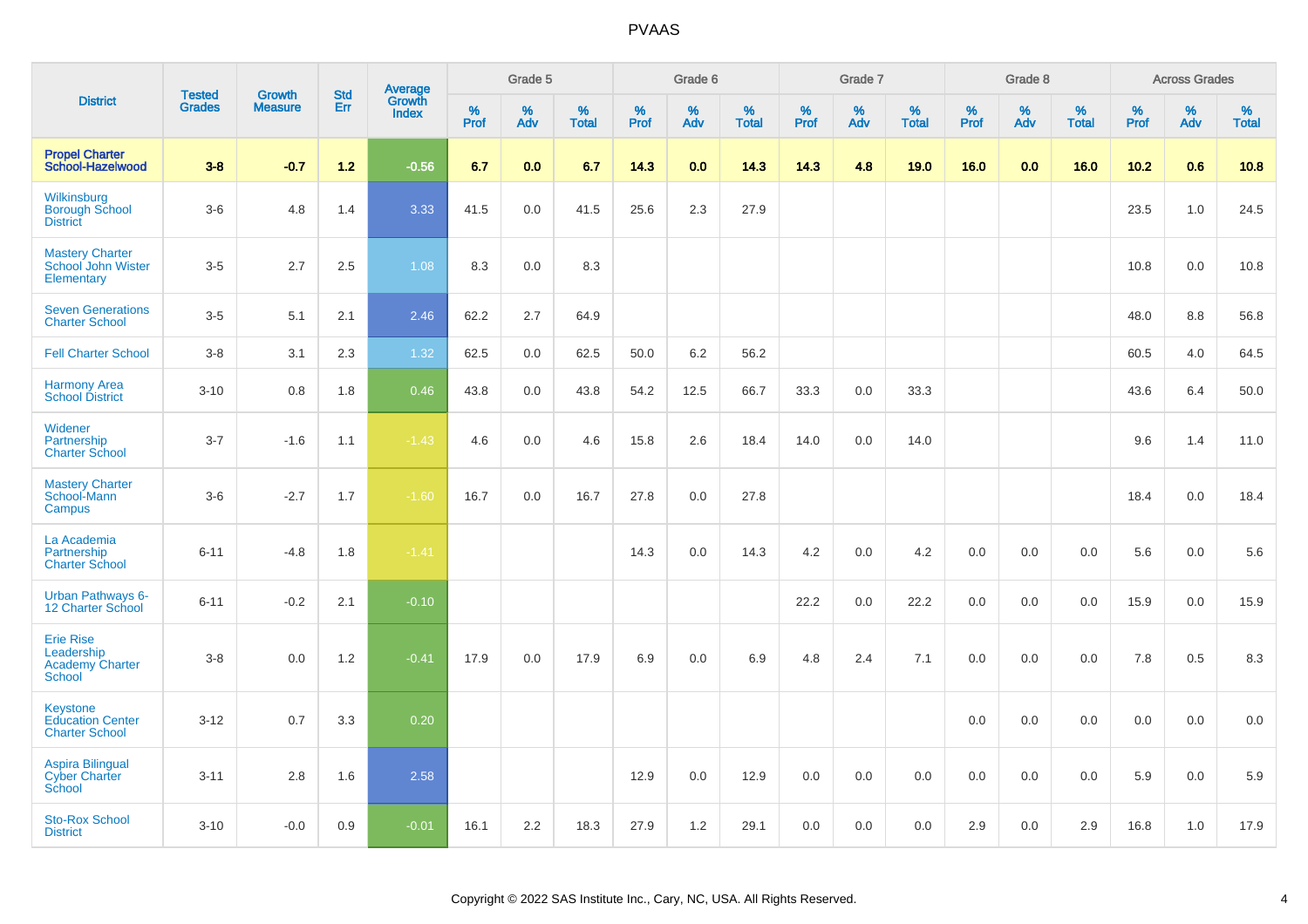|                                                          | <b>Tested</b> | <b>Growth</b>  | <b>Std</b> | Average                |           | Grade 5  |                   |           | Grade 6  |                   |           | Grade 7  |                   |           | Grade 8  |                   |           | <b>Across Grades</b> |                   |
|----------------------------------------------------------|---------------|----------------|------------|------------------------|-----------|----------|-------------------|-----------|----------|-------------------|-----------|----------|-------------------|-----------|----------|-------------------|-----------|----------------------|-------------------|
| <b>District</b>                                          | <b>Grades</b> | <b>Measure</b> | Err        | Growth<br><b>Index</b> | %<br>Prof | %<br>Adv | %<br><b>Total</b> | %<br>Prof | %<br>Adv | %<br><b>Total</b> | %<br>Prof | %<br>Adv | %<br><b>Total</b> | %<br>Prof | %<br>Adv | %<br><b>Total</b> | %<br>Prof | %<br>Adv             | %<br><b>Total</b> |
| <b>Propel Charter</b><br>School-Hazelwood                | $3 - 8$       | $-0.7$         | $1.2$      | $-0.56$                | 6.7       | 0.0      | 6.7               | 14.3      | 0.0      | 14.3              | 14.3      | 4.8      | 19.0              | 16.0      | 0.0      | 16.0              | 10.2      | 0.6                  | 10.8              |
| <b>Alliance For</b><br><b>Progress Charter</b><br>School | $3 - 8$       | $-1.1$         | 1.2        | $-0.97$                | 12.5      | 0.0      | 12.5              | 32.0      | 0.0      | 32.0              | 26.9      | 0.0      | 26.9              | 3.4       | 0.0      | 3.4               | 19.4      | 0.0                  | 19.4              |
| <b>Monessen City</b><br><b>School District</b>           | $3 - 10$      | $-3.2$         | 1.2        | $-2.75$                | 20.0      | 0.0      | 20.0              | 18.0      | 2.6      | 20.5              | 13.3      | 0.0      | 13.3              | 4.8       | 0.0      | 4.8               | 15.2      | 0.6                  | 15.8              |
| <b>Steelton-Highspire</b><br><b>School District</b>      | $3 - 11$      | $-1.9$         | 0.7        | $-0.81$                | 21.9      | 0.0      | 21.9              | 11.5      | 0.0      | 11.5              | 3.8       | 0.0      | 3.8               | 5.9       | 0.0      | 5.9               | 9.0       | 0.0                  | 9.0               |
| <b>People For People</b><br><b>Charter School</b>        | $3 - 12$      | 3.5            | 1.0        | 3.64                   | 12.9      | 3.2      | 16.1              | 19.4      | 0.0      | 19.4              | 23.1      | 0.0      | 23.1              | 6.8       | 0.0      | 6.8               | 13.2      | 0.4                  | 13.6              |
| <b>Mastery Charter</b><br>School - Gratz<br>Campus       | $7 - 10$      | 5.0            | 1.4        | 3.43                   |           |          |                   |           |          |                   | 19.4      | 0.0      | 19.4              | 7.3       | 0.0      | 7.3               | 13.0      | 0.0                  | 13.0              |
| <b>Esperanza Cyber</b><br><b>Charter School</b>          | $3 - 11$      | $-2.3$         | 1.3        | 0.51                   | 11.8      | 0.0      | 11.8              | 8.7       | 0.0      | 8.7               | 12.8      | 0.0      | 12.8              | 9.1       | 0.0      | 9.1               | 9.4       | 0.8                  | 10.2              |
| <b>Chester-Upland</b><br><b>School District</b>          | $3 - 11$      | 0.8            | 0.8        | 2.47                   | 15.4      | 0.0      | 15.4              | 18.2      | 2.6      | 20.8              | 12.4      | 0.0      | 12.4              | 9.8       | 0.0      | 9.8               | 15.6      | 1.0                  | 16.6              |
| <b>Propel Charter</b><br>School-Northside                | $3 - 8$       | $-1.3$         | 1.0        | 2.10                   | 7.0       | 0.0      | 7.0               | 14.6      | 0.0      | 14.6              | 5.0       | 0.0      | 5.0               | 10.0      | 0.0      | 10.0              | 9.0       | 0.0                  | 9.0               |
| <b>New Day Charter</b><br>School                         | $7 - 11$      | $-1.7$         | 3.2        | $-0.53$                |           |          |                   |           |          |                   |           |          |                   | 11.1      | 0.0      | 11.1              | 11.1      | 0.0                  | 11.1              |
| <b>Sugar Valley Rural</b><br><b>Charter School</b>       | $3 - 11$      | 0.5            | 1.0        | 1.28                   | 36.8      | 0.0      | 36.8              | 34.2      | 7.9      | 42.1              | 21.0      | 5.3      | 26.3              | 8.6       | 2.9      | 11.4              | 25.4      | 4.7                  | 30.0              |
| <b>Mastery Charter</b><br>School - Pickett<br>Campus     | $6 - 10$      | 1.6            | 1.1        | 0.77                   |           |          |                   | 4.9       | 0.0      | 4.9               | 15.4      | 0.0      | 15.4              | 8.8       | 2.9      | 11.8              | 9.6       | 0.9                  | 10.5              |
| <b>Propel Charter</b><br>School-Homestead                | $3 - 11$      | $-1.0$         | 1.0        | $-0.97$                | 21.6      | 0.0      | 21.6              | 16.7      | 5.6      | 22.2              | 11.8      | 0.0      | 11.8              | 9.5       | 2.4      | 11.9              | 15.3      | 2.2                  | 17.6              |
| John B. Stetson<br><b>Charter School</b>                 | $5 - 8$       | 3.5            | 0.6        | 2.23                   | 4.5       | 0.0      | 4.5               | 6.4       | 0.0      | 6.4               | 10.2      | 0.0      | 10.2              | 10.5      | 1.6      | 12.1              | 8.5       | 0.5                  | 8.9               |
| <b>Roberto Clemente</b><br><b>Charter School</b>         | $3 - 12$      | $-5.1$         | 1.0        | $-5.25$                | 19.4      | 0.0      | 19.4              | 23.1      | 5.1      | 28.2              | 11.6      | 0.0      | 11.6              | 12.2      | 0.0      | 12.2              | 15.5      | 1.7                  | 17.2              |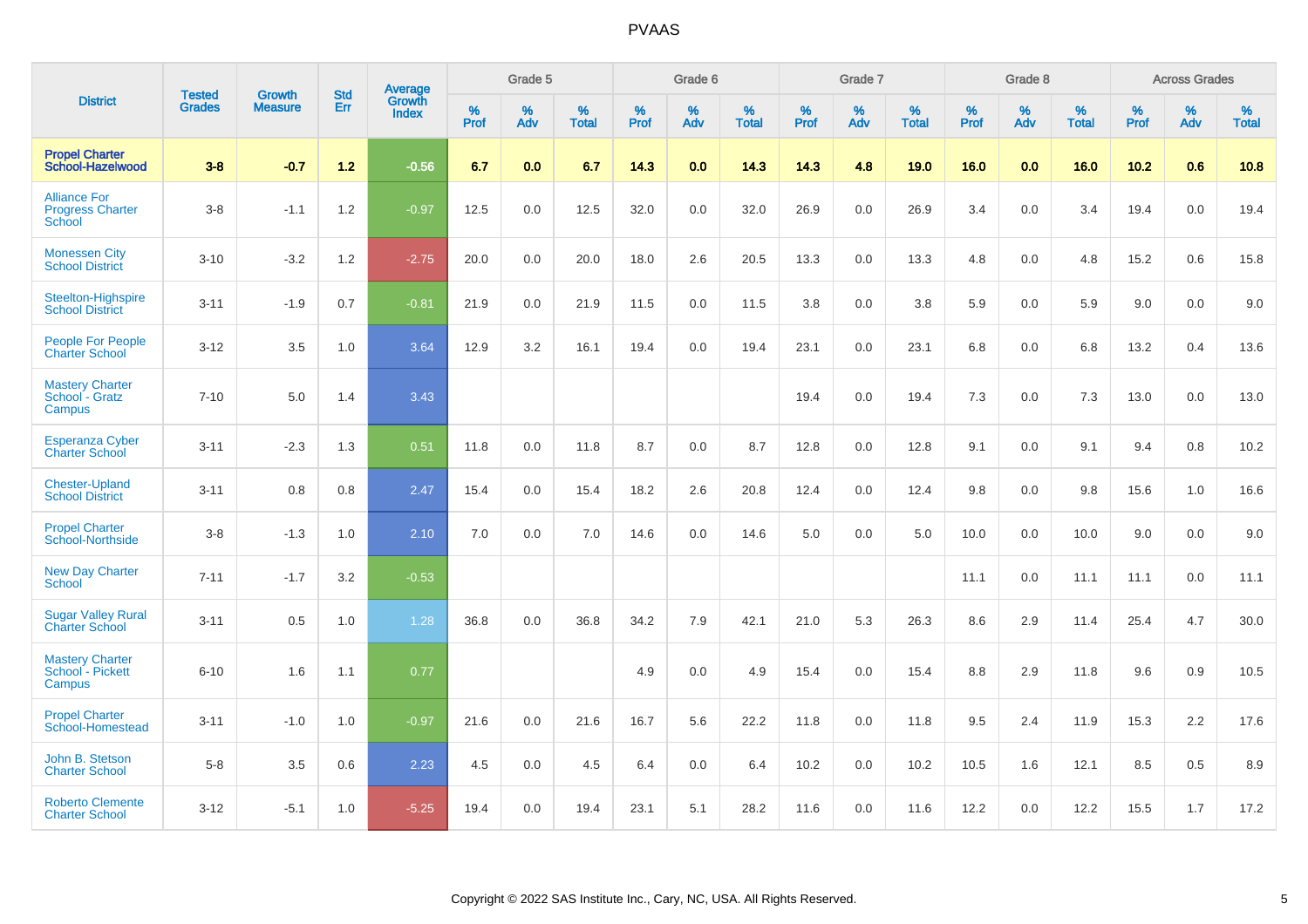|                                                                            | <b>Tested</b> |                                 | <b>Std</b> | <b>Average</b>         |              | Grade 5  |                   |           | Grade 6  |                   |           | Grade 7  |                   |           | Grade 8  |                   |           | <b>Across Grades</b> |                   |
|----------------------------------------------------------------------------|---------------|---------------------------------|------------|------------------------|--------------|----------|-------------------|-----------|----------|-------------------|-----------|----------|-------------------|-----------|----------|-------------------|-----------|----------------------|-------------------|
| <b>District</b>                                                            | <b>Grades</b> | <b>Growth</b><br><b>Measure</b> | Err        | Growth<br><b>Index</b> | $\%$<br>Prof | %<br>Adv | %<br><b>Total</b> | %<br>Prof | %<br>Adv | %<br><b>Total</b> | %<br>Prof | %<br>Adv | %<br><b>Total</b> | %<br>Prof | %<br>Adv | %<br><b>Total</b> | %<br>Prof | %<br>Adv             | %<br><b>Total</b> |
| <b>Propel Charter</b><br>School-Hazelwood                                  | $3 - 8$       | $-0.7$                          | $1.2$      | $-0.56$                | 6.7          | 0.0      | 6.7               | 14.3      | 0.0      | 14.3              | 14.3      | 4.8      | 19.0              | 16.0      | 0.0      | 16.0              | 10.2      | 0.6                  | 10.8              |
| Community<br>Academy Of<br>Philadelphia<br><b>Charter School</b>           | $3 - 11$      | $-4.1$                          | 1.0        | $-4.18$                | 22.5         | 0.0      | 22.5              | 27.3      | 0.0      | 27.3              | 33.3      | 2.8      | 36.1              | 12.2      | 0.0      | 12.2              | 24.9      | 1.4                  | 26.3              |
| <b>Young Scholars</b><br><b>Charter School</b>                             | $6 - 8$       | 0.5                             | 0.9        | 0.83                   |              |          |                   | 23.2      | 5.4      | 28.6              | 14.3      | 5.7      | 20.0              | 13.0      | 0.0      | 13.0              | 16.3      | 3.4                  | 19.7              |
| Aliquippa School<br><b>District</b>                                        | $3 - 11$      | $-0.6$                          | 0.8        | $-0.74$                | 14.7         | 0.0      | 14.7              | 12.5      | 3.1      | 15.6              | 27.4      | 2.7      | 30.1              | 14.1      | 0.0      | 14.1              | 16.7      | 1.0                  | 17.7              |
| <b>Chester</b><br>Community<br><b>Charter School</b>                       | $3 - 8$       | 3.8                             | 0.6        | 2.71                   | 15.7         | 0.8      | 16.4              | 11.9      | 1.8      | 13.8              | 15.2      | 1.0      | 16.2              | 14.8      | 0.0      | 14.8              | 13.2      | 0.7                  | 13.9              |
| Mariana Bracetti<br><b>Academy Charter</b><br><b>School</b>                | $3 - 10$      | 0.4                             | 0.9        | 0.41                   | 33.9         | 1.7      | 35.6              | 17.8      | 0.0      | 17.8              | 38.2      | 1.8      | 40.0              | 12.1      | 3.0      | 15.2              | 26.5      | 2.0                  | 28.5              |
| <b>Propel Charter</b><br>School-Hazelwood                                  | $3 - 8$       | $-0.7$                          | $1.2$      | $-0.56$                | 6.7          | 0.0      | 6.7               | 14.3      | 0.0      | 14.3              | 14.3      | 4.8      | 19.0              | 16.0      | 0.0      | 16.0              | 10.2      | 0.6                  | 10.8              |
| <b>Chester Charter</b><br><b>Scholars Academy</b><br><b>Charter School</b> | $3 - 12$      | 0.0                             | 0.9        | 0.64                   | 17.8         | 0.0      | 17.8              | 31.9      | 4.3      | 36.2              | 37.5      | 4.2      | 41.7              | 16.0      | 0.0      | 16.0              | 23.8      | 1.8                  | 25.6              |
| <b>York City School</b><br><b>District</b>                                 | $3 - 12$      | 1.0                             | 0.3        | 3.18                   | 13.6         | 0.5      | 14.1              | 17.2      | 1.8      | 19.1              | 14.9      | 0.0      | 14.9              | 16.0      | 0.2      | 16.2              | 15.3      | 0.7                  | 15.9              |
| <b>Russell Byers</b><br><b>Charter School</b>                              | $3 - 8$       | 1.4                             | 0.9        | 1.61                   | 18.2         | 1.8      | 20.0              | 36.8      | 0.0      | 36.8              | 28.1      | 0.0      | 28.1              | 14.3      | 2.0      | 16.3              | 22.4      | 3.0                  | 25.3              |
| <b>Mahanoy Area</b><br><b>School District</b>                              | $3 - 10$      | $-3.0$                          | 0.8        | $-3.56$                | 30.4         | 0.0      | 30.4              | 31.5      | 8.2      | 39.7              | 19.6      | 2.0      | 21.6              | 14.9      | 1.5      | 16.4              | 27.6      | 3.3                  | 30.9              |
| <b>Innovative Arts</b><br><b>Academy Charter</b><br>School                 | $6 - 11$      | $-2.2$                          | 0.9        | 1.94                   |              |          |                   | 15.4      | 1.9      | 17.3              | 19.1      | 0.0      | 19.1              | 15.4      | 1.1      | 16.5              | 16.6      | 1.0                  | 17.5              |
| <b>Propel Charter</b><br>School-Pitcairn                                   | $3 - 8$       | $-5.3$                          | $1.2$      | $-2.91$                | 12.1         | 0.0      | 12.1              | 29.6      | 11.1     | 40.7              | 18.2      | 0.0      | 18.2              | 16.7      | 0.0      | 16.7              | 17.3      | 2.5                  | 19.8              |
| <b>Hanover Area</b><br><b>School District</b>                              | $3 - 11$      | $-2.1$                          | 0.9        | 0.50                   | 29.8         | 0.0      | 29.8              | 14.6      | 9.1      | 23.6              | 15.5      | 0.0      | 15.5              | 14.3      | 2.4      | 16.7              | 20.2      | 2.3                  | 22.5              |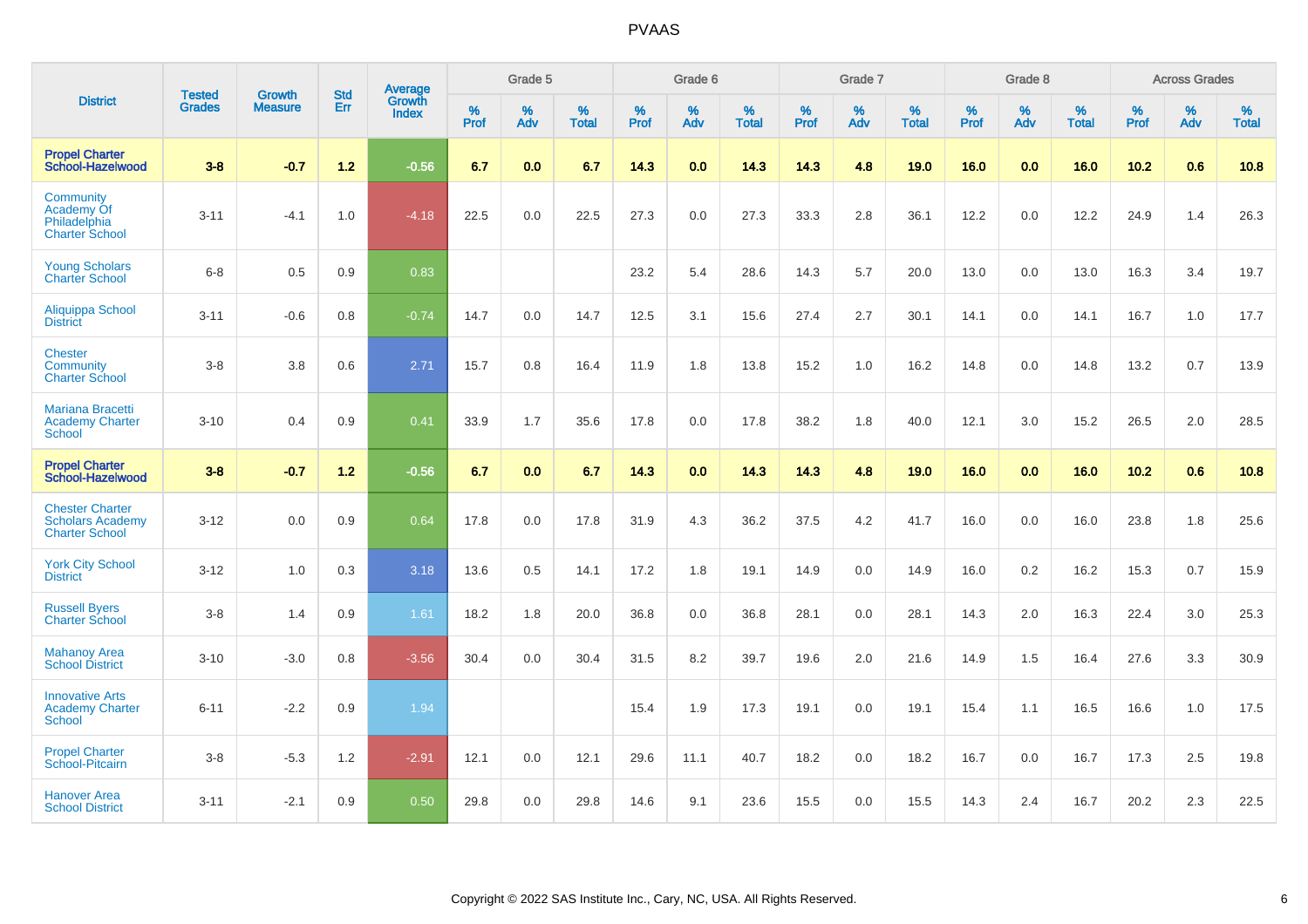|                                                                                | <b>Tested</b> | <b>Growth</b>  | <b>Std</b> | Average                |                  | Grade 5  |                   |           | Grade 6  |                   |           | Grade 7  |                   |           | Grade 8  |                   |           | <b>Across Grades</b> |                   |
|--------------------------------------------------------------------------------|---------------|----------------|------------|------------------------|------------------|----------|-------------------|-----------|----------|-------------------|-----------|----------|-------------------|-----------|----------|-------------------|-----------|----------------------|-------------------|
| <b>District</b>                                                                | <b>Grades</b> | <b>Measure</b> | Err        | Growth<br><b>Index</b> | %<br><b>Prof</b> | %<br>Adv | %<br><b>Total</b> | %<br>Prof | %<br>Adv | %<br><b>Total</b> | %<br>Prof | %<br>Adv | %<br><b>Total</b> | %<br>Prof | %<br>Adv | %<br><b>Total</b> | %<br>Prof | %<br>Adv             | %<br><b>Total</b> |
| <b>Propel Charter</b><br><b>School-Hazelwood</b>                               | $3 - 8$       | $-0.7$         | $1.2$      | $-0.56$                | 6.7              | 0.0      | 6.7               | 14.3      | 0.0      | 14.3              | 14.3      | 4.8      | 19.0              | 16.0      | 0.0      | 16.0              | 10.2      | 0.6                  | 10.8              |
| <b>KIPP West</b><br>Philadelphia<br><b>Charter School</b>                      | $3 - 8$       | $-0.4$         | 1.2        | $-1.95$                | 28.6             | 0.0      | 28.6              | 19.4      | 0.0      | 19.4              | 25.0      | 0.0      | 25.0              | 16.7      | 0.0      | 16.7              | 17.6      | 0.6                  | 18.1              |
| <b>Reading School</b><br><b>District</b>                                       | $3 - 11$      | 1.5            | 0.4        | 4.16                   | 14.9             | 0.5      | 15.4              | 15.2      | 2.2      | 17.4              | 16.6      | 1.3      | 17.9              | 16.7      | 0.4      | 17.0              | 16.0      | 1.2                  | 17.2              |
| <b>Propel Charter</b><br>School - Braddock<br><b>Hills</b>                     | $3 - 11$      | $-3.7$         | 0.8        | $-2.74$                | 19.6             | 1.8      | 21.4              | 15.8      | 3.5      | 19.3              | 19.0      | 0.0      | 19.0              | 14.5      | 2.9      | 17.4              | 15.6      | 1.9                  | 17.5              |
| <b>Memphis Street</b><br><b>Academy Charter</b><br>School @ JP<br><b>Jones</b> | $5 - 8$       | 4.3            | 0.8        | 5.58                   | 13.3             | 0.0      | 13.3              | 12.9      | 0.0      | 12.9              | 21.3      | 1.6      | 23.0              | 18.0      | 0.0      | 18.0              | 16.6      | 0.6                  | 17.2              |
| <b>Pottstown School</b><br><b>District</b>                                     | $3 - 12$      | $-5.4$         | 0.5        | $-10.46$               | 22.5             | 1.2      | 23.7              | 20.1      | 2.1      | 22.2              | 16.9      | 0.6      | 17.5              | 16.5      | 1.6      | 18.1              | 21.9      | 2.2                  | 24.0              |
| <b>Mastery Charter</b><br>School - Harrity<br>Campus                           | $3 - 8$       | 0.5            | 1.2        | 0.04                   | 13.6             | 0.0      | 13.6              | 12.8      | 2.1      | 14.9              | 26.5      | 0.0      | 26.5              | 11.1      | 7.4      | 18.5              | 18.2      | 2.0                  | 20.2              |
| <b>Lancaster School</b><br><b>District</b>                                     | $3 - 12$      | $-4.1$         | 0.3        | $-14.65$               | 22.5             | 2.4      | 24.9              | 21.2      | $5.2\,$  | 26.3              | 20.2      | 1.6      | 21.8              | 17.0      | 2.1      | 19.1              | 21.5      | 3.7                  | 25.2              |
| <b>Esperanza</b><br><b>Academy Charter</b><br><b>School</b>                    | $4 - 11$      | 1.2            | 0.5        | 4.88                   |                  |          |                   | 17.4      | 0.5      | 17.9              | 22.3      | 1.4      | 23.6              | 18.9      | 0.5      | 19.4              | 19.0      | 0.9                  | 19.9              |
| <b>Provident Charter</b><br><b>School</b>                                      | $3 - 8$       | 4.1            | 1.1        | $-1.11$                | 19.6             | 0.0      | 19.6              | 15.8      | 5.3      | 21.0              | 13.6      | 0.0      | 13.6              | 17.2      | 3.4      | 20.7              | 16.4      | 2.9                  | 19.3              |
| <b>Erie City School</b><br><b>District</b>                                     | $3 - 12$      | $-2.9$         | 0.3        | $-10.54$               | 17.9             | 0.9      | 18.8              | 15.4      | 2.7      | 18.1              | 16.6      | 1.6      | 18.2              | 18.4      | 2.3      | 20.7              | 17.5      | 2.2                  | 19.8              |
| <b>Southwest</b><br>Leadership<br><b>Academy Charter</b><br>School             | $3 - 8$       | 0.2            | 1.1        | 0.19                   | 9.1              | 0.0      | 9.1               | 16.1      | 6.4      | 22.6              | 15.8      | 2.6      | 18.4              | 20.8      | 0.0      | 20.8              | 19.0      | 3.3                  | 22.3              |
| <b>Richard Allen</b><br>Preparatory<br><b>Charter School</b>                   | $5 - 8$       | 4.8            | 0.7        | 6.89                   | 9.3              | 0.0      | 9.3               | 16.1      | 0.0      | 16.1              | 16.7      | 1.8      | 18.5              | 19.1      | 1.8      | 20.9              | 16.4      | 1.1                  | 17.5              |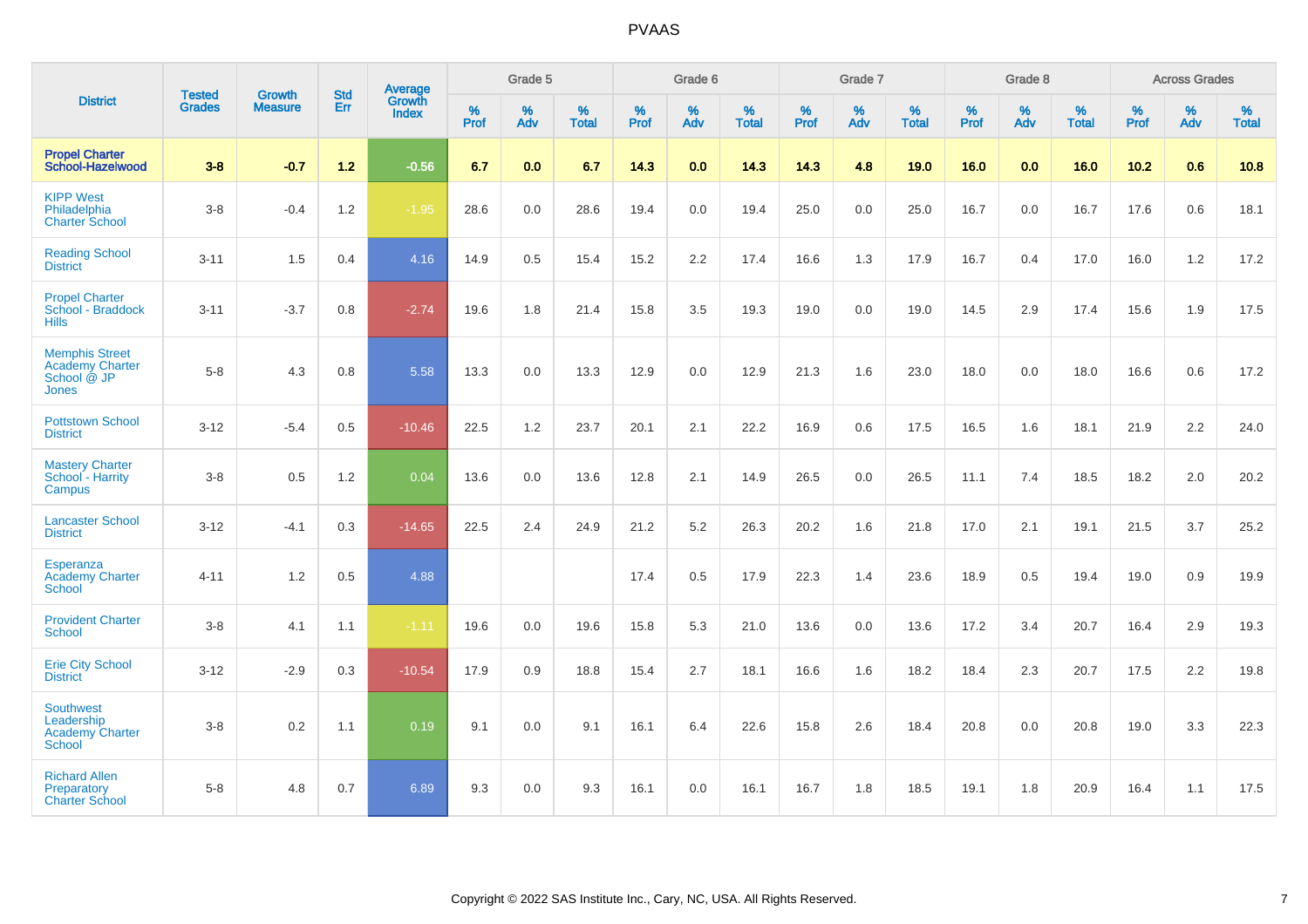|                                                                                          | <b>Tested</b> | <b>Growth</b>  | <b>Std</b> | <b>Average</b>                |              | Grade 5  |                   |           | Grade 6  |                   |           | Grade 7  |                   |           | Grade 8  |                   |           | <b>Across Grades</b> |                   |
|------------------------------------------------------------------------------------------|---------------|----------------|------------|-------------------------------|--------------|----------|-------------------|-----------|----------|-------------------|-----------|----------|-------------------|-----------|----------|-------------------|-----------|----------------------|-------------------|
| <b>District</b>                                                                          | <b>Grades</b> | <b>Measure</b> | Err        | <b>Growth</b><br><b>Index</b> | $\%$<br>Prof | %<br>Adv | %<br><b>Total</b> | %<br>Prof | %<br>Adv | %<br><b>Total</b> | %<br>Prof | %<br>Adv | %<br><b>Total</b> | %<br>Prof | %<br>Adv | %<br><b>Total</b> | %<br>Prof | %<br>Adv             | %<br><b>Total</b> |
| <b>Propel Charter</b><br>School-Hazelwood                                                | $3 - 8$       | $-0.7$         | 1.2        | $-0.56$                       | 6.7          | 0.0      | 6.7               | 14.3      | 0.0      | 14.3              | 14.3      | 4.8      | 19.0              | 16.0      | 0.0      | 16.0              | 10.2      | 0.6                  | 10.8              |
| <b>Global Leadership</b><br><b>Academy Charter</b><br><b>School Southwest</b><br>at Huey | $3 - 8$       | $-0.4$         | 1.8        | $-1.72$                       | 0.0          | 0.0      | 0.0               | 0.0       | 0.0      | 0.0               |           |          |                   | 21.4      | 0.0      | 21.4              | 11.1      | 0.0                  | 11.1              |
| <b>Mastery Charter</b><br>School-Cleveland<br>Elementary                                 | $3 - 8$       | 2.7            | 1.3        | 2.27                          | 25.0         | 7.1      | 32.1              | 23.5      | 0.0      | 23.5              | 24.1      | 3.4      | 27.6              | 21.7      | 0.0      | 21.7              | 18.8      | 1.9                  | 20.6              |
| <b>Universal Daroff</b><br><b>Charter School</b>                                         | $3 - 8$       | 4.3            | 0.8        | 5.09                          | 14.5         | 0.0      | 14.5              | 20.4      | 1.8      | 22.2              | 12.5      | 2.1      | 14.6              | 21.8      | 0.0      | 21.8              | 15.2      | 1.3                  | 16.5              |
| <b>New Castle Area</b><br><b>School District</b>                                         | $3 - 12$      | $-5.0$         | 0.4        | $-11.37$                      | 19.4         | 0.5      | 19.9              | 18.2      | 4.2      | 22.4              | 18.3      | 0.0      | 18.3              | 20.9      | 0.9      | 21.9              | 17.6      | 1.9                  | 19.5              |
| Wissahickon<br><b>Charter School</b>                                                     | $3 - 8$       | $-1.5$         | 0.7        | 0.24                          | 22.2         | 0.0      | 22.2              | 20.5      | 6.0      | 26.5              | 24.1      | 1.2      | 25.3              | 22.1      | 0.0      | 22.1              | 22.4      | 2.8                  | 25.2              |
| <b>Harrisburg City</b><br><b>School District</b>                                         | $3 - 11$      | 1.6            | 0.4        | $-0.18$                       | 6.5          | 0.3      | 6.7               | 14.5      | 1.7      | 16.2              | 15.4      | 1.9      | 17.3              | 20.3      | 2.1      | 22.4              | 12.6      | 1.0                  | 13.6              |
| <b>Maritime Academy</b><br><b>Charter School</b>                                         | $3 - 10$      | $-6.3$         | 0.7        | $-3.02$                       | 16.3         | 0.0      | 16.3              | 18.1      | 2.4      | 20.5              | 24.1      | 3.4      | 27.6              | 22.7      | 0.0      | 22.7              | 19.4      | 1.9                  | 21.3              |
| <b>Tacony Academy</b><br><b>Charter School</b>                                           | $3 - 11$      | $-3.1$         | 0.8        | 4.52                          | 26.5         | 1.5      | 27.9              | 21.7      | 4.4      | 26.1              | 48.0      | 1.4      | 49.3              | 17.1      | 5.7      | 22.9              | 25.6      | 2.4                  | 28.0              |
| <b>Pan American</b><br><b>Academy Charter</b><br>School                                  | $3 - 8$       | 0.9            | 0.8        | 1.08                          | 19.3         | 1.8      | 21.0              | 17.1      | 0.0      | 17.1              | 28.1      | 1.8      | 29.8              | 21.3      | 1.6      | 23.0              | 19.6      | 2.0                  | 21.5              |
| <b>First Philadelphia</b><br>Preparatory<br><b>Charter School</b>                        | $3 - 8$       | $-3.5$         | 0.7        | $-5.28$                       | 13.7         | 1.0      | 14.7              | 22.8      | 1.1      | 23.9              | 7.6       | 0.0      | 7.6               | 18.9      | 4.0      | 23.0              | 16.4      | 1.6                  | 17.9              |
| <b>Columbia Borough</b><br><b>School District</b>                                        | $3 - 12$      | $-0.9$         | 0.8        | $-1.18$                       | 34.7         | 5.6      | 40.3              | 31.0      | 8.4      | 39.4              | 20.0      | 4.3      | 24.3              | 21.6      | 1.4      | 23.0              | 27.1      | 6.8                  | 33.9              |
| <b>Lebanon School</b><br><b>District</b>                                                 | $3 - 11$      | $-0.4$         | 0.4        | $-1.04$                       | 29.4         | 2.5      | 31.9              | 21.7      | 5.5      | 27.2              | 20.0      | 2.5      | 22.5              | 21.9      | 1.2      | 23.0              | 25.5      | 3.4                  | 28.8              |
| <b>Boys Latin Of</b><br>Philadelphia<br><b>Charter School</b>                            | $6 - 12$      | 2.7            | 0.8        | 1.58                          |              |          |                   | 9.0       | 1.5      | 10.4              | 18.1      | 1.2      | 19.3              | 22.6      | 1.1      | 23.7              | 17.3      | 1.2                  | 18.5              |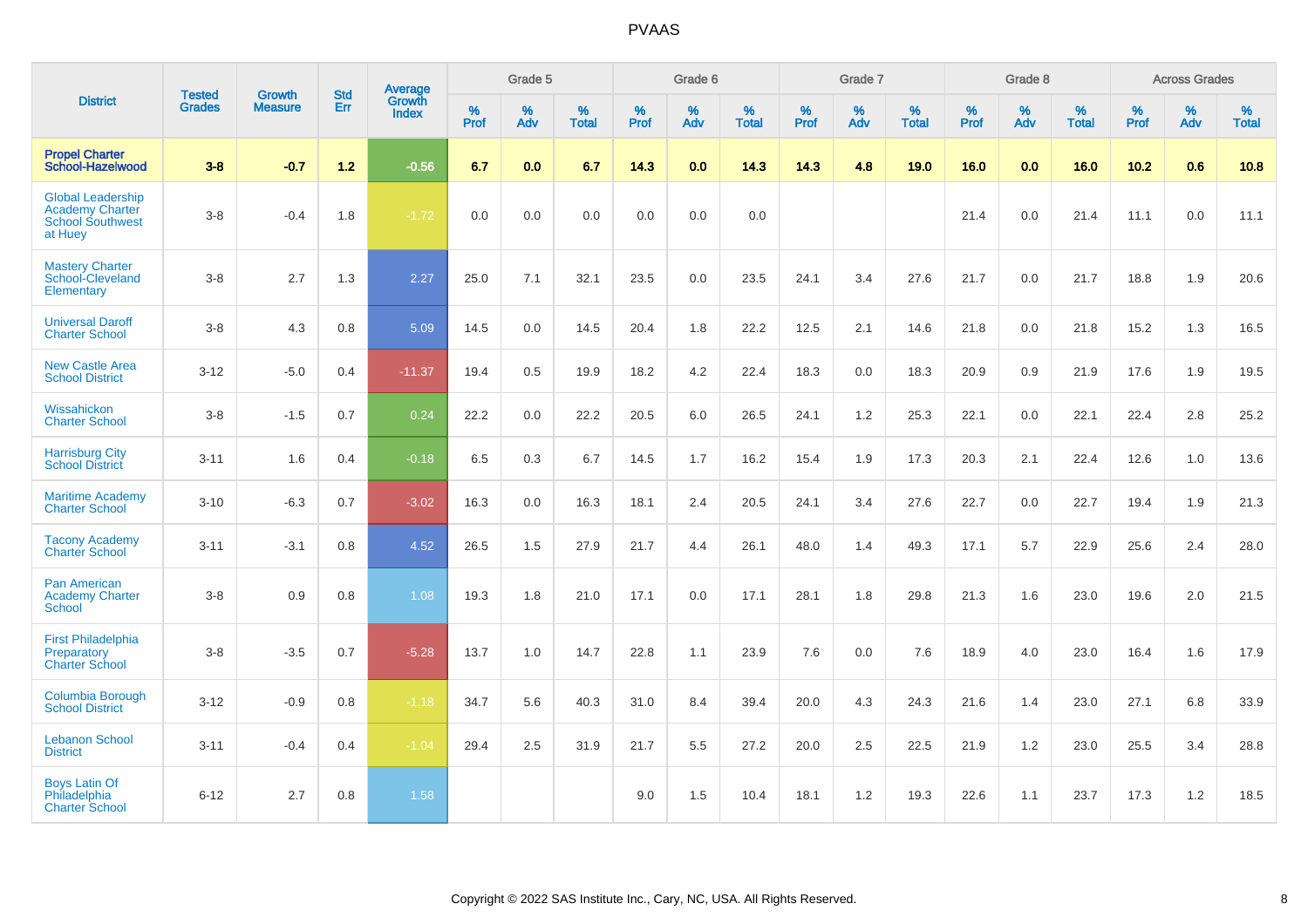|                                                                                            | <b>Tested</b> | <b>Growth</b>  | <b>Std</b> | Average                |              | Grade 5  |                   |              | Grade 6  |                   |              | Grade 7  |                   |              | Grade 8  |                   |           | <b>Across Grades</b> |                   |
|--------------------------------------------------------------------------------------------|---------------|----------------|------------|------------------------|--------------|----------|-------------------|--------------|----------|-------------------|--------------|----------|-------------------|--------------|----------|-------------------|-----------|----------------------|-------------------|
| <b>District</b>                                                                            | <b>Grades</b> | <b>Measure</b> | Err        | Growth<br><b>Index</b> | $\%$<br>Prof | %<br>Adv | %<br><b>Total</b> | $\%$<br>Prof | %<br>Adv | %<br><b>Total</b> | $\%$<br>Prof | %<br>Adv | %<br><b>Total</b> | $\%$<br>Prof | %<br>Adv | %<br><b>Total</b> | %<br>Prof | %<br>Adv             | %<br><b>Total</b> |
| <b>Propel Charter</b><br>School-Hazelwood                                                  | $3 - 8$       | $-0.7$         | $1.2$      | $-0.56$                | 6.7          | 0.0      | 6.7               | 14.3         | 0.0      | 14.3              | 14.3         | 4.8      | 19.0              | 16.0         | 0.0      | 16.0              | 10.2      | 0.6                  | 10.8              |
| <b>Mckeesport Area</b><br><b>School District</b>                                           | $3 - 12$      | 0.3            | 0.5        | 0.67                   | 30.5         | 0.6      | 31.1              | 29.1         | 1.3      | 30.4              | 24.1         | 0.0      | 24.1              | 22.6         | 1.0      | 23.7              | 25.9      | 2.4                  | 28.3              |
| <b>Greater Johnstown</b><br><b>School District</b>                                         | $3 - 11$      | $-0.2$         | 0.5        | $-0.46$                | 21.9         | 0.0      | 21.9              | 21.0         | 2.7      | 23.6              | 26.7         | 0.6      | 27.3              | 23.4         | 0.6      | 24.0              | 21.6      | 1.8                  | 23.4              |
| <b>Frazier School</b><br><b>District</b>                                                   | $3 - 11$      | $-1.8$         | 0.8        | $-2.32$                | 49.0         | 3.9      | 52.9              | 48.8         | 17.5     | 66.2              | 43.0         | 12.8     | 55.8              | 20.4         | 3.7      | 24.1              | 40.8      | 10.9                 | 51.7              |
| <b>Lindley Academy</b><br><b>Charter School At</b><br><b>Birney</b>                        | $3 - 8$       | 1.0            | 0.7        | $-0.04$                | 8.9          | 0.0      | 8.9               | 24.0         | 2.5      | 26.6              | 20.6         | 3.2      | 23.8              | 19.4         | 4.8      | 24.2              | 19.6      | 2.3                  | 21.9              |
| <b>Perseus House</b><br><b>Charter School Of</b><br><b>Excellence</b>                      | $6 - 11$      | $-0.9$         | 1.2        | $-0.70$                |              |          |                   | 4.8          | 0.0      | 4.8               | 20.4         | 0.0      | 20.4              | 22.7         | 1.5      | 24.2              | 19.2      | 0.7                  | 19.9              |
| <b>William Penn</b><br><b>School District</b>                                              | $3 - 12$      | 1.4            | 0.5        | 2.99                   | 24.0         | 0.5      | 24.5              | 31.6         | 2.8      | 34.5              | 30.8         | 0.6      | 31.4              | 21.8         | 2.4      | 24.2              | 26.1      | 2.5                  | 28.6              |
| <b>Lincoln Leadership</b><br><b>Academy Charter</b><br>School                              | $3 - 12$      | 1.6            | 0.9        | 3.13                   | 29.6         | 0.0      | 29.6              | 25.0         | 12.5     | 37.5              | 24.5         | 5.7      | 30.2              | 22.0         | 2.4      | 24.4              | 28.4      | 5.4                  | 33.8              |
| The Philadelphia<br><b>Charter School for</b><br><b>Arts and Sciences</b><br>at HR Edmunds | $3 - 8$       | $-1.2$         | 0.7        | $-2.66$                | 11.9         | 2.4      | 14.3              | 18.6         | 0.0      | 18.6              | 17.2         | 0.0      | 17.2              | 24.4         | 0.0      | 24.4              | 16.1      | 0.6                  | 16.7              |
| <b>Forest Hills School</b><br><b>District</b>                                              | $3 - 11$      | $-4.9$         | 0.6        | $-8.77$                | 53.0         | 4.5      | 57.5              | 48.3         | 6.7      | 55.0              | 30.9         | 3.2      | 34.2              | 22.3         | 2.5      | 24.8              | 39.3      | 7.6                  | 46.9              |
| <b>Penn Hills School</b><br><b>District</b>                                                | $3 - 11$      | $-4.6$         | 0.5        | $-9.21$                | 22.2         | 0.0      | 22.2              | 17.0         | 6.1      | 23.1              | 13.6         | 1.6      | 15.2              | 20.7         | 4.3      | 25.0              | 20.9      | 2.9                  | 23.8              |
| Washington<br><b>School District</b>                                                       | $3 - 11$      | $-1.7$         | 0.7        | $-2.41$                | 44.7         | 0.0      | 44.7              | 39.6         | 6.2      | 45.8              | 28.0         | 1.2      | 29.3              | 23.5         | 1.5      | 25.0              | 35.4      | 3.1                  | 38.6              |
| <b>Global Leadership</b><br><b>Academy Charter</b><br><b>School</b>                        | $3 - 8$       | 0.6            | 1.9        | 1.10                   | 21.4         | 0.0      | 21.4              |              |          |                   | 14.3         | 0.0      | 14.3              | 25.0         | 0.0      | 25.0              | 13.4      | 0.0                  | 13.4              |
| <b>Clairton City</b><br><b>School District</b>                                             | $3 - 11$      | 0.7            | 0.8        | 0.84                   | 12.5         | 2.1      | 14.6              | 22.1         | 5.9      | 27.9              | 17.7         | 0.0      | 17.7              | 25.5         | 0.0      | 25.5              | 19.3      | 1.5                  | 20.8              |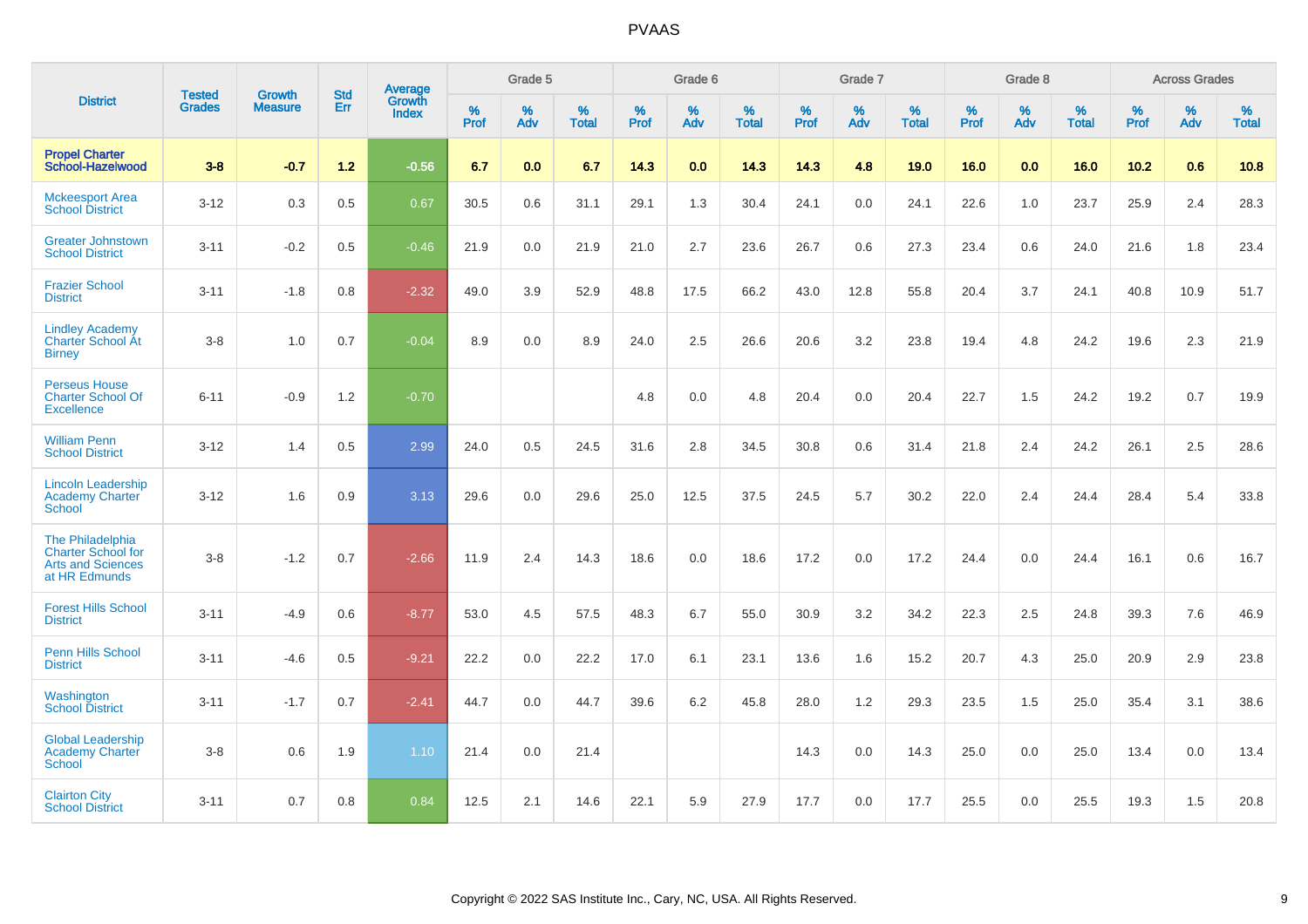|                                                           | <b>Tested</b> | <b>Growth</b>  | <b>Std</b> | <b>Average</b>                |              | Grade 5  |                   |           | Grade 6  |                   |           | Grade 7  |                   |           | Grade 8  |                   |           | <b>Across Grades</b> |                   |
|-----------------------------------------------------------|---------------|----------------|------------|-------------------------------|--------------|----------|-------------------|-----------|----------|-------------------|-----------|----------|-------------------|-----------|----------|-------------------|-----------|----------------------|-------------------|
| <b>District</b>                                           | <b>Grades</b> | <b>Measure</b> | Err        | <b>Growth</b><br><b>Index</b> | $\%$<br>Prof | %<br>Adv | %<br><b>Total</b> | %<br>Prof | %<br>Adv | %<br><b>Total</b> | %<br>Prof | %<br>Adv | %<br><b>Total</b> | %<br>Prof | %<br>Adv | %<br><b>Total</b> | %<br>Prof | %<br>Adv             | %<br><b>Total</b> |
| <b>Propel Charter</b><br>School-Hazelwood                 | $3 - 8$       | $-0.7$         | $1.2$      | $-0.56$                       | 6.7          | 0.0      | 6.7               | 14.3      | 0.0      | 14.3              | 14.3      | 4.8      | 19.0              | 16.0      | 0.0      | 16.0              | 10.2      | 0.6                  | 10.8              |
| <b>KIPP Philadelphia</b><br><b>Charter School</b>         | $3 - 8$       | 2.8            | 0.9        | 3.91                          | 13.5         | 0.0      | 13.5              | 28.0      | 0.0      | 28.0              | 29.0      | 0.0      | 29.0              | 25.6      | 0.0      | 25.6              | 21.5      | 0.4                  | 21.9              |
| <b>Mastery Charter</b><br>School -<br>Shoemaker<br>Campus | $7 - 10$      | 5.8            | 1.6        | 3.54                          |              |          |                   |           |          |                   | 26.7      | 6.7      | 33.3              | 25.9      | 0.0      | 25.9              | 26.3      | 3.5                  | 29.8              |
| <b>East Allegheny</b><br><b>School District</b>           | $3 - 11$      | $-3.0$         | 0.7        | $-4.43$                       | 41.6         | 3.4      | 44.9              | 25.9      | 7.1      | 32.9              | 30.8      | 2.6      | 33.3              | 22.3      | 3.9      | 26.2              | 26.8      | 4.0                  | 30.9              |
| Shenandoah<br><b>Valley School</b><br><b>District</b>     | $3 - 11$      | 1.7            | 0.9        | 1.42                          | 37.3         | 3.0      | 40.3              | 31.4      | 9.8      | 41.2              | 36.2      | 1.7      | 37.9              | 26.3      | 0.0      | 26.3              | 34.3      | 5.0                  | 39.4              |
| <b>Propel Charter</b><br>School-Montour                   | $3 - 10$      | $-1.8$         | 0.8        | $-1.01$                       | 18.0         | 0.0      | 18.0              | 22.7      | 3.0      | 25.8              | 21.5      | 0.0      | 21.5              | 23.4      | 3.1      | 26.6              | 21.5      | 3.2                  | 24.7              |
| <b>Woodland Hills</b><br><b>School District</b>           | $3 - 12$      | $-3.0$         | 0.5        | $-5.51$                       | 34.1         | 0.6      | 34.7              | 13.8      | 3.4      | 17.2              | 32.5      | 2.6      | 35.0              | 24.8      | 2.0      | 26.7              | 26.7      | 3.7                  | 30.4              |
| <b>Bristol Township</b><br><b>School District</b>         | $3 - 11$      | $-3.8$         | 0.4        | $-10.35$                      | 23.8         | 0.9      | 24.7              | 30.0      | 5.5      | 35.5              | 30.2      | 2.2      | 32.4              | 24.1      | 2.8      | 26.9              | 26.9      | 2.9                  | 29.8              |
| <b>Cornell School</b><br><b>District</b>                  | $3 - 11$      | $-0.8$         | 1.1        | $-0.69$                       | 36.7         | 0.0      | 36.7              | 34.9      | 7.0      | 41.9              | 35.9      | 0.0      | 35.9              | 24.3      | 2.7      | 27.0              | 32.9      | 6.1                  | 39.0              |
| <b>Philadelphia City</b><br><b>School District</b>        | $3 - 12$      | $-0.0$         | 0.2        | $-0.22$                       | 24.2         | 3.5      | 27.7              | 22.9      | 8.1      | 31.0              | 26.8      | 6.5      | 33.4              | 22.4      | 4.6      | 27.1              | 23.1      | 6.3                  | 29.4              |
| <b>Muhlenberg</b><br><b>School District</b>               | $3 - 10$      | $-2.8$         | 0.4        | $-7.00$                       | 35.9         | 1.4      | 37.2              | 23.8      | 0.9      | 24.7              | 27.7      | 2.0      | 29.6              | 26.4      | 1.4      | 27.8              | 28.8      | 3.0                  | 31.8              |
| <b>Forbes Road</b><br><b>School District</b>              | $3 - 11$      | 1.3            | 1.4        | 0.89                          | 61.3         | 3.2      | 64.5              | 40.0      | 6.7      | 46.7              | 57.9      | 0.0      | 57.9              | 27.8      | 0.0      | 27.8              | 47.4      | 7.3                  | 54.7              |
| Morrisville Borough<br><b>School District</b>             | $3 - 11$      | $-0.9$         | 0.9        | $-0.98$                       | 28.3         | 3.3      | 31.7              | 19.2      | 1.9      | 21.2              | 32.7      | 0.0      | 32.7              | 27.9      | 0.0      | 27.9              | 27.6      | 1.9                  | 29.5              |
| <b>Belmont Charter</b><br><b>School</b>                   | $3 - 10$      | 2.8            | 0.9        | 3.27                          | 10.2         | 0.0      | 10.2              | 25.5      | 2.0      | 27.4              | 22.9      | 0.0      | 22.9              | 28.0      | 0.0      | 28.0              | 18.0      | 1.9                  | 19.9              |
| <b>Farrell Area School</b><br><b>District</b>             | $3 - 11$      | 1.3            | 1.0        | 1.30                          | 26.7         | 0.0      | 26.7              | 31.7      | 2.4      | 34.2              | 20.4      | 0.0      | 20.4              | 28.2      | 0.0      | 28.2              | 25.9      | 2.3                  | 28.2              |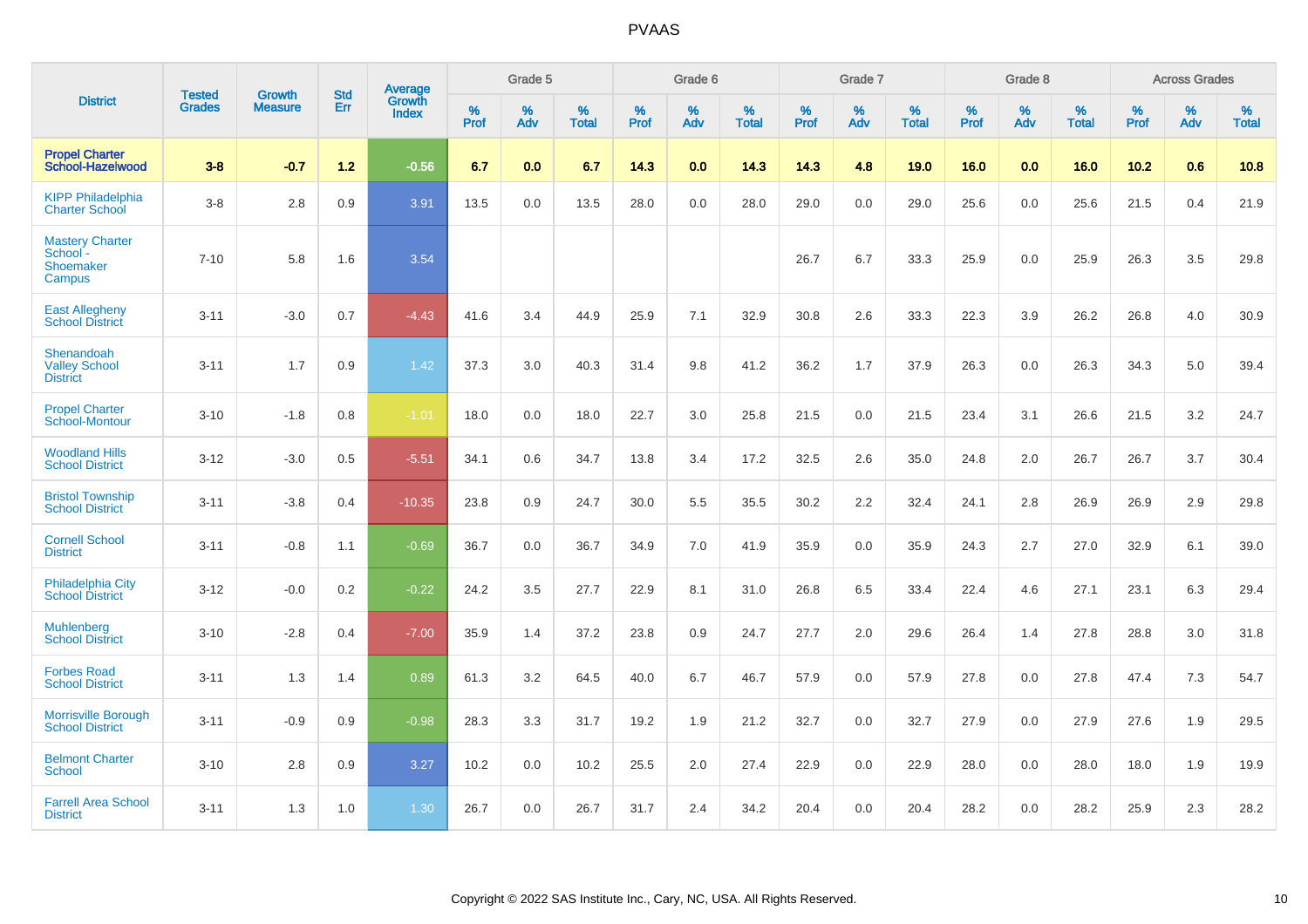|                                                                   |                                |                                 | <b>Std</b> | Average                       |           | Grade 5  |                   |           | Grade 6  |                   |           | Grade 7  |                   |           | Grade 8  |                   |           | <b>Across Grades</b> |                   |
|-------------------------------------------------------------------|--------------------------------|---------------------------------|------------|-------------------------------|-----------|----------|-------------------|-----------|----------|-------------------|-----------|----------|-------------------|-----------|----------|-------------------|-----------|----------------------|-------------------|
| <b>District</b>                                                   | <b>Tested</b><br><b>Grades</b> | <b>Growth</b><br><b>Measure</b> | Err        | <b>Growth</b><br><b>Index</b> | %<br>Prof | %<br>Adv | %<br><b>Total</b> | %<br>Prof | %<br>Adv | %<br><b>Total</b> | %<br>Prof | %<br>Adv | %<br><b>Total</b> | %<br>Prof | %<br>Adv | %<br><b>Total</b> | %<br>Prof | %<br>Adv             | %<br><b>Total</b> |
| <b>Propel Charter</b><br>School-Hazelwood                         | $3 - 8$                        | $-0.7$                          | $1.2$      | $-0.56$                       | 6.7       | 0.0      | 6.7               | 14.3      | 0.0      | 14.3              | 14.3      | 4.8      | 19.0              | 16.0      | 0.0      | 16.0              | 10.2      | 0.6                  | 10.8              |
| <b>Universal Alcorn</b><br><b>Charter School</b>                  | $3 - 8$                        | 6.0                             | 0.9        | 5.70                          | 32.1      | 9.4      | 41.5              | 34.0      | 6.0      | 40.0              | 37.5      | 3.6      | 41.1              | 28.2      | 0.0      | 28.2              | 29.2      | 4.4                  | 33.6              |
| <b>Collegium Charter</b><br><b>School</b>                         | $3 - 10$                       | $-4.5$                          | 0.5        | $-9.56$                       | 32.0      | 1.0      | 33.0              | 26.2      | 4.2      | 30.4              | 26.3      | 1.1      | 27.4              | 25.0      | 3.4      | 28.4              | 31.5      | 3.2                  | 34.7              |
| <b>Wilkes-Barre Area</b><br><b>School District</b>                | $3 - 11$                       | $-1.0$                          | 0.5        | 1.18                          | 28.0      | 0.8      | 28.8              | 32.4      | 8.7      | 41.1              | 27.6      | 1.8      | 29.4              | 24.7      | 3.7      | 28.4              | 27.8      | 4.6                  | 32.3              |
| <b>Vision Academy</b><br>Charter School                           | $3-8$                          | $-0.9$                          | 1.2        | $-2.67$                       | 35.7      | 0.0      | 35.7              | 36.0      | 0.0      | 36.0              | 37.1      | 2.9      | 40.0              | 28.6      | 0.0      | 28.6              | 32.1      | 1.1                  | 33.2              |
| <b>Mid Valley School</b><br><b>District</b>                       | $3 - 10$                       | $-0.4$                          | 0.6        | $-0.79$                       | 41.6      | 5.0      | 46.5              | 48.8      | 10.4     | 59.2              | 38.6      | 2.4      | 40.9              | 26.2      | 2.7      | 28.9              | 38.8      | 7.4                  | 46.2              |
| <b>Mastery Charter</b><br>School - Thomas<br>Campus               | $3 - 10$                       | 0.4                             | 1.0        | 0.38                          | 29.0      | 0.0      | 29.0              | 17.1      | 0.0      | 17.1              | 20.9      | 2.3      | 23.3              | 28.9      | 0.0      | 28.9              | 24.9      | 2.3                  | 27.2              |
| <b>Shade-Central City</b><br><b>School District</b>               | $3 - 11$                       | $-2.8$                          | 1.4        | $-1.99$                       | 43.8      | 0.0      | 43.8              | 44.4      | 14.8     | 59.3              | 25.0      | 0.0      | 25.0              | 29.2      | 0.0      | 29.2              | 35.1      | 6.0                  | 41.0              |
| <b>Bethlehem-Center</b><br><b>School District</b>                 | $3 - 10$                       | $-2.1$                          | 0.8        | $-2.78$                       | 40.8      | 2.8      | 43.7              | 29.8      | 1.5      | 31.3              | 28.6      | 0.0      | 28.6              | 29.2      | 0.0      | 29.2              | 35.6      | 3.6                  | 39.2              |
| <b>Coatesville Area</b><br><b>School District</b>                 | $3 - 11$                       | $-0.4$                          | 0.4        | $-0.91$                       | 28.2      | 1.6      | 29.8              | 30.3      | 2.8      | 33.1              | 30.8      | 4.4      | 35.2              | 26.3      | 2.9      | 29.3              | 28.5      | 3.0                  | 31.5              |
| <b>Propel Charter</b><br>School - East                            | $3 - 8$                        | 1.1                             | 1.0        | 1.08                          | 32.5      | 0.0      | 32.5              | 34.3      | 11.4     | 45.7              | 33.3      | 9.1      | 42.4              | 29.4      | 0.0      | 29.4              | 31.6      | 4.7                  | 36.3              |
| <b>New Kensington-</b><br><b>Arnold School</b><br><b>District</b> | $3 - 11$                       | $-1.0$                          | 0.7        | $-1.55$                       | 22.5      | 0.9      | 23.4              | 20.6      | 10.3     | 30.8              | 27.0      | 0.0      | 27.0              | 26.4      | 3.4      | 29.9              | 27.1      | 4.2                  | 31.3              |
| <b>Big Beaver Falls</b><br>Area School<br><b>District</b>         | $3 - 11$                       | $-0.7$                          | 0.6        | $-1.18$                       | 44.1      | 2.9      | 47.1              | 30.8      | 1.9      | 32.7              | 29.7      | 5.0      | 34.6              | 27.8      | 2.1      | 29.9              | 33.1      | 3.7                  | 36.8              |
| <b>Universal Vare</b><br><b>Charter School</b>                    | $6-8$                          | 6.8                             | 1.3        | 5.11                          |           |          |                   | 11.8      | 17.6     | 29.4              | 16.7      | 0.0      | 16.7              | 28.6      | 1.6      | 30.2              | 22.7      | 3.6                  | 26.4              |
| <b>Coudersport Area</b><br><b>School District</b>                 | $3 - 11$                       | $-0.5$                          | 0.9        | $-0.53$                       | 58.2      | 1.8      | 60.0              | 40.5      | 4.8      | 45.2              | 35.8      | 3.8      | 39.6              | 30.2      | 0.0      | 30.2              | 40.1      | 3.2                  | 43.3              |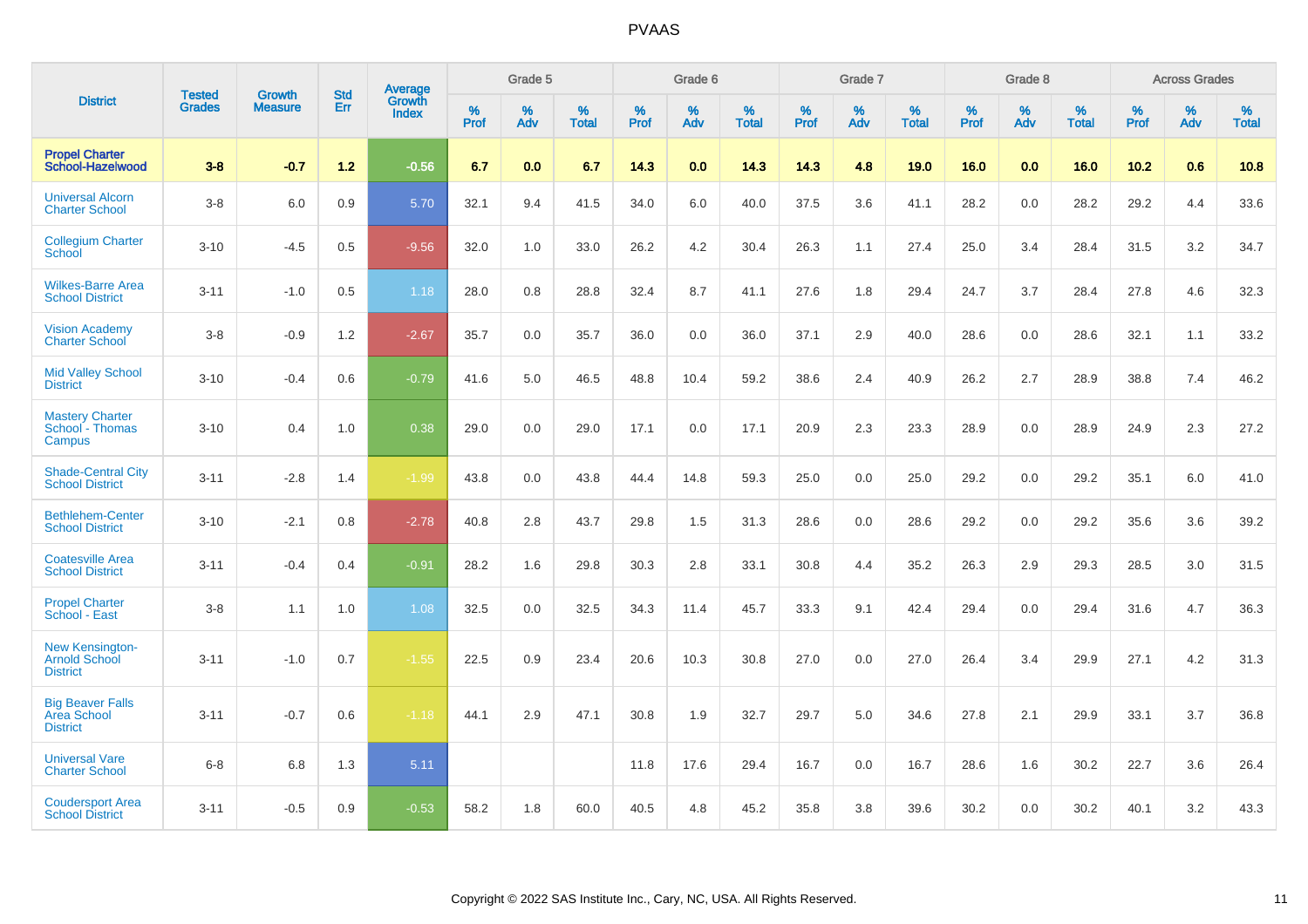|                                                                           | <b>Tested</b> | <b>Growth</b>  | <b>Std</b> | Average                |              | Grade 5  |                   |           | Grade 6  |                   |           | Grade 7  |                   |           | Grade 8  |                   |              | <b>Across Grades</b> |                   |
|---------------------------------------------------------------------------|---------------|----------------|------------|------------------------|--------------|----------|-------------------|-----------|----------|-------------------|-----------|----------|-------------------|-----------|----------|-------------------|--------------|----------------------|-------------------|
| <b>District</b>                                                           | <b>Grades</b> | <b>Measure</b> | Err        | Growth<br><b>Index</b> | $\%$<br>Prof | %<br>Adv | %<br><b>Total</b> | %<br>Prof | %<br>Adv | %<br><b>Total</b> | %<br>Prof | %<br>Adv | %<br><b>Total</b> | %<br>Prof | %<br>Adv | %<br><b>Total</b> | $\%$<br>Prof | $\%$<br>Adv          | %<br><b>Total</b> |
| <b>Propel Charter</b><br>School-Hazelwood                                 | $3 - 8$       | $-0.7$         | $1.2$      | $-0.56$                | 6.7          | 0.0      | 6.7               | 14.3      | 0.0      | 14.3              | 14.3      | 4.8      | 19.0              | 16.0      | 0.0      | 16.0              | 10.2         | 0.6                  | 10.8              |
| <b>Norristown Area</b><br><b>School District</b>                          | $3 - 12$      | $-1.1$         | 0.4        | $-2.77$                | 24.5         | 1.0      | 25.5              | 32.9      | 5.0      | 37.8              | 26.4      | 4.8      | 31.3              | 26.6      | 3.6      | 30.2              | 27.8         | 4.0                  | 31.7              |
| <b>Agora Cyber</b><br><b>Charter School</b>                               | $3 - 11$      | $-2.5$         | 0.6        | $-1.84$                | 31.7         | 1.0      | 32.7              | 30.1      | 7.0      | 37.1              | 29.0      | 2.8      | 31.7              | 28.3      | 2.0      | 30.3              | 30.7         | 4.8                  | 35.5              |
| <b>Turkeyfoot Valley</b><br>Area School<br><b>District</b>                | $3 - 12$      | 0.6            | 1.4        | 0.40                   | 27.3         | 4.6      | 31.8              | 38.1      | 9.5      | 47.6              | 30.0      | 5.0      | 35.0              | 30.4      | 0.0      | 30.4              | 33.0         | 3.6                  | 36.6              |
| <b>Robert Benjamin</b><br><b>Wiley Community</b><br><b>Charter School</b> | $3 - 8$       | 3.6            | 0.9        | 4.03                   | 20.9         | 0.0      | 20.9              | 23.4      | 4.3      | 27.7              | 28.1      | 1.8      | 29.8              | 31.1      | 0.0      | 31.1              | 24.2         | 2.4                  | 26.5              |
| <b>Forest Area School</b><br><b>District</b>                              | $3 - 11$      | $-1.6$         | 1.2        | $-1.32$                | 45.8         | 0.0      | 45.8              | 37.5      | 4.2      | 41.7              | 24.2      | 12.1     | 36.4              | 28.1      | 3.1      | 31.2              | 40.8         | 6.6                  | 47.4              |
| <b>New Brighton Area</b><br><b>School District</b>                        | $3 - 11$      | $-4.3$         | 0.6        | $-6.67$                | 37.1         | 4.5      | 41.6              | 37.0      | 7.0      | 44.0              | 33.7      | 5.0      | 38.6              | 27.6      | 3.8      | 31.4              | 32.4         | 4.8                  | 37.2              |
| <b>Manchester</b><br><b>Academic Charter</b><br><b>School</b>             | $3 - 8$       | 2.1            | 1.1        | 1.80                   | 12.0         | 0.0      | 12.0              | 35.7      | 3.6      | 39.3              | 46.2      | 0.0      | 46.2              | 31.4      | 0.0      | 31.4              | 30.7         | 1.7                  | 32.4              |
| <b>Mount Carmel</b><br><b>Area School</b><br><b>District</b>              | $3 - 11$      | $-2.5$         | 0.6        | $-3.95$                | 36.9         | 1.8      | 38.7              | 31.3      | 7.8      | 39.1              | 30.6      | 0.0      | 30.6              | 29.0      | 2.6      | 31.6              | 32.7         | 4.4                  | 37.2              |
| <b>Williamsport Area</b><br><b>School District</b>                        | $3 - 11$      | $-1.3$         | 0.4        | $-3.63$                | 46.8         | 4.8      | 51.6              | 43.8      | 8.8      | 52.5              | 34.6      | 4.8      | 39.4              | 26.0      | 5.8      | 31.8              | 37.7         | 8.5                  | 46.2              |
| <b>Scranton School</b><br><b>District</b>                                 | $3 - 12$      | $-0.8$         | 0.5        | $-1.60$                | 35.9         | 1.7      | 37.6              | 29.4      | 4.2      | 33.6              | 24.9      | 2.8      | 27.7              | 26.3      | 5.8      | 32.2              | 29.5         | 4.0                  | 33.5              |
| Catasauqua Area<br><b>School District</b>                                 | $3 - 12$      | $-1.3$         | 0.7        | $-0.01$                | 30.1         | 0.0      | 30.1              | 55.4      | 9.5      | 64.9              | 33.3      | 2.9      | 36.3              | 24.4      | 7.8      | 32.2              | 36.9         | 5.3                  | 42.2              |
| <b>Ad Prima Charter</b><br><b>School</b>                                  | $3 - 8$       | 2.7            | 0.8        | 1.75                   | 25.9         | 1.8      | 27.8              | 34.7      | 16.3     | 51.0              | 36.1      | 3.3      | 39.3              | 27.4      | 4.8      | 32.3              | 33.2         | 4.8                  | 38.1              |
| <b>Propel Charter</b><br>School-Mckeesport                                | $3 - 8$       | $-7.2$         | 1.0        | $-7.15$                | 36.1         | 0.0      | 36.1              | 32.4      | 0.0      | 32.4              | 34.2      | 2.6      | 36.8              | 29.7      | 2.7      | 32.4              | 32.1         | 1.4                  | 33.5              |
| <b>Hazleton Area</b><br><b>School District</b>                            | $3 - 11$      | 0.5            | 0.4        | 1.18                   | 30.2         | 2.3      | 32.5              | 24.8      | 4.8      | 29.6              | 24.8      | 2.8      | 27.5              | 26.1      | 6.5      | 32.6              | 28.6         | 4.0                  | 32.6              |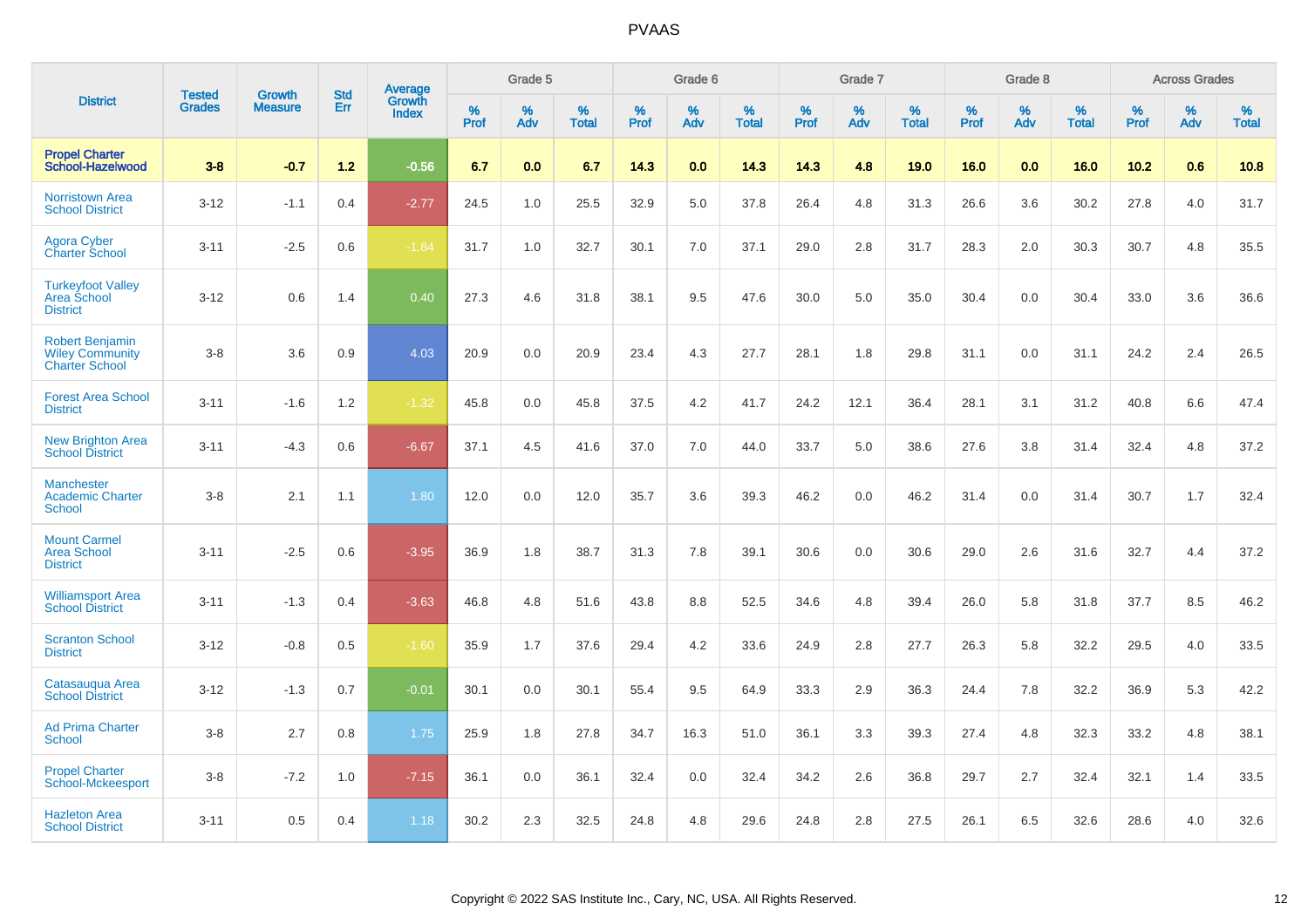|                                                                                |                                |                                 | <b>Std</b> | Average                |           | Grade 5  |                   |           | Grade 6  |                   |           | Grade 7  |                   |           | Grade 8  |                   |           | <b>Across Grades</b> |                   |
|--------------------------------------------------------------------------------|--------------------------------|---------------------------------|------------|------------------------|-----------|----------|-------------------|-----------|----------|-------------------|-----------|----------|-------------------|-----------|----------|-------------------|-----------|----------------------|-------------------|
| <b>District</b>                                                                | <b>Tested</b><br><b>Grades</b> | <b>Growth</b><br><b>Measure</b> | Err        | Growth<br><b>Index</b> | %<br>Prof | %<br>Adv | %<br><b>Total</b> | %<br>Prof | %<br>Adv | %<br><b>Total</b> | %<br>Prof | %<br>Adv | %<br><b>Total</b> | %<br>Prof | %<br>Adv | %<br><b>Total</b> | %<br>Prof | %<br>Adv             | %<br><b>Total</b> |
| <b>Propel Charter</b><br><b>School-Hazelwood</b>                               | $3 - 8$                        | $-0.7$                          | $1.2$      | $-0.56$                | 6.7       | 0.0      | 6.7               | 14.3      | 0.0      | 14.3              | 14.3      | 4.8      | 19.0              | 16.0      | 0.0      | 16.0              | 10.2      | 0.6                  | 10.8              |
| <b>Salisbury-Elk Lick</b><br><b>School District</b>                            | $3 - 11$                       | $-3.9$                          | 1.3        | $-2.93$                | 50.0      | 8.3      | 58.3              | 50.0      | 0.0      | 50.0              | 30.0      | 0.0      | 30.0              | 28.6      | 4.8      | 33.3              | 42.2      | 3.3                  | 45.4              |
| <b>Steel Valley</b><br><b>School District</b>                                  | $3 - 11$                       | $-2.9$                          | 0.7        | $-4.04$                | 38.4      | 1.2      | 39.5              | 37.1      | 14.5     | 51.6              | 26.5      | 3.6      | 30.1              | 26.7      | 6.7      | 33.3              | 35.3      | 10.2                 | 45.5              |
| <b>Center For Student</b><br><b>Learning Charter</b><br>School At<br>Pennsbury | $6 - 12$                       | 1.9                             | 3.5        | 0.54                   |           |          |                   |           |          |                   |           |          |                   | 25.0      | 8.3      | 33.3              | 26.9      | 3.8                  | 30.8              |
| <b>Central Greene</b><br><b>School District</b>                                | $3 - 11$                       | $-1.8$                          | 0.6        | $-3.02$                | 35.0      | 0.0      | 35.0              | 40.0      | 9.5      | 49.5              | 33.3      | 5.0      | 38.3              | 31.5      | 1.8      | 33.3              | 35.2      | $5.2\,$              | 40.3              |
| <b>Upper Darby</b><br><b>School District</b>                                   | $3 - 12$                       | 0.7                             | 0.3        | 2.14                   | 30.9      | 2.9      | 33.8              | 29.8      | 6.5      | 36.3              | 26.4      | 1.4      | 27.7              | 29.9      | 3.6      | 33.4              | 30.4      | 5.0                  | 35.4              |
| <b>Conrad Weiser</b><br><b>Area School</b><br><b>District</b>                  | $3 - 11$                       | $-2.3$                          | 0.5        | $-4.84$                | 44.8      | 0.6      | 45.4              | 40.0      | 8.7      | 48.7              | 26.2      | 2.7      | 28.9              | 30.0      | 3.4      | 33.5              | 36.9      | 6.7                  | 43.7              |
| <b>Bristol Borough</b><br><b>School District</b>                               | $3 - 12$                       | 0.4                             | 0.7        | 1.32                   | 37.3      | 1.3      | 38.7              | 28.4      | 18.2     | 46.6              | 39.5      | 7.4      | 46.9              | 27.7      | 6.0      | 33.7              | 33.3      | 8.0                  | 41.4              |
| <b>Oxford Area</b><br><b>School District</b>                                   | $3 - 11$                       | $-1.2$                          | 0.4        | $-2.58$                | 43.9      | 6.1      | 50.0              | 41.5      | 17.6     | 59.0              | 44.6      | 7.0      | 51.6              | 30.2      | 3.9      | 34.2              | 39.6      | 10.3                 | 49.9              |
| <b>Blacklick Valley</b><br><b>School District</b>                              | $3 - 11$                       | $-0.1$                          | 1.0        | $-0.10$                | 29.6      | 0.0      | 29.6              | 52.6      | 7.9      | 60.5              | 35.4      | 0.0      | 35.4              | 34.2      | 0.0      | 34.2              | 43.2      | 3.7                  | 46.9              |
| <b>Purchase Line</b><br><b>School District</b>                                 | $3 - 12$                       | $-1.5$                          | 0.8        | $-0.88$                | 37.2      | 5.9      | 43.1              | 40.9      | 6.1      | 47.0              | 39.4      | 3.0      | 42.4              | 30.9      | 3.6      | 34.6              | 39.8      | 6.3                  | 46.1              |
| Northern Lebanon<br><b>School District</b>                                     | $3 - 11$                       | $-3.3$                          | 0.5        | $-6.34$                | 51.7      | 3.4      | 55.2              | 43.1      | 9.2      | 52.3              | 35.3      | 1.3      | 36.6              | 32.3      | 2.6      | 34.8              | 41.8      | 7.5                  | 49.3              |
| Lackawanna Trail<br><b>School District</b>                                     | $3 - 10$                       | $-3.9$                          | 0.8        | $-1.13$                | 50.9      | 3.6      | 54.6              | 38.8      | 14.9     | 53.7              | 45.1      | 5.6      | 50.7              | 31.2      | 3.9      | 35.1              | 43.8      | 10.0                 | 53.8              |
| <b>Fannett-Metal</b><br><b>School District</b>                                 | $3 - 11$                       | 0.5                             | 1.1        | 1.79                   | 34.5      | 10.3     | 44.8              | 44.8      | 6.9      | 51.7              | 37.5      | 3.1      | 40.6              | 33.3      | $2.2\,$  | 35.6              | 40.2      | $9.2\,$              | 49.4              |
| Pennsylvania<br><b>Distance Learning</b><br><b>Charter School</b>              | $3 - 12$                       | 0.0                             | 0.7        | 0.07                   | 30.3      | 0.0      | 30.3              | 16.2      | 4.0      | 20.3              | 25.6      | 1.2      | 26.7              | 33.3      | 2.3      | 35.6              | 25.8      | 3.0                  | 28.8              |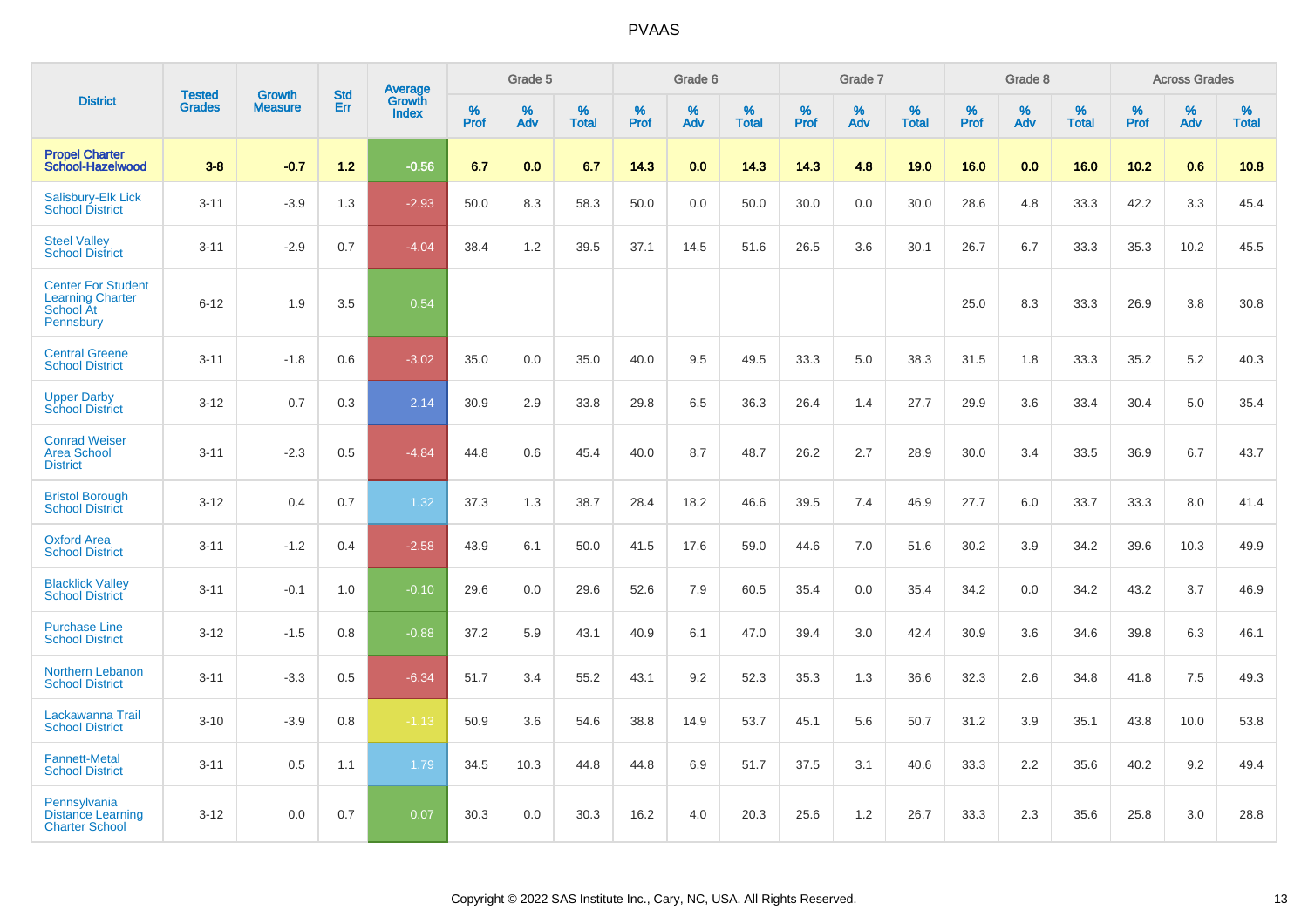|                                                                   |                                | <b>Growth</b>  | <b>Std</b> | Average                |              | Grade 5  |                   |           | Grade 6  |                   |           | Grade 7  |                   |           | Grade 8  |                   |              | <b>Across Grades</b> |                   |
|-------------------------------------------------------------------|--------------------------------|----------------|------------|------------------------|--------------|----------|-------------------|-----------|----------|-------------------|-----------|----------|-------------------|-----------|----------|-------------------|--------------|----------------------|-------------------|
| <b>District</b>                                                   | <b>Tested</b><br><b>Grades</b> | <b>Measure</b> | Err        | Growth<br><b>Index</b> | $\%$<br>Prof | %<br>Adv | %<br><b>Total</b> | %<br>Prof | %<br>Adv | %<br><b>Total</b> | %<br>Prof | %<br>Adv | %<br><b>Total</b> | %<br>Prof | %<br>Adv | %<br><b>Total</b> | $\%$<br>Prof | $\%$<br>Adv          | %<br><b>Total</b> |
| <b>Propel Charter</b><br>School-Hazelwood                         | $3 - 8$                        | $-0.7$         | $1.2$      | $-0.56$                | 6.7          | 0.0      | 6.7               | 14.3      | 0.0      | 14.3              | 14.3      | 4.8      | 19.0              | 16.0      | 0.0      | 16.0              | 10.2         | 0.6                  | 10.8              |
| <b>Antietam School</b><br><b>District</b>                         | $3 - 10$                       | 0.9            | 0.8        | 1.07                   | 29.7         | 1.6      | 31.2              | 35.0      | 5.0      | 40.0              | 29.1      | 0.0      | 29.1              | 34.0      | 1.9      | 35.8              | 31.3         | 3.0                  | 34.2              |
| <b>Hamburg Area</b><br><b>School District</b>                     | $3 - 11$                       | $-0.4$         | 0.5        | $-0.68$                | 41.1         | 5.0      | 46.1              | 43.3      | 6.3      | 49.6              | 33.1      | 1.9      | 35.0              | 32.4      | 3.5      | 35.9              | 38.6         | 5.3                  | 43.9              |
| <b>Ringgold School</b><br><b>District</b>                         | $3 - 11$                       | $-6.9$         | 0.5        | $-14.33$               | 22.7         | 1.2      | 23.9              | 29.5      | 0.6      | 30.1              | 21.8      | 3.5      | 25.3              | 31.7      | 4.3      | 36.0              | 32.2         | 4.3                  | 36.4              |
| <b>Clearfield Area</b><br><b>School District</b>                  | $3 - 10$                       | $-0.5$         | 0.5        | $-0.97$                | 37.9         | 3.2      | 41.1              | 35.8      | 5.8      | 41.6              | 39.0      | 1.5      | 40.4              | 32.4      | 4.1      | 36.6              | 35.2         | 5.8                  | 41.0              |
| <b>Carmichaels Area</b><br><b>School District</b>                 | $3 - 10$                       | $-2.5$         | 0.8        | $-3.36$                | 35.0         | 1.2      | 36.2              | 25.8      | 7.6      | 33.3              | 33.3      | 1.5      | 34.8              | 35.2      | 1.4      | 36.6              | 32.5         | 3.4                  | 35.9              |
| <b>Shamokin Area</b><br><b>School District</b>                    | $3 - 11$                       | 1.2            | $0.5\,$    | $-1.27$                | 42.9         | 2.1      | 45.0              | 32.6      | 9.4      | 42.0              | 44.0      | 1.5      | 45.5              | 31.3      | 5.5      | 36.8              | 34.3         | 5.8                  | 40.1              |
| <b>Eastern Lebanon</b><br><b>County School</b><br><b>District</b> | $3 - 11$                       | $-0.3$         | 0.5        | $-0.57$                | 48.9         | 2.8      | 51.7              | 42.0      | 9.1      | 51.1              | 45.1      | 8.0      | 53.1              | 29.8      | 7.0      | 36.8              | 42.0         | 9.1                  | 51.0              |
| <b>Tidioute</b><br><b>Community</b><br><b>Charter School</b>      | $3 - 11$                       | 2.0            | 1.5        | 2.84                   | 69.2         | 0.0      | 69.2              | 61.1      | 5.6      | 66.7              | 26.3      | 0.0      | 26.3              | 37.0      | 0.0      | 37.0              | 43.2         | 4.0                  | 47.2              |
| Environmental<br><b>Charter School At</b><br><b>Frick Park</b>    | $3-9$                          | $-2.5$         | 0.7        | $-3.49$                | 46.0         | 5.3      | 51.3              | 41.5      | 10.6     | 52.1              | 46.6      | 13.6     | 60.2              | 25.4      | 11.9     | 37.3              | 43.3         | 14.6                 | 57.9              |
| <b>East Stroudsburg</b><br><b>Area School</b><br><b>District</b>  | $3 - 11$                       | $-4.1$         | 0.5        | $-8.53$                | 43.7         | 1.9      | 45.6              | 40.8      | 9.4      | 50.3              | 41.9      | 3.5      | 45.4              | 32.3      | 5.1      | 37.3              | 36.5         | 7.4                  | 43.9              |
| <b>Freire Charter</b><br><b>School</b>                            | $5 - 11$                       | 1.6            | 0.7        | 0.73                   | 17.5         | 0.0      | 17.5              | 31.4      | 1.4      | 32.9              | 28.3      | 2.0      | 30.3              | 33.6      | 3.7      | 37.4              | 27.6         | 1.9                  | 29.5              |
| <b>Panther Valley</b><br><b>School District</b>                   | $3 - 12$                       | 0.1            | 0.6        | 0.24                   | 26.7         | 1.0      | 27.6              | 33.1      | 1.6      | 34.7              | 34.6      | 2.7      | 37.3              | 32.7      | 4.7      | 37.4              | 31.1         | 4.0                  | 35.1              |
| <b>Connellsville Area</b><br><b>School District</b>               | $3 - 11$                       | $-2.2$         | 0.4        | $-5.74$                | 34.7         | 3.7      | 38.4              | 32.7      | 6.4      | 39.1              | 27.4      | 5.1      | 32.4              | 33.8      | 3.6      | 37.4              | 33.6         | 5.9                  | 39.6              |
| <b>Juniata Valley</b><br><b>School District</b>                   | $3 - 11$                       | $-0.4$         | 0.9        | $-0.41$                | 53.5         | 2.3      | 55.8              | 35.7      | 8.9      | 44.6              | 50.9      | 5.3      | 56.1              | 33.3      | 4.2      | 37.5              | 41.8         | 7.0                  | 48.8              |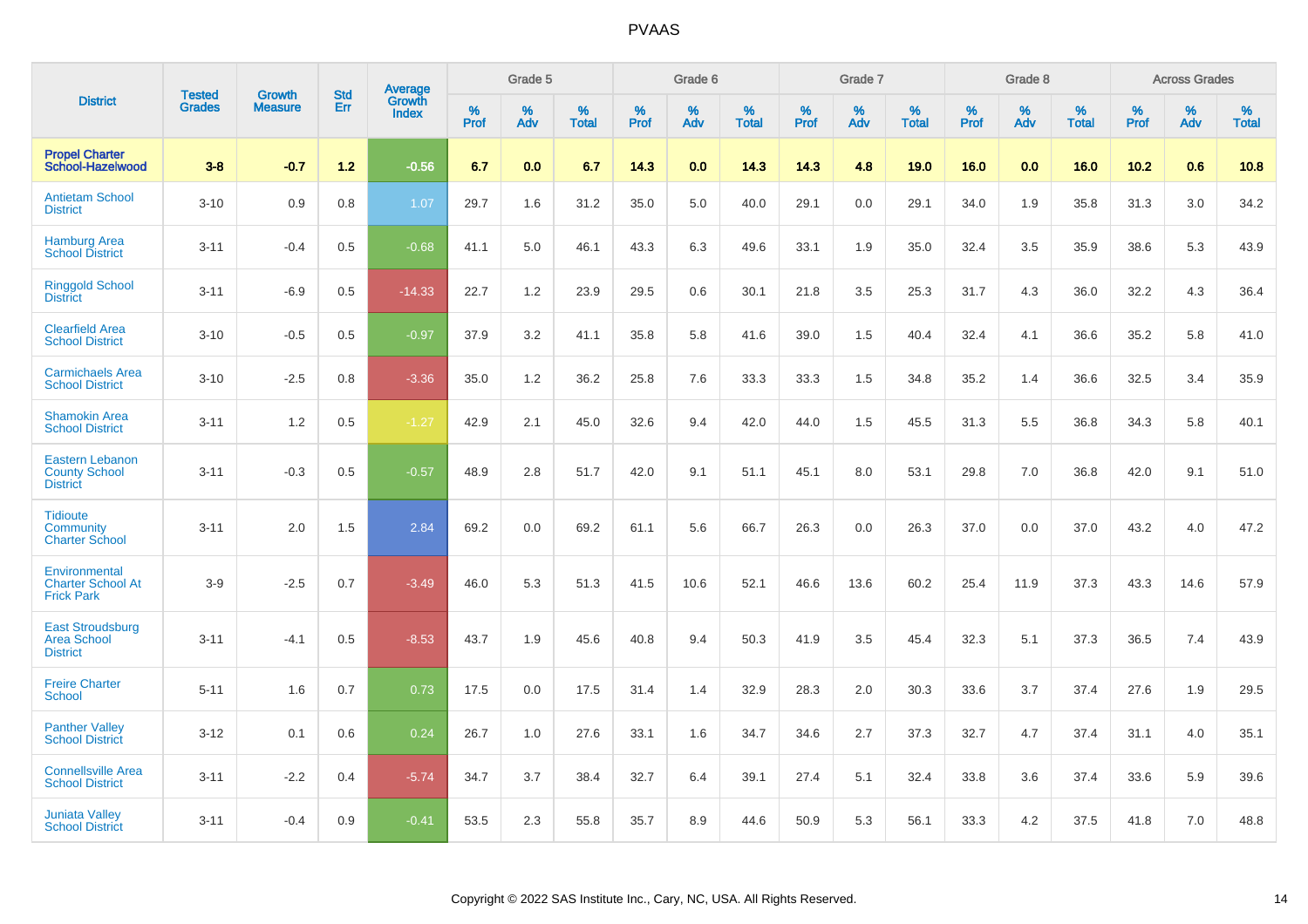|                                                                                 | <b>Tested</b> | <b>Growth</b>  | <b>Std</b> | Average                |           | Grade 5  |                   |                  | Grade 6  |                   |           | Grade 7  |                   |                  | Grade 8  |                   |                  | <b>Across Grades</b> |                   |
|---------------------------------------------------------------------------------|---------------|----------------|------------|------------------------|-----------|----------|-------------------|------------------|----------|-------------------|-----------|----------|-------------------|------------------|----------|-------------------|------------------|----------------------|-------------------|
| <b>District</b>                                                                 | <b>Grades</b> | <b>Measure</b> | Err        | Growth<br><b>Index</b> | %<br>Prof | %<br>Adv | %<br><b>Total</b> | %<br><b>Prof</b> | %<br>Adv | %<br><b>Total</b> | %<br>Prof | %<br>Adv | %<br><b>Total</b> | %<br><b>Prof</b> | %<br>Adv | %<br><b>Total</b> | %<br><b>Prof</b> | %<br>Adv             | %<br><b>Total</b> |
| <b>Propel Charter</b><br>School-Hazelwood                                       | $3 - 8$       | $-0.7$         | $1.2$      | $-0.56$                | 6.7       | 0.0      | 6.7               | 14.3             | 0.0      | 14.3              | 14.3      | 4.8      | 19.0              | 16.0             | 0.0      | 16.0              | $10.2$           | 0.6                  | 10.8              |
| Pocono Mountain<br><b>School District</b>                                       | $3 - 12$      | 0.1            | 0.6        | $-0.22$                | 48.0      | 5.4      | 53.5              | 41.8             | 7.9      | 49.7              | 42.1      | 1.8      | 43.9              | 35.6             | 1.9      | 37.5              | 43.4             | 7.1                  | 50.5              |
| <b>Hope For</b><br><b>Hyndman Charter</b><br>School                             | $3 - 11$      | 4.1            | 1.9        | 2.16                   |           |          |                   | 12.5             | 6.2      | 18.8              | 41.7      | 8.3      | 50.0              | 37.5             | 0.0      | 37.5              | 27.4             | 6.0                  | 33.3              |
| <b>Pittston Area</b><br><b>School District</b>                                  | $3 - 11$      | $-3.7$         | 0.8        | $-4.75$                | 36.6      | 1.4      | 38.0              | 36.2             | 4.3      | 40.4              | 28.8      | 1.5      | 30.3              | 34.5             | 3.4      | 37.9              | 35.3             | 5.0                  | 40.3              |
| <b>Pittsburgh School</b><br><b>District</b>                                     | $3 - 11$      | $-1.6$         | 0.2        | $-8.53$                | 29.0      | 3.9      | 32.8              | 27.7             | 11.6     | 39.2              | 33.3      | 6.0      | 39.3              | 30.7             | 7.3      | 38.0              | 29.7             | 7.6                  | 37.3              |
| <b>Executive</b><br><b>Education</b><br><b>Academy Charter</b><br><b>School</b> | $3 - 10$      | $-5.5$         | 1.6        | $-1.38$                | 10.0      | 0.0      | 10.0              | 12.5             | 6.2      | 18.8              |           |          |                   | 38.1             | 0.0      | 38.1              | 31.4             | 2.9                  | 34.3              |
| <b>Mount Union Area</b><br><b>School District</b>                               | $3 - 10$      | 1.4            | 0.7        | 2.08                   | 28.7      | 3.2      | 31.9              | 28.4             | 0.0      | 28.4              | 28.9      | 4.8      | 33.7              | 36.9             | 1.2      | 38.1              | 31.6             | 2.9                  | 34.4              |
| <b>Laboratory Charter</b><br><b>School</b>                                      | $3 - 8$       | 3.4            | 1.2        | 2.86                   | 17.2      | 0.0      | 17.2              | 26.2             | 7.1      | 33.3              | 52.0      | 0.0      | 52.0              | 33.3             | 4.8      | 38.1              | 27.2             | 2.4                  | 29.6              |
| <b>Halifax Area</b><br><b>School District</b>                                   | $3 - 11$      | 0.6            | 0.8        | 1.63                   | 52.9      | 8.6      | 61.4              | 51.8             | 20.4     | 72.2              | 41.6      | 6.5      | 48.0              | 35.5             | 2.6      | 38.2              | 44.9             | 10.1                 | 55.1              |
| <b>Southeast Delco</b><br><b>School District</b>                                | $3 - 10$      | $-0.6$         | 0.6        | $-1.09$                | 28.6      | 0.0      | 28.6              | 30.4             | 1.8      | 32.1              | 29.2      | 1.5      | 30.8              | 34.4             | 3.8      | 38.2              | 28.9             | 2.4                  | 31.3              |
| <b>Brownsville Area</b><br><b>School District</b>                               | $3 - 12$      | 1.2            | 0.7        | 1.56                   | 40.5      | 0.0      | 40.5              | 24.7             | 1.2      | 25.9              | 30.0      | 3.8      | 33.8              | 37.0             | 1.4      | 38.4              | 32.0             | 2.6                  | 34.6              |
| <b>Frederick Douglass</b><br><b>Mastery Charter</b><br>School                   | $3 - 8$       | 1.8            | 1.4        | 0.89                   | 20.8      | 0.0      | 20.8              | 22.2             | 0.0      | 22.2              | 14.3      | 0.0      | 14.3              | 34.6             | 3.8      | 38.5              | 19.1             | 0.9                  | 20.0              |
| <b>Universal Institute</b><br><b>Charter School</b>                             | $3 - 8$       | 2.4            | 0.7        | 3.38                   | 20.3      | 0.0      | 20.3              | 21.9             | 1.4      | 23.3              | 28.6      | 0.0      | 28.6              | 35.2             | 3.4      | 38.6              | 26.8             | 1.5                  | 28.3              |
| <b>Bensalem</b><br><b>Township School</b><br><b>District</b>                    | $3 - 11$      | $-1.5$         | 0.3        | $-2.85$                | 24.4      | 3.4      | 27.7              | 32.6             | 7.6      | 40.2              | 29.8      | 4.8      | 34.6              | 31.8             | 6.9      | 38.7              | 28.8             | 6.0                  | 34.8              |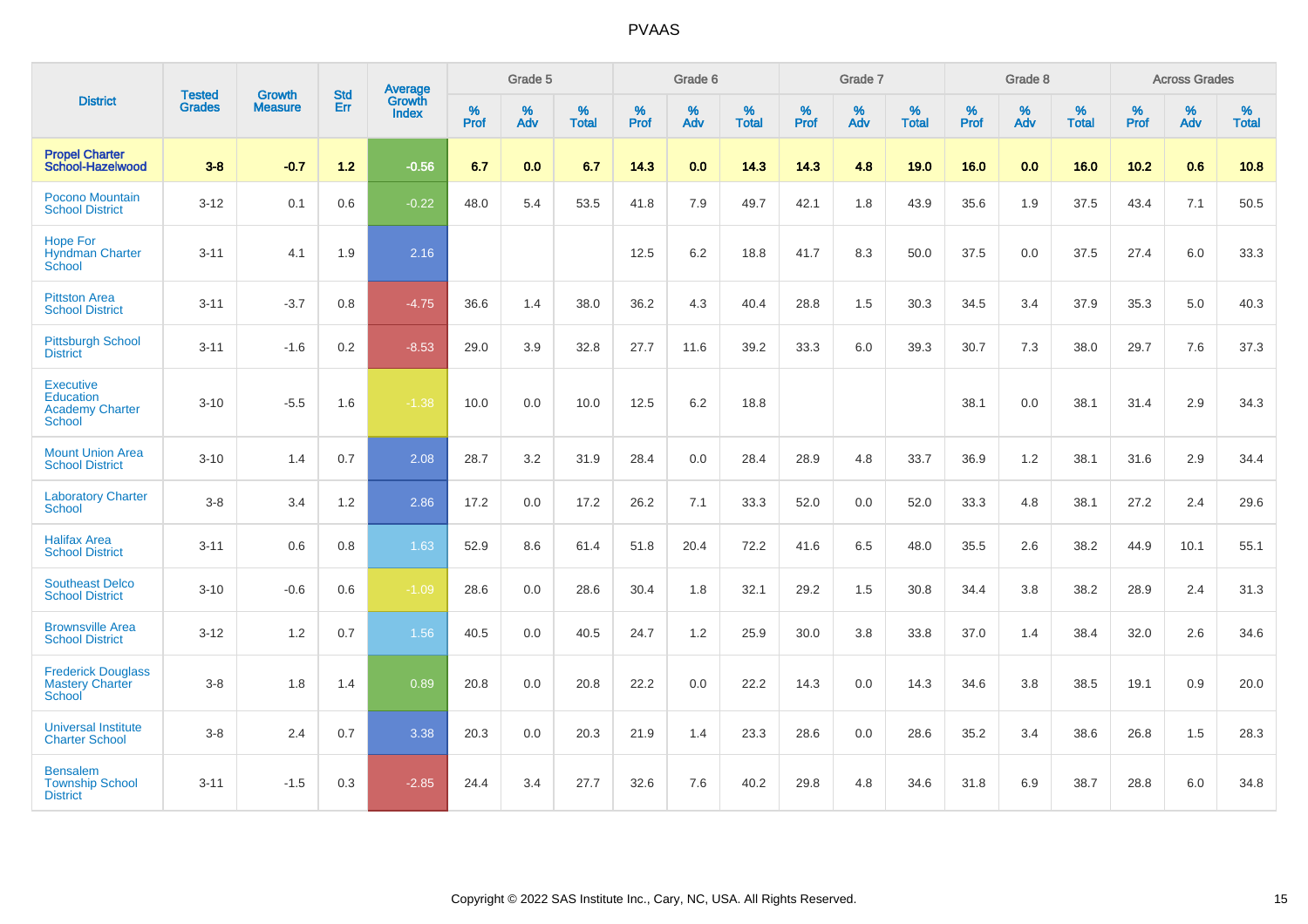|                                                                     | <b>Tested</b> |                                 | <b>Std</b> | Average                |           | Grade 5  |                   |           | Grade 6  |                   |           | Grade 7  |                   |           | Grade 8  |                   |           | <b>Across Grades</b> |                   |
|---------------------------------------------------------------------|---------------|---------------------------------|------------|------------------------|-----------|----------|-------------------|-----------|----------|-------------------|-----------|----------|-------------------|-----------|----------|-------------------|-----------|----------------------|-------------------|
| <b>District</b>                                                     | <b>Grades</b> | <b>Growth</b><br><b>Measure</b> | Err        | Growth<br><b>Index</b> | %<br>Prof | %<br>Adv | %<br><b>Total</b> | %<br>Prof | %<br>Adv | %<br><b>Total</b> | %<br>Prof | %<br>Adv | %<br><b>Total</b> | %<br>Prof | %<br>Adv | %<br><b>Total</b> | %<br>Prof | %<br>Adv             | %<br><b>Total</b> |
| <b>Propel Charter</b><br><b>School-Hazelwood</b>                    | $3 - 8$       | $-0.7$                          | $1.2$      | $-0.56$                | 6.7       | 0.0      | 6.7               | 14.3      | 0.0      | 14.3              | 14.3      | 4.8      | 19.0              | 16.0      | 0.0      | 16.0              | 10.2      | 0.6                  | 10.8              |
| Susquehanna<br><b>Community School</b><br><b>District</b>           | $3 - 11$      | 0.1                             | 0.9        | 0.75                   | 47.1      | 7.8      | 54.9              | 43.1      | 12.1     | 55.2              | 43.5      | 6.5      | 50.0              | 36.7      | 2.0      | 38.8              | 40.9      | 10.7                 | 51.6              |
| <b>Greater Nanticoke</b><br><b>Area School</b><br><b>District</b>   | $3 - 12$      | $-0.0$                          | 0.6        | $-0.25$                | 43.1      | 2.8      | 45.9              | 26.7      | 6.0      | 32.8              | 23.6      | 1.9      | 25.5              | 35.6      | 3.5      | 39.1              | 29.8      | 5.0                  | 34.8              |
| Philipsburg-<br>Osceola Area<br><b>School District</b>              | $3 - 11$      | $-4.8$                          | 0.6        | $-8.12$                | 45.5      | 6.5      | 52.0              | 41.3      | 11.9     | 53.2              | 35.2      | 2.4      | 37.6              | 33.0      | $6.2\,$  | 39.2              | 40.7      | 11.1                 | 51.8              |
| <b>West Greene</b><br><b>School District</b>                        | $3 - 11$      | $-1.2$                          | 1.0        | $-1.22$                | 46.2      | 10.3     | 56.4              | 35.9      | 15.4     | 51.3              | 28.3      | 11.3     | 39.6              | 35.3      | 3.9      | 39.2              | 43.2      | 10.7                 | 53.9              |
| <b>West Mifflin Area</b><br><b>School District</b>                  | $3 - 12$      | $-3.0$                          | 0.5        | $-5.97$                | 35.9      | 4.2      | 40.1              | 37.4      | 5.4      | 42.9              | 38.9      | 1.0      | 39.8              | 35.2      | 4.4      | 39.6              | 37.4      | 4.4                  | 41.8              |
| <b>Susquehanna</b><br><b>Township School</b><br><b>District</b>     | $3 - 12$      | $-0.5$                          | 0.5        | $-0.99$                | 42.6      | 1.2      | 43.8              | 30.8      | 2.0      | 32.8              | 27.1      | 2.8      | 29.9              | 33.8      | 6.1      | 39.9              | 34.8      | 4.8                  | 39.6              |
| <b>Canton Area</b><br><b>School District</b>                        | $3 - 11$      | $-2.0$                          | 0.8        | $-2.34$                | 57.7      | 5.8      | 63.5              | 46.0      | 4.8      | 50.8              | 40.0      | 0.0      | 40.0              | 36.9      | 3.1      | 40.0              | 43.6      | 6.7                  | 50.3              |
| <b>Southern Fulton</b><br><b>School District</b>                    | $3 - 11$      | 0.0                             | 0.9        | 0.03                   | 53.2      | 6.4      | 59.6              | 41.4      | 15.5     | 56.9              | 40.4      | 0.0      | 40.4              | 32.0      | 8.0      | 40.0              | 43.4      | 7.9                  | 51.3              |
| <b>Galeton Area</b><br><b>School District</b>                       | $3 - 11$      | 2.2                             | 1.4        | 1.61                   | 56.0      | 8.0      | 64.0              | 38.1      | 14.3     | 52.4              | 28.0      | 0.0      | 28.0              | 35.0      | 5.0      | 40.0              | 37.7      | 6.9                  | 44.6              |
| <b>Allegheny-Clarion</b><br><b>Valley School</b><br><b>District</b> | $3 - 10$      | 2.1                             | 1.0        | 2.22                   | 42.5      | 5.0      | 47.5              | 42.1      | 15.8     | 57.9              | 43.9      | 2.4      | 46.3              | 40.0      | 0.0      | 40.0              | 40.9      | 9.1                  | 50.0              |
| <b>Bethlehem Area</b><br><b>School District</b>                     | $3 - 11$      | 0.3                             | 0.4        | 0.74                   | 50.4      | 5.3      | 55.6              | 39.9      | 8.4      | 48.3              | 40.8      | 5.2      | 46.0              | 33.8      | 6.3      | 40.1              | 42.3      | 9.3                  | 51.6              |
| <b>West Middlesex</b><br><b>Area School</b><br><b>District</b>      | $3 - 10$      | $-1.3$                          | 0.9        | $-1.43$                | 52.2      | 17.4     | 69.6              | 41.0      | 26.2     | 67.2              | 44.4      | 5.6      | 50.0              | 35.7      | 4.8      | 40.5              | 42.5      | 12.1                 | 54.6              |
| <b>Dunmore School</b><br><b>District</b>                            | $3 - 11$      | $-2.2$                          | 0.7        | $-3.28$                | 47.2      | 8.3      | 55.6              | 48.9      | 14.1     | 63.0              | 45.9      | 1.8      | 47.7              | 34.5      | 6.0      | 40.5              | 44.8      | 9.4                  | 54.2              |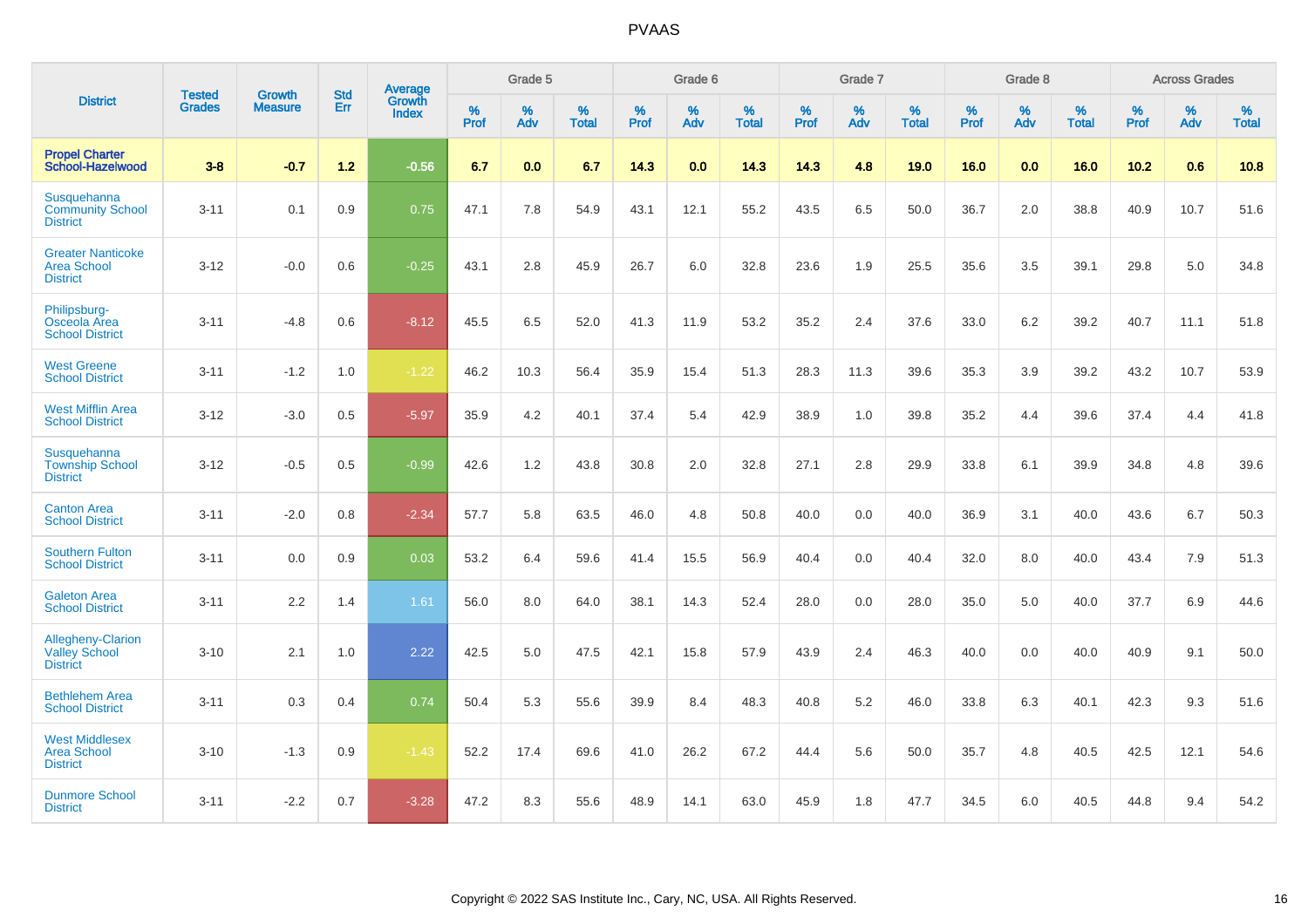|                                                        | <b>Tested</b> | <b>Growth</b>  | <b>Std</b> | Average                |                  | Grade 5  |                   |           | Grade 6  |                   |                  | Grade 7  |                   |                  | Grade 8  |                   |           | <b>Across Grades</b> |                   |
|--------------------------------------------------------|---------------|----------------|------------|------------------------|------------------|----------|-------------------|-----------|----------|-------------------|------------------|----------|-------------------|------------------|----------|-------------------|-----------|----------------------|-------------------|
| <b>District</b>                                        | <b>Grades</b> | <b>Measure</b> | Err        | Growth<br><b>Index</b> | %<br><b>Prof</b> | %<br>Adv | %<br><b>Total</b> | %<br>Prof | %<br>Adv | %<br><b>Total</b> | %<br><b>Prof</b> | %<br>Adv | %<br><b>Total</b> | %<br><b>Prof</b> | %<br>Adv | %<br><b>Total</b> | %<br>Prof | %<br>Adv             | %<br><b>Total</b> |
| <b>Propel Charter</b><br>School-Hazelwood              | $3 - 8$       | $-0.7$         | $1.2$      | $-0.56$                | 6.7              | 0.0      | 6.7               | 14.3      | 0.0      | 14.3              | 14.3             | 4.8      | 19.0              | 16.0             | 0.0      | 16.0              | 10.2      | 0.6                  | 10.8              |
| <b>Wyalusing Area</b><br><b>School District</b>        | $3 - 12$      | 1.0            | 0.7        | 1.58                   | 36.1             | 2.4      | 38.6              | 43.1      | 13.7     | 56.9              | 43.5             | 12.0     | 55.4              | 36.8             | 3.8      | 40.6              | 39.8      | 9.9                  | 49.6              |
| <b>Universal</b><br><b>Creighton Charter</b><br>School | $3 - 8$       | $-0.0$         | 0.7        | $-0.06$                | 31.0             | 2.4      | 33.3              | 25.6      | 2.3      | 27.9              | 15.4             | 4.6      | 20.0              | 34.9             | 5.8      | 40.7              | 28.8      | 4.7                  | 33.5              |
| <b>Northwest Area</b><br><b>School District</b>        | $3 - 10$      | $-2.3$         | 0.9        | $-2.59$                | 38.6             | 0.0      | 38.6              | 26.7      | 8.3      | 35.0              | 28.0             | 0.0      | 28.0              | 37.0             | 3.7      | 40.7              | 32.5      | 3.1                  | 35.6              |
| <b>Keystone Central</b><br><b>School District</b>      | $3 - 11$      | 1.9            | 0.4        | 4.90                   | 36.0             | 3.6      | 39.7              | 38.1      | 13.8     | 52.0              | 33.4             | 4.4      | 37.8              | 37.3             | 3.6      | 40.9              | 36.9      | 7.7                  | 44.6              |
| <b>Bellefonte Area</b><br><b>School District</b>       | $3 - 11$      | $-0.0$         | 0.5        | $-0.04$                | 56.6             | 10.2     | 66.9              | 40.3      | 19.3     | 59.7              | 50.6             | 6.0      | 56.6              | 32.2             | 8.8      | 41.0              | 44.8      | 12.3                 | 57.1              |
| <b>Chichester School</b><br><b>District</b>            | $3 - 11$      | $-4.0$         | 0.7        | $-5.51$                | 27.3             | 1.1      | 28.4              | 37.2      | 9.0      | 46.2              | 31.2             | 6.2      | 37.5              | 41.1             | 0.0      | 41.1              | 36.7      | 5.7                  | 42.4              |
| <b>Burgettstown Area</b><br><b>School District</b>     | $3 - 11$      | $-3.6$         | 0.7        | $-4.89$                | 35.1             | 6.5      | 41.6              | 58.5      | 7.7      | 66.2              | 32.9             | 2.4      | 35.4              | 35.6             | 5.5      | 41.1              | 40.5      | 8.8                  | 49.3              |
| <b>Easton Area</b><br><b>School District</b>           | $3 - 12$      | 0.1            | 0.4        | 0.32                   | 43.5             | 2.4      | 45.9              | 33.8      | 7.9      | 41.8              | 40.1             | 7.2      | 47.2              | 35.4             | 6.0      | 41.4              | 36.9      | 7.9                  | 44.8              |
| <b>Freedom Area</b><br><b>School District</b>          | $3 - 11$      | $-1.9$         | 0.7        | $-2.73$                | 36.0             | 2.3      | 38.4              | 36.8      | 12.6     | 49.4              | 37.9             | 1.9      | 39.8              | 40.3             | 1.3      | 41.6              | 38.8      | 6.0                  | 44.7              |
| <b>Elk Lake School</b><br><b>District</b>              | $3 - 11$      | 2.6            | 0.7        | 3.89                   | 43.8             | 3.8      | 47.5              | 35.8      | 21.0     | 56.8              | 39.8             | 11.4     | 51.1              | 35.8             | 6.2      | 42.0              | 38.3      | 11.7                 | 50.0              |
| Pennsylvania<br><b>Cyber Charter</b><br>School         | $3 - 11$      | 2.1            | 0.5        | 4.24                   | 41.0             | 4.9      | 45.8              | 39.5      | 11.2     | 50.7              | 42.9             | 3.4      | 46.4              | 39.5             | 2.6      | 42.0              | 40.1      | 7.4                  | 47.5              |
| <b>Huntingdon Area</b><br><b>School District</b>       | $3 - 11$      | 1.8            | 0.6        | 3.16                   | 41.6             | 3.5      | 45.1              | 33.0      | 11.9     | 44.9              | 34.5             | 7.9      | 42.4              | 34.9             | 7.1      | 42.1              | 37.2      | 10.0                 | 47.2              |
| <b>Mcguffey School</b><br><b>District</b>              | $3 - 11$      | $-1.8$         | 0.6        | $-3.07$                | 43.5             | 1.8      | 45.4              | 42.7      | 12.6     | 55.3              | 34.9             | 0.9      | 35.8              | 38.0             | 4.1      | 42.2              | 41.6      | 8.2                  | 49.8              |
| <b>New Foundations</b><br><b>Charter School</b>        | $3 - 11$      | $-0.9$         | 0.8        | $-1.16$                | 37.0             | 9.3      | 46.3              | 38.1      | 9.5      | 47.6              | 50.8             | 3.3      | 54.1              | 36.1             | 6.0      | 42.2              | 41.1      | 6.7                  | 47.8              |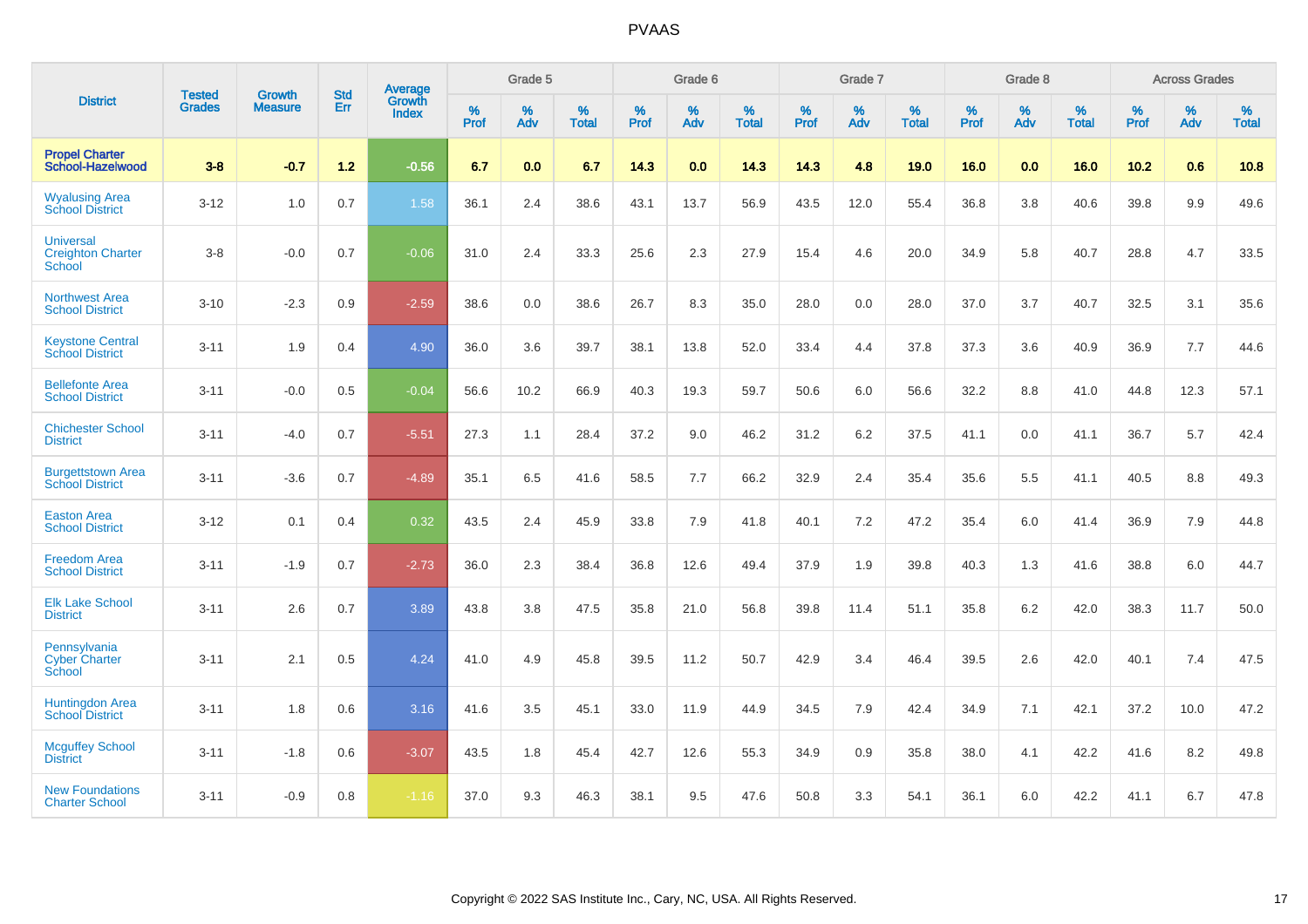|                                                                 | <b>Tested</b> | <b>Growth</b>  | <b>Std</b> | Average                       |           | Grade 5  |                   |           | Grade 6  |                   |           | Grade 7  |                   |           | Grade 8  |                   |           | <b>Across Grades</b> |                   |
|-----------------------------------------------------------------|---------------|----------------|------------|-------------------------------|-----------|----------|-------------------|-----------|----------|-------------------|-----------|----------|-------------------|-----------|----------|-------------------|-----------|----------------------|-------------------|
| <b>District</b>                                                 | <b>Grades</b> | <b>Measure</b> | Err        | <b>Growth</b><br><b>Index</b> | %<br>Prof | %<br>Adv | %<br><b>Total</b> | %<br>Prof | %<br>Adv | %<br><b>Total</b> | %<br>Prof | %<br>Adv | %<br><b>Total</b> | %<br>Prof | %<br>Adv | %<br><b>Total</b> | %<br>Prof | %<br>Adv             | %<br><b>Total</b> |
| <b>Propel Charter</b><br>School-Hazelwood                       | $3 - 8$       | $-0.7$         | $1.2$      | $-0.56$                       | 6.7       | 0.0      | 6.7               | 14.3      | 0.0      | 14.3              | 14.3      | 4.8      | 19.0              | 16.0      | 0.0      | 16.0              | 10.2      | 0.6                  | 10.8              |
| <b>Wyoming Valley</b><br><b>West School</b><br><b>District</b>  | $3 - 11$      | 0.9            | 0.5        | 1.99                          | 41.0      | 4.2      | 45.2              | 32.6      | 7.6      | 40.3              | 40.5      | 4.2      | 44.6              | 30.1      | 12.1     | 42.2              | 35.8      | 6.9                  | 42.7              |
| <b>Middletown Area</b><br><b>School District</b>                | $3 - 11$      | $-0.3$         | 0.6        | $-2.50$                       | 40.9      | 6.3      | 47.2              | 28.7      | 7.0      | 35.7              | 43.8      | 5.6      | 49.3              | 38.5      | 3.8      | 42.3              | 37.8      | 8.2                  | 46.0              |
| <b>Wilmington Area</b><br><b>School District</b>                | $3 - 11$      | $-0.8$         | 0.8        | $-0.91$                       | 60.3      | 13.8     | 74.1              | 43.3      | 11.7     | 55.0              | 33.3      | 11.8     | 45.1              | 32.2      | 10.2     | 42.4              | 43.2      | 13.4                 | 56.6              |
| <b>Penns Manor Area</b><br><b>School District</b>               | $3 - 12$      | 1.6            | 0.8        | 1.96                          | 49.2      | 1.6      | 50.8              | 30.9      | 3.6      | 34.6              | 38.5      | 3.8      | 42.3              | 30.5      | 11.9     | 42.4              | 40.8      | 6.9                  | 47.8              |
| <b>Yough School</b><br><b>District</b>                          | $3 - 10$      | $-4.7$         | 0.6        | $-8.11$                       | 37.9      | 1.5      | 39.4              | 39.6      | 15.7     | 55.2              | 42.3      | 8.2      | 50.5              | 36.7      | 5.8      | 42.5              | 41.9      | 9.2                  | 51.1              |
| <b>Karns City Area</b><br><b>School District</b>                | $3 - 11$      | $-0.9$         | 0.6        | $-1.37$                       | 56.2      | 9.0      | 65.2              | 46.6      | 14.8     | 61.4              | 47.4      | 1.7      | 49.1              | 40.7      | 1.8      | 42.6              | 44.7      | 6.8                  | 51.5              |
| <b>Fairfield Area</b><br><b>School District</b>                 | $3 - 11$      | $-1.0$         | 0.8        | $-1.22$                       | 50.8      | 3.3      | 54.1              | 44.3      | 6.6      | 50.8              | 45.4      | 1.8      | 47.3              | 37.0      | 5.6      | 42.6              | 45.1      | 9.6                  | 54.6              |
| Northwood<br><b>Academy Charter</b><br><b>School</b>            | $3 - 8$       | $-0.1$         | 0.7        | $-0.12$                       | 23.4      | 1.3      | 24.7              | 44.2      | 6.5      | 50.6              | 37.5      | 5.6      | 43.1              | 29.6      | 13.0     | 42.6              | 31.0      | 5.4                  | 36.4              |
| Northwestern<br><b>School District</b>                          | $3 - 11$      | $-4.4$         | 0.6        | $-6.84$                       | 50.0      | 2.1      | 52.1              | 41.4      | 16.1     | 57.5              | 42.4      | 1.9      | 44.3              | 36.4      | 6.4      | 42.7              | 40.4      | 8.1                  | 48.5              |
| Cheltenham<br><b>School District</b>                            | $3 - 11$      | $-2.6$         | 0.6        | $-4.40$                       | 43.9      | 13.0     | 56.9              | 49.5      | 17.8     | 67.3              | 48.3      | 9.4      | 57.7              | 35.2      | 7.7      | 42.9              | 44.0      | 14.8                 | 58.8              |
| <b>Sullivan County</b><br><b>School District</b>                | $3 - 10$      | $-3.1$         | 1.0        | $-2.96$                       | 23.8      | 2.4      | 26.2              | 62.0      | 6.0      | 68.0              | 41.2      | 5.9      | 47.1              | 40.0      | 2.9      | 42.9              | 40.0      | 6.0                  | 46.0              |
| <b>Albert Gallatin</b><br><b>Area School</b><br><b>District</b> | $3 - 11$      | 0.4            | 0.5        | 0.93                          | 45.8      | 5.4      | 51.2              | 34.0      | 8.4      | 42.4              | 39.7      | 2.2      | 41.8              | 37.8      | 5.3      | 43.0              | 38.7      | 7.6                  | 46.2              |
| <b>Shikellamy School</b><br><b>District</b>                     | $3 - 10$      | $-2.8$         | 0.5        | $-6.17$                       | 47.9      | 5.7      | 53.6              | 29.1      | 9.8      | 38.9              | 41.5      | 8.5      | 50.0              | 35.8      | 7.4      | 43.2              | 38.2      | 9.0                  | 47.3              |
| <b>Jim Thorpe Area</b><br><b>School District</b>                | $3 - 11$      | $-3.4$         | 0.6        | $-4.06$                       | 45.4      | 2.0      | 47.5              | 30.8      | 9.4      | 40.2              | 37.9      | 6.4      | 44.3              | 37.6      | 5.6      | 43.2              | 38.6      | 8.0                  | 46.6              |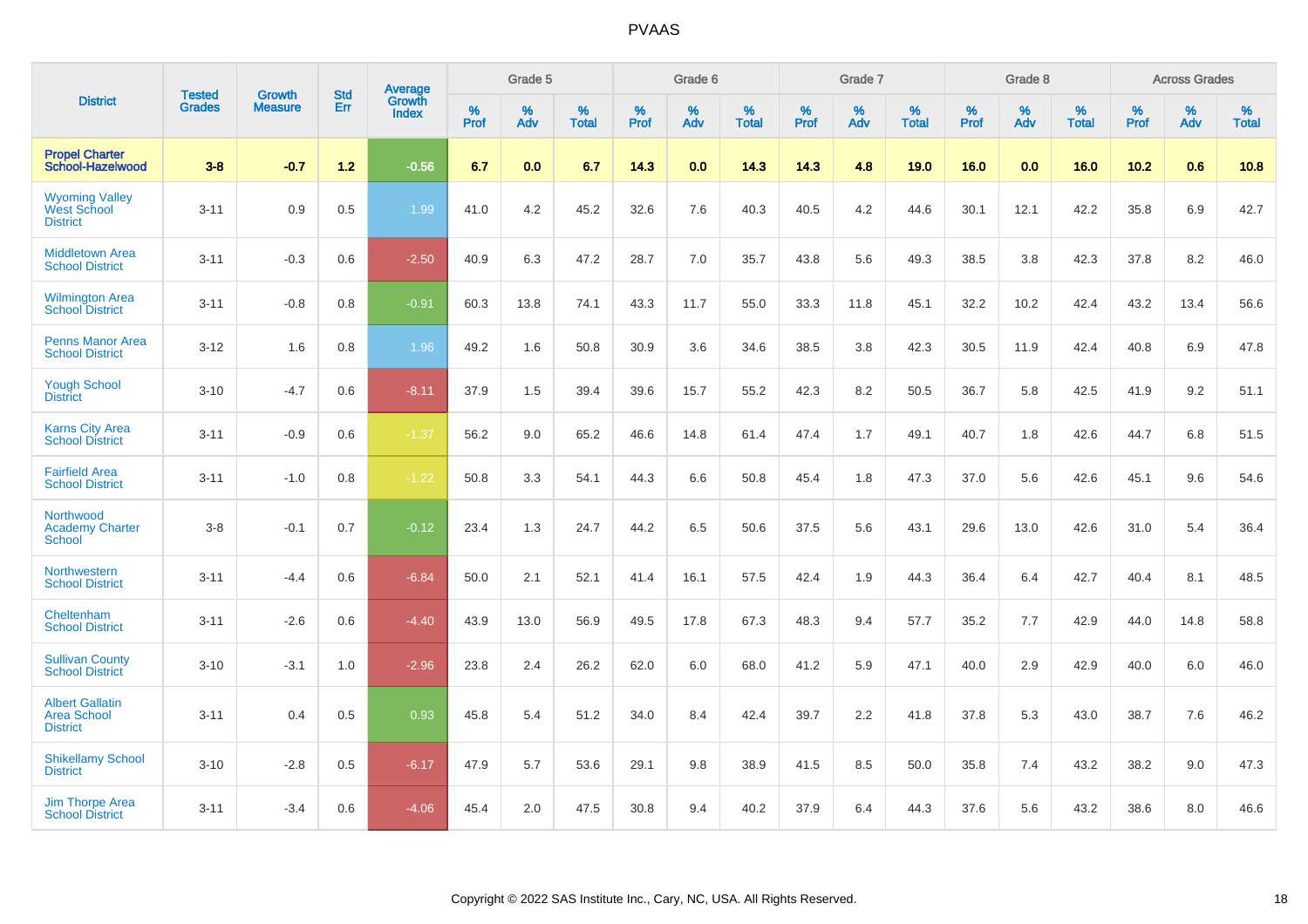|                                                                 | <b>Tested</b> | <b>Growth</b>  | <b>Std</b> | Average                |           | Grade 5  |                   |           | Grade 6  |                   |           | Grade 7  |                   |           | Grade 8  |                   |           | <b>Across Grades</b> |                   |
|-----------------------------------------------------------------|---------------|----------------|------------|------------------------|-----------|----------|-------------------|-----------|----------|-------------------|-----------|----------|-------------------|-----------|----------|-------------------|-----------|----------------------|-------------------|
| <b>District</b>                                                 | <b>Grades</b> | <b>Measure</b> | Err        | Growth<br><b>Index</b> | %<br>Prof | %<br>Adv | %<br><b>Total</b> | %<br>Prof | %<br>Adv | %<br><b>Total</b> | %<br>Prof | %<br>Adv | %<br><b>Total</b> | %<br>Prof | %<br>Adv | %<br><b>Total</b> | %<br>Prof | %<br>Adv             | %<br><b>Total</b> |
| <b>Propel Charter</b><br>School-Hazelwood                       | $3 - 8$       | $-0.7$         | $1.2$      | $-0.56$                | 6.7       | 0.0      | 6.7               | 14.3      | 0.0      | 14.3              | 14.3      | 4.8      | 19.0              | 16.0      | 0.0      | 16.0              | 10.2      | 0.6                  | 10.8              |
| <b>Weatherly Area</b><br><b>School District</b>                 | $3 - 11$      | 0.6            | 1.1        | 1.33                   | 53.8      | 0.0      | 53.8              | 48.5      | 15.2     | 63.6              | 53.3      | 3.3      | 56.7              | 29.7      | 13.5     | 43.2              | 41.9      | 6.9                  | 48.8              |
| <b>Corry Area School</b><br><b>District</b>                     | $3 - 11$      | 2.4            | 0.6        | 4.24                   | 50.0      | 4.7      | 54.7              | 40.5      | 16.2     | 56.8              | 42.0      | 6.5      | 48.6              | 33.8      | 9.5      | 43.2              | 40.3      | 11.8                 | 52.1              |
| Antonia Pantoja<br>Community<br><b>Charter School</b>           | $3 - 8$       | 0.5            | 0.9        | 0.63                   | 20.9      | 1.5      | 22.4              | 32.3      | 6.4      | 38.7              | 37.0      | 2.2      | 39.1              | 35.1      | 8.1      | 43.2              | 25.4      | 3.3                  | 28.7              |
| <b>Laurel Highlands</b><br><b>School District</b>               | $3 - 11$      | $-1.7$         | 0.5        | $-3.29$                | 43.1      | 4.4      | 47.5              | 39.4      | 11.6     | 51.0              | 35.7      | 2.9      | 38.6              | 37.8      | 5.5      | 43.3              | 39.8      | 9.6                  | 49.4              |
| <b>Port Allegany</b><br><b>School District</b>                  | $3 - 11$      | $-1.8$         | 0.8        | $-0.33$                | 34.3      | 2.9      | 37.1              | 31.9      | 2.9      | 34.8              | 32.9      | 5.7      | 38.6              | 40.3      | 3.2      | 43.6              | 35.0      | 5.9                  | 40.8              |
| <b>Ambridge Area</b><br><b>School District</b>                  | $3 - 12$      | $-0.9$         | 0.6        | $-1.55$                | 40.2      | 8.2      | 48.4              | 36.9      | 12.6     | 49.5              | 36.2      | 8.7      | 44.9              | 37.1      | 6.4      | 43.6              | 37.5      | 12.2                 | 49.7              |
| <b>Millersburg Area</b><br><b>School District</b>               | $3 - 11$      | $-0.2$         | 0.8        | 3.43                   | 47.1      | 3.9      | 51.0              | 41.5      | 0.0      | 41.5              | 51.6      | 3.1      | 54.7              | 40.3      | 3.2      | 43.6              | 44.2      | 7.4                  | 51.5              |
| <b>Central Cambria</b><br><b>School District</b>                | $3 - 11$      | $-3.0$         | 0.6        | $-5.07$                | 59.8      | 11.1     | 70.9              | 33.6      | 13.3     | 46.9              | 48.2      | 4.4      | 52.6              | 38.9      | 4.8      | 43.6              | 44.9      | 10.7                 | 55.6              |
| <b>Lower Dauphin</b><br><b>School District</b>                  | $3 - 11$      | $-0.9$         | 0.4        | 0.88                   | 52.7      | 13.3     | 66.0              | 42.7      | 15.9     | 58.6              | 48.9      | 8.1      | 57.0              | 32.9      | 10.8     | 43.7              | 44.6      | 14.8                 | 59.4              |
| Commonwealth<br><b>Charter Academy</b><br><b>Charter School</b> | $3 - 10$      | $-3.1$         | 0.9        | $-3.43$                | 49.2      | 1.7      | 50.8              | 56.0      | 12.0     | 68.0              | 49.1      | 8.8      | 57.9              | 39.6      | 4.2      | 43.8              | 45.3      | 10.1                 | 55.4              |
| <b>Greenville Area</b><br><b>School District</b>                | $3 - 11$      | 1.0            | 0.7        | 1.48                   | 46.7      | 5.6      | 52.2              | 52.5      | 11.2     | 63.8              | 43.8      | 5.7      | 49.5              | 31.2      | 12.5     | 43.8              | 42.0      | 10.1                 | 52.1              |
| <b>Young Scholars Of</b><br>Central PA Charter<br>School        | $3 - 8$       | 3.9            | 1.2        | 3.25                   | 35.6      | 13.3     | 48.9              | 28.0      | 12.0     | 40.0              | 50.0      | 14.3     | 64.3              | 43.8      | 0.0      | 43.8              | 42.6      | 11.6                 | 54.2              |
| <b>Sayre Area School</b><br><b>District</b>                     | $3 - 11$      | 4.2            | 0.8        | 4.32                   | 32.8      | 4.9      | 37.7              | 51.8      | 19.8     | 71.6              | 47.6      | 8.3      | 56.0              | 39.0      | 4.9      | 43.9              | 44.6      | 10.7                 | 55.4              |
| <b>Lehighton Area</b><br><b>School District</b>                 | $3 - 11$      | $-1.0$         | 0.5        | $-1.83$                | 45.3      | 1.3      | 46.7              | 40.8      | 8.3      | 49.2              | 42.3      | 5.7      | 48.0              | 34.2      | 9.8      | 43.9              | 41.8      | 8.6                  | 50.4              |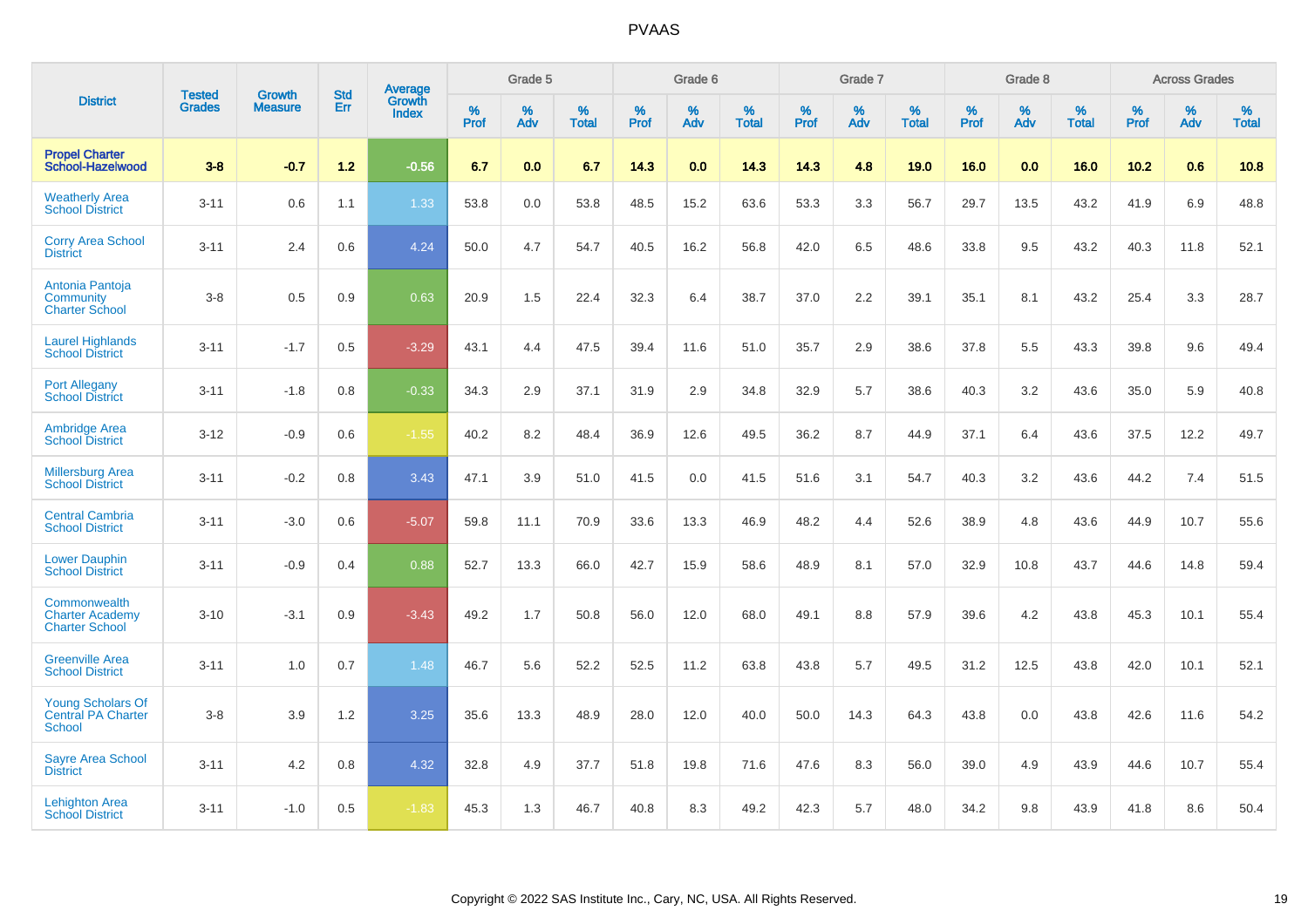|                                                                       | <b>Tested</b> | <b>Growth</b>  | <b>Std</b> | <b>Average</b>                |           | Grade 5  |                   |           | Grade 6  |                   |           | Grade 7  |                   |           | Grade 8  |                   |              | <b>Across Grades</b> |                   |
|-----------------------------------------------------------------------|---------------|----------------|------------|-------------------------------|-----------|----------|-------------------|-----------|----------|-------------------|-----------|----------|-------------------|-----------|----------|-------------------|--------------|----------------------|-------------------|
| <b>District</b>                                                       | <b>Grades</b> | <b>Measure</b> | Err        | <b>Growth</b><br><b>Index</b> | %<br>Prof | %<br>Adv | %<br><b>Total</b> | %<br>Prof | %<br>Adv | %<br><b>Total</b> | %<br>Prof | %<br>Adv | %<br><b>Total</b> | %<br>Prof | %<br>Adv | %<br><b>Total</b> | $\%$<br>Prof | %<br>Adv             | %<br><b>Total</b> |
| <b>Propel Charter</b><br>School-Hazelwood                             | $3 - 8$       | $-0.7$         | $1.2$      | $-0.56$                       | 6.7       | 0.0      | 6.7               | 14.3      | 0.0      | 14.3              | 14.3      | 4.8      | 19.0              | 16.0      | 0.0      | 16.0              | 10.2         | 0.6                  | 10.8              |
| <b>Saint Clair Area</b><br><b>School District</b>                     | $3-8$         | $-1.8$         | 0.9        | $-1.95$                       | 43.4      | 1.9      | 45.3              | 58.0      | 6.0      | 64.0              | 36.5      | 7.7      | 44.2              | 41.5      | 2.4      | 43.9              | 43.9         | 4.7                  | 48.6              |
| <b>Pottsgrove School</b><br><b>District</b>                           | $3 - 11$      | $-0.4$         | 0.5        | 4.12                          | 39.7      | 5.4      | 45.1              | 42.3      | 6.4      | 48.7              | 53.1      | 9.1      | 62.3              | 40.4      | 3.7      | 44.2              | 43.1         | 7.6                  | 50.7              |
| <b>Penns Valley Area</b><br><b>School District</b>                    | $3 - 12$      | 2.5            | 0.6        | 6.79                          | 56.1      | 8.2      | 64.3              | 41.8      | 33.0     | 74.8              | 45.7      | 1.9      | 47.6              | 35.8      | 8.5      | 44.3              | 44.5         | 13.0                 | 57.5              |
| <b>Northern Potter</b><br><b>School District</b>                      | $3 - 12$      | 0.3            | 1.1        | 0.26                          | 33.3      | 3.3      | 36.7              | 32.6      | 14.0     | 46.5              | 51.6      | 9.7      | 61.3              | 40.7      | 3.7      | 44.4              | 36.4         | 8.9                  | 45.3              |
| <b>Pottsville Area</b><br><b>School District</b>                      | $3 - 12$      | $-1.5$         | 0.5        | $-2.18$                       | 43.0      | 3.7      | 46.7              | 39.2      | 7.7      | 46.8              | 34.4      | 4.9      | 39.3              | 40.4      | 4.1      | 44.4              | 39.7         | 6.1                  | 45.8              |
| <b>Pequea Valley</b><br><b>School District</b>                        | $3 - 11$      | 1.3            | 0.6        | 2.20                          | 46.4      | 1.8      | 48.2              | 36.6      | 7.5      | 44.1              | 43.0      | 4.7      | 47.7              | 37.9      | 6.8      | 44.7              | 37.7         | 6.5                  | 44.2              |
| <b>Bear Creek</b><br>Community<br><b>Charter School</b>               | $3-8$         | 5.5            | 0.9        | 6.44                          | 51.9      | 7.7      | 59.6              | 47.1      | 19.6     | 66.7              | 42.3      | 7.7      | 50.0              | 34.7      | 10.2     | 44.9              | 45.2         | 12.1                 | 57.4              |
| <b>Juniata County</b><br><b>School District</b>                       | $3 - 12$      | 2.7            | 0.5        | 2.78                          | 42.6      | 3.0      | 45.6              | 31.9      | 6.2      | 38.1              | 36.6      | 5.5      | 42.1              | 36.5      | 8.4      | 44.9              | 36.0         | 7.7                  | 43.7              |
| <b>Lakeland School</b><br><b>District</b>                             | $3 - 11$      | $-0.9$         | 0.7        | $-1.28$                       | 41.3      | 1.3      | 42.7              | 38.7      | 11.8     | 50.5              | 49.1      | 9.4      | 58.5              | 39.3      | 5.6      | 44.9              | 41.3         | 9.6                  | 50.8              |
| <b>Northampton Area</b><br><b>School District</b>                     | $3 - 11$      | $-4.3$         | 0.7        | $-3.14$                       | 39.1      | 8.6      | 47.7              | 34.2      | 19.3     | 53.5              | 27.4      | 6.8      | 34.2              | 40.0      | 5.0      | 45.0              | 42.3         | 12.8                 | 55.1              |
| <b>Southern</b><br><b>Huntingdon County</b><br><b>School District</b> | $3 - 11$      | 1.1            | 0.7        | 1.58                          | 47.1      | 2.9      | 50.0              | 26.6      | 7.6      | 34.2              | 43.2      | 4.6      | 47.7              | 41.5      | 3.7      | 45.1              | 39.6         | 5.6                  | 45.2              |
| <b>Mount Pleasant</b><br><b>Area School</b><br><b>District</b>        | $3 - 11$      | $-2.9$         | 0.6        | $-5.11$                       | 45.9      | 0.0      | 45.9              | 41.6      | 12.0     | 53.6              | 42.2      | 2.8      | 45.1              | 38.7      | 6.4      | 45.2              | 42.0         | 8.5                  | 50.5              |
| <b>Penncrest School</b><br><b>District</b>                            | $3 - 11$      | 2.8            | 0.5        | $-0.04$                       | 37.4      | 10.6     | 48.0              | 39.5      | 19.2     | 58.7              | 38.5      | 6.5      | 45.0              | 35.0      | 10.2     | 45.2              | 39.6         | 11.2                 | 50.7              |
| <b>Mifflin County</b><br><b>School District</b>                       | $3 - 11$      | 2.7            | 0.4        | 2.75                          | 49.5      | 8.0      | 57.4              | 35.1      | 15.2     | 50.3              | 45.2      | 7.3      | 52.5              | 40.4      | 4.9      | 45.3              | 40.4         | 9.0                  | 49.4              |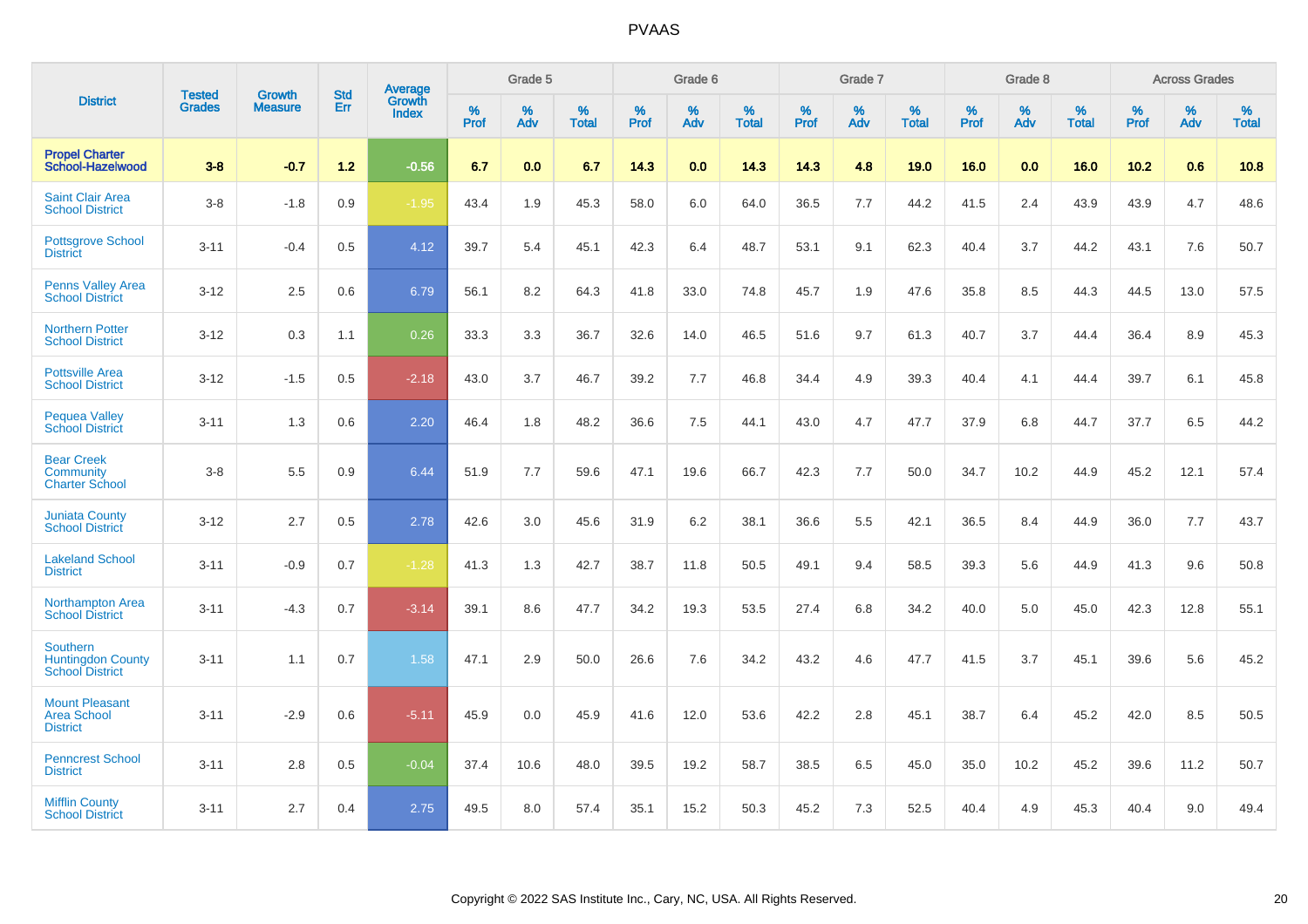|                                                            | <b>Tested</b> | <b>Growth</b>  | <b>Std</b> | Average                |              | Grade 5  |                   |              | Grade 6  |                   |              | Grade 7  |                   |              | Grade 8  |                   |              | <b>Across Grades</b> |                   |
|------------------------------------------------------------|---------------|----------------|------------|------------------------|--------------|----------|-------------------|--------------|----------|-------------------|--------------|----------|-------------------|--------------|----------|-------------------|--------------|----------------------|-------------------|
| <b>District</b>                                            | <b>Grades</b> | <b>Measure</b> | Err        | Growth<br><b>Index</b> | $\%$<br>Prof | %<br>Adv | %<br><b>Total</b> | $\%$<br>Prof | %<br>Adv | %<br><b>Total</b> | $\%$<br>Prof | %<br>Adv | %<br><b>Total</b> | $\%$<br>Prof | %<br>Adv | %<br><b>Total</b> | $\%$<br>Prof | %<br>Adv             | %<br><b>Total</b> |
| <b>Propel Charter</b><br>School-Hazelwood                  | $3 - 8$       | $-0.7$         | 1.2        | $-0.56$                | 6.7          | 0.0      | 6.7               | 14.3         | 0.0      | 14.3              | 14.3         | 4.8      | 19.0              | 16.0         | 0.0      | 16.0              | 10.2         | 0.6                  | 10.8              |
| <b>Wyoming Area</b><br><b>School District</b>              | $3 - 10$      | $-4.1$         | 0.6        | $-1.78$                | 58.6         | 6.0      | 64.7              | 38.8         | 2.9      | 41.8              | 49.5         | 3.2      | 52.7              | 35.8         | 9.4      | 45.3              | 43.5         | 7.5                  | 51.1              |
| <b>Moniteau School</b><br><b>District</b>                  | $3 - 11$      | $-1.6$         | 0.7        | $-2.24$                | 43.4         | 7.2      | 50.6              | 33.3         | 19.0     | 52.4              | 32.1         | 6.0      | 38.1              | 44.0         | 1.3      | 45.3              | 40.5         | 10.6                 | 51.1              |
| <b>Whitehall-Coplay</b><br><b>School District</b>          | $3 - 11$      | $-1.0$         | 0.4        | $-2.56$                | 47.1         | 4.6      | 51.7              | 43.0         | 11.2     | 54.1              | 41.3         | 7.8      | 49.1              | 38.2         | 7.1      | 45.4              | 42.6         | 8.9                  | 51.5              |
| <b>Dubois Area</b><br><b>School District</b>               | $3 - 11$      | $-0.6$         | 0.4        | $-1.40$                | 47.0         | 5.7      | 52.6              | 39.4         | 17.4     | 56.8              | 43.4         | 8.5      | 51.8              | 36.6         | 8.8      | 45.4              | 42.2         | 13.1                 | 55.3              |
| Punxsutawney<br><b>Area School</b><br><b>District</b>      | $3 - 11$      | 1.1            | 0.6        | 1.97                   | 52.2         | 9.4      | 61.6              | 54.9         | 13.3     | 68.1              | 36.8         | 5.6      | 42.4              | 40.0         | 5.4      | 45.4              | 41.5         | 12.4                 | 53.8              |
| <b>Penn Hills Charter</b><br>School of<br>Entrepreneurship | $3-8$         | $-1.5$         | 1.0        | $-3.06$                | 27.3         | 0.0      | 27.3              | 37.1         | 8.6      | 45.7              | 34.2         | 0.0      | 34.2              | 45.4         | 0.0      | 45.4              | 40.8         | 6.4                  | 47.2              |
| <b>Southern Tioga</b><br><b>School District</b>            | $3 - 11$      | 1.4            | 0.6        | 2.28                   | 38.5         | 4.2      | 42.7              | 39.6         | 14.2     | 53.8              | 44.9         | 3.6      | 48.6              | 37.2         | 8.3      | 45.4              | 38.5         | 7.0                  | 45.6              |
| <b>Uniontown Area</b><br><b>School District</b>            | $3 - 11$      | 0.5            | 0.6        | 0.79                   | 40.6         | 9.4      | 50.0              | 40.7         | 14.8     | 55.6              | 37.3         | 3.6      | 40.9              | 42.4         | 3.3      | 45.6              | 39.1         | 11.0                 | 50.1              |
| <b>Burrell School</b><br><b>District</b>                   | $3 - 11$      | $-3.3$         | 0.7        | $-4.68$                | 50.0         | 0.9      | 50.9              | 46.2         | 7.7      | 53.8              | 46.8         | 6.5      | 53.2              | 41.0         | 4.9      | 45.9              | 45.9         | 7.5                  | 53.4              |
| <b>Hanover Public</b><br><b>School District</b>            | $3 - 11$      | 1.6            | 0.6        | 2.85                   | 40.6         | 3.0      | 43.6              | 42.4         | 9.4      | 51.8              | 45.4         | 6.2      | 51.5              | 38.7         | 7.3      | 46.0              | 42.0         | 12.7                 | 54.7              |
| <b>Gillingham Charter</b><br>School                        | $3 - 11$      | 2.2            | 2.0        | 1.08                   | 41.7         | 0.0      | 41.7              | 38.5         | 0.0      | 38.5              |              |          |                   | 30.8         | 15.4     | 46.2              | 34.3         | 4.3                  | 38.6              |
| <b>West Oak Lane</b><br><b>Charter School</b>              | $3 - 8$       | 0.8            | 0.7        | 1.15                   | 29.9         | 0.0      | 29.9              | 26.5         | 2.9      | 29.4              | 35.1         | 6.8      | 41.9              | 41.5         | 4.6      | 46.2              | 31.4         | 4.3                  | 35.8              |
| <b>Red Lion Area</b><br><b>School District</b>             | $3 - 11$      | 0.6            | 0.4        | 1.63                   | 46.1         | 2.7      | 48.8              | 38.1         | 15.8     | 54.0              | 41.4         | 10.4     | 51.9              | 38.8         | 7.5      | 46.3              | 40.6         | 9.4                  | 50.0              |
| <b>Bermudian Springs</b><br><b>School District</b>         | $3 - 11$      | 0.2            | 0.6        | 0.41                   | 50.4         | 0.0      | 50.4              | 37.5         | 10.6     | 48.1              | 44.5         | 5.9      | 50.4              | 39.8         | 6.5      | 46.3              | 42.4         | 6.9                  | 49.3              |
| <b>West York Area</b><br><b>School District</b>            | $3 - 12$      | $-1.4$         | 0.5        | $-2.97$                | 36.0         | 4.4      | 40.4              | 38.5         | 9.3      | 47.8              | 35.9         | 5.3      | 41.2              | 41.2         | 5.2      | 46.4              | 37.8         | 8.4                  | 46.2              |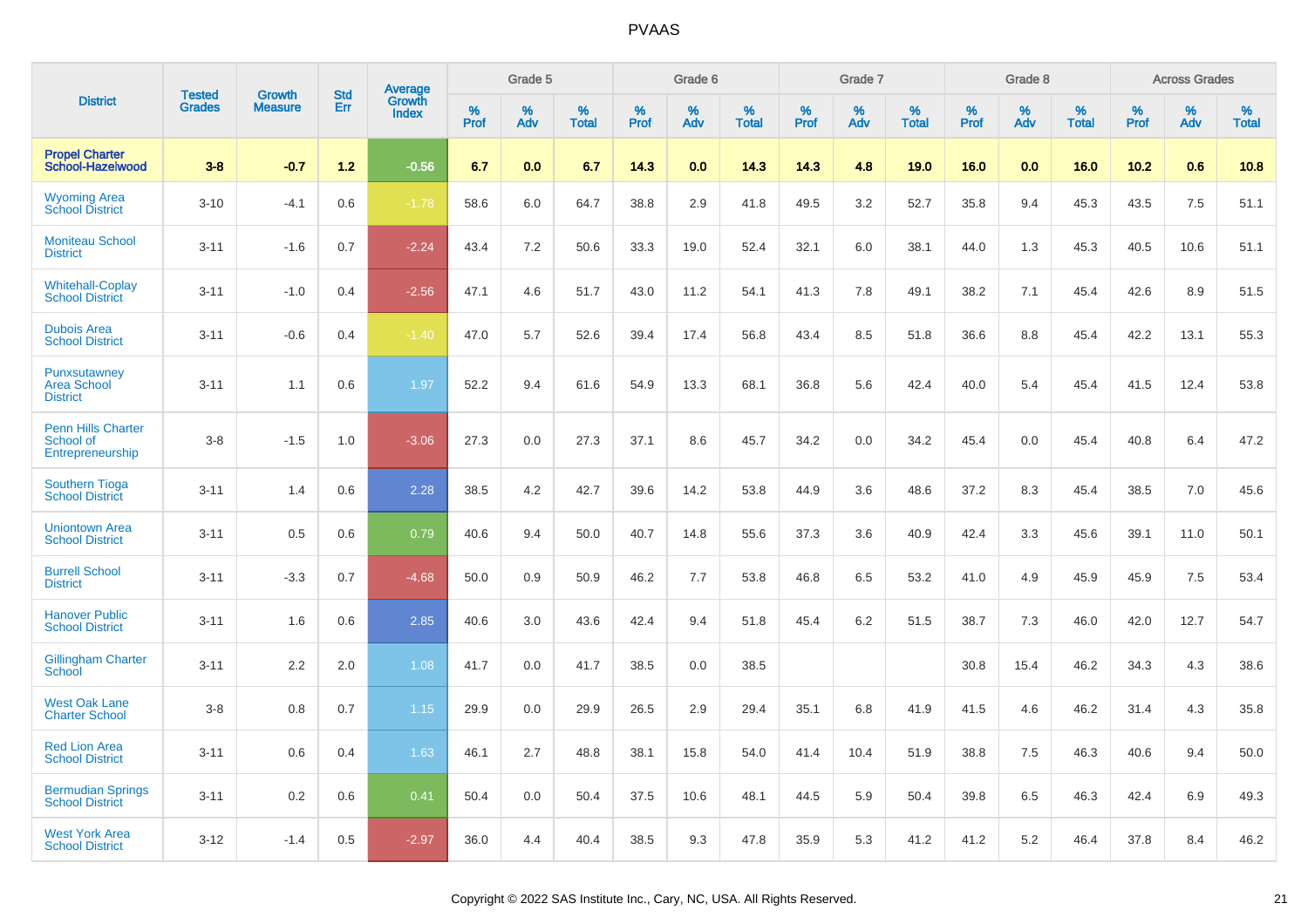|                                                                 |                                |                          |                   | <b>Average</b>         |           | Grade 5  |                   |           | Grade 6  |                   |           | Grade 7  |                   |           | Grade 8  |                   |           | <b>Across Grades</b> |                   |
|-----------------------------------------------------------------|--------------------------------|--------------------------|-------------------|------------------------|-----------|----------|-------------------|-----------|----------|-------------------|-----------|----------|-------------------|-----------|----------|-------------------|-----------|----------------------|-------------------|
| <b>District</b>                                                 | <b>Tested</b><br><b>Grades</b> | Growth<br><b>Measure</b> | <b>Std</b><br>Err | Growth<br><b>Index</b> | %<br>Prof | %<br>Adv | %<br><b>Total</b> | %<br>Prof | %<br>Adv | %<br><b>Total</b> | %<br>Prof | %<br>Adv | %<br><b>Total</b> | %<br>Prof | %<br>Adv | %<br><b>Total</b> | %<br>Prof | %<br>Adv             | %<br><b>Total</b> |
| <b>Propel Charter</b><br>School-Hazelwood                       | $3 - 8$                        | $-0.7$                   | $1.2$             | $-0.56$                | 6.7       | 0.0      | 6.7               | 14.3      | 0.0      | 14.3              | 14.3      | 4.8      | 19.0              | 16.0      | 0.0      | 16.0              | 10.2      | 0.6                  | 10.8              |
| <b>Blackhawk School</b><br><b>District</b>                      | $3 - 11$                       | $-3.2$                   | 0.5               | 0.56                   | 58.7      | 1.4      | 60.1              | 43.4      | 16.4     | 59.8              | 52.8      | 4.9      | 57.7              | 39.7      | 6.7      | 46.4              | 48.1      | 10.9                 | 59.0              |
| <b>Spring Cove</b><br><b>School District</b>                    | $3 - 11$                       | 0.1                      | 0.6               | 0.20                   | 41.7      | 5.0      | 46.7              | 42.1      | 13.5     | 55.6              | 48.8      | 6.3      | 55.1              | 34.6      | 11.8     | 46.5              | 40.5      | 10.8                 | 51.3              |
| <b>Ephrata Area</b><br><b>School District</b>                   | $3 - 11$                       | $-0.2$                   | 0.4               | $-0.50$                | 50.5      | 10.3     | 60.8              | 47.6      | 12.7     | 60.4              | 40.8      | 5.2      | 46.0              | 39.2      | 7.3      | 46.5              | 45.1      | 12.6                 | 57.6              |
| <b>Johnsonburg Area</b><br><b>School District</b>               | $3 - 11$                       | $-1.6$                   | 1.0               | $-1.64$                | 42.5      | 7.5      | 50.0              | 60.6      | 12.1     | 72.7              | 41.9      | 9.3      | 51.2              | 44.2      | 2.3      | 46.5              | 51.3      | 10.3                 | 61.5              |
| Octorara Area<br><b>School District</b>                         | $3 - 11$                       | $-3.9$                   | 0.6               | $-6.74$                | 44.6      | 9.1      | 53.6              | 53.3      | 8.3      | 61.7              | 28.9      | 5.2      | 34.1              | 40.5      | 6.0      | 46.6              | 42.6      | 9.0                  | 51.6              |
| <b>Union School</b><br><b>District</b>                          | $3-12$                         | 2.7                      | 1.0               | 2.65                   | 21.2      | 6.1      | 27.3              | 40.9      | 20.4     | 61.4              | 40.5      | 0.0      | 40.5              | 40.0      | 6.7      | 46.7              | 37.0      | 8.4                  | 45.4              |
| Eugenio Maria De<br><b>Hostos Charter</b><br>School             | $3 - 8$                        | $-0.5$                   | 1.4               | $-0.37$                | 45.8      | 0.0      | 45.8              | 16.7      | 16.7     | 33.3              | 18.2      | 9.1      | 27.3              | 46.7      | 0.0      | 46.7              | 35.0      | 6.7                  | 41.7              |
| <b>Everett Area</b><br><b>School District</b>                   | $3 - 11$                       | $-0.2$                   | 0.7               | $-0.26$                | 41.4      | 9.2      | 50.6              | 34.9      | 11.6     | 46.5              | 47.5      | 5.9      | 53.5              | 37.3      | 9.3      | 46.7              | 40.8      | 11.4                 | 52.2              |
| <b>Wilson Area</b><br><b>School District</b>                    | $3 - 11$                       | $-5.9$                   | 0.5               | $-10.96$               | 53.6      | 11.6     | 65.2              | 40.2      | 18.0     | 58.2              | 29.2      | 6.8      | 36.0              | 38.6      | 8.3      | 47.0              | 41.0      | 12.4                 | 53.4              |
| <b>Northern York</b><br><b>County School</b><br><b>District</b> | $3 - 11$                       | 0.6                      | 0.4               | 1.45                   | 53.3      | 9.4      | 62.7              | 39.4      | 14.4     | 53.8              | 44.9      | 8.2      | 53.1              | 39.9      | 7.2      | 47.1              | 44.2      | 12.9                 | 57.1              |
| <b>Northern Lehigh</b><br><b>School District</b>                | $3 - 12$                       | $-0.6$                   | 0.7               | 0.95                   | 52.1      | 2.1      | 54.2              | 44.4      | $6.2\,$  | 50.6              | 36.7      | 4.2      | 40.8              | 41.7      | 5.6      | 47.2              | 42.1      | 5.6                  | 47.7              |
| <b>Jersey Shore Area</b><br><b>School District</b>              | $3 - 11$                       | 1.7                      | 0.5               | 6.13                   | 47.6      | 8.3      | 56.0              | 45.6      | 24.8     | 70.4              | 46.3      | 8.0      | 54.3              | 39.6      | 7.7      | 47.2              | 45.3      | 13.4                 | 58.7              |
| Wallenpaupack<br><b>Area School</b><br><b>District</b>          | $3 - 11$                       | 1.8                      | 0.5               | 3.73                   | 54.8      | 4.2      | 59.0              | 52.1      | 8.5      | 60.6              | 49.3      | 12.8     | 62.2              | 40.4      | 6.8      | 47.3              | 47.2      | 10.0                 | 57.2              |
| <b>York Academy</b><br><b>Regional Charter</b><br><b>School</b> | $3 - 11$                       | 0.3                      | 0.8               | $-0.33$                | 33.3      | 5.0      | 38.3              | 55.9      | 11.9     | 67.8              | 47.3      | 7.3      | 54.6              | 35.1      | 12.3     | 47.4              | 40.8      | 14.1                 | 54.9              |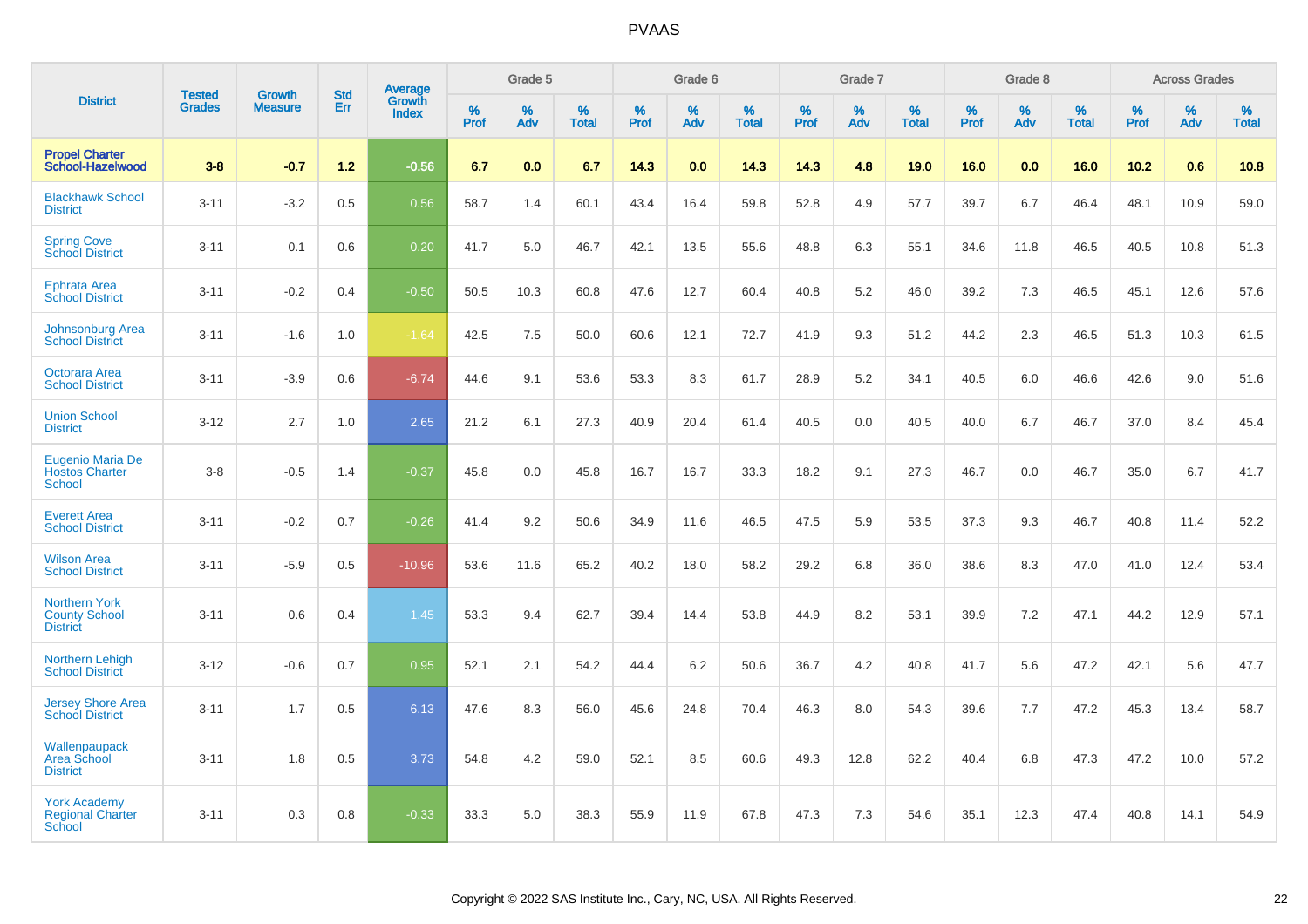|                                                     |                                |                                 | <b>Std</b> | Average                |           | Grade 5  |                   |           | Grade 6  |                   |              | Grade 7  |                   |           | Grade 8  |                   |           | <b>Across Grades</b> |                   |
|-----------------------------------------------------|--------------------------------|---------------------------------|------------|------------------------|-----------|----------|-------------------|-----------|----------|-------------------|--------------|----------|-------------------|-----------|----------|-------------------|-----------|----------------------|-------------------|
| <b>District</b>                                     | <b>Tested</b><br><b>Grades</b> | <b>Growth</b><br><b>Measure</b> | Err        | Growth<br><b>Index</b> | %<br>Prof | %<br>Adv | %<br><b>Total</b> | %<br>Prof | %<br>Adv | %<br><b>Total</b> | $\%$<br>Prof | %<br>Adv | %<br><b>Total</b> | %<br>Prof | %<br>Adv | %<br><b>Total</b> | %<br>Prof | %<br>Adv             | %<br><b>Total</b> |
| <b>Propel Charter</b><br><b>School-Hazelwood</b>    | $3 - 8$                        | $-0.7$                          | 1.2        | $-0.56$                | 6.7       | 0.0      | 6.7               | 14.3      | 0.0      | 14.3              | 14.3         | 4.8      | 19.0              | 16.0      | 0.0      | 16.0              | 10.2      | 0.6                  | 10.8              |
| <b>Northeast Bradford</b><br><b>School District</b> | $3 - 10$                       | 3.0                             | 0.9        | 3.25                   | 57.5      | 2.5      | 60.0              | 37.8      | 11.1     | 48.9              | 39.6         | 11.3     | 50.9              | 40.4      | 7.0      | 47.4              | 45.2      | 9.9                  | 55.1              |
| Apollo-Ridge<br><b>School District</b>              | $3 - 12$                       | $-2.9$                          | 0.7        | $-4.04$                | 45.6      | 1.5      | 47.1              | 25.3      | 9.6      | 34.9              | 34.6         | 0.0      | 34.6              | 42.1      | 5.3      | 47.4              | 38.1      | 6.5                  | 44.6              |
| <b>Valley View School</b><br><b>District</b>        | $3 - 11$                       | 1.0                             | 0.8        | 2.58                   | 62.4      | 1.8      | 64.2              | 41.4      | 10.3     | 51.7              | 53.7         | 4.9      | 58.5              | 42.6      | 4.9      | 47.5              | 49.9      | 7.2                  | 57.1              |
| <b>Midland Borough</b><br><b>School District</b>    | $3 - 8$                        | 0.1                             | 1.3        | 0.07                   | 58.6      | 0.0      | 58.6              | 52.4      | 9.5      | 61.9              | 42.9         | 7.1      | 50.0              | 47.6      | 0.0      | 47.6              | 49.3      | 5.7                  | 55.0              |
| <b>Moshannon Valley</b><br><b>School District</b>   | $3 - 10$                       | 5.6                             | 0.8        | 6.66                   | 51.1      | 2.1      | 53.2              | 24.1      | 22.2     | 46.3              | 45.2         | 1.6      | 46.8              | 41.8      | 6.0      | 47.8              | 39.6      | 7.8                  | 47.4              |
| <b>Warren County</b><br><b>School District</b>      | $3 - 11$                       | 0.2                             | 0.4        | 1.66                   | 38.6      | 4.0      | 42.5              | 41.0      | 8.0      | 49.0              | 33.4         | 4.1      | 37.5              | 43.1      | 4.7      | 47.8              | 38.0      | 6.9                  | 44.8              |
| <b>Otto-Eldred School</b><br><b>District</b>        | $3 - 11$                       | 5.1                             | 1.0        | 5.26                   | 57.1      | 9.5      | 66.7              | 47.5      | 15.0     | 62.5              | 42.2         | 11.1     | 53.3              | 35.4      | 12.5     | 47.9              | 43.8      | 11.1                 | 54.9              |
| <b>Minersville Area</b><br><b>School District</b>   | $3 - 11$                       | $-1.1$                          | 0.7        | $-2.58$                | 42.5      | 2.7      | 45.2              | 38.7      | 24.0     | 62.7              | 40.0         | 4.0      | 44.0              | 46.6      | 1.4      | 48.0              | 42.2      | 10.0                 | 52.2              |
| <b>Riverview School</b><br><b>District</b>          | $3 - 11$                       | $-2.8$                          | 0.8        | 3.67                   | 71.2      | 9.6      | 80.8              | 39.7      | 29.5     | 69.2              | 54.8         | 1.6      | 56.4              | 38.0      | 10.1     | 48.1              | 48.9      | 19.2                 | 68.1              |
| <b>Carbondale Area</b><br><b>School District</b>    | $3 - 10$                       | $-1.3$                          | 0.7        | 0.22                   | 34.5      | 0.0      | 34.5              | 23.1      | 2.2      | 25.3              | 29.4         | 3.5      | 32.9              | 42.4      | 5.7      | 48.1              | 30.0      | 3.2                  | 33.3              |
| <b>Tulpehocken Area</b><br><b>School District</b>   | $3 - 12$                       | $-0.2$                          | 0.6        | $-0.31$                | 57.5      | 2.3      | 59.8              | 32.4      | 17.6     | 50.0              | 39.8         | 4.8      | 44.7              | 42.0      | $6.2\,$  | 48.2              | 41.5      | 9.5                  | 51.0              |
| <b>Bald Eagle Area</b><br><b>School District</b>    | $3 - 11$                       | 0.1                             | 0.6        | 0.16                   | 54.7      | 4.7      | 59.4              | 41.6      | 7.9      | 49.5              | 32.2         | 2.5      | 34.8              | 34.2      | 14.0     | 48.2              | 39.5      | 10.5                 | 50.0              |
| <b>Towanda Area</b><br><b>School District</b>       | $3 - 11$                       | 0.7                             | 0.6        | 1.26                   | 40.8      | 6.7      | 47.5              | 36.4      | 19.6     | 56.1              | 37.3         | 5.9      | 43.2              | 40.5      | 7.8      | 48.3              | 36.0      | 10.8                 | 46.7              |
| <b>Tunkhannock Area</b><br><b>School District</b>   | $3 - 11$                       | $-3.4$                          | 0.5        | $-2.99$                | 29.2      | 2.9      | 32.1              | 35.9      | 12.5     | 48.4              | 33.3         | 3.1      | 36.4              | 40.1      | 8.2      | 48.3              | 36.3      | 6.8                  | 43.0              |
| <b>Arts Academy</b><br><b>Charter School</b>        | $5 - 8$                        | $-3.5$                          | 1.1        | $-3.11$                | 41.2      | 0.0      | 41.2              | 46.7      | 2.2      | 48.9              | 49.1         | 1.9      | 50.9              | 45.2      | 3.2      | 48.4              | 46.6      | 2.0                  | 48.6              |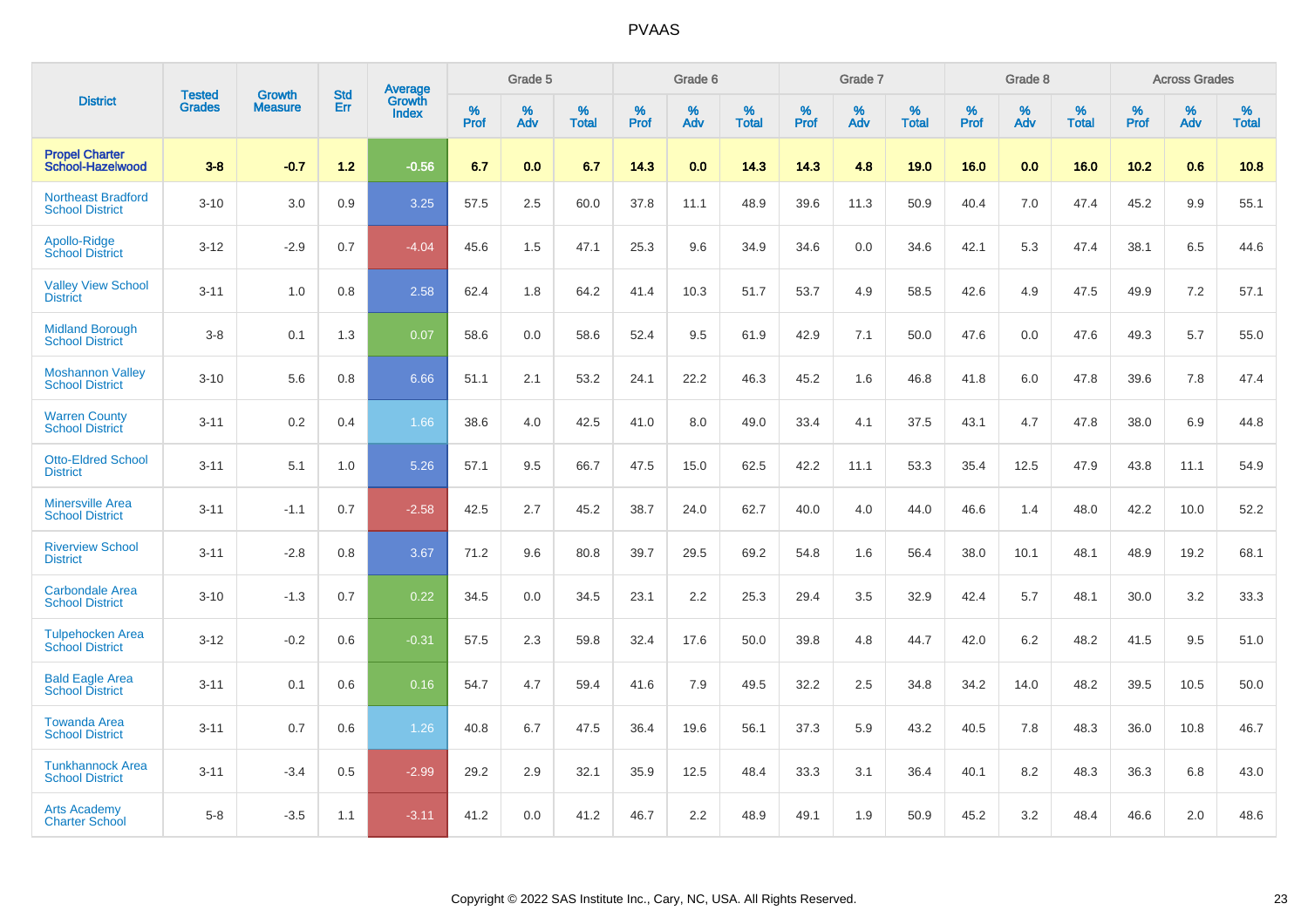|                                                            | <b>Tested</b> | <b>Growth</b>  | <b>Std</b> | Average                |              | Grade 5     |                      |              | Grade 6     |                      |              | Grade 7     |                      |              | Grade 8     |                      |                     | <b>Across Grades</b> |                      |
|------------------------------------------------------------|---------------|----------------|------------|------------------------|--------------|-------------|----------------------|--------------|-------------|----------------------|--------------|-------------|----------------------|--------------|-------------|----------------------|---------------------|----------------------|----------------------|
| <b>District</b>                                            | <b>Grades</b> | <b>Measure</b> | Err        | Growth<br><b>Index</b> | $\%$<br>Prof | $\%$<br>Adv | $\%$<br><b>Total</b> | $\%$<br>Prof | $\%$<br>Adv | $\%$<br><b>Total</b> | $\%$<br>Prof | $\%$<br>Adv | $\%$<br><b>Total</b> | $\%$<br>Prof | $\%$<br>Adv | $\%$<br><b>Total</b> | $\%$<br><b>Prof</b> | $\%$<br>Adv          | $\%$<br><b>Total</b> |
| <b>Propel Charter</b><br>School-Hazelwood                  | $3 - 8$       | $-0.7$         | 1.2        | $-0.56$                | 6.7          | 0.0         | 6.7                  | 14.3         | 0.0         | 14.3                 | 14.3         | 4.8         | 19.0                 | 16.0         | 0.0         | 16.0                 | 10.2                | 0.6                  | 10.8                 |
| <b>Sharon City School</b><br><b>District</b>               | $3 - 11$      | 1.0            | 0.6        | 1.83                   | 36.8         | 3.5         | 40.3                 | 30.8         | 15.0        | 45.8                 | 33.3         | 1.8         | 35.2                 | 42.1         | 6.4         | 48.4                 | 34.2                | 6.1                  | 40.2                 |
| <b>Avon Grove</b><br><b>Charter School</b>                 | $3 - 11$      | 1.7            | 0.6        | 2.84                   | 53.3         | 4.9         | 58.2                 | 47.4         | 18.2        | 65.7                 | 51.1         | 16.3        | 67.4                 | 38.6         | 9.9         | 48.5                 | 42.6                | 14.8                 | 57.4                 |
| <b>Donegal School</b><br><b>District</b>                   | $3 - 12$      | 1.3            | 0.5        | 2.73                   | 42.0         | 11.6        | 53.6                 | 40.9         | 18.8        | 59.7                 | 44.4         | 12.4        | 56.8                 | 32.4         | 16.2        | 48.6                 | 39.5                | 16.0                 | 55.5                 |
| <b>Susquenita School</b><br><b>District</b>                | $3 - 11$      | 0.7            | 0.6        | 1.21                   | 46.7         | 9.2         | 55.8                 | 45.3         | 8.5         | 53.8                 | 38.0         | 7.4         | 45.4                 | 42.1         | 6.5         | 48.6                 | 43.0                | 11.2                 | 54.2                 |
| <b>Ridley School</b><br><b>District</b>                    | $3 - 12$      | $-0.9$         | 0.4        | $-3.09$                | 49.2         | 5.6         | 54.8                 | 38.5         | 12.4        | 50.9                 | 39.6         | 5.9         | 45.6                 | 41.1         | 7.5         | 48.6                 | 42.4                | 10.0                 | 52.4                 |
| <b>Cameron County</b><br><b>School District</b>            | $3 - 12$      | $-2.6$         | 1.0        | $-2.51$                | 73.3         | 3.3         | 76.7                 | 48.7         | 25.6        | 74.4                 | 39.0         | 0.0         | 39.0                 | 43.2         | 5.4         | 48.6                 | 50.4                | 14.0                 | 64.4                 |
| <b>Highlands School</b><br><b>District</b>                 | $3 - 11$      | $-0.6$         | 0.5        | $-1.09$                | 47.5         | 0.0         | 47.5                 | 37.2         | 9.7         | 46.9                 | 42.2         | 5.4         | 47.6                 | 39.2         | 9.5         | 48.6                 | 40.7                | 7.9                  | 48.6                 |
| <b>Carlynton School</b><br><b>District</b>                 | $3 - 11$      | 0.0            | 0.7        | 0.06                   | 50.5         | 6.4         | 57.0                 | 47.1         | 18.8        | 65.9                 | 30.8         | 7.5         | 38.3                 | 40.8         | 7.9         | 48.7                 | 41.6                | 11.0                 | 52.7                 |
| <b>Benton Area</b><br><b>School District</b>               | $3 - 10$      | $-0.4$         | 0.9        | $-0.49$                | 47.5         | 1.6         | 49.2                 | 43.5         | 8.7         | 52.2                 | 37.3         | 5.1         | 42.4                 | 46.2         | 2.6         | 48.7                 | 42.6                | 8.4                  | 51.0                 |
| <b>Centennial School</b><br><b>District</b>                | $3 - 10$      | 1.2            | 0.3        | 0.52                   | 49.0         | 5.4         | 54.4                 | 41.7         | 11.3        | 53.0                 | 46.4         | 7.1         | 53.6                 | 43.6         | 5.1         | 48.7                 | 44.3                | 10.2                 | 54.4                 |
| <b>Franklin Area</b><br><b>School District</b>             | $3 - 11$      | 0.3            | 0.6        | 0.50                   | 47.7         | 1.5         | 49.2                 | 41.7         | 12.6        | 54.3                 | 36.6         | 4.9         | 41.5                 | 43.0         | 5.9         | 48.9                 | 40.2                | 6.2                  | 46.4                 |
| <b>Rochester Area</b><br><b>School District</b>            | $3 - 11$      | $-3.0$         | 0.9        | $-3.29$                | 50.0         | 0.0         | 50.0                 | 40.4         | 13.5        | 53.8                 | 24.0         | 2.0         | 26.0                 | 47.2         | 1.9         | 49.1                 | 43.3                | 7.5                  | 50.8                 |
| <b>Keystone</b><br><b>Academy Charter</b><br><b>School</b> | $3 - 8$       | 0.9            | 0.8        | $-0.53$                | 42.1         | 3.5         | 45.6                 | 38.7         | 19.4        | 58.1                 | 47.4         | 3.5         | 50.9                 | 40.7         | 8.5         | 49.2                 | 40.7                | 7.4                  | 48.1                 |
| <b>Hopewell Area</b><br><b>School District</b>             | $3 - 11$      | $-0.3$         | 0.6        | $-0.58$                | 53.8         | 3.0         | 56.8                 | 50.4         | 19.0        | 69.4                 | 48.3         | 10.7        | 59.1                 | 42.6         | 6.6         | 49.2                 | 48.2                | 11.9                 | 60.1                 |
| Tamaqua Area<br><b>School District</b>                     | $3 - 12$      | $-0.4$         | 0.6        | $-0.71$                | 60.2         | 5.6         | 65.7                 | 39.1         | 7.8         | 46.9                 | 37.9         | 5.2         | 43.1                 | 42.2         | 7.0         | 49.3                 | 44.6                | 7.7                  | 52.3                 |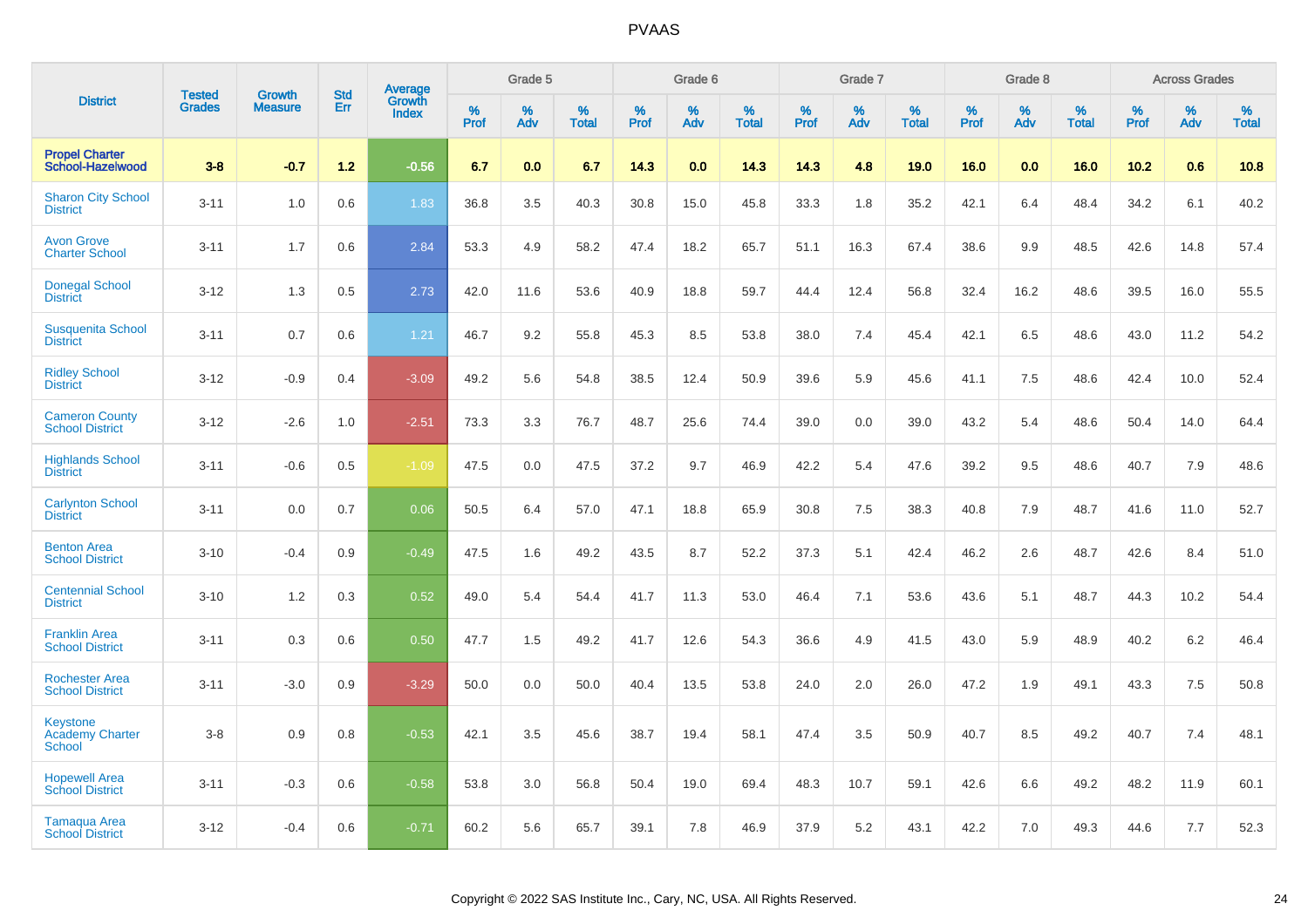|                                                                  |                                |                                 | <b>Std</b> | Average         |              | Grade 5  |                   |           | Grade 6  |                   |           | Grade 7  |                      |           | Grade 8  |                   |              | <b>Across Grades</b> |                   |
|------------------------------------------------------------------|--------------------------------|---------------------------------|------------|-----------------|--------------|----------|-------------------|-----------|----------|-------------------|-----------|----------|----------------------|-----------|----------|-------------------|--------------|----------------------|-------------------|
| <b>District</b>                                                  | <b>Tested</b><br><b>Grades</b> | <b>Growth</b><br><b>Measure</b> | Err        | Growth<br>Index | $\%$<br>Prof | %<br>Adv | %<br><b>Total</b> | %<br>Prof | %<br>Adv | %<br><b>Total</b> | %<br>Prof | %<br>Adv | $\%$<br><b>Total</b> | %<br>Prof | %<br>Adv | %<br><b>Total</b> | $\%$<br>Prof | %<br>Adv             | %<br><b>Total</b> |
| <b>Propel Charter</b><br><b>School-Hazelwood</b>                 | $3 - 8$                        | $-0.7$                          | $1.2$      | $-0.56$         | 6.7          | 0.0      | 6.7               | 14.3      | 0.0      | 14.3              | 14.3      | 4.8      | 19.0                 | 16.0      | 0.0      | 16.0              | 10.2         | 0.6                  | 10.8              |
| <b>Schuylkill Haven</b><br><b>Area School</b><br><b>District</b> | $3 - 11$                       | $-1.4$                          | 0.7        | 1.96            | 44.6         | 1.2      | 45.8              | 46.9      | 6.2      | 53.1              | 49.5      | 8.6      | 58.1                 | 46.0      | 3.4      | 49.4              | 46.4         | 10.0                 | 56.4              |
| <b>Charleroi School</b><br><b>District</b>                       | $3 - 11$                       | $-2.5$                          | 0.6        | $-3.90$         | 45.1         | 2.0      | 47.1              | 44.0      | 11.0     | 55.0              | 37.7      | 11.3     | 49.1                 | 45.3      | 4.2      | 49.5              | 43.2         | 7.7                  | 50.9              |
| Pen Argyl Area<br><b>School District</b>                         | $3 - 12$                       | 2.2                             | 0.6        | 3.36            | 50.0         | 10.0     | 60.0              | 43.9      | 13.4     | 57.3              | 44.6      | 9.1      | 53.6                 | 44.7      | 4.8      | 49.5              | 46.0         | 11.3                 | 57.2              |
| <b>Palmerton Area</b><br><b>School District</b>                  | $3 - 11$                       | 1.6                             | 0.6        | 4.14            | 54.9         | 3.7      | 58.5              | 47.3      | 14.6     | 61.8              | 42.6      | 11.6     | 54.3                 | 38.3      | 11.2     | 49.5              | 45.2         | 11.6                 | 56.8              |
| <b>Ellwood City Area</b><br><b>School District</b>               | $3 - 11$                       | 0.6                             | 0.6        | 1.00            | 53.8         | 11.5     | 65.4              | 47.0      | 14.8     | 61.7              | 43.0      | 10.7     | 53.7                 | 41.3      | 8.3      | 49.5              | 45.3         | 10.3                 | 55.6              |
| <b>Oil City Area</b><br><b>School District</b>                   | $3 - 11$                       | 2.6                             | 0.6        | 4.69            | 47.2         | 2.8      | 50.0              | 41.1      | 9.7      | 50.8              | 32.8      | 4.7      | 37.5                 | 42.0      | 7.6      | 49.6              | 39.2         | 7.8                  | 47.0              |
| <b>Central Dauphin</b><br><b>School District</b>                 | $3 - 11$                       | 1.6                             | 0.2        | 6.95            | 46.1         | 7.7      | 53.8              | 40.5      | 15.0     | 55.5              | 41.1      | 7.5      | 48.6                 | 39.4      | 10.3     | 49.7              | 41.3         | 11.4                 | 52.8              |
| Chambersburg<br><b>Area School</b><br><b>District</b>            | $3 - 11$                       | $-0.2$                          | 0.3        | $-0.63$         | 44.0         | 7.0      | 51.0              | 34.1      | 16.0     | 50.1              | 38.2      | 8.2      | 46.5                 | 38.7      | 11.2     | 49.9              | 37.5         | 11.0                 | 48.5              |
| <b>Cocalico School</b><br><b>District</b>                        | $3 - 11$                       | $-2.5$                          | 0.4        | $-5.75$         | 50.2         | 11.9     | 62.2              | 46.0      | 22.6     | 68.5              | 50.7      | 7.0      | 57.6                 | 35.9      | 14.1     | 50.0              | 44.9         | 15.8                 | 60.7              |
| <b>Annville-Cleona</b><br><b>School District</b>                 | $3 - 12$                       | $-0.3$                          | 0.6        | $-0.41$         | 47.5         | 11.2     | 58.8              | 39.6      | 21.9     | 61.5              | 54.0      | 12.6     | 66.7                 | 32.4      | 17.6     | 50.0              | 44.0         | 15.5                 | 59.5              |
| <b>Tri-Valley School</b><br><b>District</b>                      | $3 - 10$                       | $-2.4$                          | 0.9        | $-3.85$         | 40.0         | 5.9      | 45.9              | 36.7      | 6.1      | 42.9              | 36.7      | 0.0      | 36.7                 | 40.5      | 9.5      | 50.0              | 41.3         | 8.0                  | 49.3              |
| <b>Upper Dauphin</b><br>Area School<br><b>District</b>           | $3 - 11$                       | $-1.6$                          | 0.8        | 0.43            | 40.3         | 1.6      | 41.9              | 41.7      | 16.7     | 58.3              | 48.6      | 8.1      | 56.8                 | 41.4      | 8.6      | 50.0              | 42.4         | 12.8                 | 55.2              |
| <b>Tussey Mountain</b><br><b>School District</b>                 | $3 - 12$                       | 1.8                             | 0.8        | 2.29            | 44.8         | 3.4      | 48.3              | 46.3      | 8.5      | 54.9              | 45.2      | 0.0      | 45.2                 | 47.2      | 2.8      | 50.0              | 40.7         | 6.3                  | 47.0              |
| Shanksville-<br><b>Stonycreek School</b><br><b>District</b>      | $3 - 10$                       | 0.6                             | 1.4        | 0.43            | 28.6         | 0.0      | 28.6              | 41.7      | 16.7     | 58.3              | 45.0      | 5.0      | 50.0                 | 44.4      | 5.6      | 50.0              | 49.2         | 8.5                  | 57.6              |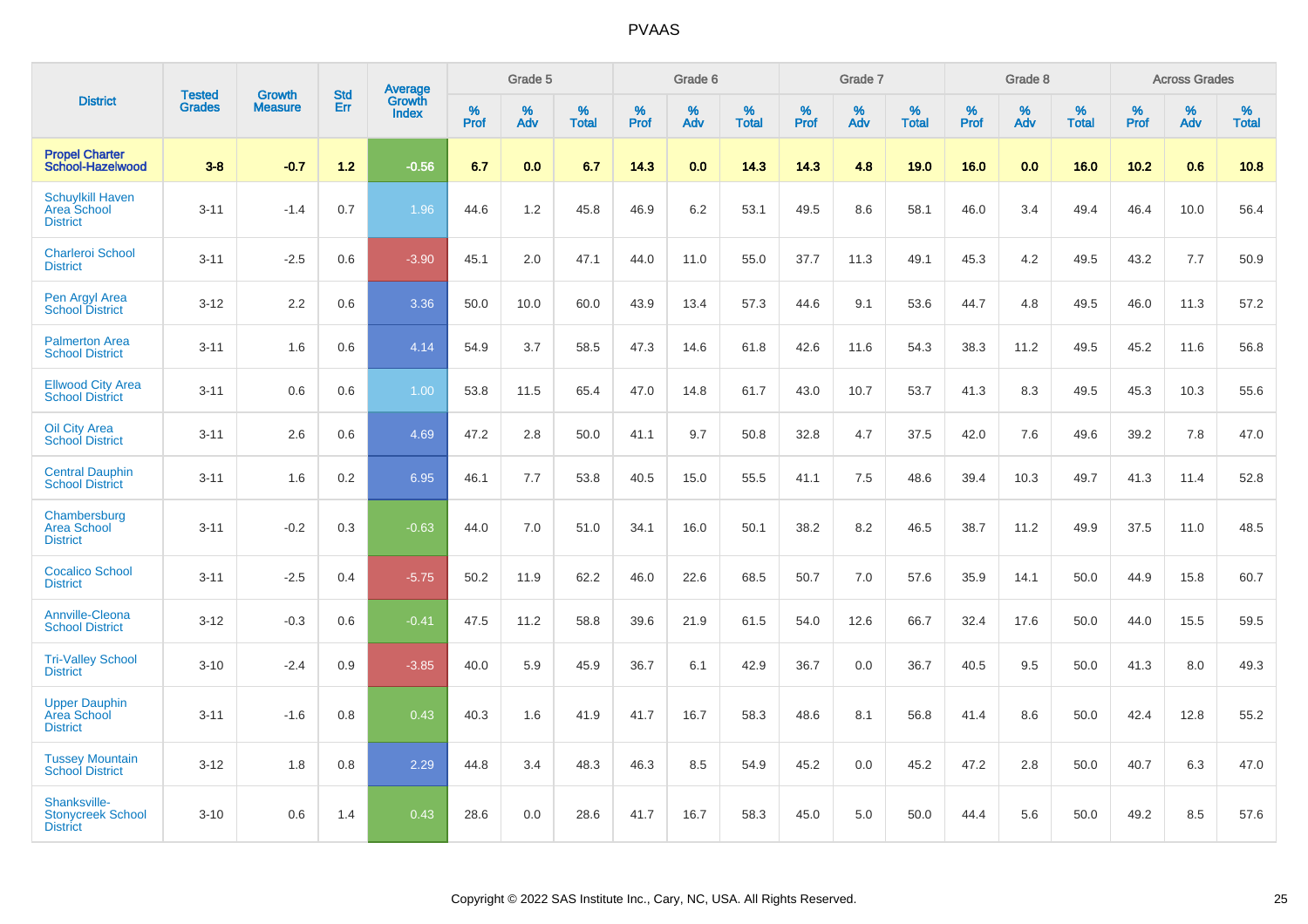|                                                            | <b>Tested</b> | <b>Growth</b>  | <b>Std</b> |                                   |                     | Grade 5  |                   |                     | Grade 6  |                   |              | Grade 7  |                   |              | Grade 8  |                   |              | <b>Across Grades</b> |                   |
|------------------------------------------------------------|---------------|----------------|------------|-----------------------------------|---------------------|----------|-------------------|---------------------|----------|-------------------|--------------|----------|-------------------|--------------|----------|-------------------|--------------|----------------------|-------------------|
| <b>District</b>                                            | <b>Grades</b> | <b>Measure</b> | Err        | Average<br>Growth<br><b>Index</b> | $\%$<br><b>Prof</b> | %<br>Adv | %<br><b>Total</b> | $\%$<br><b>Prof</b> | %<br>Adv | %<br><b>Total</b> | $\%$<br>Prof | %<br>Adv | %<br><b>Total</b> | $\%$<br>Prof | %<br>Adv | %<br><b>Total</b> | $\%$<br>Prof | %<br>Adv             | %<br><b>Total</b> |
| <b>Propel Charter</b><br>School-Hazelwood                  | $3 - 8$       | $-0.7$         | $1.2$      | $-0.56$                           | 6.7                 | 0.0      | 6.7               | 14.3                | 0.0      | 14.3              | 14.3         | 4.8      | 19.0              | 16.0         | 0.0      | 16.0              | 10.2         | 0.6                  | 10.8              |
| <b>Waynesboro Area</b><br><b>School District</b>           | $3 - 12$      | $-2.8$         | 0.4        | $-7.51$                           | 42.9                | 6.1      | 49.0              | 38.4                | 14.0     | 52.4              | 37.6         | 7.1      | 44.7              | 37.5         | 12.8     | 50.3              | 41.0         | 12.0                 | 52.9              |
| <b>Dover Area School</b><br><b>District</b>                | $3 - 12$      | $-1.0$         | 0.4        | $-2.38$                           | 48.0                | 4.8      | 52.8              | 41.4                | 17.1     | 58.6              | 48.6         | 7.1      | 55.7              | 44.7         | 5.7      | 50.4              | 44.8         | 10.8                 | 55.6              |
| <b>Chartiers Valley</b><br><b>School District</b>          | $3 - 11$      | $-3.4$         | 0.4        | $-8.00$                           | 51.3                | 6.5      | 57.8              | 45.9                | 15.3     | 61.2              | 46.3         | 8.7      | 55.0              | 42.9         | 7.6      | 50.5              | 47.3         | 10.0                 | 57.4              |
| <b>Belle Vernon Area</b><br><b>School District</b>         | $3 - 11$      | $-0.1$         | 0.6        | $-0.10$                           | 52.2                | 6.3      | 58.6              | 49.6                | 14.8     | 64.4              | 47.8         | 4.4      | 52.2              | 44.1         | 6.4      | 50.5              | 47.7         | 8.9                  | 56.6              |
| <b>Boyertown Area</b><br><b>School District</b>            | $3 - 11$      | $-3.6$         | 0.4        | $-10.13$                          | 45.9                | 6.0      | 51.9              | 38.5                | 13.6     | 52.1              | 46.4         | 12.8     | 59.3              | 42.2         | 8.4      | 50.6              | 42.6         | 10.7                 | 53.4              |
| Kennett<br>Consolidated<br><b>School District</b>          | $3 - 11$      | 1.3            | 0.4        | 3.26                              | 47.8                | 15.1     | 62.9              | 35.8                | 24.1     | 59.9              | 44.2         | 15.1     | 59.4              | 45.0         | 5.7      | 50.7              | 40.9         | 17.5                 | 58.4              |
| <b>Central Valley</b><br><b>School District</b>            | $3 - 10$      | $-2.0$         | 0.5        | $-3.83$                           | 44.1                | 4.2      | 48.2              | 39.3                | 25.0     | 64.3              | 50.3         | 9.2      | 59.5              | 41.9         | 8.8      | 50.7              | 46.3         | 13.9                 | 60.2              |
| <b>Kiski Area School</b><br><b>District</b>                | $3 - 11$      | $-2.3$         | 0.4        | $-5.07$                           | 50.9                | 4.2      | 55.2              | 41.3                | 18.4     | 59.6              | 53.8         | 7.5      | 61.3              | 45.8         | 5.0      | 50.8              | 47.0         | 13.3                 | 60.4              |
| <b>Old Forge School</b><br><b>District</b>                 | $3 - 12$      | 0.5            | 0.8        | 0.57                              | 39.1                | 0.0      | 39.1              | 41.1                | 17.9     | 58.9              | 33.3         | 24.2     | 57.6              | 44.1         | 6.8      | 50.8              | 40.1         | 9.2                  | 49.3              |
| <b>Clarion Area</b><br><b>School District</b>              | $3 - 11$      | 1.1            | 0.9        | 1.25                              | 58.3                | 2.1      | 60.4              | 46.4                | 7.1      | 53.6              | 44.8         | 4.5      | 49.2              | 39.0         | 11.9     | 50.8              | 45.1         | 10.1                 | 55.2              |
| <b>Tyrone Area</b><br><b>School District</b>               | $3-12$        | $-2.0$         | 0.6        | $-0.54$                           | 50.4                | 3.0      | 53.3              | 43.4                | 10.1     | 53.5              | 43.8         | 5.0      | 48.8              | 44.7         | 6.1      | 50.9              | 45.2         | 12.0                 | 57.2              |
| Claysburg-Kimmel<br><b>School District</b>                 | $3 - 11$      | 2.9            | 0.8        | 3.45                              | 52.3                | 3.1      | 55.4              | 34.6                | 15.4     | 50.0              | 35.1         | 8.8      | 43.9              | 43.9         | 7.0      | 50.9              | 43.5         | 8.7                  | 52.2              |
| Altoona Area<br><b>School District</b>                     | $3 - 12$      | 1.1            | 0.3        | 3.54                              | 43.5                | 4.0      | 47.5              | 30.6                | 11.2     | 41.8              | 38.3         | 4.3      | 42.6              | 43.8         | 7.2      | 51.0              | 37.4         | 6.8                  | 44.1              |
| <b>Neshaminy School</b><br><b>District</b>                 | $3 - 11$      | $-2.8$         | 0.3        | $-9.73$                           | 49.1                | 6.0      | 55.1              | 46.0                | 14.0     | 60.0              | 44.0         | 7.6      | 51.6              | 41.9         | 9.1      | 51.0              | 44.7         | 12.5                 | 57.2              |
| Southern Columbia<br><b>Area School</b><br><b>District</b> | $3 - 11$      | 1.6            | 0.7        | 6.77                              | 56.2                | 5.5      | 61.6              | 46.9                | 25.0     | 71.9              | 51.5         | 14.8     | 66.3              | 39.4         | 11.7     | 51.1              | 47.9         | 16.1                 | 64.0              |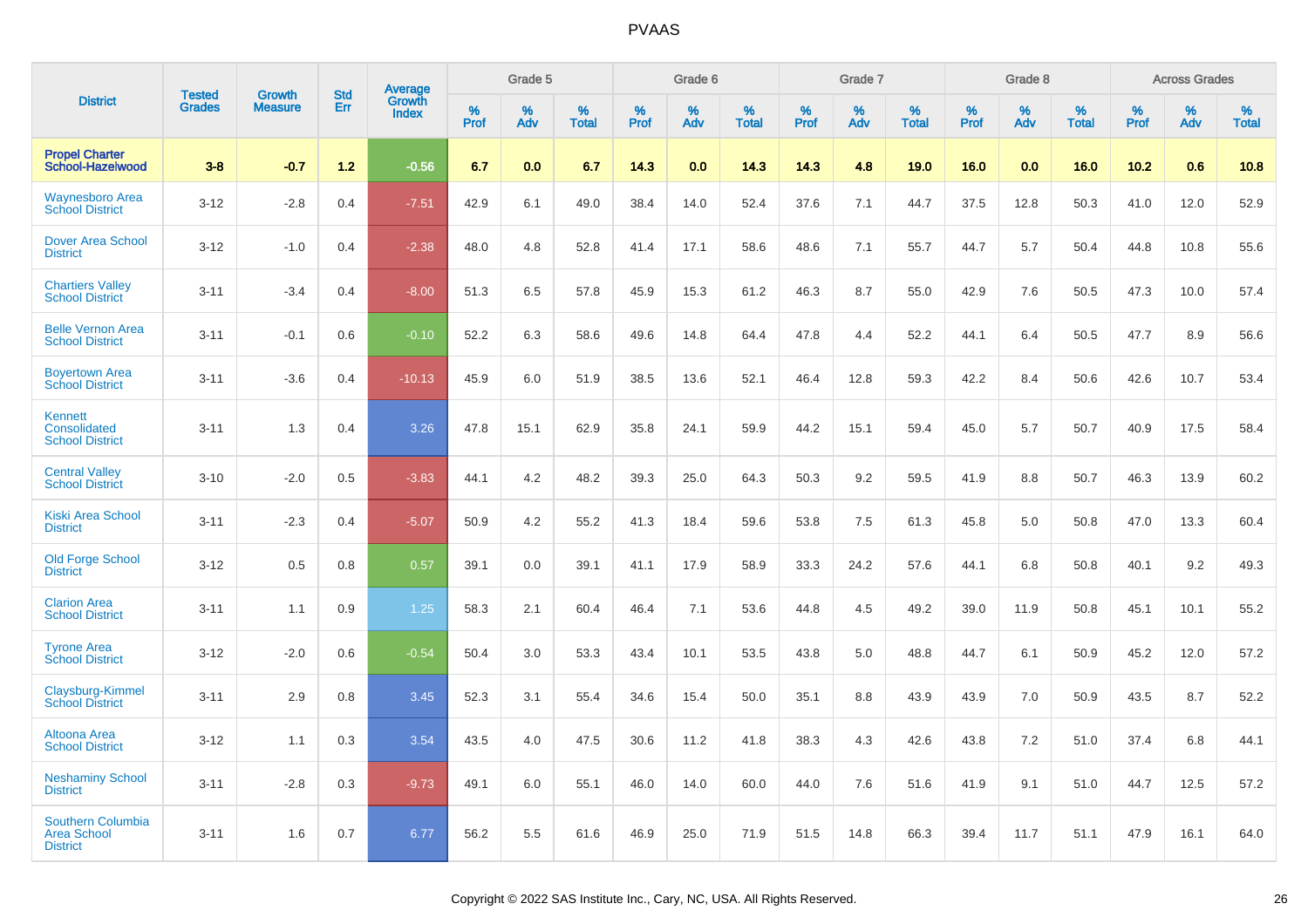|                                                         |                                | <b>Growth</b>  | <b>Std</b> | Average                |              | Grade 5     |                      |                     | Grade 6     |                      |              | Grade 7     |                      |              | Grade 8     |                   |                     | <b>Across Grades</b> |                      |
|---------------------------------------------------------|--------------------------------|----------------|------------|------------------------|--------------|-------------|----------------------|---------------------|-------------|----------------------|--------------|-------------|----------------------|--------------|-------------|-------------------|---------------------|----------------------|----------------------|
| <b>District</b>                                         | <b>Tested</b><br><b>Grades</b> | <b>Measure</b> | Err        | Growth<br><b>Index</b> | $\%$<br>Prof | $\%$<br>Adv | $\%$<br><b>Total</b> | $\%$<br><b>Prof</b> | $\%$<br>Adv | $\%$<br><b>Total</b> | $\%$<br>Prof | $\%$<br>Adv | $\%$<br><b>Total</b> | $\%$<br>Prof | $\%$<br>Adv | %<br><b>Total</b> | $\%$<br><b>Prof</b> | $\%$<br>Adv          | $\%$<br><b>Total</b> |
| <b>Propel Charter</b><br>School-Hazelwood               | $3 - 8$                        | $-0.7$         | 1.2        | $-0.56$                | 6.7          | 0.0         | 6.7                  | 14.3                | 0.0         | 14.3                 | 14.3         | 4.8         | 19.0                 | 16.0         | 0.0         | 16.0              | 10.2                | 0.6                  | 10.8                 |
| <b>Union City Area</b><br><b>School District</b>        | $3 - 12$                       | 0.2            | 0.7        | 0.30                   | 34.8         | 1.4         | 36.2                 | 35.5                | 16.1        | 51.6                 | 44.7         | 10.5        | 55.3                 | 42.2         | 8.9         | 51.1              | 39.0                | 12.5                 | 51.5                 |
| Jefferson-Morgan<br><b>School District</b>              | $3 - 10$                       | 2.7            | 0.9        | 3.15                   | 45.1         | 2.8         | 47.9                 | 40.0                | 7.3         | 47.3                 | 41.8         | 5.4         | 47.3                 | 44.4         | 6.7         | 51.1              | 41.7                | 6.6                  | 48.2                 |
| Southeastern<br><b>Greene School</b><br><b>District</b> | $3 - 10$                       | $-4.6$         | 1.0        | $-4.40$                | 44.8         | 17.2        | 62.1                 | 42.4                | 12.1        | 54.6                 | 36.7         | 6.1         | 42.9                 | 48.8         | 2.3         | 51.2              | 41.1                | 14.3                 | 55.4                 |
| <b>Berwick Area</b><br><b>School District</b>           | $3 - 11$                       | $-0.6$         | 0.5        | $-0.18$                | 45.3         | 5.8         | 51.0                 | 43.2                | 18.3        | 61.5                 | 44.9         | 12.8        | 57.8                 | 41.4         | 9.8         | 51.2              | 42.6                | 14.7                 | 57.3                 |
| <b>Governor Mifflin</b><br><b>School District</b>       | $3 - 11$                       | $-1.0$         | 0.4        | $-2.47$                | 38.2         | 3.2         | 41.5                 | 31.2                | 11.7        | 42.9                 | 44.4         | 8.3         | 52.8                 | 45.8         | 5.5         | 51.3              | 40.8                | 9.3                  | 50.1                 |
| <b>Bangor Area</b><br><b>School District</b>            | $3 - 12$                       | 3.3            | 0.5        | 1.42                   | 38.6         | 14.4        | 52.9                 | 45.3                | 16.7        | 62.0                 | 47.3         | 9.5         | 56.8                 | 43.3         | 8.0         | 51.3              | 44.8                | 13.6                 | 58.4                 |
| <b>Schuylkill Valley</b><br><b>School District</b>      | $3 - 11$                       | 0.6            | 0.6        | 1.09                   | 53.1         | 3.1         | 56.2                 | 44.4                | 16.9        | 61.3                 | 42.9         | 7.5         | 50.4                 | 45.0         | 6.3         | 51.4              | 45.2                | 10.3                 | 55.6                 |
| <b>Discovery Charter</b><br><b>School</b>               | $3 - 8$                        | 4.6            | 0.9        | 2.43                   | 36.4         | 2.3         | 38.6                 | 27.3                | 9.1         | 36.4                 | 35.6         | 3.4         | 39.0                 | 45.7         | 5.7         | 51.4              | 29.8                | 3.4                  | 33.2                 |
| <b>Upper Adams</b><br><b>School District</b>            | $3 - 11$                       | 0.7            | 0.6        | 1.17                   | 47.3         | 3.8         | 51.2                 | 40.2                | 16.2        | 56.4                 | 37.7         | 6.6         | 44.3                 | 51.5         | 0.0         | 51.5              | 43.6                | 8.8                  | 52.4                 |
| <b>Williams Valley</b><br><b>School District</b>        | $3 - 11$                       | 0.3            | 0.8        | 0.37                   | 38.6         | 0.0         | 38.6                 | 41.4                | 6.9         | 48.3                 | 35.1         | 2.6         | 37.7                 | 42.2         | 9.4         | 51.6              | 39.1                | 4.9                  | 44.0                 |
| <b>Newport School</b><br><b>District</b>                | $3 - 12$                       | $-0.1$         | 0.8        | 0.46                   | 42.2         | 11.1        | 53.3                 | 44.4                | 11.1        | 55.6                 | 41.3         | 1.6         | 42.9                 | 43.8         | 7.8         | 51.6              | 40.2                | 8.8                  | 48.9                 |
| <b>Interboro School</b><br><b>District</b>              | $3 - 12$                       | 0.3            | 0.4        | $-0.81$                | 42.9         | 4.5         | 47.3                 | 40.0                | 11.7        | 51.7                 | 44.0         | 8.7         | 52.7                 | 44.2         | 7.4         | 51.6              | 41.8                | 8.7                  | 50.4                 |
| <b>Abington School</b><br><b>District</b>               | $3 - 10$                       | $-2.8$         | 0.3        | $-8.59$                | 49.8         | 10.0        | 59.7                 | 44.9                | 27.5        | 72.5                 | 49.5         | 11.6        | 61.1                 | 41.4         | 10.4        | 51.8              | 44.9                | 18.8                 | 63.8                 |
| <b>Pine Grove Area</b><br><b>School District</b>        | $3 - 11$                       | 0.9            | 0.6        | 1.50                   | 55.8         | 1.0         | 56.8                 | 41.0                | 14.5        | 55.6                 | 44.7         | 0.8         | 45.5                 | 45.5         | 6.2         | 51.8              | 46.5                | 10.4                 | 56.9                 |
| <b>Penn-Delco School</b><br><b>District</b>             | $3 - 11$                       | 1.3            | 0.4        | 2.89                   | 51.9         | 12.9        | 64.7                 | 40.8                | 17.9        | 58.7                 | 48.7         | 16.8        | 65.4                 | 45.6         | 6.2         | 51.8              | 46.1                | 12.9                 | 59.0                 |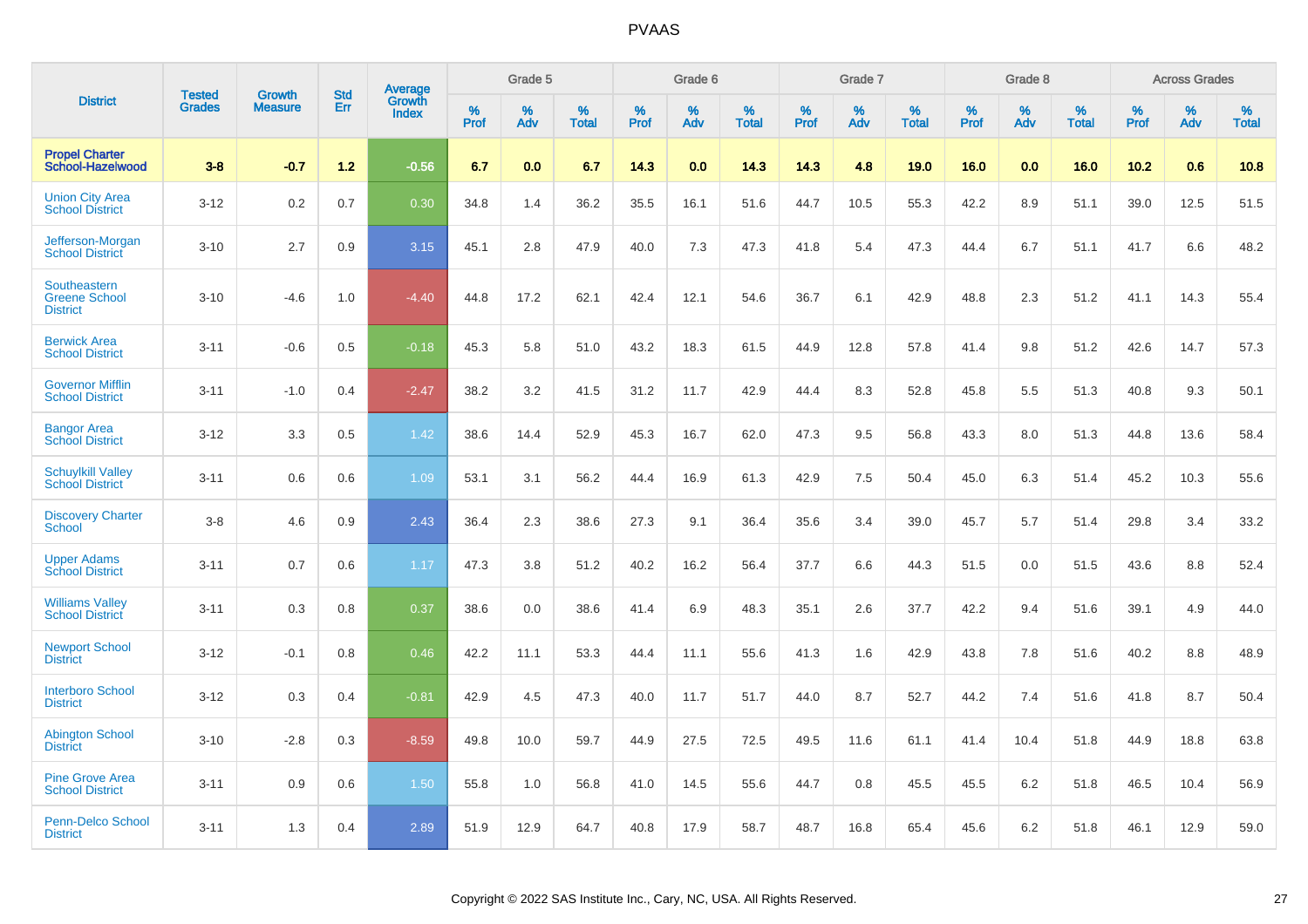|                                                                              | <b>Tested</b> | <b>Growth</b>  | <b>Std</b> |                                          |              | Grade 5  |                   |           | Grade 6  |                   |           | Grade 7  |                   |           | Grade 8  |                   |           | <b>Across Grades</b> |                   |
|------------------------------------------------------------------------------|---------------|----------------|------------|------------------------------------------|--------------|----------|-------------------|-----------|----------|-------------------|-----------|----------|-------------------|-----------|----------|-------------------|-----------|----------------------|-------------------|
| <b>District</b>                                                              | <b>Grades</b> | <b>Measure</b> | Err        | <b>Average</b><br>Growth<br><b>Index</b> | $\%$<br>Prof | %<br>Adv | %<br><b>Total</b> | %<br>Prof | %<br>Adv | %<br><b>Total</b> | %<br>Prof | %<br>Adv | %<br><b>Total</b> | %<br>Prof | %<br>Adv | %<br><b>Total</b> | %<br>Prof | %<br>Adv             | %<br><b>Total</b> |
| <b>Propel Charter</b><br>School-Hazelwood                                    | $3 - 8$       | $-0.7$         | 1.2        | $-0.56$                                  | 6.7          | 0.0      | 6.7               | 14.3      | 0.0      | 14.3              | 14.3      | 4.8      | 19.0              | 16.0      | 0.0      | 16.0              | 10.2      | 0.6                  | 10.8              |
| <b>Tuscarora School</b><br><b>District</b>                                   | $3 - 11$      | $-0.1$         | 0.5        | $-0.13$                                  | 41.0         | 5.8      | 46.8              | 43.7      | 11.9     | 55.6              | 45.8      | 5.6      | 51.4              | 45.6      | 6.3      | 51.8              | 43.1      | 9.9                  | 53.0              |
| <b>Daniel Boone Area</b><br><b>School District</b>                           | $3 - 12$      | 0.9            | 0.5        | 2.01                                     | 54.5         | 3.9      | 58.4              | 31.7      | 16.1     | 47.8              | 46.1      | 7.4      | 53.4              | 42.8      | 9.2      | 52.0              | 42.6      | 10.0                 | 52.6              |
| <b>Baldwin-Whitehall</b><br><b>School District</b>                           | $3 - 11$      | $-0.1$         | 0.4        | $-0.17$                                  | 49.1         | 6.3      | 55.4              | 48.8      | 11.8     | 60.6              | 48.6      | 8.3      | 56.8              | 45.1      | 7.0      | 52.0              | 46.4      | 12.2                 | 58.7              |
| <b>Titusville Area</b><br><b>School District</b>                             | $3 - 11$      | $-0.4$         | 0.5        | $-0.72$                                  | 57.4         | 8.5      | 65.9              | 35.0      | 12.6     | 47.6              | 46.2      | 8.3      | 54.6              | 40.6      | 11.6     | 52.2              | 44.1      | 12.1                 | 56.2              |
| <b>Young Scholars Of</b><br>Western<br>Pennsylvania<br><b>Charter School</b> | $3 - 8$       | 2.0            | 1.1        | 0.21                                     | 27.3         | 9.1      | 36.4              | 40.6      | 6.2      | 46.9              | 32.1      | 3.6      | 35.7              | 43.5      | 8.7      | 52.2              | 31.2      | 9.1                  | 40.3              |
| <b>Warrior Run</b><br><b>School District</b>                                 | $3 - 11$      | 2.6            | 0.6        | 4.08                                     | 48.0         | 6.5      | 54.6              | 42.2      | 19.3     | 61.5              | 46.3      | 15.7     | 62.0              | 42.2      | 10.0     | 52.2              | 43.0      | 12.6                 | 55.6              |
| <b>United School</b><br><b>District</b>                                      | $3 - 11$      | 0.7            | 0.8        | 1.74                                     | 52.4         | 0.0      | 52.4              | 54.0      | 14.3     | 68.2              | 52.3      | 7.7      | 60.0              | 35.8      | 16.4     | 52.2              | 47.1      | 12.4                 | 59.5              |
| <b>Palisades School</b><br><b>District</b>                                   | $3 - 11$      | 0.4            | 0.6        | 0.65                                     | 53.1         | 13.5     | 66.7              | 48.5      | 19.2     | 67.7              | 60.2      | 10.7     | 70.9              | 43.2      | 9.1      | 52.3              | 48.5      | 17.4                 | 65.9              |
| <b>Brookville Area</b><br><b>School District</b>                             | $3 - 11$      | $-3.3$         | 0.6        | $-5.43$                                  | 41.6         | 5.9      | 47.5              | 37.1      | 12.4     | 49.4              | 34.4      | 0.8      | 35.2              | 45.0      | 7.3      | 52.3              | 40.4      | 8.7                  | 49.1              |
| <b>Lakeview School</b><br><b>District</b>                                    | $3 - 11$      | $-3.2$         | 0.8        | $-3.93$                                  | 63.3         | 10.2     | 73.5              | 46.5      | 16.9     | 63.4              | 37.1      | 8.1      | 45.2              | 43.1      | 9.2      | 52.3              | 45.7      | 15.4                 | 61.1              |
| <b>Northern Cambria</b><br><b>School District</b>                            | $3 - 11$      | 1.6            | 0.8        | 1.94                                     | 40.0         | 5.4      | 45.4              | 33.3      | 7.4      | 40.7              | 53.7      | 5.6      | 59.3              | 47.7      | 4.6      | 52.3              | 42.9      | 6.6                  | 49.4              |
| <b>Conewago Valley</b><br><b>School District</b>                             | $3 - 12$      | 0.7            | 0.4        | 1.94                                     | 52.1         | 3.4      | 55.5              | 44.7      | 14.0     | 58.7              | 46.4      | 8.8      | 55.2              | 46.8      | 5.7      | 52.5              | 46.9      | 10.0                 | 56.9              |
| <b>Athens Area</b><br><b>School District</b>                                 | $3 - 11$      | 3.5            | 0.6        | 6.17                                     | 57.1         | 10.7     | 67.9              | 39.6      | 18.7     | 58.2              | 56.9      | 5.1      | 62.0              | 45.3      | 7.2      | 52.5              | 45.8      | 12.8                 | 58.6              |
| <b>Reach Cyber</b><br><b>Charter School</b>                                  | $3 - 11$      | $-2.6$         | 0.9        | $-2.78$                                  | 52.4         | 4.8      | 57.1              | 52.2      | 8.7      | 60.9              | 38.5      | 1.9      | 40.4              | 47.5      | 5.1      | 52.5              | 46.8      | 5.5                  | 52.3              |
| <b>Troy Area School</b><br><b>District</b>                                   | $3 - 10$      | 0.2            | 0.6        | 0.29                                     | 45.0         | 1.0      | 46.0              | 25.5      | 5.9      | 31.4              | 45.6      | 6.5      | 52.2              | 42.4      | 10.2     | 52.5              | 39.4      | 6.6                  | 46.0              |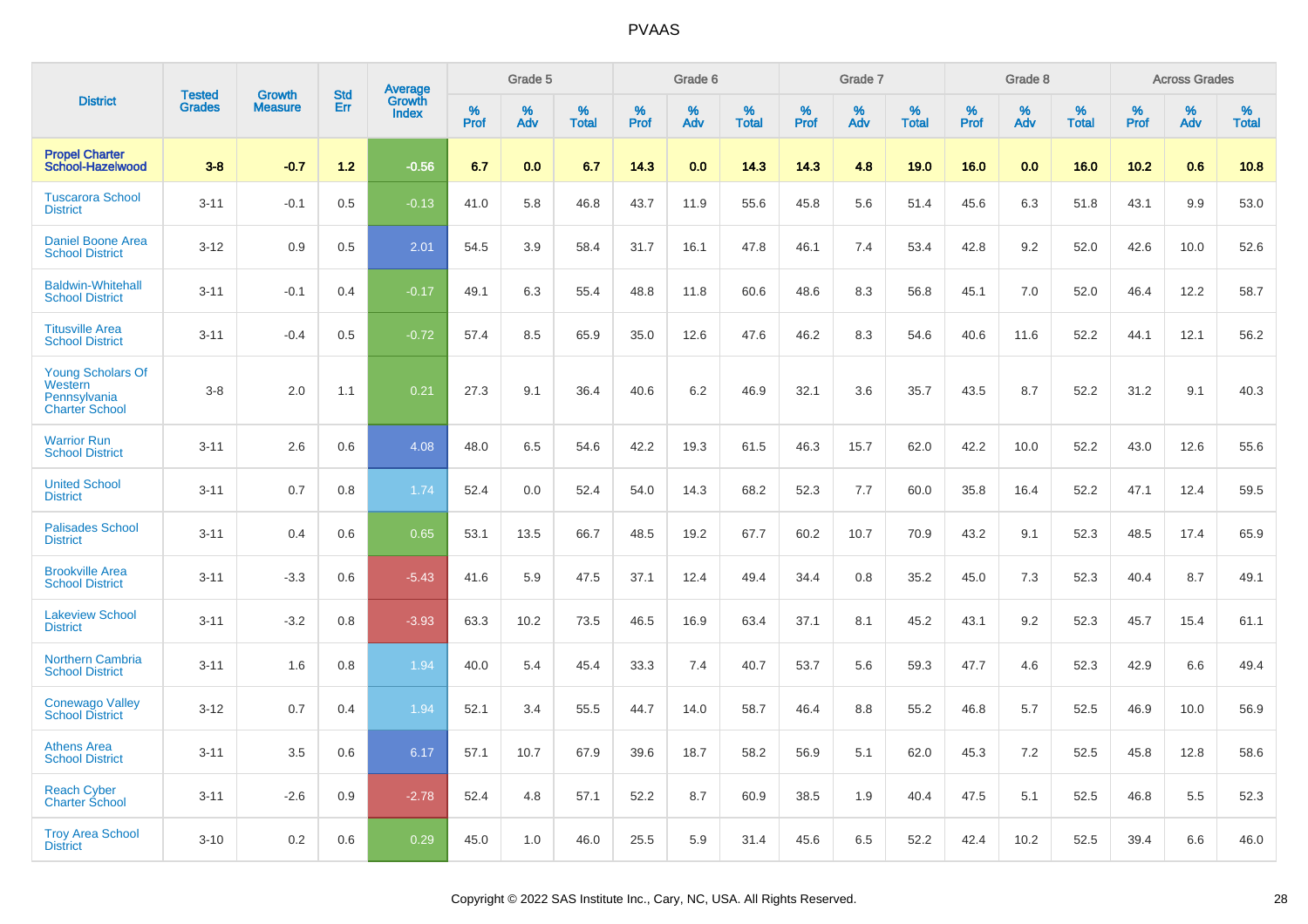|                                                                     | <b>Tested</b> | <b>Growth</b>  | <b>Std</b> |                                   |                     | Grade 5  |                      |                     | Grade 6  |                      |              | Grade 7  |                      |                     | Grade 8  |                      |                     | <b>Across Grades</b> |                      |
|---------------------------------------------------------------------|---------------|----------------|------------|-----------------------------------|---------------------|----------|----------------------|---------------------|----------|----------------------|--------------|----------|----------------------|---------------------|----------|----------------------|---------------------|----------------------|----------------------|
| <b>District</b>                                                     | <b>Grades</b> | <b>Measure</b> | Err        | Average<br>Growth<br><b>Index</b> | $\%$<br><b>Prof</b> | %<br>Adv | $\%$<br><b>Total</b> | $\%$<br><b>Prof</b> | %<br>Adv | $\%$<br><b>Total</b> | $\%$<br>Prof | %<br>Adv | $\%$<br><b>Total</b> | $\%$<br><b>Prof</b> | %<br>Adv | $\%$<br><b>Total</b> | $\%$<br><b>Prof</b> | %<br>Adv             | $\%$<br><b>Total</b> |
| <b>Propel Charter</b><br>School-Hazelwood                           | $3 - 8$       | $-0.7$         | $1.2$      | $-0.56$                           | 6.7                 | 0.0      | 6.7                  | 14.3                | 0.0      | 14.3                 | 14.3         | 4.8      | 19.0                 | 16.0                | 0.0      | 16.0                 | 10.2                | 0.6                  | 10.8                 |
| <b>Carlisle Area</b><br><b>School District</b>                      | $3 - 11$      | 1.8            | 0.4        | 4.58                              | 40.6                | 13.9     | 54.4                 | 38.1                | 20.2     | 58.2                 | 42.0         | 13.0     | 55.0                 | 42.1                | 10.7     | 52.8                 | 40.4                | 15.3                 | 55.7                 |
| Pennsylvania<br><b>Virtual Charter</b><br><b>School</b>             | $3 - 11$      | 2.2            | 0.7        | 3.20                              | 51.9                | 4.7      | 56.6                 | 41.9                | 14.0     | 55.9                 | 38.4         | 13.1     | 51.5                 | 43.8                | 9.0      | 52.8                 | 42.3                | 11.6                 | 53.9                 |
| <b>West Branch Area</b><br><b>School District</b>                   | $3 - 11$      | 0.4            | 0.8        | 0.52                              | 37.1                | 3.2      | 40.3                 | 32.8                | 6.6      | 39.3                 | 48.6         | 6.8      | 55.4                 | 50.0                | 3.0      | 53.0                 | 42.6                | 6.8                  | 49.4                 |
| <b>Conneaut School</b><br><b>District</b>                           | $3 - 12$      | 0.1            | 0.5        | 0.24                              | 42.4                | 5.3      | 47.7                 | 44.8                | 18.4     | 63.2                 | 51.1         | 6.7      | 57.8                 | 47.6                | 5.4      | 53.1                 | 45.1                | 12.8                 | 57.9                 |
| <b>Fleetwood Area</b><br><b>School District</b>                     | $3 - 10$      | $-1.3$         | 0.5        | $-2.54$                           | 44.8                | 6.0      | 50.8                 | 37.4                | 6.4      | 43.9                 | 37.0         | 6.2      | 43.2                 | 45.1                | 8.0      | 53.1                 | 42.1                | 7.7                  | 49.9                 |
| <b>Riverside School</b><br><b>District</b>                          | $3 - 11$      | 2.8            | 0.6        | 4.52                              | 44.6                | 4.0      | 48.5                 | 45.4                | 13.1     | 58.6                 | 43.7         | 11.6     | 55.3                 | 45.0                | 8.3      | 53.2                 | 44.3                | 10.7                 | 55.0                 |
| <b>Central York</b><br><b>School District</b>                       | $3 - 12$      | 5.2            | 0.3        | 15.18                             | 51.5                | 5.0      | 56.5                 | 45.8                | 10.9     | 56.7                 | 54.3         | 10.8     | 65.1                 | 44.1                | 9.2      | 53.2                 | 46.7                | 10.4                 | 57.1                 |
| <b>Eastern Lancaster</b><br><b>County School</b><br><b>District</b> | $3 - 12$      | 1.1            | 0.5        | 2.36                              | 48.1                | 3.9      | 51.9                 | 38.7                | 12.0     | 50.8                 | 35.4         | 4.6      | 39.9                 | 38.0                | 15.5     | 53.5                 | 39.2                | 9.3                  | 48.5                 |
| <b>Keystone Oaks</b><br><b>School District</b>                      | $3 - 11$      | $-1.4$         | 0.6        | 0.60                              | 54.1                | 17.2     | 71.3                 | 35.4                | 25.7     | 61.1                 | 45.1         | 13.3     | 58.4                 | 41.1                | 12.5     | 53.6                 | 44.5                | 21.3                 | 65.8                 |
| <b>Manheim Central</b><br><b>School District</b>                    | $3 - 11$      | $-0.3$         | 0.5        | $-0.70$                           | 35.4                | 6.2      | 41.5                 | 48.3                | 9.2      | 57.5                 | 37.6         | 6.2      | 43.8                 | 41.9                | 11.7     | 53.6                 | 42.2                | 11.1                 | 53.2                 |
| South Allegheny<br><b>School District</b>                           | $3 - 11$      | $-5.4$         | 0.9        | $-5.76$                           | 43.1                | 0.0      | 43.1                 | 32.6                | 6.1      | 38.8                 | 31.6         | 5.3      | 36.8                 | 41.5                | 12.2     | 53.7                 | 39.4                | 6.6                  | 46.0                 |
| <b>South Western</b><br><b>School District</b>                      | $3 - 12$      | 0.9            | 0.4        | 2.41                              | 49.8                | 9.7      | 59.5                 | 38.7                | 21.6     | 60.3                 | 37.1         | 5.7      | 42.8                 | 46.5                | 7.4      | 53.9                 | 43.5                | 12.7                 | 56.2                 |
| <b>Iroquois School</b><br><b>District</b>                           | $3 - 11$      | $-0.1$         | 0.7        | $-0.21$                           | 55.1                | 9.0      | 64.1                 | 39.5                | 19.8     | 59.3                 | 38.8         | 6.1      | 44.9                 | 44.0                | 10.0     | 54.0                 | 42.6                | 12.8                 | 55.4                 |
| <b>South Eastern</b><br><b>School District</b>                      | $3 - 11$      | 2.3            | 0.5        | $-2.60$                           | 55.2                | 6.3      | 61.5                 | 42.2                | 16.2     | 58.4                 | 48.3         | 12.9     | 61.2                 | 43.6                | 10.5     | 54.1                 | 46.7                | 14.1                 | 60.8                 |
| South Middleton<br><b>School District</b>                           | $3 - 11$      | 0.8            | 0.5        | 1.43                              | 48.5                | 12.1     | 60.6                 | 45.2                | 21.0     | 66.1                 | 44.4         | 12.9     | 57.3                 | 42.1                | 12.0     | 54.1                 | 45.4                | 16.9                 | 62.3                 |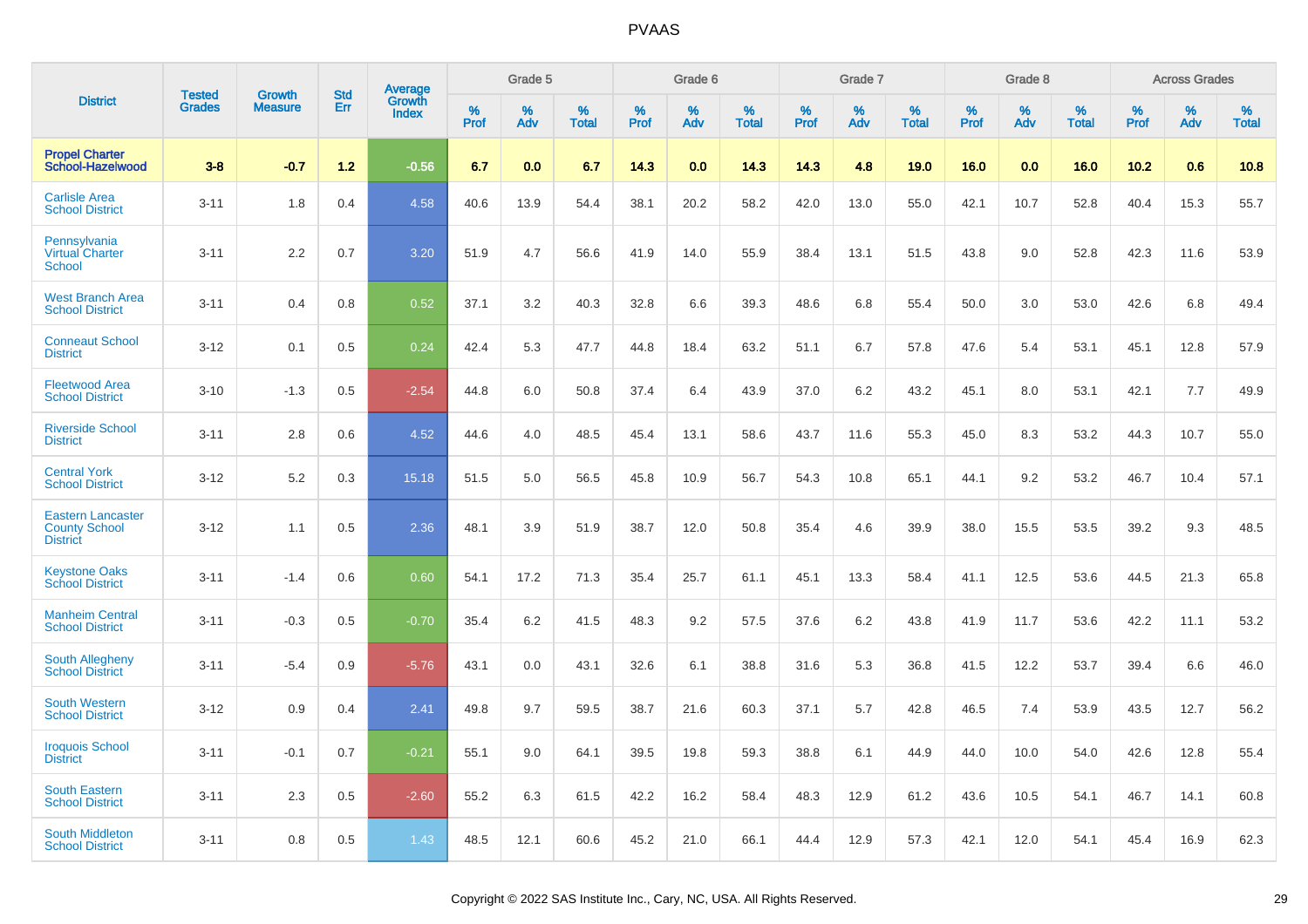|                                                                    | <b>Tested</b> | <b>Growth</b>  | <b>Std</b> | Average                       |           | Grade 5  |                   |           | Grade 6  |                   |           | Grade 7  |                   |           | Grade 8  |                   |           | <b>Across Grades</b> |                   |
|--------------------------------------------------------------------|---------------|----------------|------------|-------------------------------|-----------|----------|-------------------|-----------|----------|-------------------|-----------|----------|-------------------|-----------|----------|-------------------|-----------|----------------------|-------------------|
| <b>District</b>                                                    | <b>Grades</b> | <b>Measure</b> | Err        | <b>Growth</b><br><b>Index</b> | %<br>Prof | %<br>Adv | %<br><b>Total</b> | %<br>Prof | %<br>Adv | %<br><b>Total</b> | %<br>Prof | %<br>Adv | %<br><b>Total</b> | %<br>Prof | %<br>Adv | %<br><b>Total</b> | %<br>Prof | %<br>Adv             | %<br><b>Total</b> |
| <b>Propel Charter</b><br>School-Hazelwood                          | $3 - 8$       | $-0.7$         | $1.2$      | $-0.56$                       | 6.7       | 0.0      | 6.7               | 14.3      | 0.0      | 14.3              | 14.3      | 4.8      | 19.0              | 16.0      | 0.0      | 16.0              | 10.2      | 0.6                  | 10.8              |
| Elizabethtown<br><b>Area School</b><br><b>District</b>             | $3 - 12$      | $-0.8$         | 0.4        | $-2.01$                       | 51.7      | 12.8     | 64.5              | 38.8      | 26.9     | 65.8              | 46.4      | 4.7      | 51.2              | 44.1      | 10.0     | 54.2              | 44.6      | 17.9                 | 62.5              |
| <b>Saint Marys Area</b><br><b>School District</b>                  | $3 - 11$      | $-1.5$         | 0.6        | $-1.20$                       | 48.7      | 2.6      | 51.3              | 42.7      | 13.7     | 56.4              | 40.8      | 7.7      | 48.5              | 46.4      | 8.0      | 54.3              | 44.6      | 11.0                 | 55.6              |
| Southmoreland<br><b>School District</b>                            | $3 - 11$      | $-3.9$         | 0.6        | $-6.43$                       | 39.6      | 2.1      | 41.7              | 41.4      | 8.1      | 49.6              | 43.1      | 4.6      | 47.7              | 49.5      | 4.8      | 54.4              | 44.6      | 6.8                  | 51.3              |
| <b>Crawford Central</b><br><b>School District</b>                  | $3 - 11$      | 3.3            | 0.4        | 7.81                          | 48.1      | 4.2      | 52.3              | 37.2      | 13.2     | 50.4              | 40.0      | 13.1     | 53.1              | 42.5      | 12.0     | 54.5              | 40.4      | 10.5                 | 50.9              |
| <b>Jamestown Area</b><br><b>School District</b>                    | $3 - 11$      | 2.7            | 1.2        | 2.22                          | 47.4      | 0.0      | 47.4              | 30.6      | 19.4     | 50.0              | 41.4      | 6.9      | 48.3              | 54.6      | 0.0      | 54.6              | 41.2      | 7.9                  | 49.1              |
| <b>West Shore School</b><br><b>District</b>                        | $3 - 12$      | $-0.2$         | 0.3        | $-0.59$                       | 46.3      | 8.2      | 54.5              | 44.4      | 15.0     | 59.4              | 44.4      | 8.2      | 52.7              | 42.8      | 11.8     | 54.6              | 42.7      | 13.2                 | 55.9              |
| <b>Plum Borough</b><br><b>School District</b>                      | $3 - 11$      | $-5.8$         | 0.4        | $-13.65$                      | 53.7      | 6.3      | 60.0              | 45.8      | 25.1     | 70.9              | 50.0      | 6.0      | 56.0              | 49.0      | 5.7      | 54.6              | 47.5      | 15.8                 | 63.2              |
| <b>Brentwood</b><br><b>Borough School</b><br><b>District</b>       | $3 - 11$      | $-2.1$         | 0.7        | $-2.85$                       | 53.5      | 7.0      | 60.5              | 36.1      | 12.0     | 48.2              | 33.3      | 4.6      | 37.9              | 48.0      | 6.8      | 54.8              | 40.9      | 9.4                  | 50.3              |
| <b>Line Mountain</b><br><b>School District</b>                     | $3 - 11$      | 5.9            | 0.7        | 8.01                          | 43.9      | 13.6     | 57.6              | 43.1      | 23.6     | 66.7              | 48.0      | 21.4     | 69.4              | 43.7      | 11.3     | 54.9              | 43.0      | 17.5                 | 60.5              |
| <b>Dallastown Area</b><br><b>School District</b>                   | $3 - 11$      | $-2.2$         | 0.3        | $-6.63$                       | 53.1      | 7.2      | 60.3              | 44.3      | 30.9     | 75.1              | 45.3      | 9.3      | 54.7              | 43.8      | 11.1     | 54.9              | 44.8      | 19.1                 | 63.9              |
| <b>Bedford Area</b><br><b>School District</b>                      | $3 - 11$      | 5.0            | 0.6        | 4.24                          | 54.2      | 3.4      | 57.6              | 37.1      | 16.4     | 53.4              | 44.8      | 13.8     | 58.6              | 42.8      | 12.2     | 55.0              | 46.2      | 12.2                 | 58.4              |
| <b>Montrose Area</b><br><b>School District</b>                     | $3 - 10$      | 1.0            | 0.7        | 1.35                          | 50.0      | 16.2     | 66.2              | 40.2      | 28.3     | 68.5              | 38.2      | 13.2     | 51.5              | 45.0      | 10.0     | 55.0              | 43.8      | 18.3                 | 62.0              |
| <b>Upper Moreland</b><br><b>Township School</b><br><b>District</b> | $3 - 11$      | $-0.3$         | 0.4        | $-0.57$                       | 54.1      | 10.5     | 64.6              | 42.4      | 21.0     | 63.4              | 53.7      | 8.4      | 62.1              | 41.0      | 14.2     | 55.1              | 46.0      | 16.1                 | 62.1              |
| <b>Gettysburg Area</b><br><b>School District</b>                   | $3 - 11$      | 2.5            | 0.4        | 5.70                          | 52.6      | 9.8      | 62.3              | 42.6      | 22.5     | 65.1              | 48.1      | 11.6     | 59.7              | 44.9      | 10.3     | 55.1              | 45.0      | 16.0                 | 61.0              |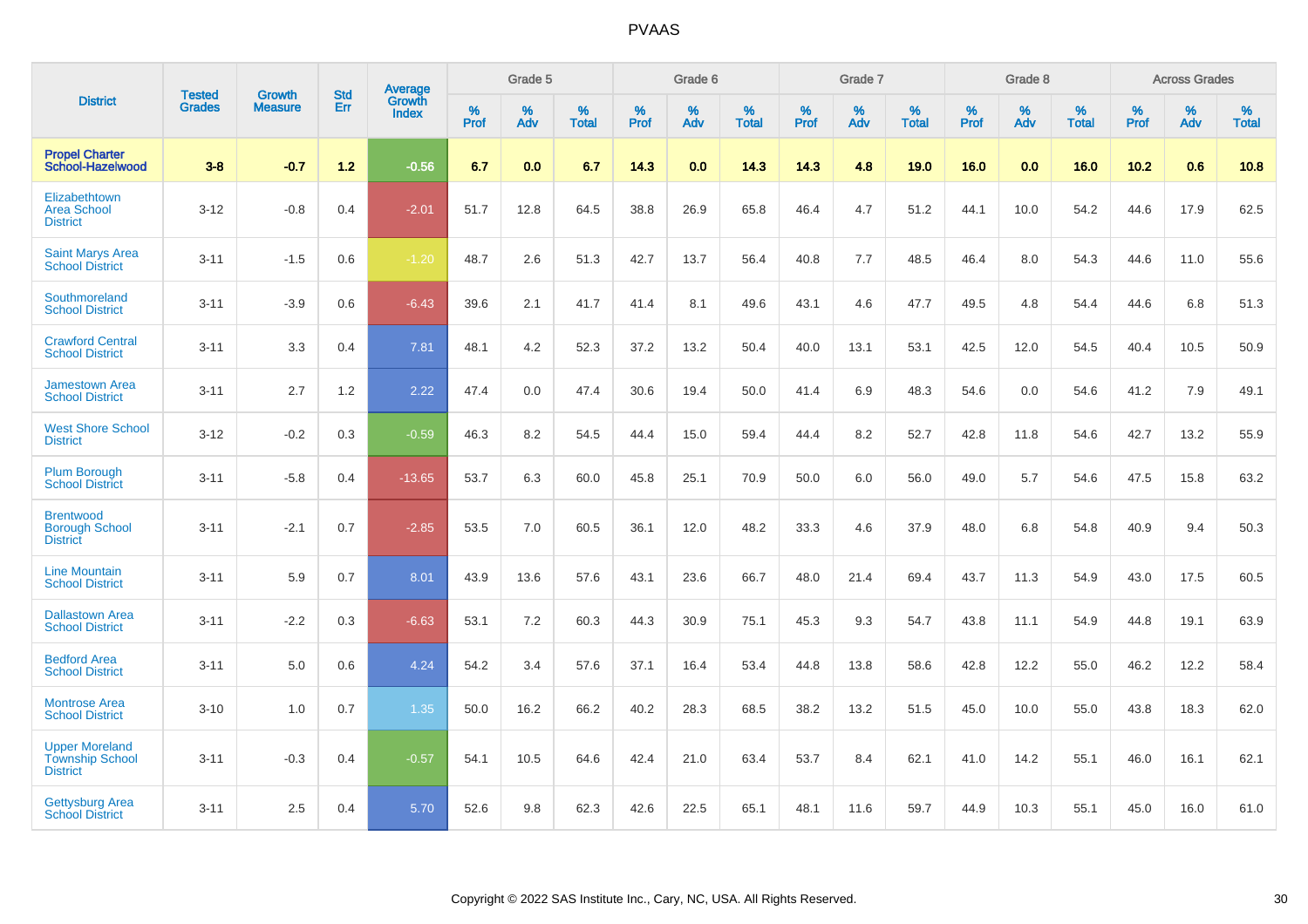|                                                                |                                |                                 | <b>Std</b> | Average                       |           | Grade 5  |                   |           | Grade 6  |                   |           | Grade 7  |                   |           | Grade 8  |                   |           | <b>Across Grades</b> |                   |
|----------------------------------------------------------------|--------------------------------|---------------------------------|------------|-------------------------------|-----------|----------|-------------------|-----------|----------|-------------------|-----------|----------|-------------------|-----------|----------|-------------------|-----------|----------------------|-------------------|
| <b>District</b>                                                | <b>Tested</b><br><b>Grades</b> | <b>Growth</b><br><b>Measure</b> | Err        | <b>Growth</b><br><b>Index</b> | %<br>Prof | %<br>Adv | %<br><b>Total</b> | %<br>Prof | %<br>Adv | %<br><b>Total</b> | %<br>Prof | %<br>Adv | %<br><b>Total</b> | %<br>Prof | %<br>Adv | %<br><b>Total</b> | %<br>Prof | %<br>Adv             | %<br><b>Total</b> |
| <b>Propel Charter</b><br>School-Hazelwood                      | $3 - 8$                        | $-0.7$                          | $1.2$      | $-0.56$                       | 6.7       | 0.0      | 6.7               | 14.3      | 0.0      | 14.3              | 14.3      | 4.8      | 19.0              | 16.0      | 0.0      | 16.0              | 10.2      | 0.6                  | 10.8              |
| <b>North Schuylkill</b><br><b>School District</b>              | $3 - 11$                       | 0.7                             | 0.5        | 1.83                          | 36.8      | 2.2      | 39.0              | 42.4      | 8.8      | 51.2              | 41.3      | 3.9      | 45.2              | 50.0      | 5.2      | 55.2              | 40.4      | 8.7                  | 49.1              |
| <b>Bentworth School</b><br><b>District</b>                     | $3 - 11$                       | 2.1                             | 0.7        | 2.98                          | 60.3      | 15.4     | 75.6              | 46.1      | 6.7      | 52.8              | 52.5      | 20.0     | 72.5              | 43.3      | 11.9     | 55.2              | 52.1      | 16.1                 | 68.2              |
| <b>East Pennsboro</b><br><b>Area School</b><br><b>District</b> | $3 - 11$                       | 1.2                             | 0.5        | $-0.26$                       | 47.0      | 4.8      | 51.8              | 35.0      | 18.1     | 53.1              | 50.6      | 10.0     | 60.6              | 47.1      | 8.2      | 55.3              | 44.2      | 11.4                 | 55.5              |
| <b>Deer Lakes School</b><br><b>District</b>                    | $3 - 11$                       | $-0.4$                          | 0.6        | $-0.76$                       | 52.0      | 5.5      | 57.5              | 47.2      | 22.0     | 69.1              | 42.4      | 10.6     | 53.0              | 44.7      | 10.7     | 55.3              | 45.1      | 14.9                 | 60.0              |
| Northgate School<br><b>District</b>                            | $3 - 11$                       | $-1.4$                          | 0.8        | $-1.68$                       | 60.8      | 3.9      | 64.7              | 59.0      | 11.5     | 70.5              | 36.1      | 9.8      | 45.9              | 37.5      | 17.9     | 55.4              | 45.5      | 12.8                 | 58.3              |
| <b>East Lycoming</b><br><b>School District</b>                 | $3 - 11$                       | $-0.6$                          | 0.6        | $-1.07$                       | 63.9      | 6.7      | 70.6              | 45.3      | 24.5     | 69.8              | 57.8      | 10.7     | 68.6              | 43.0      | 12.4     | 55.4              | 47.7      | 14.9                 | 62.6              |
| <b>Greensburg Salem</b><br><b>School District</b>              | $3 - 11$                       | $-1.6$                          | 0.5        | $-3.24$                       | 49.7      | 7.2      | 56.9              | 40.1      | 13.8     | 53.9              | 44.0      | 5.5      | 49.4              | 48.3      | 7.2      | 55.6              | 42.8      | 11.4                 | 54.2              |
| South Williamsport<br><b>Area School</b><br><b>District</b>    | $3 - 10$                       | 0.5                             | 0.7        | 0.80                          | 45.7      | 6.4      | 52.1              | 37.4      | 15.4     | 52.8              | 40.5      | 8.3      | 48.8              | 43.2      | 12.5     | 55.7              | 39.9      | 12.1                 | 52.0              |
| <b>Blue Ridge School</b><br><b>District</b>                    | $3 - 11$                       | 2.2                             | 0.8        | $-0.09$                       | 42.5      | 8.2      | 50.7              | 46.0      | 8.1      | 54.0              | 50.0      | 16.1     | 66.1              | 47.1      | 8.6      | 55.7              | 45.4      | 10.7                 | 56.1              |
| <b>Jeannette City</b><br><b>School District</b>                | $3 - 11$                       | 3.5                             | 0.8        | 4.26                          | 41.7      | 1.4      | 43.1              | 33.3      | 18.5     | 51.8              | 44.6      | 9.2      | 53.8              | 48.1      | 7.7      | 55.8              | 40.4      | 8.2                  | 48.6              |
| Achievement<br><b>House Charter</b><br><b>School</b>           | $7 - 11$                       | $-3.1$                          | 1.6        | $-0.73$                       |           |          |                   |           |          |                   | 52.0      | 0.0      | 52.0              | 48.8      | 7.0      | 55.8              | 50.0      | 4.4                  | 54.4              |
| <b>Solanco School</b><br><b>District</b>                       | $3 - 11$                       | 2.8                             | 0.4        | 6.54                          | 47.3      | 9.0      | 56.2              | 52.1      | 16.9     | 69.0              | 37.0      | 14.8     | 51.7              | 40.8      | 15.0     | 55.9              | 43.0      | 14.5                 | 57.5              |
| <b>Reynolds School</b><br><b>District</b>                      | $3 - 10$                       | $-4.3$                          | 0.8        | $-5.50$                       | 46.3      | 0.0      | 46.3              | 44.2      | 1.3      | 45.4              | 35.3      | 7.8      | 43.1              | 47.1      | 8.8      | 55.9              | 41.5      | 4.9                  | 46.4              |
| <b>Butler Area School</b><br><b>District</b>                   | $3 - 11$                       | 0.3                             | 0.3        | 1.07                          | 49.8      | 12.2     | 61.9              | 43.8      | 18.2     | 62.0              | 44.4      | 9.3      | 53.8              | 47.9      | 8.0      | 55.9              | 46.0      | 14.0                 | 60.0              |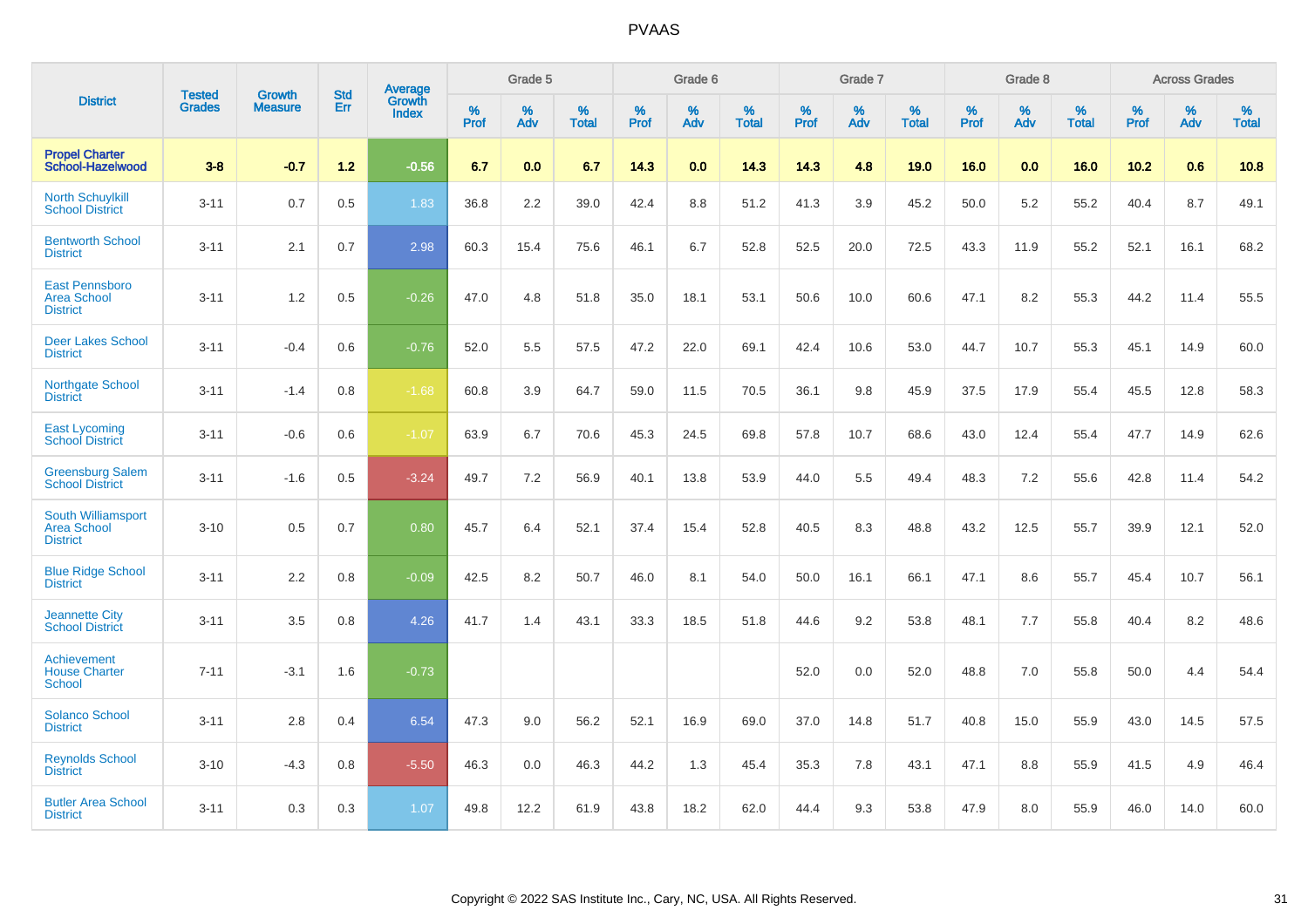|                                                                          |                                |                                 | <b>Std</b> | Average         |              | Grade 5  |                   |           | Grade 6  |                   |           | Grade 7  |                      |           | Grade 8  |                   |              | <b>Across Grades</b> |                   |
|--------------------------------------------------------------------------|--------------------------------|---------------------------------|------------|-----------------|--------------|----------|-------------------|-----------|----------|-------------------|-----------|----------|----------------------|-----------|----------|-------------------|--------------|----------------------|-------------------|
| <b>District</b>                                                          | <b>Tested</b><br><b>Grades</b> | <b>Growth</b><br><b>Measure</b> | Err        | Growth<br>Index | $\%$<br>Prof | %<br>Adv | %<br><b>Total</b> | %<br>Prof | %<br>Adv | %<br><b>Total</b> | %<br>Prof | %<br>Adv | $\%$<br><b>Total</b> | %<br>Prof | %<br>Adv | %<br><b>Total</b> | $\%$<br>Prof | %<br>Adv             | %<br><b>Total</b> |
| <b>Propel Charter</b><br><b>School-Hazelwood</b>                         | $3 - 8$                        | $-0.7$                          | $1.2$      | $-0.56$         | 6.7          | 0.0      | 6.7               | 14.3      | 0.0      | 14.3              | 14.3      | 4.8      | 19.0                 | 16.0      | 0.0      | 16.0              | 10.2         | 0.6                  | 10.8              |
| Lovalsock<br><b>Township School</b><br><b>District</b>                   | $3 - 12$                       | 1.2                             | 0.6        | 3.56            | 48.3         | 12.9     | 61.2              | 43.9      | 17.4     | 61.2              | 50.8      | 7.0      | 57.8                 | 51.0      | 5.0      | 56.0              | 45.5         | 13.2                 | 58.7              |
| <b>Bloomsburg Area</b><br><b>School District</b>                         | $3 - 10$                       | $-0.8$                          | 0.7        | $-2.19$         | 49.4         | 4.4      | 53.8              | 43.3      | 15.6     | 58.9              | 36.3      | 7.8      | 44.1                 | 50.0      | 6.0      | 56.0              | 46.3         | 11.7                 | 57.9              |
| <b>Cranberry Area</b><br><b>School District</b>                          | $3 - 12$                       | $-0.0$                          | 0.7        | $-0.02$         | 48.7         | 9.2      | 57.9              | 52.1      | 9.4      | 61.5              | 41.0      | 2.1      | 43.2                 | 46.7      | 9.3      | 56.0              | 44.5         | 7.7                  | 52.2              |
| <b>Montoursville Area</b><br><b>School District</b>                      | $3 - 12$                       | $-1.3$                          | 0.5        | $-2.40$         | 54.2         | 10.7     | 64.9              | 55.2      | 16.8     | 72.0              | 51.1      | 7.5      | 58.6                 | 45.4      | 10.6     | 56.0              | 48.5         | 14.2                 | 62.6              |
| <b>Derry Area School</b><br><b>District</b>                              | $3 - 11$                       | 2.2                             | 0.6        | 3.78            | 44.6         | 8.3      | 52.9              | 44.4      | 29.1     | 73.5              | 49.6      | 17.1     | 66.7                 | 43.1      | 12.9     | 56.0              | 44.1         | 17.4                 | 61.5              |
| <b>Pennridge School</b><br><b>District</b>                               | $3 - 10$                       | $-4.2$                          | 0.3        | $-7.40$         | 58.0         | 5.4      | 63.4              | 42.6      | 18.6     | 61.3              | 49.7      | 8.2      | 57.8                 | 46.2      | 10.0     | 56.1              | 49.6         | 11.6                 | 61.1              |
| <b>Ligonier Valley</b><br><b>School District</b>                         | $3 - 11$                       | $-0.8$                          | 0.7        | $-1.21$         | 43.8         | 7.5      | 51.2              | 46.0      | 16.0     | 62.0              | 40.5      | 2.7      | 43.2                 | 45.9      | 10.2     | 56.1              | 44.7         | 12.8                 | 57.6              |
| <b>York Suburban</b><br><b>School District</b>                           | $3 - 11$                       | 0.5                             | 0.5        | 0.99            | 62.8         | 13.7     | 76.5              | 45.3      | 23.4     | 68.7              | 50.0      | 16.8     | 66.8                 | 36.4      | 19.8     | 56.2              | 46.4         | 23.5                 | 70.0              |
| Williamsburg<br><b>Community School</b><br><b>District</b>               | $3 - 11$                       | 3.1                             | 1.1        | 2.89            | 53.1         | 3.1      | 56.2              | 51.4      | 17.1     | 68.6              | 47.6      | 9.5      | 57.1                 | 43.8      | 12.5     | 56.2              | 43.4         | 15.8                 | 59.1              |
| <b>Lehigh Valley</b><br><b>Academy Regional</b><br><b>Charter School</b> | $3 - 11$                       | 0.4                             | 0.6        | 0.69            | 50.0         | 5.8      | 55.8              | 38.3      | 18.8     | 57.0              | 50.9      | 3.8      | 54.7                 | 51.8      | 4.6      | 56.4              | 46.4         | 11.0                 | 57.4              |
| <b>Keystone School</b><br><b>District</b>                                | $3 - 11$                       | 0.8                             | 0.8        | 1.01            | 49.2         | 26.9     | 76.1              | 50.0      | 17.3     | 67.3              | 50.0      | 16.2     | 66.2                 | 46.8      | 9.7      | 56.4              | 46.5         | 21.0                 | 67.5              |
| <b>Portage Area</b><br><b>School District</b>                            | $3 - 10$                       | 1.0                             | 0.9        | 1.16            | 50.0         | 9.5      | 59.5              | 52.0      | 28.0     | 80.0              | 54.0      | 3.2      | 57.1                 | 49.1      | 7.6      | 56.6              | 51.5         | 15.6                 | 67.2              |
| <b>Muncy School</b><br><b>District</b>                                   | $3 - 11$                       | 0.3                             | 0.7        | 2.39            | 49.2         | 11.5     | 60.7              | 48.7      | 30.8     | 79.5              | 58.0      | 8.7      | 66.7                 | 44.4      | 12.2     | 56.7              | 49.3         | 16.0                 | 65.3              |
| <b>Northwestern</b><br><b>Lehigh School</b><br><b>District</b>           | $3 - 11$                       | $-1.5$                          | 0.5        | 1.29            | 55.9         | 5.5      | 61.4              | 46.0      | 15.3     | 61.3              | 51.0      | 7.1      | 58.1                 | 40.1      | 16.6     | 56.7              | 48.0         | 12.1                 | 60.1              |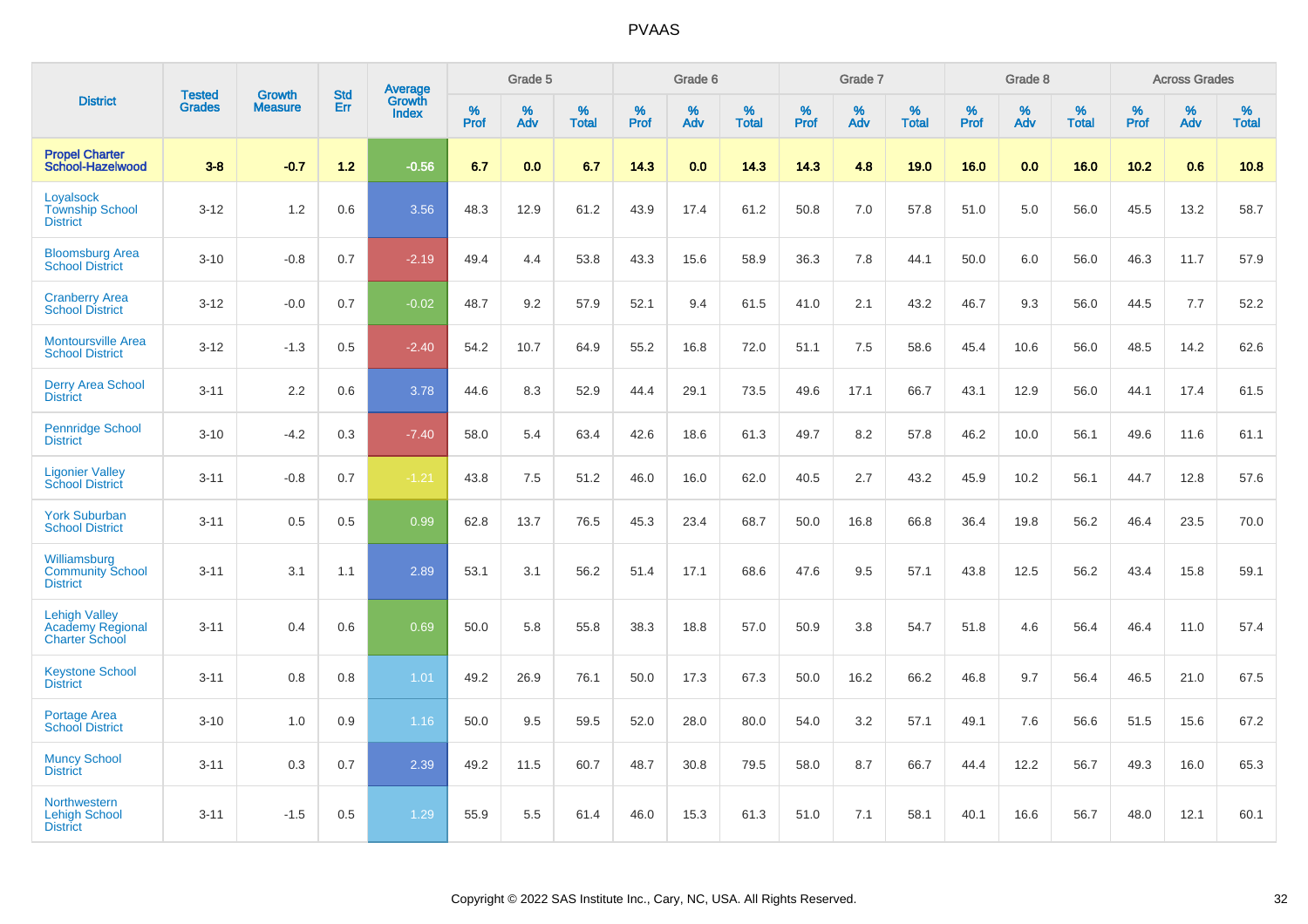|                                                                   | <b>Tested</b> | <b>Growth</b>  | <b>Std</b> | Average                |                     | Grade 5  |                   |                     | Grade 6  |                   |              | Grade 7  |                   |              | Grade 8  |                   |              | <b>Across Grades</b> |                   |
|-------------------------------------------------------------------|---------------|----------------|------------|------------------------|---------------------|----------|-------------------|---------------------|----------|-------------------|--------------|----------|-------------------|--------------|----------|-------------------|--------------|----------------------|-------------------|
| <b>District</b>                                                   | <b>Grades</b> | <b>Measure</b> | Err        | Growth<br><b>Index</b> | $\%$<br><b>Prof</b> | %<br>Adv | %<br><b>Total</b> | $\%$<br><b>Prof</b> | %<br>Adv | %<br><b>Total</b> | $\%$<br>Prof | %<br>Adv | %<br><b>Total</b> | $\%$<br>Prof | %<br>Adv | %<br><b>Total</b> | $\%$<br>Prof | %<br>Adv             | %<br><b>Total</b> |
| <b>Propel Charter</b><br>School-Hazelwood                         | $3 - 8$       | $-0.7$         | $1.2$      | $-0.56$                | 6.7                 | 0.0      | 6.7               | 14.3                | 0.0      | 14.3              | 14.3         | 4.8      | 19.0              | 16.0         | 0.0      | 16.0              | 10.2         | 0.6                  | 10.8              |
| <b>Chestnut Ridge</b><br><b>School District</b>                   | $3 - 12$      | 1.2            | 0.7        | 1.83                   | 53.8                | 4.4      | 58.2              | 42.0                | 19.8     | 61.7              | 57.9         | 3.2      | 61.0              | 50.5         | 6.2      | 56.7              | 47.9         | 11.6                 | 59.5              |
| <b>Stroudsburg Area</b><br><b>School District</b>                 | $3 - 11$      | 1.1            | 0.4        | 1.41                   | 39.1                | 4.0      | 43.1              | 39.0                | 11.2     | 50.2              | 46.4         | 8.5      | 54.9              | 48.9         | 7.8      | 56.7              | 40.7         | 9.2                  | 49.9              |
| <b>Midd-West School</b><br><b>District</b>                        | $3 - 11$      | 1.2            | 0.6        | 0.80                   | 52.2                | 3.0      | 55.2              | 42.5                | 9.7      | 52.2              | 51.0         | 5.1      | 56.1              | 48.8         | 8.0      | 56.8              | 46.3         | 8.6                  | 55.0              |
| <b>Armstrong School</b><br><b>District</b>                        | $3 - 11$      | 3.2            | 0.3        | 6.62                   | 46.0                | 6.3      | 52.3              | 44.4                | 17.4     | 61.8              | 48.7         | 8.8      | 57.5              | 45.3         | 11.5     | 56.8              | 45.4         | 12.6                 | 58.0              |
| <b>Marion Center</b><br><b>Area School</b><br><b>District</b>     | $3 - 10$      | 2.0            | 0.7        | 2.95                   | 52.6                | 10.3     | 62.8              | 45.6                | 22.3     | 68.0              | 52.9         | 5.9      | 58.8              | 49.5         | 7.4      | 56.8              | 49.1         | 13.2                 | 62.3              |
| <b>Green Woods</b><br><b>Charter School</b>                       | $3-8$         | 1.6            | 0.8        | 1.88                   | 44.8                | 6.9      | 51.7              | 39.3                | 19.7     | 59.0              | 43.9         | 12.3     | 56.1              | 39.2         | 17.6     | 56.9              | 40.6         | 17.4                 | 58.0              |
| <b>Montgomery Area</b><br><b>School District</b>                  | $3 - 11$      | $-2.0$         | 0.8        | $-2.53$                | 56.8                | 6.8      | 63.5              | 43.6                | 19.4     | 62.9              | 34.7         | 4.2      | 38.9              | 50.0         | 6.9      | 56.9              | 42.9         | 11.7                 | 54.6              |
| <b>General Mclane</b><br><b>School District</b>                   | $3 - 11$      | 0.2            | 0.5        | 0.42                   | 57.7                | 8.0      | 65.8              | 45.4                | 23.3     | 68.7              | 50.3         | 15.6     | 66.0              | 44.9         | 12.2     | 57.0              | 49.9         | 16.3                 | 66.2              |
| <b>Shippensburg Area</b><br><b>School District</b>                | $3 - 11$      | $-1.6$         | 0.4        | $-3.93$                | 40.8                | 9.2      | 50.0              | 30.4                | 12.9     | 43.3              | 40.6         | 5.9      | 46.5              | 47.0         | 10.1     | 57.1              | 41.0         | 11.2                 | 52.2              |
| <b>Elizabeth Forward</b><br><b>School District</b>                | $3 - 11$      | $-0.3$         | 0.5        | $-0.64$                | 55.7                | 11.4     | 67.0              | 47.5                | 18.5     | 66.0              | 56.9         | 11.1     | 68.0              | 50.9         | 6.3      | 57.1              | 51.2         | 14.0                 | 65.2              |
| <b>Spring Grove Area</b><br><b>School District</b>                | $3 - 11$      | $-0.1$         | 0.4        | $-0.23$                | 49.1                | 16.7     | 65.7              | 40.9                | 25.0     | 65.9              | 47.4         | 15.5     | 63.0              | 50.4         | 6.8      | 57.2              | 46.5         | 19.3                 | 65.8              |
| <b>Hollidaysburg Area</b><br><b>School District</b>               | $3 - 11$      | 1.1            | 0.4        | 2.72                   | 54.2                | 10.2     | 64.4              | 40.4                | 26.5     | 67.0              | 47.0         | 17.2     | 64.2              | 45.4         | 11.8     | 57.2              | 45.9         | 17.3                 | 63.2              |
| <b>Upper Merion Area</b><br><b>School District</b>                | $3 - 11$      | 3.6            | 0.5        | 4.98                   | 55.7                | 7.0      | 62.7              | 45.2                | 26.4     | 71.6              | 53.5         | 10.8     | 64.3              | 43.3         | 14.0     | 57.3              | 47.7         | 19.3                 | 67.0              |
| <b>Allegheny Valley</b><br><b>School District</b>                 | $3 - 11$      | $-2.6$         | 0.8        | $-3.15$                | 56.1                | 7.0      | 63.2              | 44.4                | 9.3      | 53.7              | 38.8         | 6.0      | 44.8              | 44.3         | 13.1     | 57.4              | 45.7         | 8.9                  | 54.6              |
| <b>Clarion-Limestone</b><br><b>Area School</b><br><b>District</b> | $3 - 12$      | 1.8            | 0.9        | 1.94                   | 54.6                | 29.1     | 83.6              | 57.7                | 26.9     | 84.6              | 41.7         | 16.7     | 58.3              | 44.7         | 12.8     | 57.4              | 47.0         | 20.8                 | 67.7              |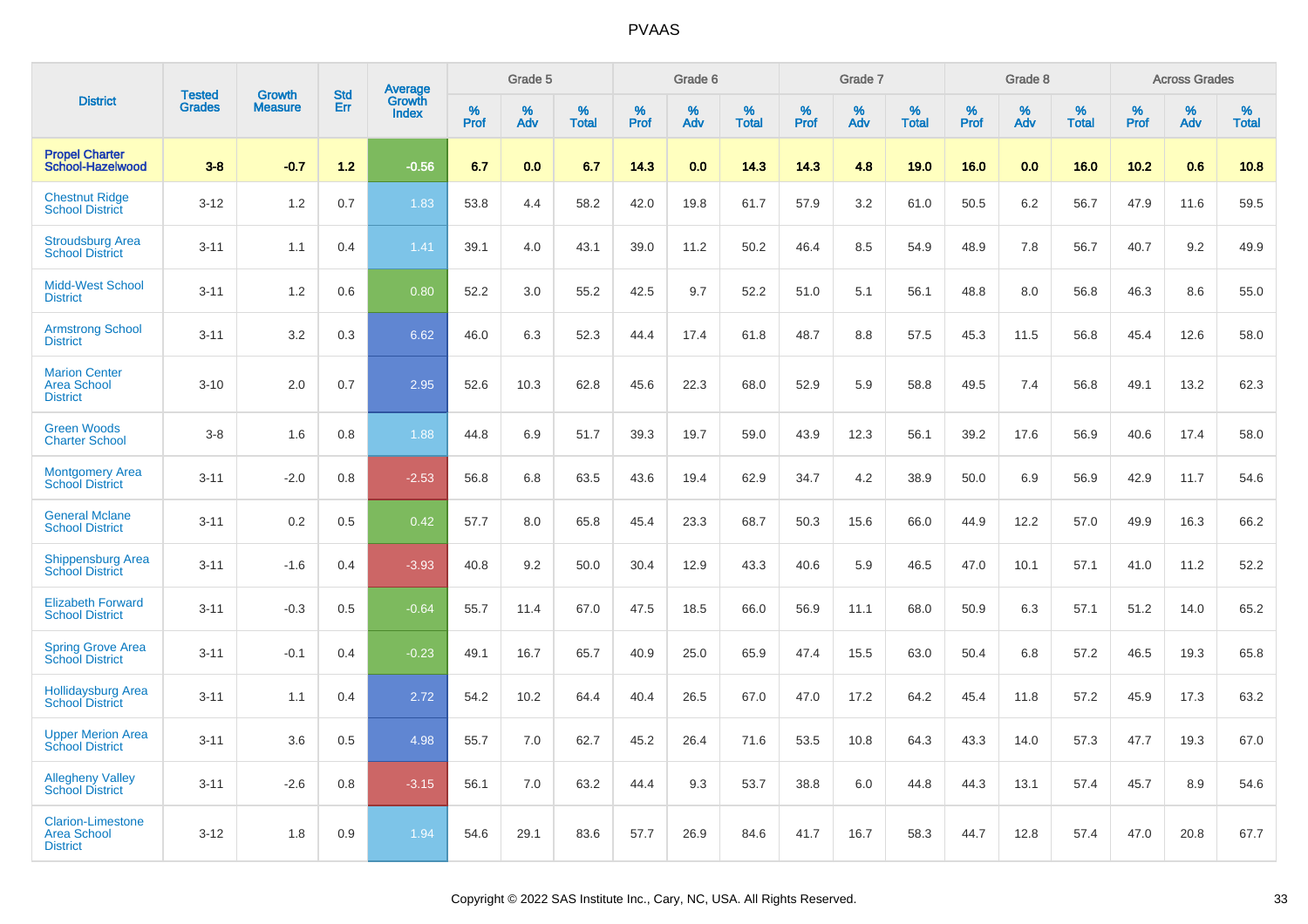|                                                                  | <b>Tested</b> | <b>Growth</b>  | <b>Std</b> | <b>Average</b>         |           | Grade 5  |                   |           | Grade 6  |                   |           | Grade 7  |                   |           | Grade 8  |                   |           | <b>Across Grades</b> |                   |
|------------------------------------------------------------------|---------------|----------------|------------|------------------------|-----------|----------|-------------------|-----------|----------|-------------------|-----------|----------|-------------------|-----------|----------|-------------------|-----------|----------------------|-------------------|
| <b>District</b>                                                  | <b>Grades</b> | <b>Measure</b> | Err        | Growth<br><b>Index</b> | %<br>Prof | %<br>Adv | %<br><b>Total</b> | %<br>Prof | %<br>Adv | %<br><b>Total</b> | %<br>Prof | %<br>Adv | %<br><b>Total</b> | %<br>Prof | %<br>Adv | %<br><b>Total</b> | %<br>Prof | %<br>Adv             | %<br><b>Total</b> |
| <b>Propel Charter</b><br>School-Hazelwood                        | $3 - 8$       | $-0.7$         | 1.2        | $-0.56$                | 6.7       | 0.0      | 6.7               | 14.3      | 0.0      | 14.3              | 14.3      | 4.8      | 19.0              | 16.0      | 0.0      | 16.0              | 10.2      | 0.6                  | 10.8              |
| <b>Milton Area School</b><br><b>District</b>                     | $3 - 11$      | 3.2            | 0.6        | 5.64                   | 51.7      | 5.8      | 57.5              | 40.3      | 12.4     | 52.7              | 48.9      | 13.3     | 62.2              | 40.9      | 16.5     | 57.5              | 42.3      | 13.0                 | 55.3              |
| <b>Gateway School</b><br><b>District</b>                         | $3 - 11$      | $-1.0$         | 0.4        | $-2.20$                | 48.9      | 5.6      | 54.5              | 42.7      | 10.8     | 53.5              | 49.3      | 10.8     | 60.1              | 43.7      | 14.0     | 57.7              | 45.5      | 12.1                 | 57.7              |
| <b>Neshannock</b><br><b>Township School</b><br><b>District</b>   | $3 - 10$      | $-3.2$         | 0.7        | $-4.58$                | 56.7      | 8.9      | 65.6              | 57.4      | 20.6     | 77.9              | 62.0      | 14.0     | 76.0              | 51.3      | 6.4      | 57.7              | 55.4      | 13.5                 | 68.9              |
| <b>Southern York</b><br><b>County School</b><br><b>District</b>  | $3 - 11$      | $-0.7$         | 0.5        | $-1.39$                | 44.0      | 5.1      | 49.0              | 50.6      | 24.4     | 75.0              | 42.2      | 9.2      | 51.5              | 49.2      | 8.5      | 57.7              | 44.9      | 13.5                 | 58.4              |
| <b>South Side Area</b><br><b>School District</b>                 | $3 - 11$      | $-1.4$         | 0.8        | $-1.85$                | 50.0      | 6.7      | 56.7              | 33.9      | 8.1      | 41.9              | 57.6      | 6.1      | 63.6              | 49.3      | 8.4      | 57.8              | 43.1      | 10.2                 | 53.3              |
| <b>Harbor Creek</b><br><b>School District</b>                    | $3 - 11$      | $-2.4$         | 0.5        | $-4.77$                | 61.7      | 20.8     | 82.5              | 37.4      | 36.3     | 73.7              | 55.9      | 13.3     | 69.2              | 45.4      | 12.3     | 57.8              | 48.7      | 24.9                 | 73.6              |
| Independence<br><b>Charter School</b>                            | $3 - 8$       | $-2.1$         | 0.7        | $-0.30$                | 28.8      | 9.6      | 38.4              | 39.0      | 18.3     | 57.3              | 38.3      | 11.1     | 49.4              | 50.9      | 7.0      | 57.9              | 35.6      | 11.9                 | 47.5              |
| <b>Conestoga Valley</b><br><b>School District</b>                | $3 - 11$      | 4.1            | 0.4        | 10.35                  | 45.1      | 10.2     | 55.3              | 37.5      | 28.4     | 65.9              | 44.6      | 10.7     | 55.4              | 39.6      | 18.3     | 57.9              | 42.4      | 17.7                 | 60.2              |
| <b>Oswayo Valley</b><br><b>School District</b>                   | $3 - 12$      | $-0.7$         | 1.2        | $-0.62$                | 62.1      | 13.8     | 75.9              | 40.7      | 18.5     | 59.3              | 48.2      | 0.0      | 48.2              | 51.6      | 6.4      | 58.1              | 54.7      | 11.8                 | 66.5              |
| <b>Western Beaver</b><br><b>County School</b><br><b>District</b> | $3 - 11$      | $-1.5$         | 1.2        | $-1.62$                | 37.5      | 12.5     | 50.0              | 57.1      | 31.0     | 88.1              | 52.1      | 8.3      | 60.4              | 52.8      | 5.6      | 58.3              | 50.0      | 17.8                 | 67.8              |
| <b>Souderton Area</b><br><b>School District</b>                  | $3 - 11$      | $-0.1$         | 0.3        | $-0.36$                | 56.4      | 17.7     | 74.1              | 48.0      | 16.2     | 64.2              | 56.6      | 10.1     | 66.8              | 47.3      | 11.1     | 58.4              | 50.2      | 17.4                 | 67.7              |
| <b>Upper Perkiomen</b><br><b>School District</b>                 | $3 - 11$      | 0.7            | 0.4        | $-1.43$                | 50.2      | 3.0      | 53.2              | 45.7      | 12.0     | 57.7              | 48.7      | 11.5     | 60.2              | 46.0      | 12.4     | 58.4              | 45.9      | 9.5                  | 55.3              |
| <b>Marple Newtown</b><br><b>School District</b>                  | $3 - 11$      | $-4.5$         | 0.5        | $-9.87$                | 57.0      | 10.9     | 67.8              | 47.9      | 22.8     | 70.6              | 50.8      | 9.4      | 60.2              | 51.2      | 7.2      | 58.4              | 51.2      | 18.8                 | 69.9              |
| <b>Conemaugh Valley</b><br><b>School District</b>                | $3 - 12$      | 0.5            | 0.9        | 0.55                   | 52.9      | 3.9      | 56.9              | 30.0      | 30.0     | 60.0              | 44.2      | 5.8      | 50.0              | 49.1      | 9.4      | 58.5              | 43.3      | 12.5                 | 55.8              |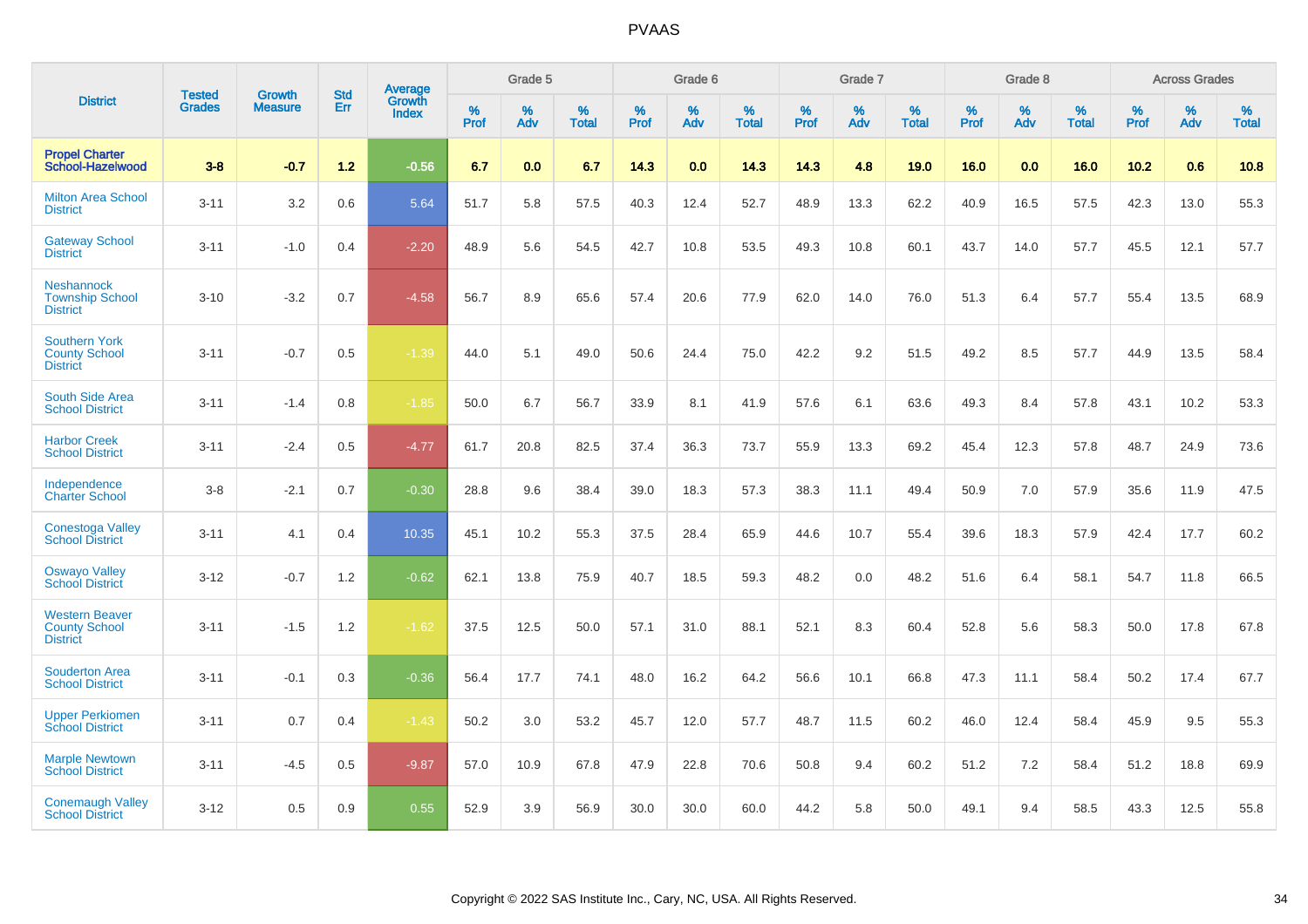|                                                                     | <b>Tested</b> | <b>Growth</b>  | <b>Std</b> | Average                       |           | Grade 5  |                   |           | Grade 6  |                   |           | Grade 7  |                   |           | Grade 8  |                   |           | <b>Across Grades</b> |                   |
|---------------------------------------------------------------------|---------------|----------------|------------|-------------------------------|-----------|----------|-------------------|-----------|----------|-------------------|-----------|----------|-------------------|-----------|----------|-------------------|-----------|----------------------|-------------------|
| <b>District</b>                                                     | <b>Grades</b> | <b>Measure</b> | Err        | <b>Growth</b><br><b>Index</b> | %<br>Prof | %<br>Adv | %<br><b>Total</b> | %<br>Prof | %<br>Adv | %<br><b>Total</b> | %<br>Prof | %<br>Adv | %<br><b>Total</b> | %<br>Prof | %<br>Adv | %<br><b>Total</b> | %<br>Prof | %<br>Adv             | %<br><b>Total</b> |
| <b>Propel Charter</b><br>School-Hazelwood                           | $3 - 8$       | $-0.7$         | $1.2$      | $-0.56$                       | 6.7       | 0.0      | 6.7               | 14.3      | 0.0      | 14.3              | 14.3      | 4.8      | 19.0              | 16.0      | 0.0      | 16.0              | 10.2      | 0.6                  | 10.8              |
| <b>Fort Leboeuf</b><br><b>School District</b>                       | $3 - 11$      | 0.0            | 0.5        | 0.05                          | 47.7      | 21.9     | 69.7              | 39.4      | 26.8     | 66.2              | 49.2      | 15.1     | 64.2              | 42.1      | 16.6     | 58.6              | 45.4      | 23.3                 | 68.7              |
| <b>Ferndale Area</b><br><b>School District</b>                      | $3 - 10$      | 1.9            | 1.0        | 1.95                          | 43.2      | 4.6      | 47.7              | 46.3      | 14.6     | 61.0              | 61.5      | 5.1      | 66.7              | 54.4      | 4.4      | 58.7              | 46.1      | 10.6                 | 56.6              |
| <b>Blue Mountain</b><br><b>School District</b>                      | $3 - 10$      | 0.0            | 0.5        | 2.60                          | 60.1      | 12.0     | 72.2              | 50.9      | 12.4     | 63.3              | 52.0      | 10.1     | 62.0              | 47.3      | 11.5     | 58.8              | 52.0      | 15.0                 | 67.0              |
| <b>Centre Learning</b><br>Community<br><b>Charter School</b>        | $5 - 8$       | $-1.3$         | 2.1        | $-0.60$                       |           |          |                   |           |          |                   | 37.5      | 12.5     | 50.0              | 47.1      | 11.8     | 58.8              | 51.8      | 16.7                 | 68.5              |
| <b>Wilson School</b><br><b>District</b>                             | $3 - 12$      | $-3.7$         | 0.5        | $-7.41$                       | 49.3      | 4.2      | 53.5              | 52.1      | 11.6     | 63.7              | 47.6      | 8.4      | 56.0              | 47.8      | 11.1     | 58.9              | 47.0      | 13.2                 | 60.1              |
| <b>Big Spring School</b><br><b>District</b>                         | $3 - 11$      | $-0.3$         | 0.5        | $-0.69$                       | 50.0      | 14.6     | 64.6              | 45.6      | 12.0     | 57.6              | 52.2      | 8.8      | 61.0              | 49.7      | 9.2      | 58.9              | 47.8      | 15.2                 | 63.0              |
| <b>Exeter Township</b><br><b>School District</b>                    | $3 - 11$      | 3.1            | 0.4        | 7.45                          | 49.8      | 11.2     | 61.0              | 44.2      | 26.3     | 70.5              | 49.4      | 9.5      | 58.9              | 44.3      | 14.6     | 59.0              | 46.4      | 15.0                 | 61.4              |
| <b>Franklin Towne</b><br><b>Charter</b><br><b>Elementary School</b> | $3-8$         | $-3.1$         | 1.2        | $-3.10$                       | 46.4      | 7.1      | 53.6              | 48.2      | 7.4      | 55.6              | 53.6      | 7.1      | 60.7              | 59.1      | 0.0      | 59.1              | 50.6      | 6.8                  | 57.4              |
| <b>Penn Manor</b><br><b>School District</b>                         | $3 - 11$      | 2.1            | 0.3        | 6.05                          | 53.4      | 10.5     | 63.8              | 46.5      | 23.0     | 69.5              | 48.2      | 16.2     | 64.4              | 43.7      | 15.4     | 59.1              | 46.8      | 18.7                 | 65.6              |
| <b>Glendale School</b><br><b>District</b>                           | $3 - 10$      | 3.8            | 0.9        | 4.33                          | 50.0      | 12.5     | 62.5              | 40.7      | 24.1     | 64.8              | 44.6      | 20.0     | 64.6              | 44.9      | 14.3     | 59.2              | 47.2      | 15.2                 | 62.4              |
| Philadelphia<br><b>Academy Charter</b><br><b>School</b>             | $3 - 11$      | 1.9            | 0.8        | 2.50                          | 42.3      | 9.0      | 51.3              | 48.0      | 28.6     | 76.6              | 51.5      | 19.1     | 70.6              | 42.6      | 16.7     | 59.3              | 45.5      | 14.9                 | 60.4              |
| <b>Insight PA Cyber</b><br><b>Charter School</b>                    | $3 - 11$      | $-1.0$         | 1.6        | $-1.68$                       | 29.4      | 0.0      | 29.4              | 31.6      | 5.3      | 36.8              | 37.0      | 11.1     | 48.2              | 48.2      | 11.1     | 59.3              | 41.5      | 9.2                  | 50.8              |
| <b>Meyersdale Area</b><br><b>School District</b>                    | $3 - 11$      | 2.0            | 0.8        | 2.03                          | 51.8      | 13.0     | 64.8              | 55.4      | 12.3     | 67.7              | 62.3      | 1.9      | 64.2              | 54.2      | 5.1      | 59.3              | 52.4      | 10.9                 | 63.3              |
| <b>Smethport Area</b><br><b>School District</b>                     | $3 - 12$      | 6.2            | 0.8        | 6.50                          | 54.0      | 8.0      | 62.0              | 43.3      | 21.7     | 65.0              | 33.8      | 9.2      | 43.1              | 46.9      | 12.5     | 59.4              | 41.6      | 15.0                 | 56.6              |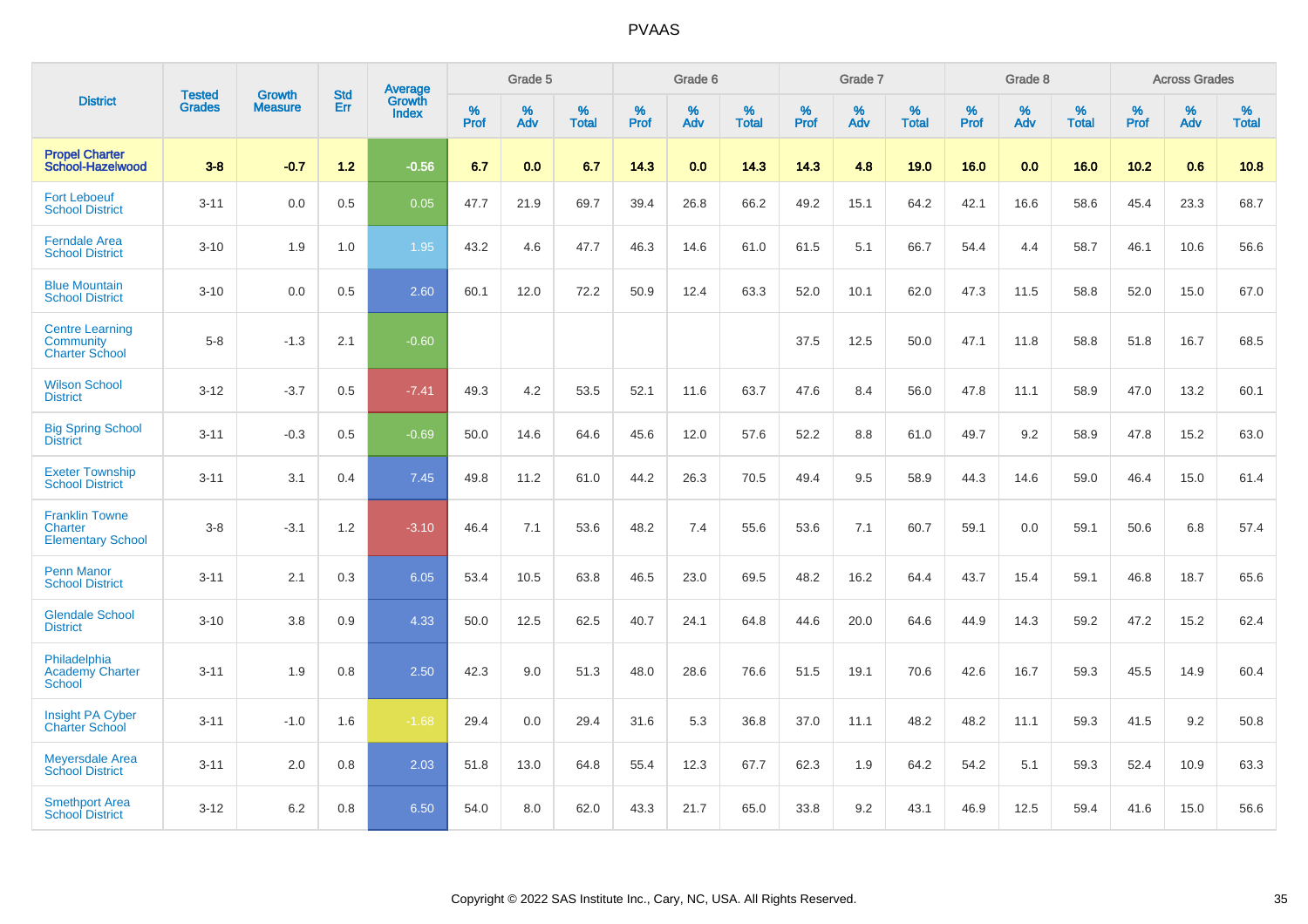|                                                               |                         |                                 | <b>Std</b> | Average                |              | Grade 5  |                   |              | Grade 6  |                   |              | Grade 7  |                   |              | Grade 8  |                   |              | <b>Across Grades</b> |                   |
|---------------------------------------------------------------|-------------------------|---------------------------------|------------|------------------------|--------------|----------|-------------------|--------------|----------|-------------------|--------------|----------|-------------------|--------------|----------|-------------------|--------------|----------------------|-------------------|
| <b>District</b>                                               | <b>Tested</b><br>Grades | <b>Growth</b><br><b>Measure</b> | Err        | Growth<br><b>Index</b> | $\%$<br>Prof | %<br>Adv | %<br><b>Total</b> | $\%$<br>Prof | %<br>Adv | %<br><b>Total</b> | $\%$<br>Prof | %<br>Adv | %<br><b>Total</b> | $\%$<br>Prof | %<br>Adv | %<br><b>Total</b> | $\%$<br>Prof | %<br>Adv             | %<br><b>Total</b> |
| <b>Propel Charter</b><br>School-Hazelwood                     | $3 - 8$                 | $-0.7$                          | $1.2$      | $-0.56$                | 6.7          | 0.0      | 6.7               | 14.3         | 0.0      | 14.3              | 14.3         | 4.8      | 19.0              | 16.0         | 0.0      | 16.0              | 10.2         | 0.6                  | 10.8              |
| Renaissance<br><b>Academy Charter</b><br><b>School</b>        | $3 - 11$                | $-1.3$                          | 0.7        | $-1.72$                | 36.6         | 5.6      | 42.2              | 39.7         | 16.4     | 56.2              | 50.7         | 5.3      | 56.0              | 40.6         | 18.8     | 59.4              | 41.0         | 10.8                 | 51.8              |
| <b>Pleasant Valley</b><br><b>School District</b>              | $3 - 11$                | 1.4                             | 0.5        | 2.97                   | 52.2         | 0.9      | 53.1              | 50.0         | 8.3      | 58.3              | 47.0         | 10.5     | 57.5              | 51.9         | 7.6      | 59.5              | 48.1         | 6.4                  | 54.6              |
| <b>Manheim</b><br><b>Township School</b><br><b>District</b>   | $3 - 12$                | $-2.7$                          | 0.3        | $-4.13$                | 48.2         | 17.7     | 65.9              | 40.2         | 34.8     | 75.0              | 50.6         | 15.3     | 65.8              | 42.1         | 17.4     | 59.5              | 45.0         | 24.3                 | 69.3              |
| Lampeter-<br><b>Strasburg School</b><br><b>District</b>       | $3 - 12$                | $-1.0$                          | 0.5        | $-2.24$                | 56.5         | 14.9     | 71.4              | 48.5         | 27.4     | 76.0              | 56.6         | 10.1     | 66.7              | 49.5         | 10.0     | 59.5              | 50.0         | 20.6                 | 70.5              |
| <b>Northern Tioga</b><br><b>School District</b>               | $3 - 12$                | 3.0                             | 0.5        | 2.79                   | 45.2         | 2.6      | 47.7              | 48.2         | 9.8      | 58.0              | 41.7         | 7.0      | 48.7              | 51.2         | 8.4      | 59.5              | 44.8         | 9.6                  | 54.4              |
| <b>Grove City Area</b><br><b>School District</b>              | $3 - 12$                | 1.6                             | 0.6        | 2.68                   | 45.0         | 21.0     | 66.0              | 36.9         | 23.8     | 60.7              | 58.9         | 16.1     | 75.0              | 47.1         | 12.6     | 59.7              | 45.7         | 20.1                 | 65.8              |
| <b>Brockway Area</b><br><b>School District</b>                | $3 - 11$                | 4.2                             | 0.7        | 5.89                   | 61.5         | 14.1     | 75.6              | 40.6         | 34.8     | 75.4              | 44.4         | 9.9      | 54.3              | 50.0         | 9.7      | 59.7              | 46.6         | 17.4                 | 64.0              |
| <b>Kane Area School</b><br><b>District</b>                    | $3 - 10$                | 3.4                             | 0.7        | 4.52                   | 40.8         | 19.7     | 60.6              | 40.6         | 15.6     | 56.2              | 50.8         | 6.0      | 56.7              | 50.0         | 9.8      | 59.8              | 44.4         | 10.2                 | 54.6              |
| <b>Salisbury</b><br><b>Township School</b><br><b>District</b> | $3 - 11$                | $-1.7$                          | 0.7        | $-2.59$                | 38.3         | 7.4      | 45.7              | 33.0         | 22.0     | 55.0              | 34.8         | 4.4      | 39.1              | 47.1         | 12.6     | 59.8              | 40.0         | 11.6                 | 51.7              |
| <b>Shaler Area</b><br><b>School District</b>                  | $3 - 11$                | $-4.5$                          | 0.4        | $-9.79$                | 52.7         | 5.4      | 58.1              | 39.8         | 10.6     | 50.4              | 50.0         | 7.8      | 57.8              | 46.9         | 12.9     | 59.8              | 46.7         | 13.0                 | 59.7              |
| <b>Wellsboro Area</b><br><b>School District</b>               | $3 - 11$                | $-0.6$                          | 0.6        | $-1.57$                | 62.1         | 6.9      | 69.0              | 41.8         | 15.3     | 57.1              | 46.6         | 15.2     | 61.9              | 44.3         | 15.5     | 59.8              | 45.8         | 12.9                 | 58.7              |
| Quakertown<br><b>Community School</b><br><b>District</b>      | $3 - 12$                | $-1.6$                          | 0.4        | $-7.86$                | 50.0         | 4.9      | 54.9              | 40.2         | 19.3     | 59.5              | 40.4         | 7.5      | 47.8              | 42.6         | 17.3     | 59.9              | 42.5         | 12.6                 | 55.1              |
| <b>Warwick School</b><br><b>District</b>                      | $3 - 11$                | 0.0                             | 0.4        | 0.03                   | 49.6         | 5.9      | 55.6              | 39.4         | 26.3     | 65.7              | 46.2         | 8.0      | 54.2              | 50.3         | 9.6      | 59.9              | 45.6         | 12.6                 | 58.2              |
| <b>Wyomissing Area</b><br><b>School District</b>              | $3 - 12$                | $-1.6$                          | 0.6        | $-2.77$                | 47.3         | 14.7     | 62.0              | 50.5         | 21.8     | 72.3              | 47.3         | 11.6     | 58.9              | 46.4         | 13.6     | 60.0              | 46.4         | 19.4                 | 65.8              |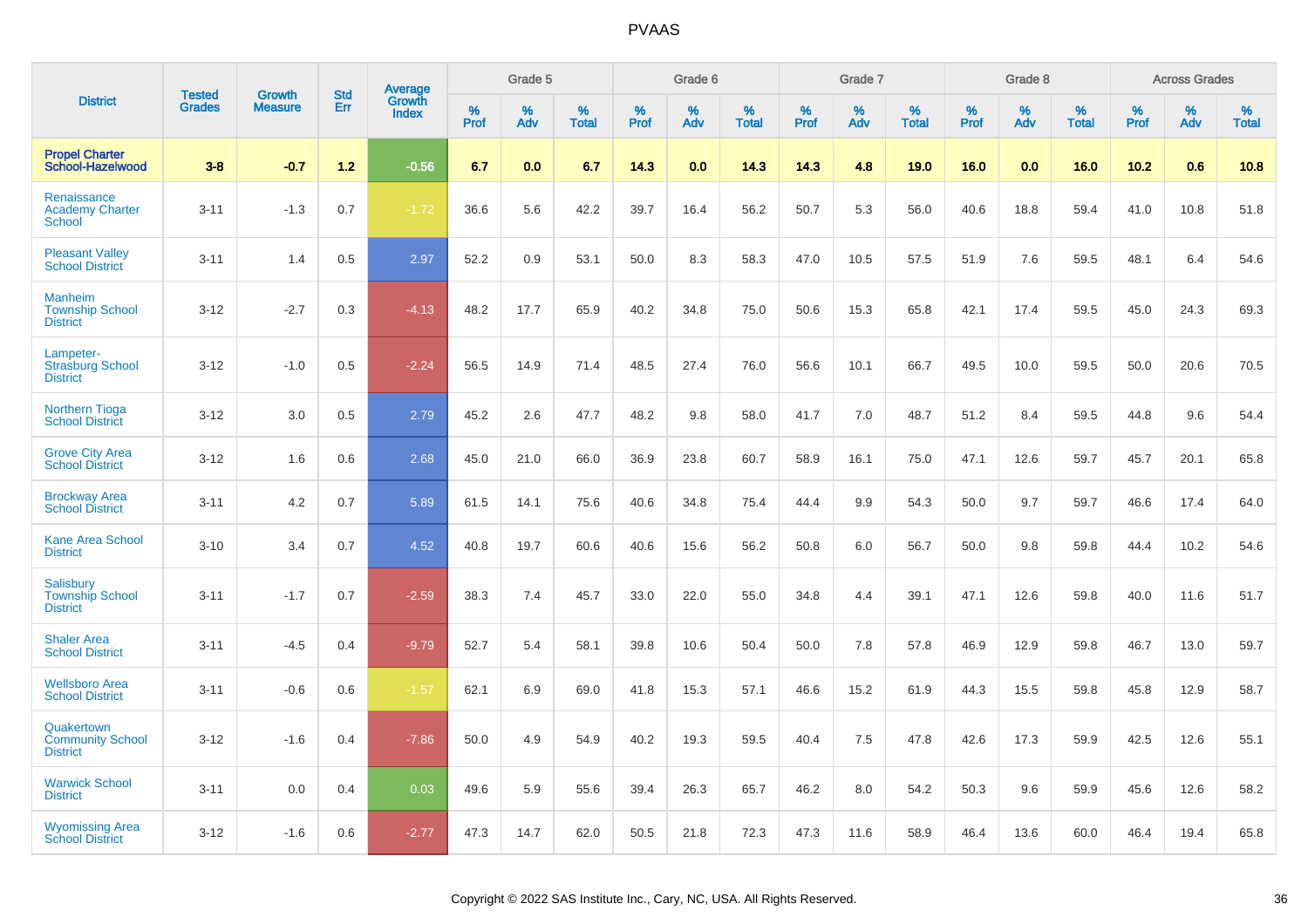|                                                                  |                                |                                 | <b>Std</b> | Average                       |           | Grade 5  |                   |           | Grade 6  |                   |           | Grade 7  |                   |           | Grade 8  |                   |           | <b>Across Grades</b> |                   |
|------------------------------------------------------------------|--------------------------------|---------------------------------|------------|-------------------------------|-----------|----------|-------------------|-----------|----------|-------------------|-----------|----------|-------------------|-----------|----------|-------------------|-----------|----------------------|-------------------|
| <b>District</b>                                                  | <b>Tested</b><br><b>Grades</b> | <b>Growth</b><br><b>Measure</b> | Err        | <b>Growth</b><br><b>Index</b> | %<br>Prof | %<br>Adv | %<br><b>Total</b> | %<br>Prof | %<br>Adv | %<br><b>Total</b> | %<br>Prof | %<br>Adv | %<br><b>Total</b> | %<br>Prof | %<br>Adv | %<br><b>Total</b> | %<br>Prof | %<br>Adv             | %<br><b>Total</b> |
| <b>Propel Charter</b><br>School-Hazelwood                        | $3 - 8$                        | $-0.7$                          | $1.2$      | $-0.56$                       | 6.7       | 0.0      | 6.7               | 14.3      | 0.0      | 14.3              | 14.3      | 4.8      | 19.0              | 16.0      | 0.0      | 16.0              | 10.2      | 0.6                  | 10.8              |
| <b>Shenango Area</b><br><b>School District</b>                   | $3 - 11$                       | 1.9                             | 0.7        | 2.73                          | 46.4      | 19.0     | 65.5              | 37.5      | 25.0     | 62.5              | 45.7      | 9.6      | 55.3              | 41.1      | 18.9     | 60.0              | 42.3      | 18.7                 | 61.1              |
| <b>Sharpsville Area</b><br><b>School District</b>                | $3 - 11$                       | $-0.5$                          | 0.8        | $-0.58$                       | 54.8      | 4.8      | 59.7              | 52.9      | 19.1     | 72.1              | 40.0      | 10.8     | 50.8              | 47.1      | 12.9     | 60.0              | 48.0      | 14.5                 | 62.5              |
| Penn Cambria<br><b>School District</b>                           | $3 - 11$                       | $-0.4$                          | 0.6        | $-0.63$                       | 56.8      | 0.9      | 57.7              | 46.5      | 7.1      | 53.5              | 58.1      | 7.7      | 65.8              | 52.3      | 7.8      | 60.2              | 48.8      | 9.2                  | 58.0              |
| <b>Selinsgrove Area</b><br><b>School District</b>                | $3 - 12$                       | $-1.5$                          | 0.5        | $-3.03$                       | 51.9      | 4.4      | 56.4              | 46.4      | 19.0     | 65.4              | 39.7      | 16.7     | 56.4              | 47.6      | 12.6     | 60.2              | 44.8      | 15.2                 | 60.0              |
| <b>Oley Valley School</b><br><b>District</b>                     | $3 - 11$                       | $-0.0$                          | 0.6        | $-0.04$                       | 53.5      | 5.0      | 58.4              | 40.0      | 19.0     | 59.0              | 50.0      | 7.8      | 57.8              | 54.8      | 5.4      | 60.2              | 49.6      | 9.0                  | 58.6              |
| <b>Kutztown Area</b><br><b>School District</b>                   | $3 - 12$                       | $-0.3$                          | 0.8        | $-0.40$                       | 59.7      | 6.0      | 65.7              | 46.0      | 17.5     | 63.5              | 37.5      | 17.5     | 55.0              | 50.0      | 10.3     | 60.3              | 48.4      | 17.0                 | 65.5              |
| <b>Berlin</b><br><b>Brothersvalley</b><br><b>School District</b> | $3 - 11$                       | $-1.0$                          | 0.8        | $-1.17$                       | 60.4      | 1.9      | 62.3              | 42.4      | 15.2     | 57.6              | 55.8      | 3.8      | 59.6              | 54.2      | $6.2\,$  | 60.4              | 48.4      | 8.4                  | 56.8              |
| <b>Forest City</b><br><b>Regional School</b><br><b>District</b>  | $3 - 12$                       | $-2.2$                          | 0.9        | $-2.36$                       | 55.6      | 4.4      | 60.0              | 36.7      | 6.1      | 42.9              | 39.5      | 5.3      | 44.7              | 52.1      | 8.3      | 60.4              | 44.0      | 8.8                  | 52.8              |
| Hatboro-Horsham<br><b>School District</b>                        | $3 - 11$                       | 1.3                             | 0.4        | $-0.67$                       | 55.0      | 7.8      | 62.7              | 49.0      | 19.5     | 68.5              | 52.9      | 10.9     | 63.8              | 51.3      | 9.1      | 60.5              | 49.9      | 13.8                 | 63.7              |
| <b>Nazareth Area</b><br><b>School District</b>                   | $3 - 11$                       | $-2.5$                          | 0.4        | $-6.40$                       | 49.2      | 5.5      | 54.7              | 43.3      | 23.0     | 66.3              | 56.0      | 8.6      | 64.7              | 51.9      | 8.5      | 60.5              | 48.6      | 14.4                 | 63.0              |
| Pennsylvania<br><b>Leadership Charter</b><br><b>School</b>       | $3 - 11$                       | $-1.6$                          | 0.5        | $-3.16$                       | 59.1      | 11.7     | 70.8              | 51.3      | 16.2     | 67.5              | 43.2      | 14.2     | 57.4              | 48.7      | 11.8     | 60.5              | 49.6      | 15.0                 | 64.6              |
| <b>Westmont Hilltop</b><br><b>School District</b>                | $3 - 11$                       | $-4.1$                          | 0.7        | $-6.24$                       | 40.6      | 3.0      | 43.6              | 36.4      | 12.1     | 48.5              | 47.1      | 1.2      | 48.2              | 56.4      | 4.3      | 60.6              | 41.9      | 9.4                  | 51.2              |
| <b>Western Wayne</b><br><b>School District</b>                   | $3 - 11$                       | $-0.5$                          | 0.6        | $-0.40$                       | 56.6      | 7.6      | 64.2              | 43.0      | 21.5     | 64.5              | 45.2      | 10.6     | 55.8              | 45.8      | 15.0     | 60.8              | 45.8      | 18.1                 | 63.9              |
| Lake-Lehman<br><b>School District</b>                            | $3 - 11$                       | 2.0                             | 0.6        | 3.41                          | 46.8      | 4.5      | 51.4              | 42.9      | 10.5     | 53.3              | 53.0      | 9.6      | 62.6              | 52.2      | 8.7      | 60.9              | 48.7      | 10.4                 | 59.1              |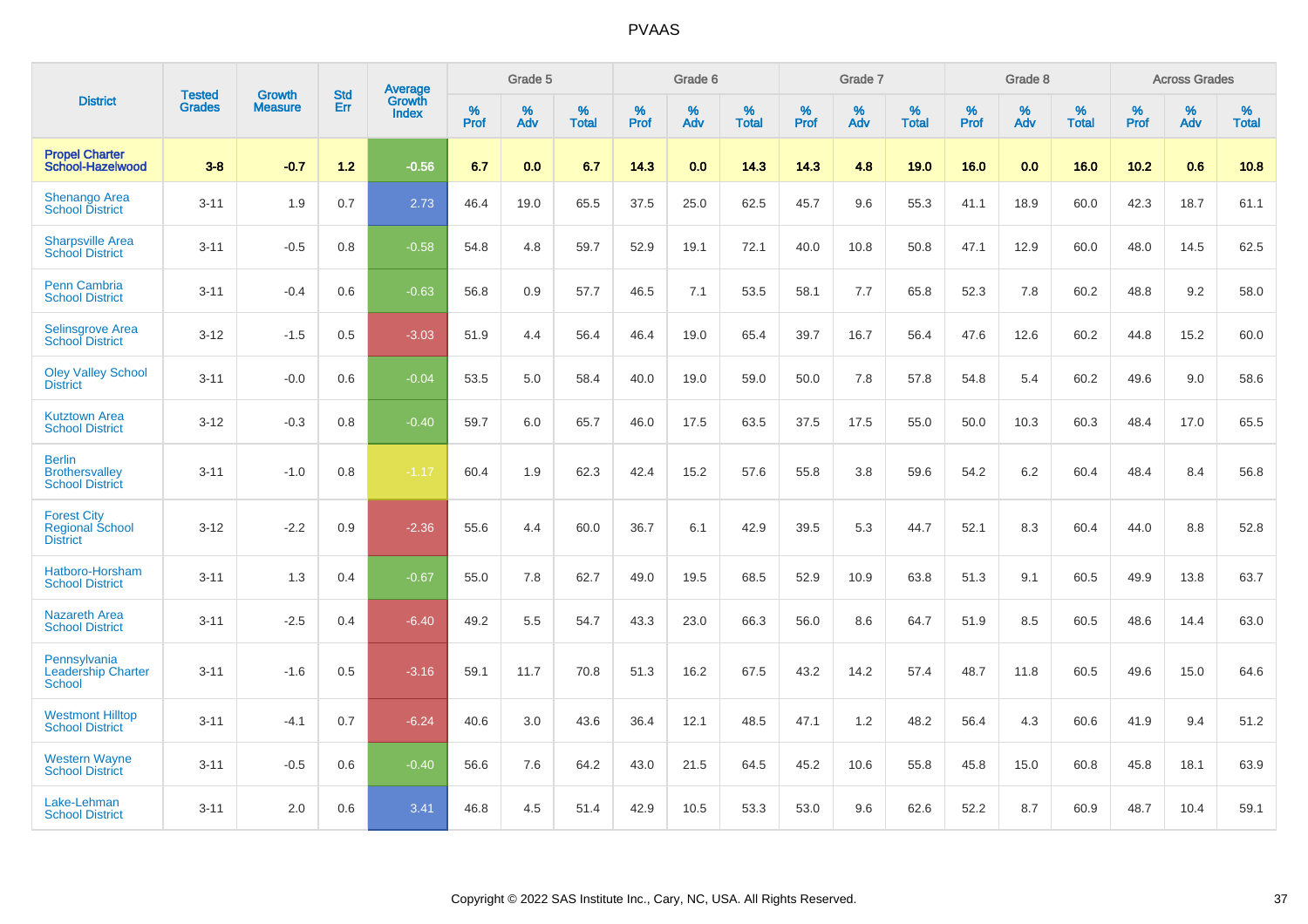|                                                                 |                                |                                 | <b>Std</b> |                                          |                     | Grade 5  |                      |              | Grade 6  |                   |              | Grade 7  |                      |                     | Grade 8  |                      |              | <b>Across Grades</b> |                      |
|-----------------------------------------------------------------|--------------------------------|---------------------------------|------------|------------------------------------------|---------------------|----------|----------------------|--------------|----------|-------------------|--------------|----------|----------------------|---------------------|----------|----------------------|--------------|----------------------|----------------------|
| <b>District</b>                                                 | <b>Tested</b><br><b>Grades</b> | <b>Growth</b><br><b>Measure</b> | Err        | <b>Average</b><br>Growth<br><b>Index</b> | $\%$<br><b>Prof</b> | %<br>Adv | $\%$<br><b>Total</b> | $\%$<br>Prof | %<br>Adv | %<br><b>Total</b> | $\%$<br>Prof | %<br>Adv | $\%$<br><b>Total</b> | $\%$<br><b>Prof</b> | %<br>Adv | $\%$<br><b>Total</b> | $\%$<br>Prof | %<br>Adv             | $\%$<br><b>Total</b> |
| <b>Propel Charter</b><br>School-Hazelwood                       | $3 - 8$                        | $-0.7$                          | $1.2$      | $-0.56$                                  | 6.7                 | 0.0      | 6.7                  | 14.3         | 0.0      | 14.3              | 14.3         | 4.8      | 19.0                 | 16.0                | 0.0      | 16.0                 | 10.2         | 0.6                  | 10.8                 |
| <b>Perkiomen Valley</b><br><b>School District</b>               | $3 - 11$                       | $-3.7$                          | 0.3        | $-6.23$                                  | 53.1                | 15.9     | 69.0                 | 52.5         | 21.5     | 74.0              | 51.0         | 12.6     | 63.6                 | 48.7                | 12.2     | 60.9                 | 51.1         | 18.7                 | 69.8                 |
| Mechanicsburg<br><b>Area School</b><br><b>District</b>          | $3 - 11$                       | 0.3                             | 0.4        | 0.24                                     | 48.1                | 12.0     | 60.1                 | 45.6         | 16.3     | 61.9              | 46.2         | 12.4     | 58.6                 | 52.3                | 8.7      | 61.0                 | 46.4         | 13.9                 | 60.2                 |
| <b>North Pocono</b><br><b>School District</b>                   | $3 - 11$                       | 0.3                             | 0.6        | 0.52                                     | 55.8                | 8.5      | 64.3                 | 57.8         | 12.1     | 69.8              | 61.3         | 16.0     | 77.3                 | 48.7                | 12.4     | 61.1                 | 54.2         | 17.4                 | 71.6                 |
| <b>Crestwood School</b><br><b>District</b>                      | $3 - 11$                       | $-0.8$                          | 0.5        | $-1.10$                                  | 50.0                | 6.1      | 56.1                 | 48.2         | 26.2     | 74.4              | 51.1         | 5.0      | 56.1                 | 47.9                | 13.2     | 61.1                 | 48.5         | 14.6                 | 63.2                 |
| <b>Valley Grove</b><br><b>School District</b>                   | $3 - 10$                       | 0.6                             | 0.8        | 0.74                                     | 56.2                | 8.3      | 64.6                 | 55.9         | 8.5      | 64.4              | 43.4         | 9.4      | 52.8                 | 53.7                | 7.4      | 61.1                 | 48.3         | 9.3                  | 57.6                 |
| <b>Council Rock</b><br><b>School District</b>                   | $3 - 11$                       | $-2.3$                          | 0.2        | $-9.78$                                  | 58.1                | 8.8      | 66.9                 | 49.7         | 26.1     | 75.9              | 52.3         | 13.9     | 66.2                 | 46.6                | 14.5     | 61.1                 | 50.8         | 17.6                 | 68.4                 |
| <b>Delaware Valley</b><br><b>School District</b>                | $3 - 11$                       | 1.2                             | 0.4        | 2.98                                     | 55.0                | 9.2      | 64.3                 | 46.5         | 15.6     | 62.1              | 50.6         | 14.8     | 65.4                 | 44.7                | 16.5     | 61.2                 | 48.8         | 17.1                 | 65.9                 |
| <b>Laurel School</b><br><b>District</b>                         | $3 - 11$                       | $-0.0$                          | 0.7        | $-0.04$                                  | 54.0                | 6.8      | 60.8                 | 35.7         | 21.4     | 57.1              | 60.8         | 10.1     | 70.9                 | 50.8                | 10.4     | 61.2                 | 50.7         | 14.6                 | 65.3                 |
| <b>Springfield</b><br><b>Township School</b><br><b>District</b> | $3 - 11$                       | $-1.2$                          | 0.5        | $-2.35$                                  | 52.0                | 13.4     | 65.4                 | 51.4         | 15.0     | 66.5              | 56.3         | 10.8     | 67.1                 | 47.3                | 14.0     | 61.3                 | 52.1         | 16.5                 | 68.6                 |
| <b>Parkland School</b><br><b>District</b>                       | $3 - 11$                       | $-2.9$                          | 0.3        | $-10.53$                                 | 55.6                | 16.6     | 72.1                 | 42.4         | 30.0     | 72.4              | 50.3         | 17.5     | 67.8                 | 46.6                | 14.9     | 61.4                 | 47.1         | 23.4                 | 70.5                 |
| <b>Girard School</b><br><b>District</b>                         | $3 - 11$                       | 1.9                             | 0.6        | 3.15                                     | 54.5                | 12.5     | 67.0                 | 38.1         | 22.9     | 61.0              | 47.8         | 16.2     | 64.0                 | 54.1                | 7.3      | 61.5                 | 45.5         | 17.8                 | 63.3                 |
| Northeastern York<br><b>School District</b>                     | $3 - 11$                       | 1.5                             | 0.4        | 3.51                                     | 51.8                | 13.3     | 65.0                 | 45.0         | 21.5     | 66.5              | 48.5         | 11.0     | 59.5                 | 43.2                | 18.2     | 61.5                 | 46.8         | 17.3                 | 64.1                 |
| Cornwall-Lebanon<br><b>School District</b>                      | $3 - 11$                       | $-0.8$                          | 0.3        | $-2.37$                                  | 46.8                | 6.1      | 52.9                 | 45.0         | 15.9     | 60.9              | 48.6         | 7.2      | 55.8                 | 49.4                | 12.2     | 61.6                 | 44.4         | 12.6                 | 57.0                 |
| <b>Cambria Heights</b><br><b>School District</b>                | $3 - 10$                       | 1.6                             | 0.6        | 4.96                                     | 62.9                | 5.6      | 68.5                 | 42.6         | 24.8     | 67.3              | 51.0         | 5.2      | 56.2                 | 48.2                | 13.4     | 61.6                 | 49.1         | 11.7                 | 60.8                 |
| <b>Trinity Area School</b><br><b>District</b>                   | $3 - 11$                       | $-0.1$                          | 0.4        | $-0.26$                                  | 55.8                | 12.7     | 68.5                 | 43.1         | 14.7     | 57.8              | 48.7         | 9.2      | 58.0                 | 48.2                | 13.5     | 61.6                 | 46.8         | 15.3                 | 62.1                 |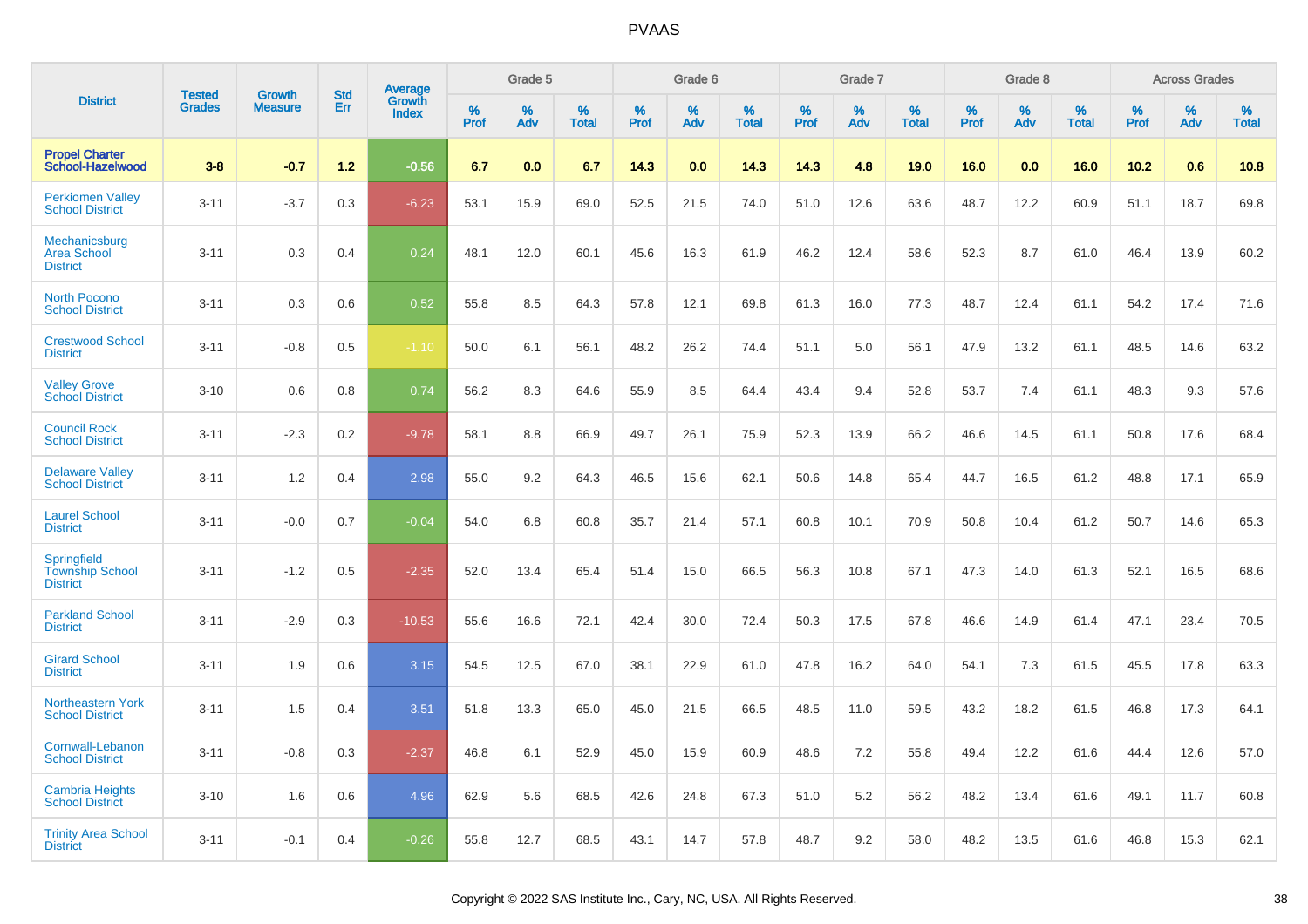|                                                     |                                |                                 | <b>Std</b> | Average                |           | Grade 5  |                   |           | Grade 6  |                   |              | Grade 7  |                   |              | Grade 8  |                   |           | <b>Across Grades</b> |                   |
|-----------------------------------------------------|--------------------------------|---------------------------------|------------|------------------------|-----------|----------|-------------------|-----------|----------|-------------------|--------------|----------|-------------------|--------------|----------|-------------------|-----------|----------------------|-------------------|
| <b>District</b>                                     | <b>Tested</b><br><b>Grades</b> | <b>Growth</b><br><b>Measure</b> | Err        | Growth<br><b>Index</b> | %<br>Prof | %<br>Adv | %<br><b>Total</b> | %<br>Prof | %<br>Adv | %<br><b>Total</b> | $\%$<br>Prof | %<br>Adv | %<br><b>Total</b> | $\%$<br>Prof | %<br>Adv | %<br><b>Total</b> | %<br>Prof | %<br>Adv             | %<br><b>Total</b> |
| <b>Propel Charter</b><br>School-Hazelwood           | $3 - 8$                        | $-0.7$                          | 1.2        | $-0.56$                | 6.7       | 0.0      | 6.7               | 14.3      | 0.0      | 14.3              | 14.3         | 4.8      | 19.0              | 16.0         | 0.0      | 16.0              | 10.2      | 0.6                  | 10.8              |
| <b>Littlestown Area</b><br><b>School District</b>   | $3 - 11$                       | 4.6                             | 0.6        | 7.92                   | 49.6      | 3.5      | 53.1              | 50.8      | 15.6     | 66.4              | 37.0         | 7.4      | 44.4              | 55.6         | 6.4      | 61.9              | 45.7      | 9.8                  | 55.5              |
| <b>Chartiers-Houston</b><br><b>School District</b>  | $3 - 10$                       | $-1.5$                          | 0.7        | $-2.07$                | 58.4      | 10.1     | 68.5              | 55.8      | 18.2     | 74.0              | 52.0         | 5.5      | 57.5              | 54.9         | 7.0      | 62.0              | 53.8      | 14.2                 | 68.0              |
| <b>Millcreek Township</b><br><b>School District</b> | $3 - 11$                       | 2.0                             | 0.3        | 6.27                   | 49.1      | 17.2     | 66.3              | 43.6      | 22.3     | 66.0              | 46.9         | 17.3     | 64.2              | 44.9         | 17.2     | 62.1              | 45.8      | 19.9                 | 65.8              |
| <b>School Lane</b><br><b>Charter School</b>         | $3 - 11$                       | 0.1                             | 0.7        | 1.46                   | 57.4      | 5.9      | 63.2              | 40.0      | 18.3     | 58.3              | 43.8         | 6.8      | 50.7              | 40.9         | 21.2     | 62.1              | 43.3      | 14.5                 | 57.9              |
| <b>Bradford Area</b><br><b>School District</b>      | $3 - 12$                       | 3.9                             | 0.5        | 7.92                   | 53.6      | 11.3     | 64.9              | 40.7      | 19.2     | 59.9              | 47.0         | 11.6     | 58.6              | 46.2         | 16.0     | 62.2              | 45.7      | 15.1                 | 60.8              |
| <b>Hempfield Area</b><br><b>School District</b>     | $3 - 12$                       | $-0.3$                          | 0.3        | $-1.06$                | 55.2      | 8.7      | 63.9              | 41.4      | 20.3     | 61.6              | 52.8         | 14.0     | 66.8              | 50.0         | 12.4     | 62.4              | 48.7      | 16.2                 | 64.9              |
| <b>Austin Area School</b><br><b>District</b>        | $3 - 11$                       | $-0.5$                          | 1.7        | $-0.30$                | 38.5      | 7.7      | 46.2              | 61.5      | 0.0      | 61.5              | 26.7         | 0.0      | 26.7              | 56.2         | 6.2      | 62.5              | 40.5      | 4.0                  | 44.6              |
| <b>Mifflinburg Area</b><br><b>School District</b>   | $3 - 11$                       | 1.9                             | 0.6        | 3.25                   | 60.8      | 8.0      | 68.8              | 47.8      | 20.7     | 68.5              | 47.1         | 5.8      | 52.9              | 53.8         | 8.6      | 62.5              | 49.7      | 13.0                 | 62.7              |
| <b>Owen J Roberts</b><br><b>School District</b>     | $3 - 11$                       | $-2.3$                          | 0.3        | $-6.54$                | 59.8      | 15.0     | 74.8              | 41.4      | 38.7     | 80.1              | 56.3         | 10.6     | 67.0              | 51.6         | 11.0     | 62.6              | 50.6      | 21.3                 | 71.8              |
| <b>Leechburg Area</b><br><b>School District</b>     | $3 - 11$                       | $-2.3$                          | 0.9        | $-3.53$                | 46.7      | 2.2      | 48.9              | 29.7      | 2.7      | 32.4              | 42.9         | 0.0      | 42.9              | 51.2         | 11.6     | 62.8              | 45.8      | 7.9                  | 53.8              |
| <b>West Allegheny</b><br><b>School District</b>     | $3 - 12$                       | 0.3                             | 0.4        | 0.75                   | 60.9      | 19.8     | 80.6              | 44.4      | 28.3     | 72.6              | 56.6         | 17.0     | 73.6              | 50.7         | 12.1     | 62.8              | 50.7      | 26.1                 | 76.8              |
| <b>Franklin Regional</b><br><b>School District</b>  | $3 - 11$                       | 1.8                             | 0.4        | 4.20                   | 51.5      | 28.2     | 79.7              | 36.5      | 42.3     | 78.8              | 55.2         | 18.9     | 74.1              | 46.1         | 16.8     | 62.8              | 47.8      | 29.9                 | 77.6              |
| <b>Commodore Perry</b><br><b>School District</b>    | $3 - 11$                       | $-0.7$                          | 1.1        | $-0.58$                | 64.5      | 12.9     | 77.4              | 41.9      | 6.4      | 48.4              | 48.6         | 8.1      | 56.8              | 37.0         | 25.9     | 63.0              | 48.6      | 13.1                 | 61.8              |
| <b>Dallas School</b><br><b>District</b>             | $3 - 11$                       | $-5.2$                          | 0.5        | $-8.21$                | 58.5      | 8.8      | 67.3              | 50.7      | 12.7     | 63.4              | 49.2         | 3.2      | 52.4              | 48.7         | 14.3     | 63.0              | 50.5      | 13.7                 | 64.2              |
| <b>Millville Area</b><br><b>School District</b>     | $3 - 12$                       | 5.0                             | 1.0        | 5.28                   | 63.8      | 2.1      | 66.0              | 43.4      | 22.6     | 66.0              | 44.4         | 13.3     | 57.8              | 52.6         | 10.5     | 63.2              | 50.2      | 13.2                 | 63.4              |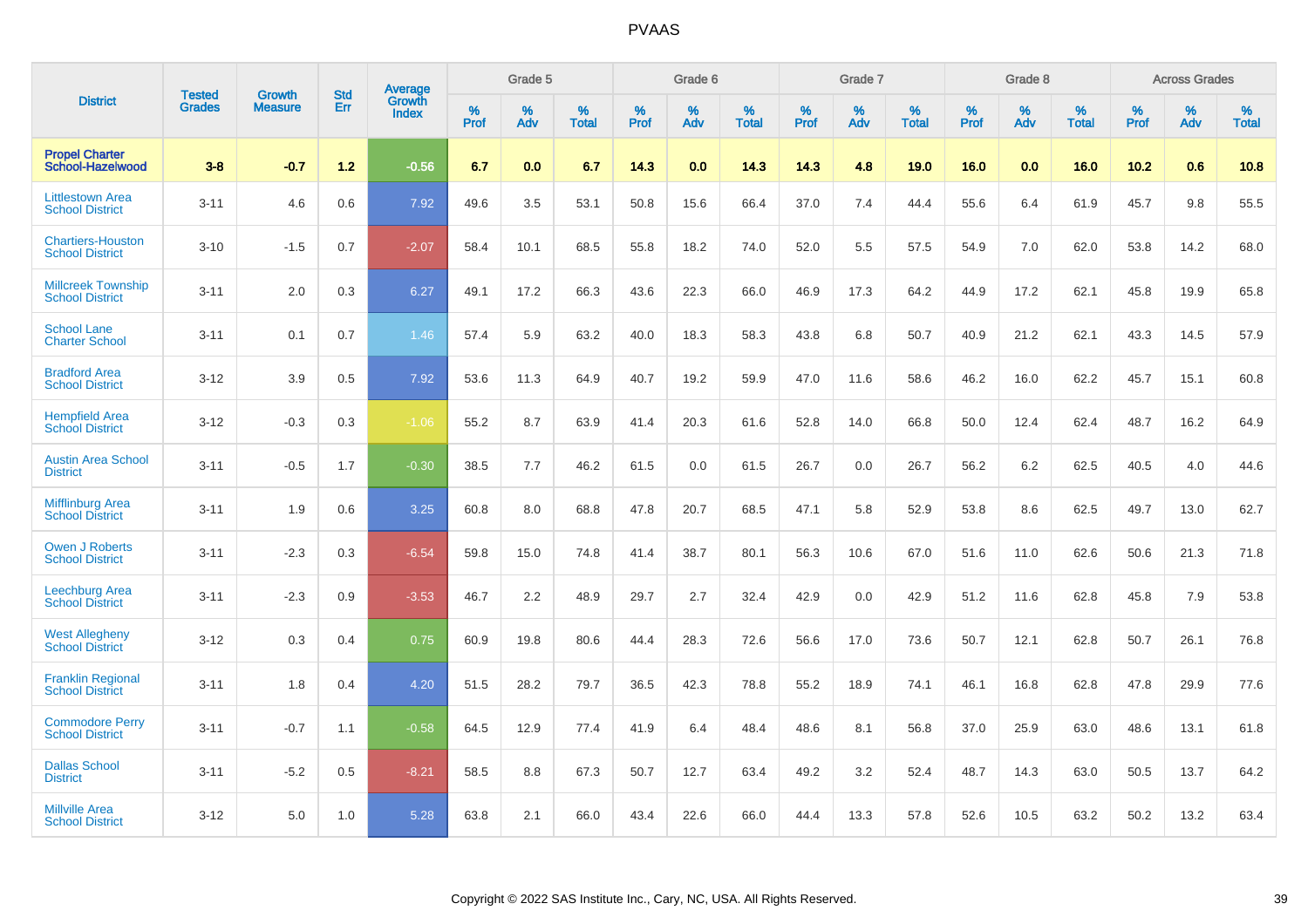|                                                                   |                         | <b>Growth</b>  | <b>Std</b> | Average                |              | Grade 5     |                      |              | Grade 6     |                      |              | Grade 7     |                   |              | Grade 8     |                   |                     | <b>Across Grades</b> |                      |
|-------------------------------------------------------------------|-------------------------|----------------|------------|------------------------|--------------|-------------|----------------------|--------------|-------------|----------------------|--------------|-------------|-------------------|--------------|-------------|-------------------|---------------------|----------------------|----------------------|
| <b>District</b>                                                   | Tested<br><b>Grades</b> | <b>Measure</b> | Err        | Growth<br><b>Index</b> | $\%$<br>Prof | $\%$<br>Adv | $\%$<br><b>Total</b> | $\%$<br>Prof | $\%$<br>Adv | $\%$<br><b>Total</b> | $\%$<br>Prof | $\%$<br>Adv | %<br><b>Total</b> | $\%$<br>Prof | $\%$<br>Adv | %<br><b>Total</b> | $\%$<br><b>Prof</b> | $\%$<br>Adv          | $\%$<br><b>Total</b> |
| <b>Propel Charter</b><br>School-Hazelwood                         | $3 - 8$                 | $-0.7$         | 1.2        | $-0.56$                | 6.7          | 0.0         | 6.7                  | 14.3         | 0.0         | 14.3                 | 14.3         | 4.8         | 19.0              | 16.0         | 0.0         | 16.0              | 10.2                | 0.6                  | 10.8                 |
| <b>South Park School</b><br><b>District</b>                       | $3 - 11$                | $-0.8$         | 0.6        | $-1.21$                | 61.4         | 2.4         | 63.9                 | 40.6         | 13.2        | 53.8                 | 47.5         | 12.5        | 60.0              | 55.8         | 7.7         | 63.5              | 50.5                | 13.2                 | 63.8                 |
| <b>Avon Grove</b><br><b>School District</b>                       | $3 - 10$                | $-1.5$         | 0.4        | $-4.12$                | 48.2         | 14.6        | 62.9                 | 44.6         | 18.7        | 63.3                 | 59.8         | 14.8        | 74.6              | 46.8         | 16.7        | 63.5              | 46.7                | 15.4                 | 62.1                 |
| <b>Wayne Highlands</b><br><b>School District</b>                  | $3 - 11$                | 2.9            | 0.5        | 5.65                   | 54.3         | 11.4        | 65.7                 | 49.3         | 20.3        | 69.6                 | 46.4         | 19.6        | 66.1              | 49.7         | 14.1        | 63.8              | 47.2                | 17.9                 | 65.1                 |
| <b>State College Area</b><br><b>School District</b>               | $3 - 11$                | 1.7            | 0.4        | 4.53                   | 58.6         | 18.2        | 76.8                 | 47.1         | 26.1        | 73.2                 | 62.2         | 15.2        | 77.4              | 47.5         | 16.5        | 64.0              | 50.8                | 22.8                 | 73.6                 |
| Palmyra Area<br><b>School District</b>                            | $3 - 11$                | $-0.7$         | 0.4        | $-1.68$                | 54.6         | 19.4        | 74.0                 | 44.9         | 24.2        | 69.1                 | 58.9         | 12.6        | 71.5              | 53.4         | 10.9        | 64.3              | 49.8                | 21.3                 | 71.1                 |
| <b>Union Area School</b><br><b>District</b>                       | $3 - 11$                | $-1.4$         | 0.9        | $-1.52$                | 66.7         | 7.7         | 74.4                 | 41.4         | 15.5        | 56.9                 | 43.9         | 5.3         | 49.1              | 55.6         | 8.9         | 64.4              | 47.6                | 12.4                 | 60.1                 |
| <b>Mohawk Area</b><br><b>School District</b>                      | $3 - 11$                | 0.9            | 0.6        | 1.42                   | 43.7         | 6.8         | 50.5                 | 44.7         | 21.3        | 66.0                 | 56.9         | 7.8         | 64.7              | 55.9         | 8.6         | 64.5              | 46.4                | 17.1                 | 63.5                 |
| 21st Century Cyber<br><b>Charter School</b>                       | $6 - 12$                | $-2.2$         | 0.7        | $-3.12$                |              |             |                      | 48.2         | 16.7        | 64.9                 | 54.9         | 10.5        | 65.4              | 58.0         | 6.7         | 64.7              | 54.2                | 10.8                 | 65.0                 |
| <b>Blairsville-</b><br><b>Saltsburg School</b><br><b>District</b> | $3 - 11$                | $-0.1$         | 0.7        | $-0.15$                | 46.9         | 8.2         | 55.1                 | 40.4         | 22.5        | 62.9                 | 38.6         | 9.9         | 48.5              | 50.6         | 14.1        | 64.7              | 41.8                | 15.1                 | 56.9                 |
| <b>Camp Hill School</b><br><b>District</b>                        | $3 - 12$                | $-2.3$         | 0.7        | $-3.72$                | 65.4         | 17.3        | 82.7                 | 53.3         | 8.0         | 61.3                 | 63.7         | 5.5         | 69.2              | 49.6         | 15.3        | 64.9              | 52.7                | 18.6                 | 71.3                 |
| <b>Danville Area</b><br><b>School District</b>                    | $3 - 11$                | 2.1            | 0.5        | 4.02                   | 56.7         | 16.6        | 73.2                 | 41.0         | 27.1        | 68.1                 | 52.9         | 20.3        | 73.2              | 43.3         | 21.7        | 65.0              | 46.6                | 21.7                 | 68.3                 |
| <b>Mountain View</b><br><b>School District</b>                    | $3 - 11$                | 1.6            | 0.9        | 1.87                   | 45.0         | 3.3         | 48.3                 | 49.0         | 6.1         | 55.1                 | 47.2         | 5.7         | 52.8              | 55.0         | 10.0        | 65.0              | 45.1                | 5.6                  | 50.7                 |
| <b>Somerset Area</b><br><b>School District</b>                    | $3 - 11$                | 0.7            | 0.6        | 1.33                   | 48.3         | 5.8         | 54.2                 | 42.4         | 28.8        | 71.2                 | 46.7         | 17.5        | 64.2              | 52.5         | 12.8        | 65.2              | 45.3                | 16.7                 | 62.0                 |
| <b>Slippery Rock Area</b><br>School District                      | $3 - 11$                | 0.3            | 0.6        | 0.49                   | 61.1         | 15.1        | 76.2                 | 42.1         | 32.3        | 74.4                 | 51.6         | 6.6         | 58.2              | 47.2         | 18.1        | 65.4              | 47.2                | 24.9                 | 72.1                 |
| <b>Phoenixville Area</b><br><b>School District</b>                | $3 - 11$                | $-1.1$         | 0.4        | $-2.66$                | 54.8         | 10.0        | 64.7                 | 45.9         | 27.3        | 73.2                 | 45.6         | 19.4        | 65.0              | 52.8         | 12.7        | 65.5              | 46.9                | 19.2                 | 66.1                 |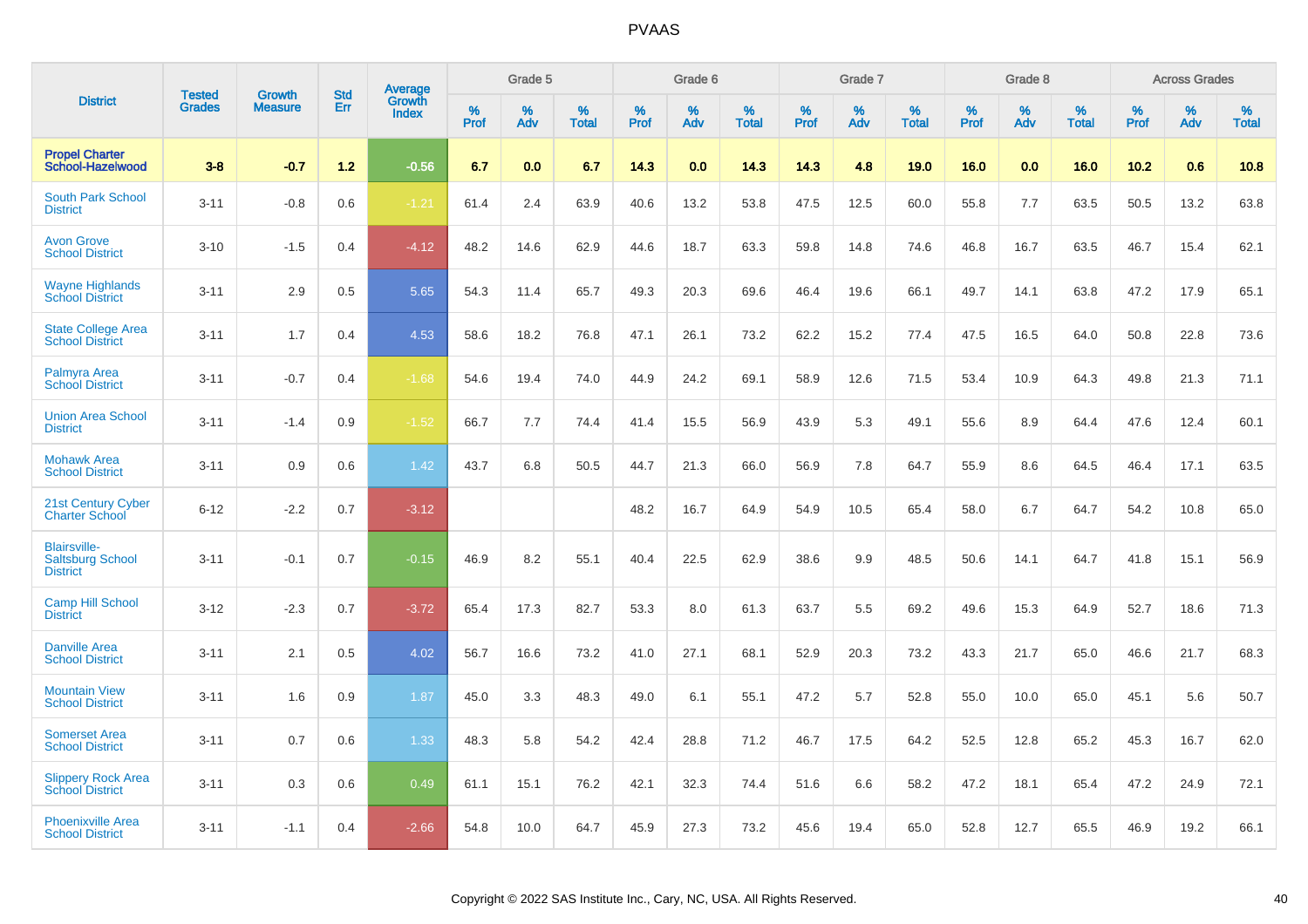|                                                                    | <b>Tested</b> | <b>Growth</b>  | <b>Std</b> | Average                |              | Grade 5  |                   |              | Grade 6  |                   |              | Grade 7  |                   |              | Grade 8  |                   |              | <b>Across Grades</b> |                   |
|--------------------------------------------------------------------|---------------|----------------|------------|------------------------|--------------|----------|-------------------|--------------|----------|-------------------|--------------|----------|-------------------|--------------|----------|-------------------|--------------|----------------------|-------------------|
| <b>District</b>                                                    | <b>Grades</b> | <b>Measure</b> | Err        | Growth<br><b>Index</b> | $\%$<br>Prof | %<br>Adv | %<br><b>Total</b> | $\%$<br>Prof | %<br>Adv | %<br><b>Total</b> | $\%$<br>Prof | %<br>Adv | %<br><b>Total</b> | $\%$<br>Prof | %<br>Adv | %<br><b>Total</b> | $\%$<br>Prof | %<br>Adv             | %<br><b>Total</b> |
| <b>Propel Charter</b><br>School-Hazelwood                          | $3 - 8$       | $-0.7$         | $1.2$      | $-0.56$                | 6.7          | 0.0      | 6.7               | 14.3         | 0.0      | 14.3              | 14.3         | 4.8      | 19.0              | 16.0         | 0.0      | 16.0              | 10.2         | 0.6                  | 10.8              |
| <b>Mars Area School</b><br><b>District</b>                         | $3 - 10$      | $-1.1$         | 0.4        | $-2.41$                | 66.5         | 10.4     | 76.9              | 45.1         | 33.8     | 79.0              | 51.6         | 17.4     | 69.0              | 56.1         | 9.4      | 65.6              | 51.3         | 23.7                 | 75.1              |
| <b>Ridgway Area</b><br><b>School District</b>                      | $3 - 11$      | 2.8            | 0.8        | 2.72                   | 57.4         | 6.6      | 63.9              | 45.9         | 32.8     | 78.7              | 48.3         | 8.3      | 56.7              | 57.4         | 8.2      | 65.6              | 51.0         | 16.6                 | 67.6              |
| <b>Garnet Valley</b><br><b>School District</b>                     | $3 - 10$      | $-3.6$         | 0.4        | $-9.46$                | 53.3         | 14.4     | 67.6              | 51.3         | 23.0     | 74.4              | 53.8         | 10.5     | 64.3              | 53.4         | 12.2     | 65.6              | 51.6         | 17.8                 | 69.4              |
| <b>Seneca Valley</b><br><b>School District</b>                     | $3 - 11$      | $-3.6$         | 0.3        | $-12.57$               | 52.6         | 9.8      | 62.4              | 44.4         | 27.6     | 72.0              | 53.0         | 9.8      | 62.9              | 51.1         | 14.5     | 65.6              | 47.2         | 20.2                 | 67.4              |
| <b>Northern Bedford</b><br><b>County School</b><br><b>District</b> | $3 - 11$      | $-0.1$         | 0.8        | $-0.10$                | 46.9         | 14.3     | 61.2              | 57.6         | 28.8     | 86.4              | 43.1         | 17.2     | 60.3              | 50.0         | 15.6     | 65.6              | 46.8         | 20.5                 | 67.3              |
| <b>Homer-Center</b><br><b>School District</b>                      | $3 - 11$      | 6.3            | 0.8        | 7.72                   | 57.1         | 1.6      | 58.7              | 47.7         | 13.6     | 61.4              | 48.0         | 8.2      | 56.2              | 50.8         | 14.9     | 65.7              | 45.3         | 11.7                 | 56.9              |
| <b>North Clarion</b><br><b>County School</b><br><b>District</b>    | $3 - 12$      | 2.6            | 1.0        | 2.73                   | 51.1         | 8.9      | 60.0              | 46.3         | 19.5     | 65.8              | 45.2         | 4.8      | 50.0              | 54.6         | 11.4     | 65.9              | 45.1         | 12.2                 | 57.3              |
| <b>Hempfield School</b><br><b>District</b>                         | $3 - 11$      | 2.2            | 0.3        | 6.93                   | 52.4         | 9.3      | 61.6              | 44.6         | 23.5     | 68.1              | 43.1         | 21.1     | 64.2              | 46.0         | 20.1     | 66.1              | 45.8         | 20.4                 | 66.2              |
| <b>Eastern York</b><br><b>School District</b>                      | $3 - 11$      | 3.8            | 0.5        | 7.92                   | 50.9         | 9.2      | 60.1              | 49.3         | 23.0     | 72.3              | 49.4         | 23.9     | 73.3              | 50.0         | 16.1     | 66.1              | 48.6         | 16.2                 | 64.8              |
| <b>Greater Latrobe</b><br><b>School District</b>                   | $3 - 11$      | $-3.1$         | 0.4        | $-7.50$                | 55.6         | 5.8      | 61.4              | 42.2         | 21.1     | 63.2              | 49.0         | 10.1     | 59.1              | 46.2         | 20.0     | 66.2              | 46.9         | 15.6                 | 62.5              |
| <b>Fort Cherry School</b><br><b>District</b>                       | $3 - 10$      | $-2.2$         | 0.8        | $-2.84$                | 61.4         | 8.8      | 70.2              | 31.6         | 33.3     | 64.9              | 45.6         | 8.8      | 54.4              | 39.5         | 26.7     | 66.3              | 45.7         | 16.8                 | 62.5              |
| <b>Norwin School</b><br><b>District</b>                            | $3 - 11$      | $-0.6$         | 0.3        | $-1.62$                | 59.5         | 18.6     | 78.1              | 40.9         | 36.6     | 77.4              | 60.2         | 18.0     | 78.3              | 52.5         | 13.8     | 66.4              | 51.8         | 24.9                 | 76.7              |
| <b>Greencastle-Antrim</b><br><b>School District</b>                | $3 - 11$      | 2.7            | 0.4        | 6.18                   | 46.3         | 16.4     | 62.7              | 41.0         | 28.2     | 69.2              | 45.4         | 20.7     | 66.1              | 51.7         | 14.7     | 66.4              | 44.6         | 20.8                 | 65.4              |
| <b>North Penn School</b><br><b>District</b>                        | $3 - 11$      | 1.5            | 0.2        | 9.67                   | 53.0         | 12.7     | 65.7              | 41.4         | 33.0     | 74.4              | 53.7         | 13.2     | 66.9              | 48.2         | 18.4     | 66.7              | 47.4         | 19.9                 | 67.3              |
| <b>North Hills School</b><br><b>District</b>                       | $3 - 11$      | $-1.2$         | 0.4        | $-3.31$                | 59.2         | 11.6     | 70.8              | 45.2         | 26.0     | 71.2              | 51.8         | 20.0     | 71.8              | 48.3         | 18.4     | 66.7              | 50.2         | 22.0                 | 72.3              |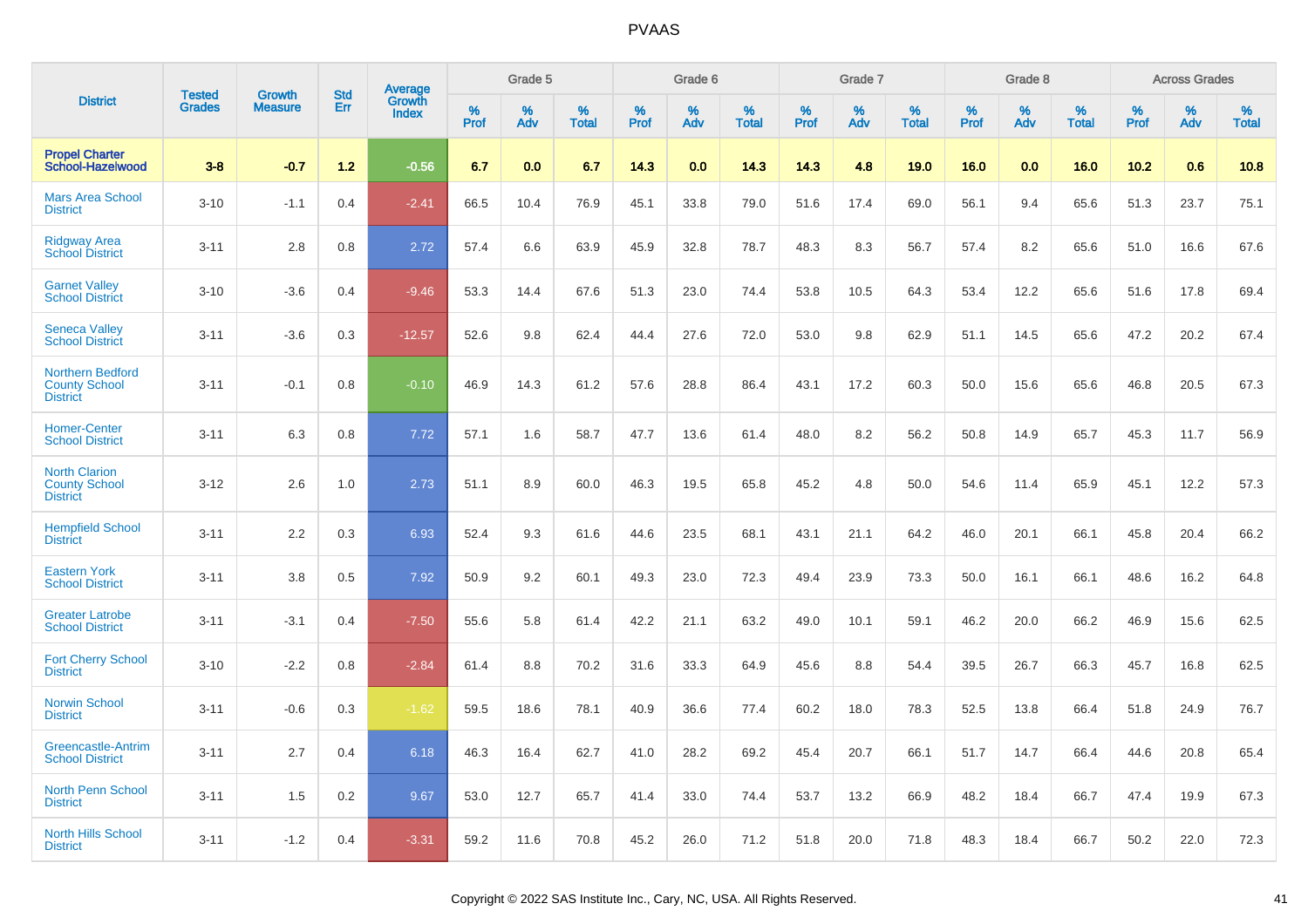|                                                                                   | <b>Tested</b> | <b>Growth</b>  | <b>Std</b> | Average                |                     | Grade 5  |                   |                  | Grade 6  |                   |              | Grade 7  |                   |           | Grade 8  |                   |           | <b>Across Grades</b> |                   |
|-----------------------------------------------------------------------------------|---------------|----------------|------------|------------------------|---------------------|----------|-------------------|------------------|----------|-------------------|--------------|----------|-------------------|-----------|----------|-------------------|-----------|----------------------|-------------------|
| <b>District</b>                                                                   | <b>Grades</b> | <b>Measure</b> | Err        | Growth<br><b>Index</b> | $\%$<br><b>Prof</b> | %<br>Adv | %<br><b>Total</b> | %<br><b>Prof</b> | %<br>Adv | %<br><b>Total</b> | $\%$<br>Prof | %<br>Adv | %<br><b>Total</b> | %<br>Prof | %<br>Adv | %<br><b>Total</b> | %<br>Prof | %<br>Adv             | %<br><b>Total</b> |
| <b>Propel Charter</b><br>School-Hazelwood                                         | $3 - 8$       | $-0.7$         | $1.2$      | $-0.56$                | 6.7                 | 0.0      | 6.7               | 14.3             | 0.0      | 14.3              | 14.3         | 4.8      | 19.0              | 16.0      | 0.0      | 16.0              | 10.2      | 0.6                  | 10.8              |
| <b>South Butler</b><br><b>County School</b><br><b>District</b>                    | $3 - 10$      | 1.0            | 0.5        | 1.87                   | 59.9                | 14.3     | 74.2              | 50.7             | 14.5     | 65.2              | 44.7         | 11.4     | 56.1              | 53.7      | 13.0     | 66.7              | 50.5      | 17.8                 | 68.3              |
| <b>North Star School</b><br><b>District</b>                                       | $3 - 11$      | $-0.3$         | 0.7        | $-0.53$                | 44.3                | 3.8      | 48.1              | 35.9             | 17.2     | 53.1              | 44.4         | 8.3      | 52.8              | 49.5      | 17.2     | 66.7              | 44.5      | 15.3                 | 59.8              |
| <b>Howard Gardner</b><br><b>Multiple</b><br>Intelligence<br><b>Charter School</b> | $3 - 8$       | $-1.2$         | 1.2        | 0.00                   | 41.4                | 10.3     | 51.7              | 39.4             | 3.0      | 42.4              | 63.6         | 0.0      | 63.6              | 55.6      | 11.1     | 66.7              | 48.8      | 7.1                  | 55.9              |
| <b>Wattsburg Area</b><br><b>School District</b>                                   | $3 - 11$      | 3.0            | 0.6        | 4.61                   | 48.9                | 9.1      | 58.0              | 52.1             | 18.1     | 70.2              | 46.2         | 13.2     | 59.3              | 60.8      | 5.9      | 66.7              | 48.4      | 12.4                 | 60.8              |
| <b>West Perry School</b><br><b>District</b>                                       | $3 - 11$      | 3.7            | 0.5        | 1.36                   | 45.0                | 8.7      | 53.7              | 41.7             | 21.8     | 63.5              | 44.2         | 7.9      | 52.1              | 53.3      | 13.3     | 66.7              | 44.0      | 14.2                 | 58.2              |
| <b>MaST Community</b><br><b>Charter School</b>                                    | $3 - 10$      | $-4.3$         | 0.6        | $-7.06$                | 56.4                | 9.9      | 66.3              | 45.3             | 21.7     | 67.0              | 59.8         | 12.8     | 72.6              | 54.4      | 12.6     | 67.0              | 51.0      | 14.1                 | 65.2              |
| Conemaugh<br><b>Township Area</b><br><b>School District</b>                       | $3 - 12$      | 2.5            | 0.8        | 3.18                   | 53.2                | 22.6     | 75.8              | 36.1             | 36.1     | 72.1              | 62.5         | 18.1     | 80.6              | 50.7      | 16.4     | 67.1              | 50.9      | 24.8                 | 75.7              |
| <b>Pennsbury School</b><br><b>District</b>                                        | $3 - 11$      | 0.6            | 0.3        | $-2.67$                | 56.7                | 12.6     | 69.3              | 48.5             | 21.9     | 70.3              | 52.0         | 14.7     | 66.7              | 49.3      | 18.0     | 67.3              | 49.0      | 20.2                 | 69.1              |
| <b>Riverside Beaver</b><br><b>County School</b><br><b>District</b>                | $3 - 11$      | 2.3            | 0.6        | 3.62                   | 53.1                | 9.4      | 62.5              | 37.0             | 36.0     | 73.0              | 48.8         | 12.5     | 61.2              | 51.6      | 15.8     | 67.4              | 45.6      | 22.4                 | 68.1              |
| <b>Bellwood-Antis</b><br><b>School District</b>                                   | $3 - 10$      | 1.5            | 0.7        | 2.22                   | 46.1                | 3.4      | 49.4              | 34.4             | 16.7     | 51.1              | 44.0         | 10.7     | 54.8              | 41.3      | 26.1     | 67.4              | 41.8      | 16.7                 | 58.6              |
| <b>Lower Moreland</b><br><b>Township School</b><br><b>District</b>                | $3 - 11$      | $-2.1$         | 0.5        | $-3.75$                | 53.0                | 10.2     | 63.2              | 50.0             | 25.9     | 75.9              | 55.2         | 14.7     | 69.9              | 48.8      | 18.8     | 67.6              | 51.2      | 19.3                 | 70.5              |
| <b>East Penn School</b><br><b>District</b>                                        | $3 - 11$      | 1.0            | 0.3        | 3.50                   | 59.9                | 7.4      | 67.3              | 45.2             | 18.0     | 63.2              | 52.5         | 15.0     | 67.5              | 53.3      | 14.4     | 67.7              | 49.9      | 15.8                 | 65.7              |
| <b>Cumberland Valley</b><br><b>School District</b>                                | $3 - 12$      | 0.2            | 0.2        | 0.07                   | 59.3                | 12.9     | 72.1              | 45.0             | 24.7     | 69.7              | 53.8         | 17.0     | 70.9              | 51.0      | 16.9     | 67.8              | 49.2      | 22.4                 | 71.6              |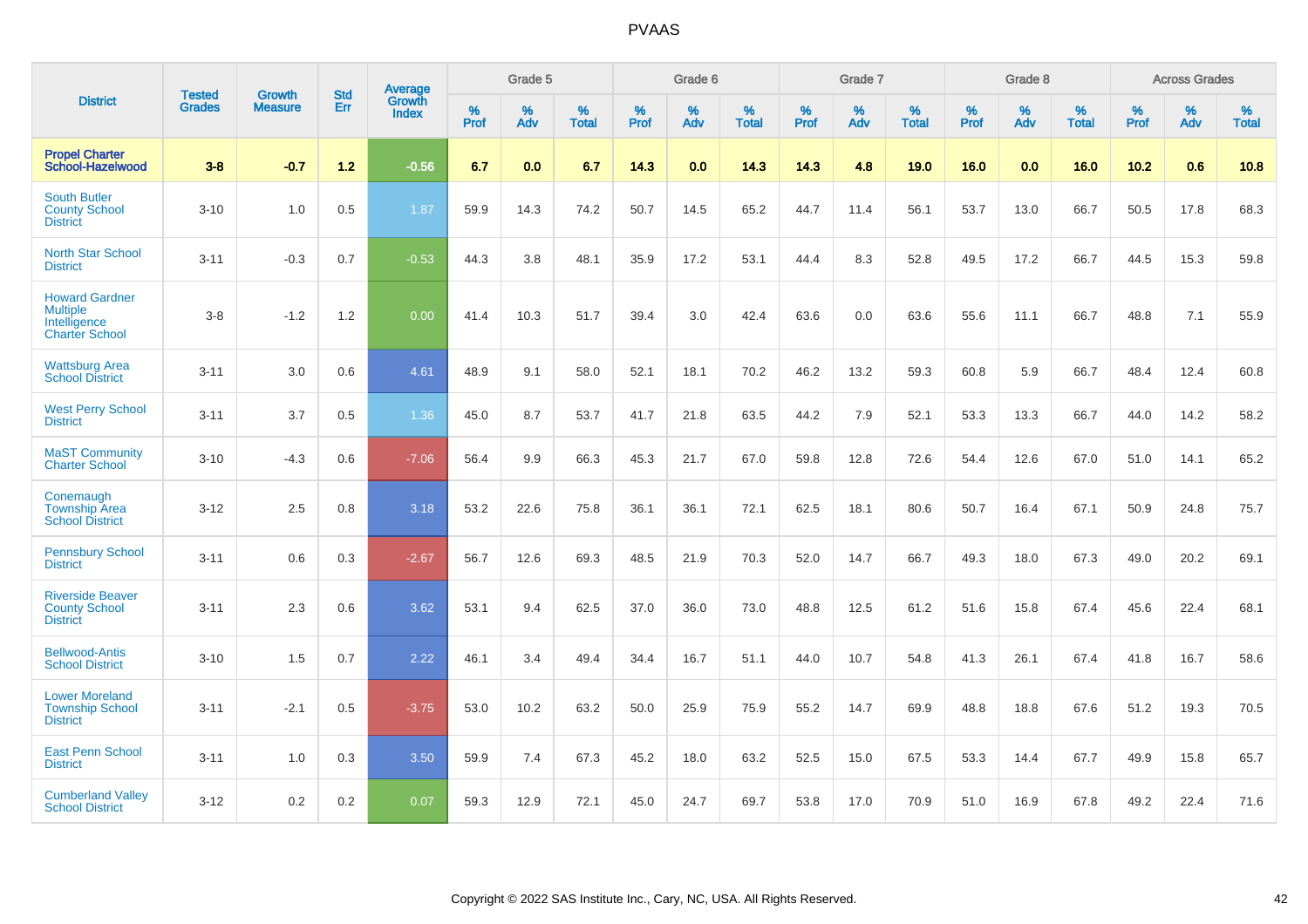|                                                             |                                |                                 | <b>Std</b> | Average         |              | Grade 5  |                      |              | Grade 6     |                      |              | Grade 7  |                      |              | Grade 8  |                      |              | <b>Across Grades</b> |                      |
|-------------------------------------------------------------|--------------------------------|---------------------------------|------------|-----------------|--------------|----------|----------------------|--------------|-------------|----------------------|--------------|----------|----------------------|--------------|----------|----------------------|--------------|----------------------|----------------------|
| <b>District</b>                                             | <b>Tested</b><br><b>Grades</b> | <b>Growth</b><br><b>Measure</b> | Err        | Growth<br>Index | $\%$<br>Prof | %<br>Adv | $\%$<br><b>Total</b> | $\%$<br>Prof | $\%$<br>Adv | $\%$<br><b>Total</b> | $\%$<br>Prof | %<br>Adv | $\%$<br><b>Total</b> | $\%$<br>Prof | %<br>Adv | $\%$<br><b>Total</b> | $\%$<br>Prof | $\%$<br>Adv          | $\%$<br><b>Total</b> |
| <b>Propel Charter</b><br>School-Hazelwood                   | $3 - 8$                        | $-0.7$                          | 1.2        | $-0.56$         | 6.7          | 0.0      | 6.7                  | 14.3         | 0.0         | 14.3                 | 14.3         | 4.8      | 19.0                 | 16.0         | 0.0      | 16.0                 | 10.2         | 0.6                  | 10.8                 |
| <b>Windber Area</b><br><b>School District</b>               | $3 - 11$                       | $-1.4$                          | 0.7        | $-0.28$         | 49.4         | 13.9     | 63.3                 | 49.2         | 14.9        | 64.2                 | 49.3         | 9.3      | 58.7                 | 57.1         | 10.7     | 67.9                 | 49.9         | 11.8                 | 61.7                 |
| <b>Indiana Area</b><br><b>School District</b>               | $3 - 11$                       | 1.1                             | 0.5        | 2.37            | 57.2         | 12.8     | 70.0                 | 37.5         | 22.5        | 60.0                 | 53.6         | 16.6     | 70.2                 | 52.0         | 16.3     | 68.4                 | 49.3         | 18.5                 | 67.7                 |
| <b>California Area</b><br><b>School District</b>            | $3 - 10$                       | 1.5                             | 0.8        | 1.83            | 51.8         | 3.7      | 55.6                 | 39.4         | 9.1         | 48.5                 | 46.4         | 17.9     | 64.3                 | 50.0         | 18.5     | 68.5                 | 45.7         | 14.1                 | 59.8                 |
| <b>Richland School</b><br><b>District</b>                   | $3 - 11$                       | 3.6                             | 0.6        | 5.79            | 51.5         | 18.4     | 69.9                 | 54.7         | 20.0        | 74.7                 | 51.6         | 14.1     | 65.6                 | 53.8         | 15.1     | 68.9                 | 51.0         | 18.8                 | 69.8                 |
| <b>Central Bucks</b><br><b>School District</b>              | $3 - 11$                       | $-1.3$                          | 0.2        | $-4.69$         | 57.2         | 12.0     | 69.2                 | 48.3         | 28.7        | 76.9                 | 54.3         | 16.8     | 71.0                 | 51.5         | 17.5     | 69.0                 | 51.5         | 19.8                 | 71.4                 |
| Penn-Trafford<br><b>School District</b>                     | $3 - 11$                       | 0.1                             | 0.4        | 0.36            | 59.8         | 20.9     | 80.7                 | 45.7         | 34.7        | 80.4                 | 56.2         | 23.2     | 79.4                 | 54.3         | 14.9     | 69.1                 | 51.0         | 27.6                 | 78.6                 |
| <b>Colonial School</b><br><b>District</b>                   | $3 - 11$                       | 0.7                             | 0.4        | 1.85            | 55.2         | 20.3     | 75.4                 | 43.0         | 38.9        | 81.8                 | 49.7         | 19.2     | 68.9                 | 52.2         | 17.0     | 69.2                 | 47.2         | 26.2                 | 73.5                 |
| <b>Mercer Area</b><br><b>School District</b>                | $3 - 11$                       | 1.5                             | 0.8        | 1.89            | 56.9         | 1.7      | 58.6                 | 31.3         | 35.8        | 67.2                 | 46.8         | 14.3     | 61.0                 | 61.3         | 8.0      | 69.3                 | 46.7         | 16.6                 | 63.3                 |
| <b>Moon Area School</b><br><b>District</b>                  | $3 - 11$                       | $-0.1$                          | 0.4        | $-0.18$         | 57.7         | 16.7     | 74.4                 | 49.6         | 19.3        | 68.9                 | 51.6         | 10.8     | 62.4                 | 52.0         | 17.4     | 69.4                 | 51.5         | 19.8                 | 71.3                 |
| <b>Beaver Area</b><br><b>School District</b>                | $3 - 10$                       | $-1.0$                          | 0.6        | $-1.67$         | 56.2         | 21.5     | 77.7                 | 40.0         | 48.3        | 88.3                 | 65.5         | 12.9     | 78.4                 | 53.6         | 16.1     | 69.6                 | 50.4         | 29.6                 | 79.9                 |
| <b>Central Fulton</b><br><b>School District</b>             | $3 - 11$                       | 0.7                             | 0.8        | 0.95            | 43.4         | 7.9      | 51.3                 | 36.2         | 8.7         | 44.9                 | 42.7         | 2.7      | 45.3                 | 53.6         | 16.1     | 69.6                 | 45.7         | 8.1                  | 53.8                 |
| <b>Springfield School</b><br><b>District</b>                | $3 - 11$                       | $-0.9$                          | 0.4        | $-2.40$         | 58.3         | 23.8     | 82.1                 | 53.6         | 25.6        | 79.2                 | 58.6         | 20.9     | 79.5                 | 51.5         | 18.2     | 69.7                 | 52.1         | 26.9                 | 78.9                 |
| <b>Wallingford-</b><br>Swarthmore<br><b>School District</b> | $3 - 10$                       | $-1.1$                          | 0.4        | $-2.14$         | 52.6         | 26.1     | 78.7                 | 42.2         | 32.8        | 75.0                 | 46.2         | 21.9     | 68.0                 | 47.0         | 22.8     | 69.8                 | 44.7         | 32.4                 | 77.2                 |
| <b>Rockwood Area</b><br><b>School District</b>              | $3 - 11$                       | 1.8                             | 0.9        | 2.02            | 65.8         | 2.4      | 68.3                 | 38.1         | 31.0        | 69.0                 | 63.0         | 6.5      | 69.6                 | 50.8         | 19.0     | 69.8                 | 52.2         | 13.4                 | 65.7                 |
| <b>Saucon Valley</b><br><b>School District</b>              | $3 - 11$                       | 3.7                             | 0.6        | 6.72            | 50.8         | 21.0     | 71.8                 | 43.6         | 21.5        | 65.1                 | 42.4         | 18.0     | 60.4                 | 50.0         | 20.2     | 70.2                 | 42.6         | 23.9                 | 66.5                 |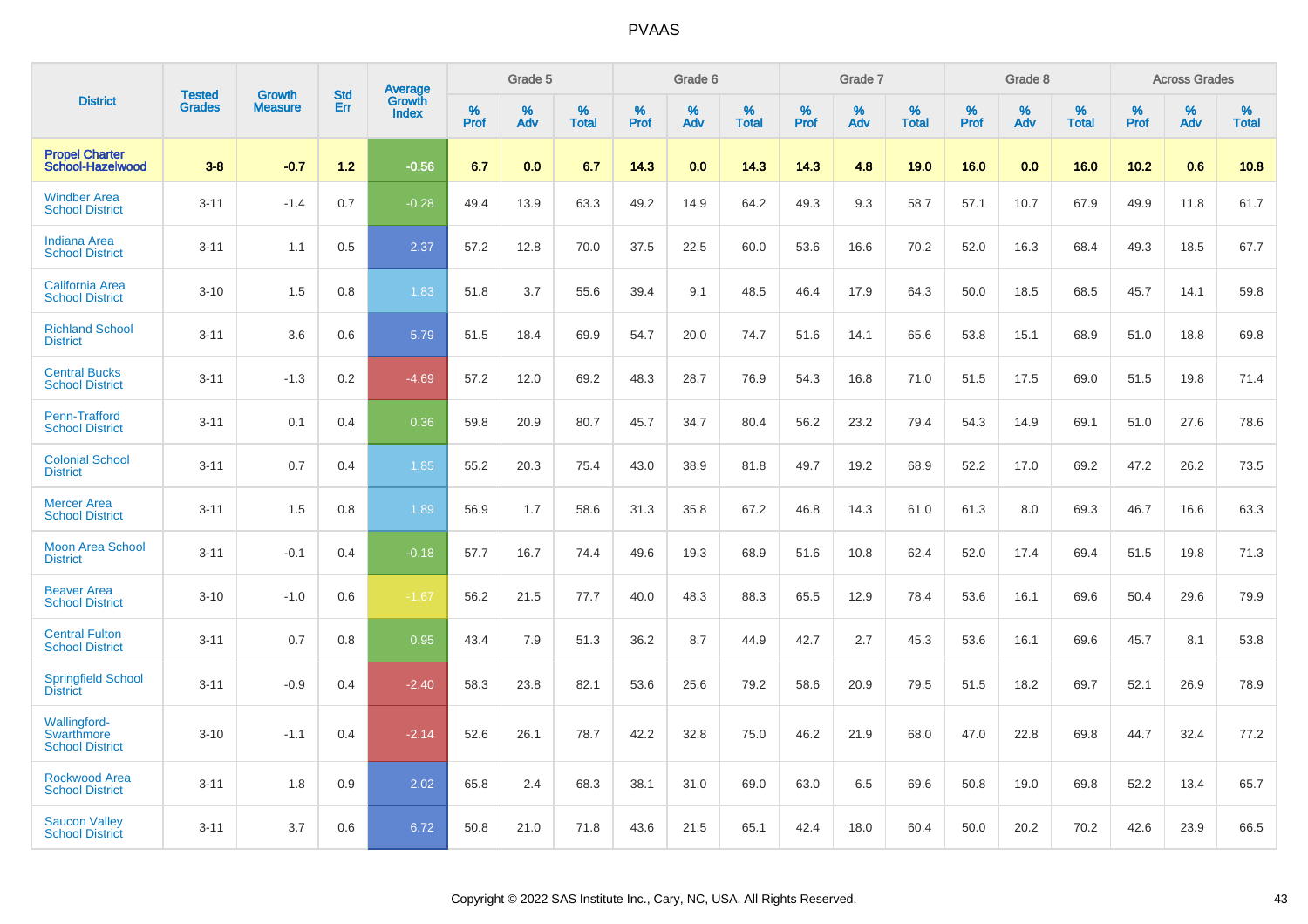|                                                                 |                         | <b>Growth</b>  | <b>Std</b> | Average         |              | Grade 5     |                      |              | Grade 6     |                      |              | Grade 7     |                      |              | Grade 8     |                      |                     | <b>Across Grades</b> |                      |
|-----------------------------------------------------------------|-------------------------|----------------|------------|-----------------|--------------|-------------|----------------------|--------------|-------------|----------------------|--------------|-------------|----------------------|--------------|-------------|----------------------|---------------------|----------------------|----------------------|
| <b>District</b>                                                 | Tested<br><b>Grades</b> | <b>Measure</b> | Err        | Growth<br>Index | $\%$<br>Prof | $\%$<br>Adv | $\%$<br><b>Total</b> | $\%$<br>Prof | $\%$<br>Adv | $\%$<br><b>Total</b> | $\%$<br>Prof | $\%$<br>Adv | $\%$<br><b>Total</b> | $\%$<br>Prof | $\%$<br>Adv | $\%$<br><b>Total</b> | $\%$<br><b>Prof</b> | $\%$<br>Adv          | $\%$<br><b>Total</b> |
| <b>Propel Charter</b><br>School-Hazelwood                       | $3 - 8$                 | $-0.7$         | 1.2        | $-0.56$         | 6.7          | 0.0         | 6.7                  | 14.3         | 0.0         | 14.3                 | 14.3         | 4.8         | 19.0                 | 16.0         | 0.0         | 16.0                 | 10.2                | 0.6                  | 10.8                 |
| <b>Twin Valley School</b><br><b>District</b>                    | $3 - 12$                | 2.3            | 0.5        | 2.56            | 50.9         | 8.9         | 59.8                 | 41.4         | 26.0        | 67.3                 | 39.6         | 19.3        | 58.9                 | 54.2         | 16.1        | 70.2                 | 45.6                | 20.6                 | 66.2                 |
| <b>Hermitage School</b><br><b>District</b>                      | $3 - 12$                | 2.9            | 0.5        | 5.57            | 52.9         | 7.9         | 60.7                 | 33.3         | 40.3        | 73.6                 | 50.4         | 24.5        | 74.8                 | 51.0         | 19.3        | 70.3                 | 47.0                | 22.0                 | 69.0                 |
| <b>Curwensville Area</b><br><b>School District</b>              | $3 - 11$                | 4.2            | 0.8        | 5.23            | 46.3         | 19.5        | 65.8                 | 40.0         | 30.0        | 70.0                 | 43.7         | 18.3        | 62.0                 | 62.0         | 8.4         | 70.4                 | 48.5                | 17.9                 | 66.4                 |
| Philadelphia<br><b>Performing Arts</b><br><b>Charter School</b> | $3-9$                   | 4.0            | 0.8        | $-1.81$         | 42.9         | 9.1         | 52.0                 | 54.6         | 18.2        | 72.7                 | 52.9         | 20.7        | 73.6                 | 58.8         | 11.8        | 70.6                 | 50.6                | 15.6                 | 66.2                 |
| <b>Methacton School</b><br><b>District</b>                      | $3 - 11$                | 0.4            | 0.4        | 2.18            | 64.7         | 8.3         | 73.0                 | 54.9         | 21.0        | 75.9                 | 56.6         | 11.2        | 67.8                 | 49.7         | 21.0        | 70.7                 | 55.3                | 17.3                 | 72.6                 |
| <b>Redbank Valley</b><br><b>School District</b>                 | $3 - 11$                | 2.3            | 0.7        | 3.22            | 64.3         | 4.3         | 68.6                 | 38.8         | 13.8        | 52.5                 | 54.6         | 12.5        | 67.0                 | 55.4         | 15.4        | 70.8                 | 50.6                | 13.7                 | 64.4                 |
| <b>West Chester Area</b><br><b>School District</b>              | $3 - 11$                | $-1.6$         | 0.3        | $-5.58$         | 58.7         | 13.5        | 72.2                 | 51.5         | 23.7        | 75.1                 | 53.1         | 14.1        | 67.2                 | 57.3         | 13.9        | 71.2                 | 52.6                | 21.5                 | 74.0                 |
| <b>Fairview School</b><br><b>District</b>                       | $3 - 11$                | $-1.8$         | 0.5        | $-3.35$         | 61.9         | 9.5         | 71.4                 | 47.8         | 30.6        | 78.4                 | 46.6         | 26.7        | 73.3                 | 55.9         | 16.9        | 72.8                 | 50.8                | 23.7                 | 74.4                 |
| <b>Southern Lehigh</b><br><b>School District</b>                | $3 - 11$                | 0.9            | 0.5        | 1.99            | 57.9         | 13.1        | 71.0                 | 37.4         | 44.8        | 82.2                 | 55.9         | 17.4        | 73.2                 | 56.4         | 16.7        | 73.1                 | 51.9                | 24.2                 | 76.1                 |
| <b>Montour School</b><br><b>District</b>                        | $3 - 11$                | 2.4            | 0.5        | 5.10            | 61.9         | 17.1        | 79.0                 | 49.0         | 25.0        | 74.0                 | 46.2         | 29.7        | 75.9                 | 51.0         | 22.5        | 73.5                 | 49.5                | 25.4                 | 74.9                 |
| <b>Freeport Area</b><br><b>School District</b>                  | $3 - 10$                | 0.2            | 0.6        | 0.30            | 65.4         | 10.0        | 75.4                 | 35.8         | 23.6        | 59.4                 | 57.0         | 14.1        | 71.1                 | 53.5         | 20.2        | 73.6                 | 52.5                | 17.7                 | 70.1                 |
| <b>North East School</b><br><b>District</b>                     | $3 - 11$                | 0.8            | 0.6        | 1.42            | 61.2         | 9.5         | 70.7                 | 44.8         | 21.6        | 66.4                 | 50.0         | 9.3         | 59.3                 | 56.9         | 16.8        | 73.7                 | 52.6                | 15.4                 | 68.0                 |
| Lewisburg Area<br><b>School District</b>                        | $3 - 11$                | 4.0            | 0.6        | 6.97            | 53.1         | 21.2        | 74.3                 | 38.8         | 38.8        | 77.7                 | 42.6         | 30.9        | 73.5                 | 43.0         | 31.1        | 74.1                 | 44.8                | 30.1                 | 74.9                 |
| <b>Bethel Park School</b><br><b>District</b>                    | $3 - 11$                | 0.5            | 0.4        | 1.18            | 59.3         | 14.8        | 74.2                 | 44.6         | 30.2        | 74.9                 | 57.6         | 17.0        | 74.5                 | 54.5         | 19.6        | 74.1                 | 52.1                | 24.5                 | 76.6                 |
| <b>Spring-Ford Area</b><br><b>School District</b>               | $3 - 11$                | 2.9            | 0.3        | 10.53           | 62.0         | 13.4        | 75.4                 | 51.9         | 27.2        | 79.1                 | 52.7         | 21.3        | 74.0                 | 52.4         | 21.8        | 74.2                 | 51.9                | 24.7                 | 76.6                 |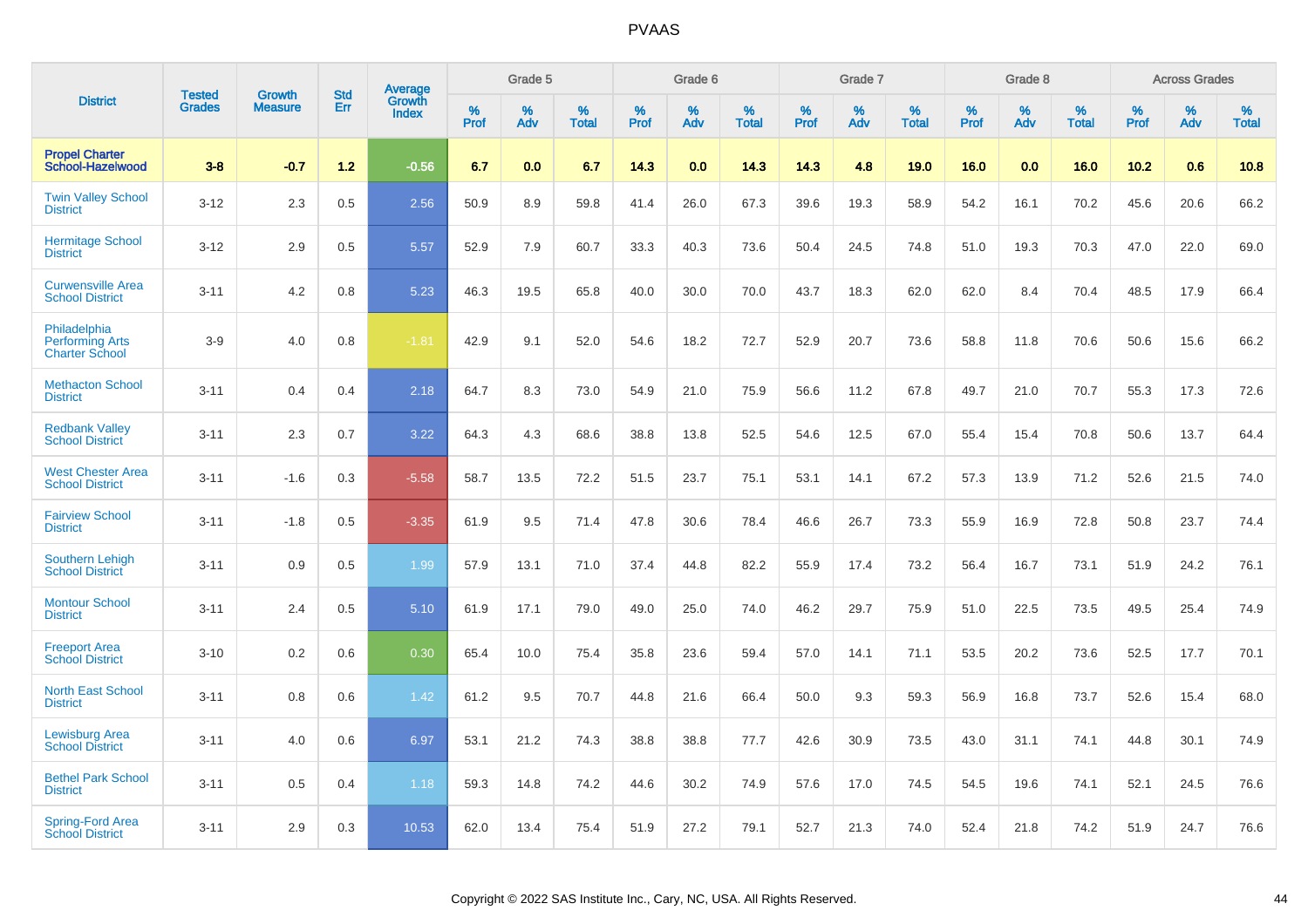|                                                                        | <b>Tested</b> | <b>Growth</b>  | <b>Std</b> | Average                |              | Grade 5  |                   |              | Grade 6  |                   |           | Grade 7  |                   |           | Grade 8  |                   |              | <b>Across Grades</b> |                   |
|------------------------------------------------------------------------|---------------|----------------|------------|------------------------|--------------|----------|-------------------|--------------|----------|-------------------|-----------|----------|-------------------|-----------|----------|-------------------|--------------|----------------------|-------------------|
| <b>District</b>                                                        | <b>Grades</b> | <b>Measure</b> | Err        | Growth<br><b>Index</b> | $\%$<br>Prof | %<br>Adv | %<br><b>Total</b> | $\%$<br>Prof | %<br>Adv | %<br><b>Total</b> | %<br>Prof | %<br>Adv | %<br><b>Total</b> | %<br>Prof | %<br>Adv | %<br><b>Total</b> | $\%$<br>Prof | %<br>Adv             | %<br><b>Total</b> |
| <b>Propel Charter</b><br>School-Hazelwood                              | $3 - 8$       | $-0.7$         | $1.2$      | $-0.56$                | 6.7          | 0.0      | 6.7               | 14.3         | 0.0      | 14.3              | 14.3      | 4.8      | 19.0              | 16.0      | 0.0      | 16.0              | 10.2         | 0.6                  | 10.8              |
| Canon-Mcmillan<br><b>School District</b>                               | $3 - 11$      | 2.0            | 0.3        | 5.77                   | 60.2         | 11.0     | 71.3              | 41.6         | 31.2     | 72.8              | 51.6      | 18.2     | 69.7              | 56.9      | 17.7     | 74.6              | 50.9         | 21.6                 | 72.5              |
| <b>Great Valley</b><br><b>School District</b>                          | $3 - 11$      | $-2.0$         | 0.4        | $-5.13$                | 57.8         | 13.0     | 70.8              | 43.6         | 32.2     | 75.8              | 53.2      | 16.6     | 69.8              | 56.6      | 18.4     | 75.0              | 50.6         | 21.7                 | 72.3              |
| <b>West Jefferson</b><br><b>Hills School District</b>                  | $3 - 11$      | 0.0            | 0.4        | 0.03                   | 58.9         | 14.8     | 73.8              | 50.5         | 19.9     | 70.4              | 60.2      | 13.1     | 73.3              | 57.6      | 17.7     | 75.4              | 53.0         | 20.4                 | 73.4              |
| <b>Haverford</b><br><b>Township School</b><br><b>District</b>          | $3 - 11$      | 0.2            | 0.3        | $-2.60$                | 55.4         | 23.8     | 79.2              | 51.1         | 27.6     | 78.7              | 55.0      | 18.3     | 73.3              | 44.5      | 32.3     | 76.7              | 49.2         | 29.5                 | 78.6              |
| <b>Lincoln Park</b><br><b>Performing Arts</b><br><b>Charter School</b> | $7 - 11$      | $-3.9$         | 1.1        | $-3.56$                |              |          |                   |              |          |                   | 66.1      | 5.4      | 71.4              | 59.8      | 17.2     | 77.0              | 62.2         | 12.6                 | 74.8              |
| <b>Avonworth School</b><br><b>District</b>                             | $3 - 10$      | $-0.8$         | 0.5        | $-1.38$                | 49.6         | 18.0     | 67.6              | 49.6         | 25.6     | 75.2              | 62.3      | 7.7      | 70.0              | 61.0      | 16.1     | 77.1              | 52.4         | 20.5                 | 72.8              |
| <b>Upper Dublin</b><br><b>School District</b>                          | $3 - 12$      | 2.0            | 0.4        | 0.86                   | 62.0         | 16.3     | 78.3              | 45.4         | 34.4     | 79.8              | 59.5      | 20.0     | 79.5              | 55.3      | 21.9     | 77.2              | 51.4         | 27.8                 | 79.3              |
| Wissahickon<br><b>School District</b>                                  | $3 - 10$      | 2.9            | 0.3        | 1.29                   | 58.6         | 18.8     | 77.4              | 42.2         | 37.2     | 79.4              | 56.8      | 19.3     | 76.1              | 49.3      | 28.5     | 77.8              | 49.2         | 28.7                 | 77.9              |
| <b>Central Columbia</b><br><b>School District</b>                      | $3 - 12$      | 3.0            | 0.5        | 5.60                   | 58.7         | 17.3     | 76.0              | 32.1         | 33.6     | 65.7              | 56.3      | 16.9     | 73.2              | 53.8      | 24.1     | 77.9              | 48.9         | 24.7                 | 73.6              |
| <b>Lower Merion</b><br><b>School District</b>                          | $3 - 11$      | 1.5            | 0.3        | $-0.35$                | 56.1         | 29.4     | 85.5              | 43.9         | 40.6     | 84.5              | 54.5      | 29.1     | 83.6              | 49.4      | 29.4     | 78.8              | 47.8         | 36.9                 | 84.6              |
| <b>Rose Tree Media</b><br><b>School District</b>                       | $3 - 10$      | 0.1            | 0.4        | 0.29                   | 62.5         | 14.0     | 76.5              | 41.0         | 44.4     | 85.4              | 51.8      | 27.0     | 78.8              | 56.2      | 22.8     | 79.0              | 51.9         | 27.9                 | 79.8              |
| <b>North Allegheny</b><br><b>School District</b>                       | $3 - 11$      | 1.3            | 0.3        | 5.13                   | 55.4         | 31.5     | 87.0              | 44.4         | 33.0     | 77.4              | 51.9      | 28.9     | 80.8              | 55.5      | 24.5     | 80.0              | 48.3         | 33.7                 | 82.0              |
| <b>Quaker Valley</b><br><b>School District</b>                         | $3 - 11$      | 2.7            | 0.6        | 4.90                   | 56.0         | 24.1     | 80.1              | 33.6         | 45.4     | 79.0              | 53.5      | 25.7     | 79.2              | 57.6      | 23.5     | 81.1              | 47.9         | 33.9                 | 81.8              |
| <b>Hampton Township</b><br><b>School District</b>                      | $3 - 11$      | 1.7            | 0.5        | 3.60                   | 50.3         | 30.7     | 81.0              | 35.6         | 44.2     | 79.8              | 54.6      | 26.3     | 81.0              | 46.9      | 34.3     | 81.1              | 44.1         | 38.5                 | 82.7              |
| <b>Avella Area School</b><br><b>District</b>                           | $3 - 12$      | 2.7            | 1.1        | 2.45                   | 42.5         | 2.5      | 45.0              | 42.4         | 18.2     | 60.6              | 60.0      | 5.7      | 65.7              | 63.0      | 18.5     | 81.5              | 46.7         | 12.6                 | 59.3              |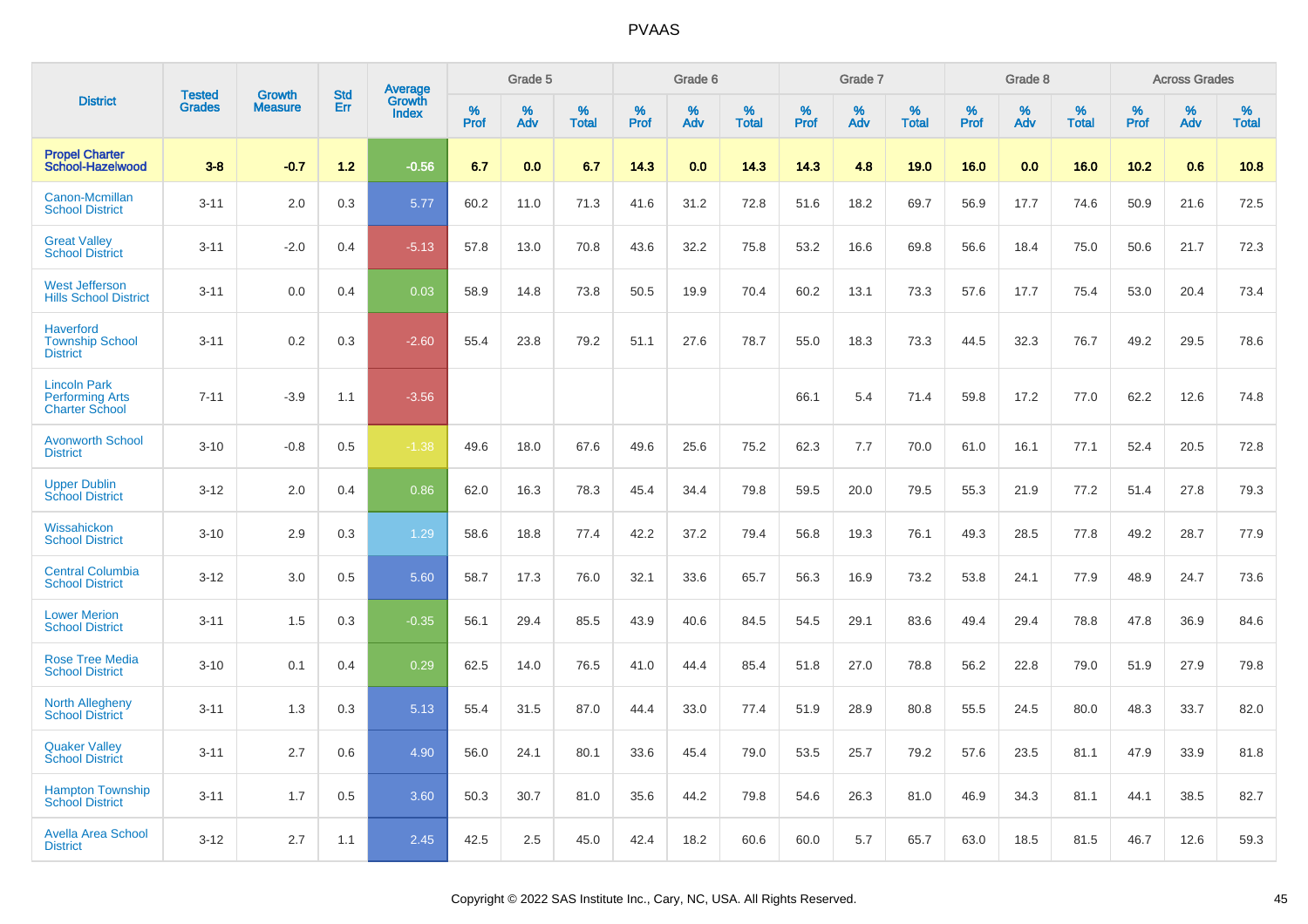|                                                                   | <b>Tested</b> | <b>Growth</b>  | <b>Std</b> | Average         |           | Grade 5  |                   |           | Grade 6  |                   |           | Grade 7  |                   |           | Grade 8  |                   |                  | <b>Across Grades</b> |                   |
|-------------------------------------------------------------------|---------------|----------------|------------|-----------------|-----------|----------|-------------------|-----------|----------|-------------------|-----------|----------|-------------------|-----------|----------|-------------------|------------------|----------------------|-------------------|
| <b>District</b>                                                   | <b>Grades</b> | <b>Measure</b> | Err        | Growth<br>Index | %<br>Prof | %<br>Adv | %<br><b>Total</b> | %<br>Prof | %<br>Adv | %<br><b>Total</b> | %<br>Prof | %<br>Adv | %<br><b>Total</b> | %<br>Prof | %<br>Adv | %<br><b>Total</b> | %<br><b>Prof</b> | %<br>Adv             | %<br><b>Total</b> |
| <b>Propel Charter</b><br>School-Hazelwood                         | $3 - 8$       | $-0.7$         | $1.2$      | $-0.56$         | 6.7       | 0.0      | 6.7               | 14.3      | 0.0      | 14.3              | 14.3      | 4.8      | 19.0              | 16.0      | 0.0      | 16.0              | 10.2             | 0.6                  | 10.8              |
| <b>Jenkintown School</b><br><b>District</b>                       | $3 - 11$      | 1.5            | 1.0        | 1.38            | 68.0      | 8.0      | 76.0              | 54.0      | 18.9     | 73.0              | 42.9      | 35.7     | 78.6              | 60.6      | 21.2     | 81.8              | 53.1             | 25.8                 | 78.9              |
| <b>Downingtown Area</b><br><b>School District</b>                 | $3 - 11$      | $-0.3$         | 0.4        | $-0.85$         | 56.2      | 27.7     | 83.8              | 42.9      | 39.9     | 82.8              | 53.8      | 24.3     | 78.0              | 49.8      | 32.5     | 82.3              | 49.4             | 33.5                 | 82.9              |
| <b>Pine-Richland</b><br><b>School District</b>                    | $3 - 11$      | $-3.0$         | 0.3        | $-8.46$         | 58.0      | 19.8     | 77.8              | 55.8      | 26.4     | 82.2              | 57.0      | 18.5     | 75.6              | 56.2      | 27.0     | 83.3              | 52.7             | 28.2                 | 80.9              |
| <b>Greenwood School</b><br><b>District</b>                        | $3 - 11$      | 4.5            | 0.8        | 1.52            | 51.5      | 3.0      | 54.6              | 45.3      | 28.3     | 73.6              | 43.6      | 9.1      | 52.7              | 51.8      | 31.5     | 83.3              | 47.9             | 19.4                 | 67.3              |
| <b>Peters Township</b><br><b>School District</b>                  | $3 - 11$      | $-0.2$         | 0.4        | $-0.46$         | 62.9      | 24.3     | 87.3              | 48.1      | 33.6     | 81.7              | 57.8      | 25.7     | 83.5              | 63.8      | 20.1     | 83.9              | 52.4             | 33.7                 | 86.1              |
| <b>Unionville-Chadds</b><br><b>Ford School</b><br><b>District</b> | $3 - 11$      | 0.8            | 0.4        | 2.19            | 61.2      | 24.6     | 85.8              | 48.8      | 36.0     | 84.8              | 54.4      | 26.8     | 81.2              | 45.3      | 38.9     | 84.2              | 48.0             | 37.1                 | 85.2              |
| <b>Fox Chapel Area</b><br><b>School District</b>                  | $3 - 11$      | 1.0            | 0.4        | 1.36            | 54.0      | 36.5     | 90.5              | 34.8      | 51.8     | 86.6              | 50.0      | 27.0     | 77.0              | 52.9      | 31.4     | 84.3              | 42.6             | 42.9                 | 85.5              |
| New Hope-<br><b>Solebury School</b><br><b>District</b>            | $3 - 11$      | 2.7            | 0.6        | 4.24            | 63.4      | 11.8     | 75.3              | 46.1      | 25.5     | 71.6              | 50.0      | 22.9     | 72.9              | 60.2      | 25.9     | 86.1              | 51.8             | 23.2                 | 75.0              |
| <b>Infinity Charter</b><br>School                                 | $3 - 8$       | $-0.5$         | 1.3        | $-0.40$         | 72.7      | 22.7     | 95.4              | 50.0      | 38.5     | 88.5              | 62.5      | 25.0     | 87.5              | 68.2      | 18.2     | 86.4              | 56.6             | 31.5                 | 88.1              |
| <b>South Fayette</b><br><b>Township School</b><br><b>District</b> | $3 - 11$      | 1.9            | 0.4        | 4.89            | 60.2      | 23.2     | 83.4              | 44.7      | 39.0     | 83.7              | 56.4      | 27.0     | 83.4              | 46.8      | 40.6     | 87.4              | 49.6             | 35.9                 | 85.4              |
| Mt Lebanon<br><b>School District</b>                              | $3 - 11$      | 0.4            | 0.4        | 1.19            | 60.1      | 27.2     | 87.2              | 39.7      | 50.2     | 89.8              | 46.8      | 35.3     | 82.2              | 52.4      | 35.7     | 88.1              | 48.2             | 38.9                 | 87.0              |
| <b>Radnor Township</b><br><b>School District</b>                  | $3 - 12$      | 1.9            | 0.4        | 4.23            | 54.7      | 29.0     | 83.7              | 53.9      | 37.8     | 91.7              | 48.0      | 32.3     | 80.3              | 51.4      | 36.7     | 88.1              | 49.6             | 36.7                 | 86.4              |
| <b>Souderton Charter</b><br><b>School</b><br>Collaborative        | $3-8$         | 4.3            | 1.3        | 3.24            | 74.1      | 25.9     | 100.0             | 48.0      | 48.0     | 96.0              | 33.3      | 61.9     | 95.2              | 47.1      | 41.2     | 88.2              | 50.7             | 40.8                 | 91.6              |
| Tredyffrin-<br><b>Easttown School</b><br><b>District</b>          | $3 - 10$      | 0.5            | 0.4        | 1.21            | 65.0      | 22.0     | 87.0              | 47.7      | 39.5     | 87.2              | 56.5      | 29.3     | 85.8              | 48.6      | 39.7     | 88.4              | 52.0             | 36.6                 | 88.6              |